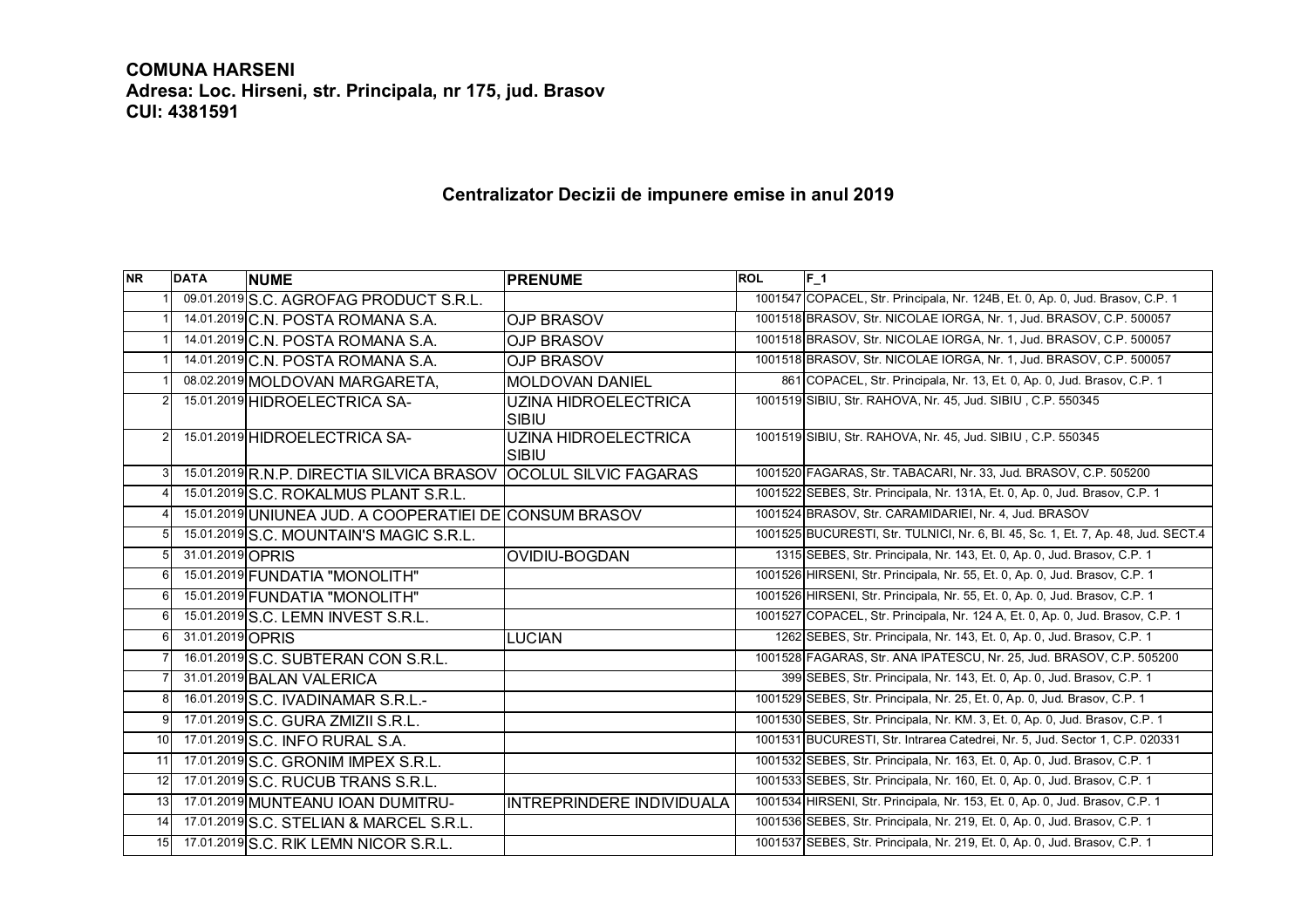| 16              | 30.01.2019 BISERICA ORTODOXA-                         | <b>PAROHIA HIRSENI</b>                             | 1001540 HIRSENI, Str. Principala, Nr. 179, Et. 0, Ap. 0, Jud. Brasov, C.P. 1                                 |
|-----------------|-------------------------------------------------------|----------------------------------------------------|--------------------------------------------------------------------------------------------------------------|
| 17              | 30.01.2019 BISERICA ORTODOXA-                         | <b>PAROHIA COPACEL</b>                             | 1001541 COPACEL, Str. Principala, Nr. 175, Et. 0, Ap. 0, Jud. Brasov, C.P. 1                                 |
| 18              | 21.01.2019 ASOCIATIA COMPOS. DE                       | <b>PADURE PLAIETUL</b>                             | 1001627 HIRSENI, Str. Principala, Nr. 25A, Et. 0, Ap. 0, Jud. Brasov, C.P. 1                                 |
| 18              | 30.01.2019 TRANSELECTRICA S.A. -                      | S.T. SIBIU                                         | 1001542 SIBIU, Str. B-DUL CORNELIU COPOSU, Nr. 3, Jud. SIBIU, C.P. 550245                                    |
| 19              | 21.01.2019 ASOCIATIA COMPOSESORATULUI DE PADURE ILENI |                                                    | 1001648 ILENI, Nr. 195, Jud. BRASOV, C.P. 507126                                                             |
| 19              | 30.01.2019 ASOCIATIA GLORIA HARSENI                   |                                                    | 1001676 HIRSENI, Str. Principala, Nr. 99, Jud. Brasov, C.P. 1                                                |
| 20              | 21.01.2019 ASOCIATIA CRESCAT. DE<br><b>ANIMALE</b>    | "BUJORUL CARPATILOR"                               | 1001613 COPACEL, Str. Principala, Nr. 240, Et. 0, Ap. 0, Jud. Brasov, C.P. 1                                 |
| 21              | 21.01.2019 ASOCIATIA CRESCAT. DE<br>ANIMALE           | <b>BOVINE SI OVINE "VALEA</b><br><b>GROAPELOR"</b> | 1001602 SEBES, Str. Principala, Nr. 69, Et. 0, Ap. 0, Jud. Brasov, C.P. 1                                    |
| 21              | 04.02.2019 S.C. OVIBUS S.R.L.                         |                                                    | 1001548 COPACEL, Str. Principala, Nr. 52, Et. 0, Ap. 0, Jud. Brasov, C.P. 1                                  |
| 22              | 21.01.2019 ASOCIATIA CRESCATORILOR DE                 | <b>TAURINE- FILIALA SEBES</b>                      | 1001675 SEBES, Str. Principala, Nr. 57, Jud. Brasov, C.P. 1                                                  |
| $\overline{22}$ | 04.02.2019 S.C. ALMACON S.R.L.                        |                                                    | 1001549 COPACEL, Str. Principala, Nr. 123, Et. 0, Ap. 0, Jud. Brasov, C.P. 1                                 |
| 23              | 21.01.2019 ASOCIATIA GLORIA HARSENI                   |                                                    | 1001676 HIRSENI, Str. Principala, Nr. 99, Jud. Brasov, C.P. 1                                                |
| 23              | 04.02.2019 FUNDATIA MONOLITH-                         | <b>BARDAS SILVIU DUMITRU</b>                       | 1001550 FAGARAS, Str. TARGULUI, Nr. 24, Jud. BRASOV, C.P. 505200                                             |
| 24              | 18.01.2019 COMPOSESORATUL DE PADURE                   | " ORBAN SI SOTII"                                  | 1001589 COPACEL, Str. Principala, Nr. 22, Et. 0, Ap. 0, Jud. Brasov, C.P. 1                                  |
| 24              | 21.01.2019 BISERICA ORTODOXA-                         | PAROHIA COPACEL                                    | 1001541 COPACEL, Str. Principala, Nr. 175, Et. 0, Ap. 0, Jud. Brasov, C.P. 1                                 |
| 25              | 21.01.2019 BISERICA ORTODOXA-                         | PAROHIA HIRSENI                                    | 1001540 HIRSENI, Str. Principala, Nr. 179, Et. 0, Ap. 0, Jud. Brasov, C.P. 1                                 |
| 25              | 25.01.2019 LIE NICOLAE,                               | LIE IULIANA-ROXANA                                 | 115 BRASOV, Str. STEFAN BACIU, Nr. 8, Sc. B, Et. 2, Ap. 17, Jud. BRASOV                                      |
| 26              | 21.01.2019 C.N. POSTA ROMANA S.A.                     | <b>OJP BRASOV</b>                                  | 1001518 BRASOV, Str. NICOLAE IORGA, Nr. 1, Jud. BRASOV, C.P. 500057                                          |
| 26              | 22.01.2019 COTOROS IOAN,                              | <b>COTOROS VICTORIA-decedata</b>                   | 1129 FAGARAS, Str. NEGOIU, Bl. 2A, Sc. B, Ap. 10, Jud. BRASOV, C.P.<br>505200                                |
| 27              | 21.01.2019 CABINET MED. IND DE<br>MED.DENTARA         | DR.MOLDOVAN ROXANA-<br><b>BEATRICE</b>             | 1001573 HIRSENI, Str. Principala, Nr. 101, Et. 0, Ap. 0, Jud. Brasov, C.P. 1                                 |
| 27              | 22.01.2019 S.C. MAXYGO BROKER DE                      | ASIGURARE S.R.L.                                   | 1001640 PLOIESTI, Str. BOBALNA, Nr. 97, Jud. PRAHOVA                                                         |
| 27              | 01.03.2019 PANDREA                                    | <b>BUJOR-SEVERUS</b>                               | 629 BUCURESTI, Str. 9 MAI, Nr. 8, Bl. 11B, Sc. A, Ap. 62, Jud. SECTOR 6                                      |
| 27              | 04.03.2019 <b>JONASCU</b>                             | <b>EMILIA</b>                                      | 257 SEBES, Str. Principala, Nr. 8, Et. 0, Ap. 0, Jud. Brasov, C.P. 1                                         |
| 28              | 21.01.2019 CABINET MEDICAL VETERINAR-                 | <b>DR.CIOARA IONEL</b>                             | 1001571 HIRSENI, Str. Principala, Nr. 151A, Et. 0, Ap. 0, Jud. Brasov, C.P. 1                                |
| 28              | 23.01.2019 COMUNA POLITICA MARGINENI                  |                                                    | 1001674 MARGINENI, Str. Principala, Nr. 136, Jud. Brasov, C.P. 1                                             |
| 28              | 25.01.2019 TEULEA CORNEL,                             | NITA MARIA, COTOROS<br><b>GABRIELA-MIHAELA</b>     | 96 FAGARAS, Str. NEGOIU, Bl. 13, Sc. A, Ap. 8, Jud. BRASOV, C.P. 505200                                      |
| 28              | 04.03.2019 MESAROSIU                                  | IOAN-NICOLAE                                       | 411 SEBES, Str. Principala, Nr. 155, Et. 0, Ap. 0, Jud. Brasov, C.P. 1                                       |
| 28              | 05.03.2019 CIOCAN                                     | <b>TOADER prin CIOCAN IOAN</b>                     | 120 HIRSENI, Str. Principala, Nr. 115, Et. 0, Ap. 0, Jud. Brasov, C.P. 1                                     |
| 28              | 05.03.2019 CIOCAN                                     | VIRGINIA-decedata prin CIOCAN<br>IOAN              | 45 HIRSENI, Str. Principala, Nr. 42, Et. 0, Ap. 0, Jud. Brasov, C.P. 1                                       |
| 29              | 01.01.2019 PETRESCU MAGDALENA<br><b>FLORENTINA-</b>   | INTREPRINDERE INDIVIDUALA                          | 1001684 BUCURESTI, Str. SRG. LATEA GHE, Nr. 17, Bl. C60, Sc. 1, Et. 1, Ap. 11,<br>Jud. SECTOR 6, C.P. 061664 |
| 29              | 21.01.2019 COMPOSESORATUL DE PADURE                   | " ORBAN SI SOTII"                                  | 1001589 COPACEL, Str. Principala, Nr. 22, Et. 0, Ap. 0, Jud. Brasov, C.P. 1                                  |
| 29              | 28.01.2019 PETRESCU MAGDALENA<br>FLORENTINA-          | INTREPRINDERE INDIVIDUALA                          | 1001684 BUCURESTI, Str. SRG. LATEA GHE, Nr. 17, Bl. C60, Sc. 1, Et. 1, Ap. 11,<br>Jud. SECTOR 6, C.P. 061664 |
| 29              | 28.01.2019 PETRESCU MAGDALENA<br>FLORENTINA-          | INTREPRINDERE INDIVIDUALA                          | 1001684 BUCURESTI, Str. SRG. LATEA GHE, Nr. 17, Bl. C60, Sc. 1, Et. 1, Ap. 11,<br>Jud. SECTOR 6, C.P. 061664 |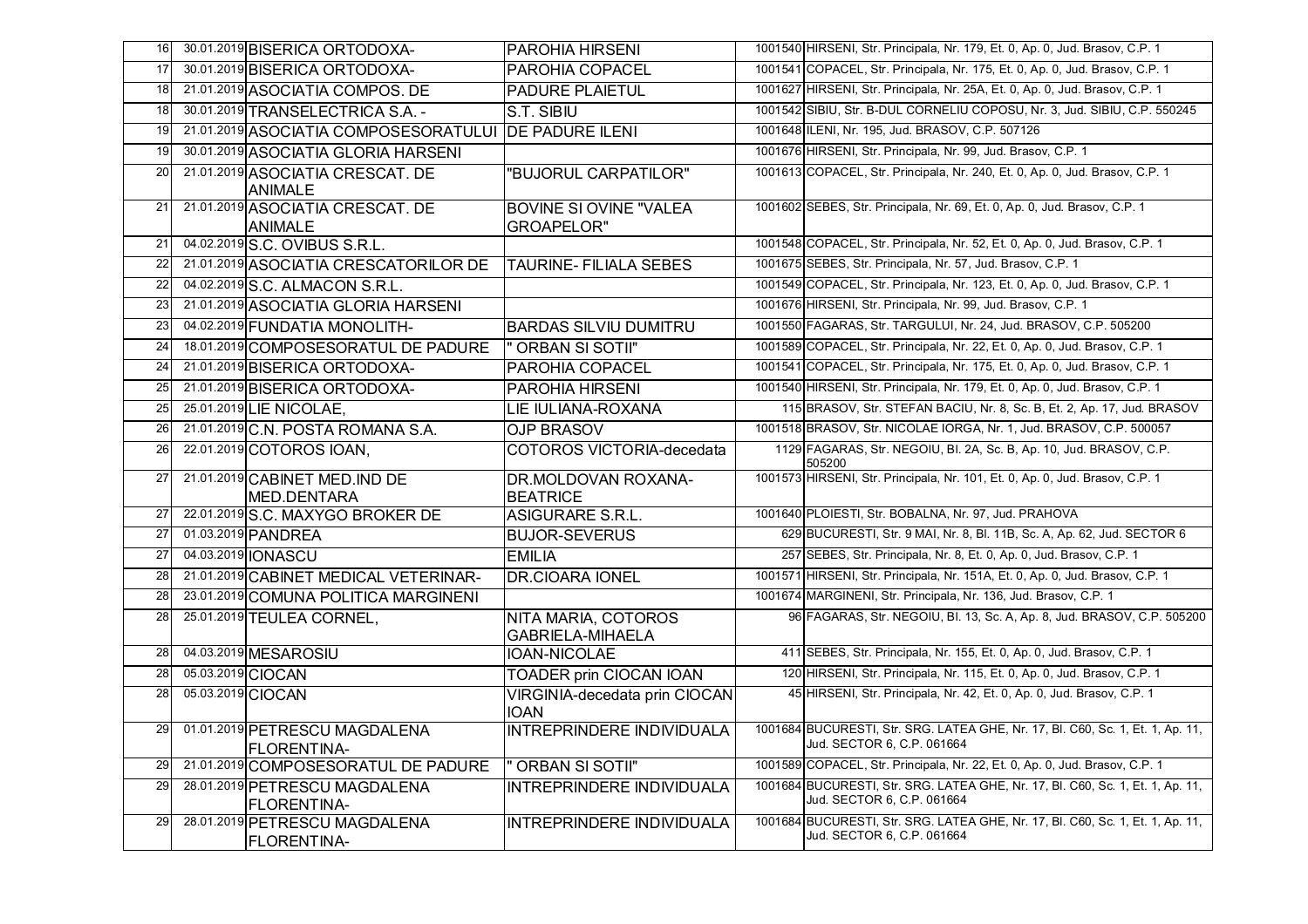| 29 |                  | 28.01.2019 PETRESCU MAGDALENA<br><b>FLORENTINA-</b> | INTREPRINDERE INDIVIDUALA                   | 1001684 BUCURESTI, Str. SRG. LATEA GHE, Nr. 17, Bl. C60, Sc. 1, Et. 1, Ap. 11,<br>Jud. SECTOR 6, C.P. 061664 |
|----|------------------|-----------------------------------------------------|---------------------------------------------|--------------------------------------------------------------------------------------------------------------|
| 29 |                  | 28.01.2019 PETRESCU MAGDALENA<br><b>FLORENTINA-</b> | <b>INTREPRINDERE INDIVIDUALA</b>            | 1001684 BUCURESTI, Str. SRG. LATEA GHE, Nr. 17, Bl. C60, Sc. 1, Et. 1, Ap. 11,<br>Jud. SECTOR 6, C.P. 061664 |
| 29 |                  | 28.01.2019 PETRESCU MAGDALENA<br>FLORENTINA-        | <b>INTREPRINDERE INDIVIDUALA</b>            | 1001684 BUCURESTI, Str. SRG. LATEA GHE, Nr. 17, BI. C60, Sc. 1, Et. 1, Ap. 11,<br>Jud. SECTOR 6, C.P. 061664 |
| 30 |                  | 21.01.2019 COMPOSESORATUL DE PADURE                 | "FOSTII GRANICERI-RUNCUL"                   | 1001628 HIRSENI, Str. Principala, Nr. 25A, Et. 0, Ap. 0, Jud. Brasov, C.P. 1                                 |
| 30 |                  | 04.02.2019 S.C. RACODU S.R.L.                       |                                             | 1001553 MARGINENI, Str. Principala, Nr. 145, Et. 0, Ap. 0, Jud. Brasov, C.P. 1                               |
| 30 | 25.03.2019 BUCUR |                                                     | <b>VIOREL, BUCUR ELENA</b>                  | 415 SEBES, Str. Principala, Nr. 160, Et. 0, Ap. 0, Jud. Brasov, C.P. 1                                       |
| 31 |                  | 21.01.2019 COMUNA POLITICA MARGINENI                |                                             | 1001674 MARGINENI, Str. Principala, Nr. 136, Jud. Brasov, C.P. 1                                             |
| 31 |                  | 04.02.2019 S.C. SIZA PRESTCOM S.R.L.                |                                             | 1001561 COPACEL, Str. Principala, Nr. 20, Et. 0, Ap. 0, Jud. Brasov, C.P. 1                                  |
| 32 |                  | 21.01.2019 FAROGA DANIELA-                          | INTREPRINDERE INDIVIDUALA                   | 1001653 HIRSENI, Str. Principala, Nr. 9, Jud. Brasov, C.P. 1                                                 |
| 32 |                  | 04.02.2019 S.C. CARPATAGRO 86 H.G. SRL              |                                             | 1001562 HIRSENI, Str. Principala, Nr. 177, Et. 0, Ap. 0, Jud. Brasov, C.P. 1                                 |
| 33 |                  | 21.01.2019 FUNDATIA "MONOLITH"                      |                                             | 1001526 HIRSENI, Str. Principala, Nr. 55, Et. 0, Ap. 0, Jud. Brasov, C.P. 1                                  |
| 33 |                  | 05.02.2019 S.C. POPLEMN S.R.L.                      |                                             | 1001564 MARGINENI, Str. Principala, Nr. 66, Et. 0, Ap. 0, Jud. Brasov, C.P. 1                                |
| 34 |                  | 21.01.2019 FUNDATIA MONOLITH-                       | <b>BARDAS SILVIU DUMITRU</b>                | 1001550 FAGARAS, Str. TARGULUI, Nr. 24, Jud. BRASOV, C.P. 505200                                             |
| 34 |                  | 05.02.2019 S.C. ROCOPAS BARSA S.A.                  |                                             | 1001565 BRASOV, Str. CARAMIDARIEI, Nr. 4, Jud. BRASOV, C.P. 500030                                           |
| 34 |                  | 05.02.2019 S.C. ROCOPAS BARSA S.A.                  |                                             | 1001565 BRASOV, Str. CARAMIDARIEI, Nr. 4, Jud. BRASOV, C.P. 500030                                           |
| 35 |                  | 21.01.2019 GHIDIM D. MARIAN                         | <b>INTREPRINDERE FAMILIALA</b>              | 1001683 MARGINENI, Str. Principala, Nr. 230, Jud. Brasov, C.P. 1                                             |
| 35 |                  | 05.02.2019 S.C. FABIMANU TURIST.V. S.R.L.           |                                             | 1001567 COPACEL, Nr. 213, Jud. BRASOV, C.P. 507092                                                           |
| 36 |                  | 21.01.2019 HATIA-KLUSCH                             | LAURENTIU-STEFAN - I.I.                     | 1001582 SEBES, Str. Principala, Nr. 56, Et. 0, Ap. 0, Jud. Brasov, C.P. 1                                    |
| 36 |                  | 05.02.2019 SOFLETEA ILIE-GELU                       | 1700307082439                               | 1001570 COPACEL, Str. Principala, Nr. 191, Et. 0, Ap. 0, Jud. Brasov, C.P. 1                                 |
| 37 |                  | 21.01.2019 HIDROELECTRICA SA-                       | <b>UZINA HIDROELECTRICA</b><br><b>SIBIU</b> | 1001519 SIBIU, Str. RAHOVA, Nr. 45, Jud. SIBIU, C.P. 550345                                                  |
| 37 |                  | 05.02.2019 S.C. COMVIOPREST S.R.L                   |                                             | 1001572 FAGARAS, Str. CAMPULUI, Bl. 3, Sc. B, Ap. 8, Jud. BRASOV                                             |
| 37 |                  | 26.03.2019 HIDROELECTRICA SA-                       | <b>UZINA HIDROELECTRICA</b><br>SIBIU        | 1001519 SIBIU, Str. RAHOVA, Nr. 45, Jud. SIBIU, C.P. 550345                                                  |
| 38 |                  | 21.01.2019 MATEI AURORA -                           | INTREPRINDERE INDIVIDUALA                   | 1001593 FAGARAS, Str. NEGOIU, Bl. 13, Sc. C, Et. P, Ap. 2, Jud. BRASOV, C.P.<br>505200                       |
| 38 |                  | 05.02.2019 CABINET MED.IND DE<br><b>MED.DENTARA</b> | DR.MOLDOVAN ROXANA-<br><b>BEATRICE</b>      | 1001573 HIRSENI, Str. Principala, Nr. 101, Et. 0, Ap. 0, Jud. Brasov, C.P. 1                                 |
| 39 |                  | 21.01.2019 MATEI IOAN                               |                                             | 1001620 COPACEL, Str. Principala, Nr. 217, Et. 0, Ap. 0, Jud. Brasov, C.P. 1                                 |
| 39 |                  | 05.02.2019 S.C. AERO BOARTA S.R.L.                  |                                             | 1001574 FAGARAS, Str. MORII, Nr. 13, Jud. BRASOV, C.P. 505200                                                |
| 40 |                  | 21.01.2019 MOLDOVAN NICOLAE-MARCEL                  | $-P.F.A.$                                   | 1001646 SEBES, Str. Principala, Nr. 175, Jud. Brasov, C.P. 1                                                 |
| 40 |                  | 05.02.2019 S.C. VALIAGVIS S.R.L.                    |                                             | 1001579 HIRSENI, Str. Principala, Nr. 88, Et. 0, Ap. 0, Jud. Brasov, C.P. 1                                  |
| 41 |                  | 21.01.2019 MUNTEAN CIPRIAN                          | -1811126081820                              | 1001635 SEBES, Str. Principala, Nr. 184, Et. 0, Ap. 0, Jud. Brasov, C.P. 1                                   |
| 41 |                  | 05.02.2019 HATIA-KLUSCH                             | LAURENTIU-STEFAN - I.I.                     | 1001582 SEBES, Str. Principala, Nr. 56, Et. 0, Ap. 0, Jud. Brasov, C.P. 1                                    |
| 41 |                  | 11.02.2019 MATEI AURORA -                           | <b>INTREPRINDERE INDIVIDUALA</b>            | 1001593 FAGARAS, Str. NEGOIU, Bl. 13, Sc. C, Et. P, Ap. 2, Jud. BRASOV, C.P.<br>505200                       |
| 41 |                  | 11.02.2019 MATEI AURORA -                           | <b>INTREPRINDERE INDIVIDUALA</b>            | 1001593 FAGARAS, Str. NEGOIU, Bl. 13, Sc. C, Et. P, Ap. 2, Jud. BRASOV, C.P.<br>505200                       |
| 42 |                  | 21.01.2019 MUNTEANU IOAN DUMITRU-                   | <b>INTREPRINDERE INDIVIDUALA</b>            | 1001534 HIRSENI, Str. Principala, Nr. 153, Et. 0, Ap. 0, Jud. Brasov, C.P. 1                                 |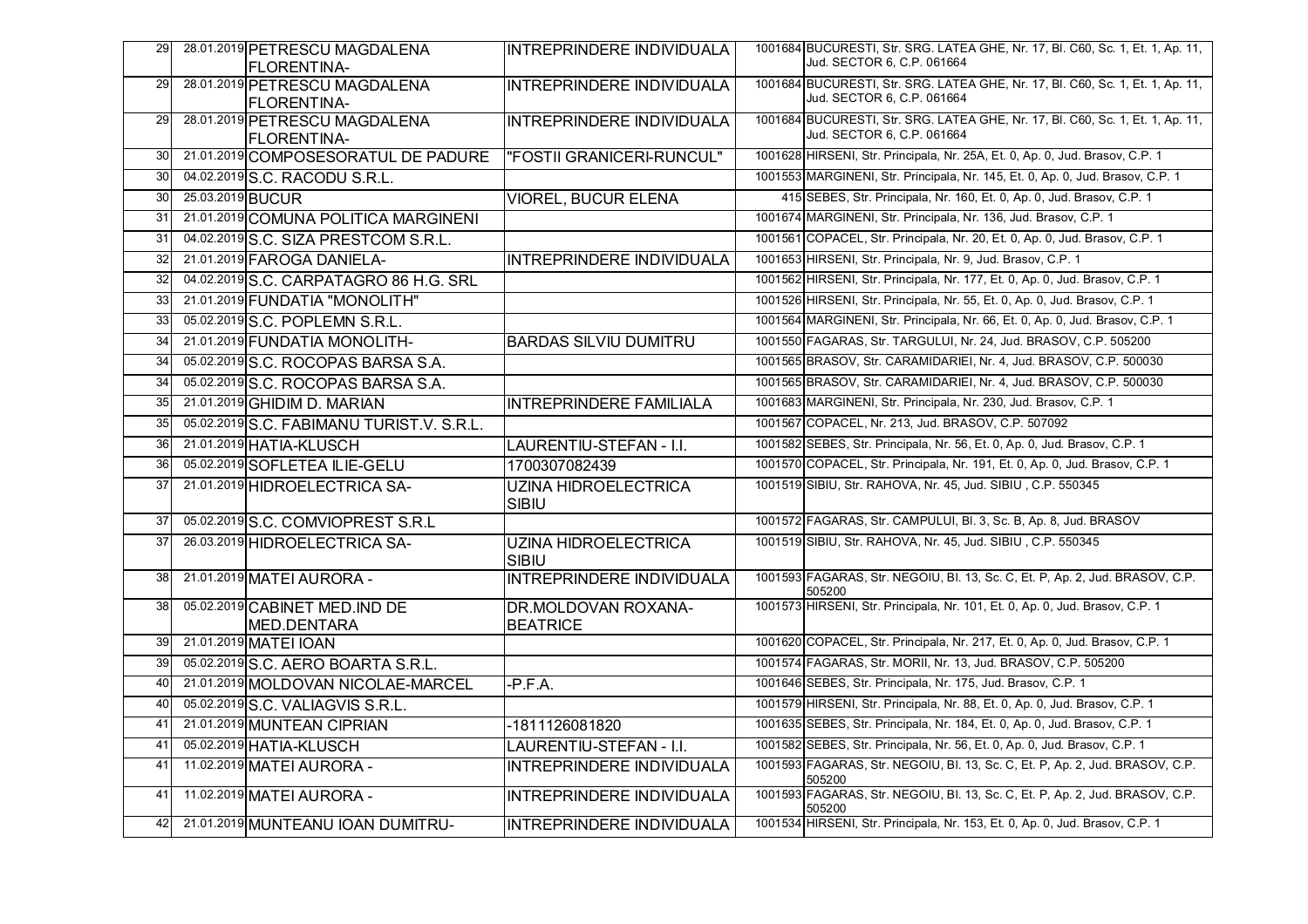| 42 | 06.02.2019 S.C. D.C.C. START S.R.L.                             |                                             | 1001600 FAGARAS, Str. STEJARULUI, Bl. 25, Sc. A, Ap. 6, Jud. BRASOV, C.P.<br>505200                          |
|----|-----------------------------------------------------------------|---------------------------------------------|--------------------------------------------------------------------------------------------------------------|
| 43 | 21.01.2019 PETRESCU MAGDALENA<br>FLORENTINA-                    | INTREPRINDERE INDIVIDUALA                   | 1001684 BUCURESTI, Str. SRG. LATEA GHE, Nr. 17, BI. C60, Sc. 1, Et. 1, Ap. 11,<br>Jud. SECTOR 6, C.P. 061664 |
| 43 | 06.02.2019 S.C. GLADWELL ENERGY S.R.L.                          |                                             | 1001601 FAGARAS, Str. SOS. COMBINATULUI, Nr. 14, Bl. D8, Sc. 1, Ap. 4, Jud.<br>BRASOV, C.P. 505200           |
| 44 | 21.01.2019 PETRISOR CRISTINA-EUGENIA-                           | INTREPRINDERE INDIVIDUALA                   | 1001643 SEBES, Str. Principala, Nr. 192, Et. 0, Ap. 0, Jud. Brasov, C.P. 1                                   |
| 44 | 06.02.2019 ASOCIATIA CRESCAT. DE<br><b>ANIMALE</b>              | <b>BOVINE SI OVINE "VALEA</b><br>GROAPELOR" | 1001602 SEBES, Str. Principala, Nr. 69, Et. 0, Ap. 0, Jud. Brasov, C.P. 1                                    |
| 45 | 21.01.2019 POIANA VIMAR SOCIETATE                               | <b>COOPERATIVA</b>                          | 1001681 MARGINENI, Str. Principala, Nr. 224, Jud. Brasov, C.P. 1                                             |
| 45 | 06.02.2019 S.C. BIOSFERA FRUCT S.R.L.                           |                                             | 1001604 BERIVOI, Nr. 89, Jud. BRASOV, C.P. 505200                                                            |
| 46 | 21.01.2019 R.N.P. DIRECTIA SILVICA BRASOV OCOLUL SILVIC FAGARAS |                                             | 1001520 FAGARAS, Str. TABACARI, Nr. 33, Jud. BRASOV, C.P. 505200                                             |
| 46 | 06.02.2019 S.C. CAPRE GRECU S.R.L.                              |                                             | 1001606 COPACEL, Str. Principala, Nr. 203, Et. 0, Ap. 0, Jud. Brasov, C.P. 1                                 |
| 46 | 27.03.2019 R.N.P. DIRECTIA SILVICA BRASOV OCOLUL SILVIC FAGARAS |                                             | 1001520 FAGARAS, Str. TABACARI, Nr. 33, Jud. BRASOV, C.P. 505200                                             |
| 47 | 21.01.2019 R.P.L. O.S. "PADURILE                                | <b>FAGARASULUI"</b>                         | 1001610 VOILA, Str. GARII, Nr. 257A, Jud. BRASOV                                                             |
| 47 | 06.02.2019 S.C. IZOPROFITAL PROD. S.R.L.                        |                                             | 1001612 MARGINENI, Str. Principala, Nr. 70, Et. 0, Ap. 0, Jud. Brasov, C.P. 1                                |
| 48 | 21.01.2019 RADULET CRISTINA-ELENA-                              | INTREPRINDERE INDIVIDUALA                   | 1001632 HIRSENI, Str. Principala, Nr. 194, Et. 0, Ap. 0, Jud. Brasov, C.P. 1                                 |
| 48 | 06.02.2019 ASOCIATIA CRESCAT. DE<br><b>ANIMALE</b>              | "BUJORUL CARPATILOR"                        | 1001613 COPACEL, Str. Principala, Nr. 240, Et. 0, Ap. 0, Jud. Brasov, C.P. 1                                 |
| 48 | 06.02.2019 ASOCIATIA CRESCAT. DE<br><b>ANIMALE</b>              | "BUJORUL CARPATILOR"                        | 1001613 COPACEL, Str. Principala, Nr. 240, Et. 0, Ap. 0, Jud. Brasov, C.P. 1                                 |
| 48 | 07.02.2019 ASOCIATIA CRESCAT. DE<br><b>ANIMALE</b>              | "BUJORUL CARPATILOR"                        | 1001613 COPACEL, Str. Principala, Nr. 240, Et. 0, Ap. 0, Jud. Brasov, C.P. 1                                 |
| 49 | 21.01.2019 RINEA MADALINA                                       |                                             | 1001637 FAGARAS, Str. TABACARI, Bl. 24, Sc. A, Ap. 19, Jud. BRASOV, C.P.<br>505200                           |
| 49 | 06.02.2019 S.C. HIDRO N.R.G. S.R.L.                             |                                             | 1001615 BRASOV, Str. IULIU MANIU, Nr. 43, Et. 7, Ap. BIROU 720, Jud. BRASOV,<br>C.P. 500030                  |
| 50 | 21.01.2019 S.C. AERO BOARTA S.R.L.                              |                                             | 1001574 FAGARAS, Str. MORII, Nr. 13, Jud. BRASOV, C.P. 505200                                                |
| 50 | 07.02.2019 S.C. ELCATA MHC S.R.L.                               |                                             | 1001617 BRASOV, Str. B-DUL IULIU MANIU, Nr. 43, Et. 7, Ap. BIROU 720, Jud.<br>BRASOV, C.P. 500030            |
| 50 | 07.02.2019 S.C. CASTEL NOVO S.R.L.                              |                                             | 1001638 COPACEL, Str. Principala, Nr. 222, Et. 0, Ap. 0, Jud. Brasov, C.P. 1                                 |
| 51 | 21.01.2019 S.C. AGROFAG PRODUCT S.R.L.                          |                                             | 1001547 COPACEL, Str. Principala, Nr. 124B, Et. 0, Ap. 0, Jud. Brasov, C.P. 1                                |
| 51 | 07.02.2019 MATEI IOAN                                           |                                             | 1001620 COPACEL, Str. Principala, Nr. 217, Et. 0, Ap. 0, Jud. Brasov, C.P. 1                                 |
| 52 | 21.01.2019 S.C. AGROKRIS BIV S.R.L.                             |                                             | 1001623 COPACEL, Str. Principala, Nr. 61, Et. 0, Ap. 0, Jud. Brasov, C.P. 1                                  |
| 52 | 07.02.2019 S.C. AGROKRIS BIV S.R.L.                             |                                             | 1001623 COPACEL, Str. Principala, Nr. 61, Et. 0, Ap. 0, Jud. Brasov, C.P. 1                                  |
| 53 | 21.01.2019 S.C. ALMACON S.R.L.                                  |                                             | 1001549 COPACEL, Str. Principala, Nr. 123, Et. 0, Ap. 0, Jud. Brasov, C.P. 1                                 |
| 53 | 07.02.2019 S.C. FANTANITA COMISULUI S.R.L                       |                                             | 1001625 SEBES, Str. Principala, Nr. 56, Et. 0, Ap. 0, Jud. Brasov, C.P. 1                                    |
| 54 | 21.01.2019 S.C. BIOSFERA FRUCT S.R.L.                           |                                             | 1001604 BERIVOI, Nr. 89, Jud. BRASOV, C.P. 505200                                                            |
| 54 | 07.02.2019 ASOCIATIA COMPOS. DE                                 | <b>PADURE PLAIETUL</b>                      | 1001627 HIRSENI, Str. Principala, Nr. 25A, Et. 0, Ap. 0, Jud. Brasov, C.P. 1                                 |
| 55 | 21.01.2019 S.C. CAPRE GRECU S.R.L.                              |                                             | 1001606 COPACEL, Str. Principala, Nr. 203, Et. 0, Ap. 0, Jud. Brasov, C.P. 1                                 |
| 55 | 07.02.2019 COMPOSESORATUL DE PADURE                             | "FOSTII GRANICERI-RUNCUL"                   | 1001628 HIRSENI, Str. Principala, Nr. 25A, Et. 0, Ap. 0, Jud. Brasov, C.P. 1                                 |
| 56 | 21.01.2019 S.C. CARPATAGRO 86 H.G. SRL                          |                                             | 1001562 HIRSENI, Str. Principala, Nr. 177, Et. 0, Ap. 0, Jud. Brasov, C.P. 1                                 |
| 57 | 21.01.2019 S.C. CASTEL NOVO S.R.L.                              |                                             | 1001638 COPACEL, Str. Principala, Nr. 222, Et. 0, Ap. 0, Jud. Brasov, C.P. 1                                 |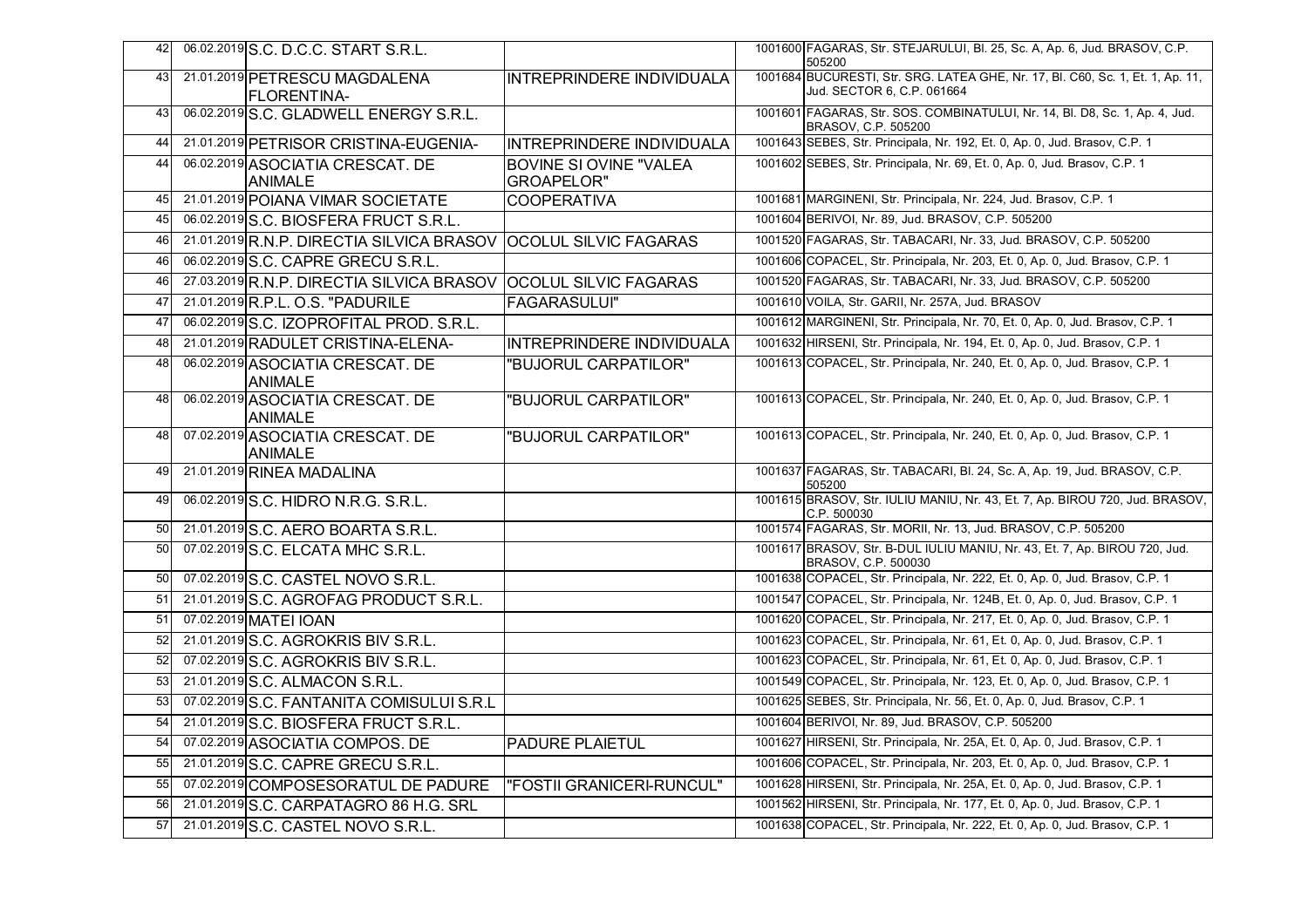| 57 | 07.02.2019 MUNTEAN CIPRIAN                                      | -1811126081820                 | 1001635 SEBES, Str. Principala, Nr. 184, Et. 0, Ap. 0, Jud. Brasov, C.P. 1                         |
|----|-----------------------------------------------------------------|--------------------------------|----------------------------------------------------------------------------------------------------|
| 58 | 21.01.2019 S.C. COMVIOPREST S.R.L                               |                                | 1001572 FAGARAS, Str. CAMPULUI, Bl. 3, Sc. B, Ap. 8, Jud. BRASOV                                   |
| 58 | 07.02.2019 BULGAR PETRU                                         | 1820315244031                  | 1001636 COPACEL, Str. Principala, Nr. 61, Et. 0, Ap. 0, Jud. Brasov, C.P. 1                        |
| 59 | 21.01.2019 S.C. D.C.C. START S.R.L.                             |                                | 1001600 FAGARAS, Str. STEJARULUI, Bl. 25, Sc. A, Ap. 6, Jud. BRASOV, C.P.<br>505200                |
| 59 | 07.02.2019 RINEA MADALINA                                       |                                | 1001637 FAGARAS, Str. TABACARI, Bl. 24, Sc. A, Ap. 19, Jud. BRASOV, C.P.<br>505200                 |
| 60 | 21.01.2019 S.C. EDIL GA-MA S.R.L.                               |                                | 1001685 MARGINENI, Str. Principala, Nr. 59, Jud. Brasov, C.P. 1                                    |
| 61 | 21.01.2019 S.C. ELCATA MHC S.R.L.                               |                                | 1001617 BRASOV, Str. B-DUL IULIU MANIU, Nr. 43, Et. 7, Ap. BIROU 720, Jud.<br>BRASOV, C.P. 500030  |
| 62 | 21.01.2019 S.C. EXPLO IOMES S.R.L.                              |                                | 1001655 SEBES, Str. Principala, Nr. 155, Jud. Brasov, C.P. 1                                       |
| 62 | 07.02.2019 S.C. SIA EDIL S.R.L.                                 |                                | 1001642 COPACEL, Str. Principala, Nr. 191, Et. 0, Ap. 0, Jud. Brasov, C.P. 1                       |
| 63 | 21.01.2019 S.C. FABIMANU TURIST.V. S.R.L.                       |                                | 1001567 COPACEL, Nr. 213, Jud. BRASOV, C.P. 507092                                                 |
| 63 | 07.02.2019 PETRISOR CRISTINA-EUGENIA-                           | INTREPRINDERE INDIVIDUALA      | 1001643 SEBES, Str. Principala, Nr. 192, Et. 0, Ap. 0, Jud. Brasov, C.P. 1                         |
| 64 | 21.01.2019 S.C. FANTANITA COMISULUI S.R.L                       |                                | 1001625 SEBES, Str. Principala, Nr. 56, Et. 0, Ap. 0, Jud. Brasov, C.P. 1                          |
| 64 | 07.02.2019 ASOCIATIA COMPOSESORATULUI DE PADURE ILENI           |                                | 1001648 ILENI, Nr. 195, Jud. BRASOV, C.P. 507126                                                   |
| 65 | 21.01.2019 S.C. FRUCTAVIT S.R.L.                                |                                | 1001605 BRASOV, Str. MOLIDULUI, Nr. 43, Bl. B, Ap. 8, Jud. BRASOV, C.P.<br>505200                  |
| 65 | 08.02.2019 S.C. REFRACT PROD S.R.L.                             |                                | 1001650 FAGARAS, Str. CENTRUL CIVIC, Bl. 1, Sc. B, Ap. 4, Jud. BRASOV                              |
| 66 | 21.01.2019 S.C. GLADWELL ENERGY S.R.L.                          |                                | 1001601 FAGARAS, Str. SOS. COMBINATULUI, Nr. 14, Bl. D8, Sc. 1, Ap. 4, Jud.<br>BRASOV, C.P. 505200 |
| 66 | 08.02.2019 FAROGA DANIELA-                                      | INTREPRINDERE INDIVIDUALA      | 1001653 HIRSENI, Str. Principala, Nr. 9, Jud. Brasov, C.P. 1                                       |
| 67 | 21.01.2019 S.C. GRONIM IMPEX S.R.L.                             |                                | 1001532 SEBES, Str. Principala, Nr. 163, Et. 0, Ap. 0, Jud. Brasov, C.P. 1                         |
| 67 | 08.02.2019 S.C. EXPLO IOMES S.R.L.                              |                                | 1001655 SEBES, Str. Principala, Nr. 155, Jud. Brasov, C.P. 1                                       |
| 68 | 21.01.2019 S.C. GURA ZMIZII S.R.L.                              |                                | 1001530 SEBES, Str. Principala, Nr. KM. 3, Et. 0, Ap. 0, Jud. Brasov, C.P. 1                       |
| 68 | 08.02.2019 STEJEROIU CARMEN-GEORGETA- INTREPRINDERE INDIVIDUALA |                                | 1001668 FAGARAS, Str. CETATII, Nr. 12, Jud. BRASOV, C.P. 505200                                    |
| 69 | 21.01.2019 S.C. HIDRO N.R.G. S.R.L.                             |                                | 1001615 BRASOV, Str. IULIU MANIU, Nr. 43, Et. 7, Ap. BIROU 720, Jud. BRASOV,<br>C.P. 500030        |
| 69 | 08.02.2019 ASOCIATIA CRESCATORILOR DE                           | <b>TAURINE-FILIALA SEBES</b>   | 1001675 SEBES, Str. Principala, Nr. 57, Jud. Brasov, C.P. 1                                        |
| 70 | 21.01.2019 S.C. INFO RURAL S.A.                                 |                                | 1001531 BUCURESTI, Str. Intrarea Catedrei, Nr. 5, Jud. Sector 1, C.P. 020331                       |
| 70 | 08.02.2019 POIANA VIMAR SOCIETATE                               | <b>COOPERATIVA</b>             | 1001681 MARGINENI, Str. Principala, Nr. 224, Jud. Brasov, C.P. 1                                   |
| 71 | 21.01.2019 S.C. IOVIANA PRODCOM '94 S.R.L                       |                                | 1001552 SEBES, Str. Principala, Nr. 87, Et. 0, Ap. 0, Jud. Brasov, C.P. 1                          |
| 71 | 08.02.2019 GHIDIM D. MARIAN                                     | <b>INTREPRINDERE FAMILIALA</b> | 1001683 MARGINENI, Str. Principala, Nr. 230, Jud. Brasov, C.P. 1                                   |
| 72 | 21.01.2019 S.C. IVADINAMAR S.R.L.-                              |                                | 1001529 SEBES, Str. Principala, Nr. 25, Et. 0, Ap. 0, Jud. Brasov, C.P. 1                          |
| 73 | 21.01.2019 S.C. IZOPROFITAL PROD. S.R.L.                        |                                | 1001612 MARGINENI, Str. Principala, Nr. 70, Et. 0, Ap. 0, Jud. Brasov, C.P. 1                      |
| 73 | 11.02.2019 S.C. EDIL GA-MA S.R.L.                               |                                | 1001685 MARGINENI, Str. Principala, Nr. 59, Jud. Brasov, C.P. 1                                    |
| 73 | 05.04.2019 S.C. IZOPROFITAL PROD. S.R.L.                        |                                | 1001612 MARGINENI, Str. Principala, Nr. 70, Et. 0, Ap. 0, Jud. Brasov, C.P. 1                      |
| 74 | 21.01.2019 S.C. LEMN INVEST S.R.L.                              |                                | 1001527 COPACEL, Str. Principala, Nr. 124 A, Et. 0, Ap. 0, Jud. Brasov, C.P. 1                     |
| 74 | 11.02.2019 S.C. CONSTRUZIONI EDILCOM                            | S.R.L.                         | 1001691 FAGARAS, Str. 1 DECEMBRIE 1918, Bl. 7A, Sc. B, Ap. 16, Jud. BRASOV,<br>C.P. 505200         |
| 75 | 21.01.2019 S.C. MABOMA PRODUCT S.R.L.                           |                                | 1001616 HIRSENI, Str. Principala, Nr. 55, Et. 0, Ap. 0, Jud. Brasov, C.P. 1                        |
| 75 | 12.02.2019 SANDU ANDREI VICTOR                                  |                                | 1531 IASI, Str. PACURARI, Nr. 85, Jud. IASI, C.P. 700515                                           |
| 76 | 21.01.2019 S.C. MAXYGO BROKER DE                                | <b>ASIGURARE S.R.L.</b>        | 1001640 PLOIESTI, Str. BOBALNA, Nr. 97, Jud. PRAHOVA                                               |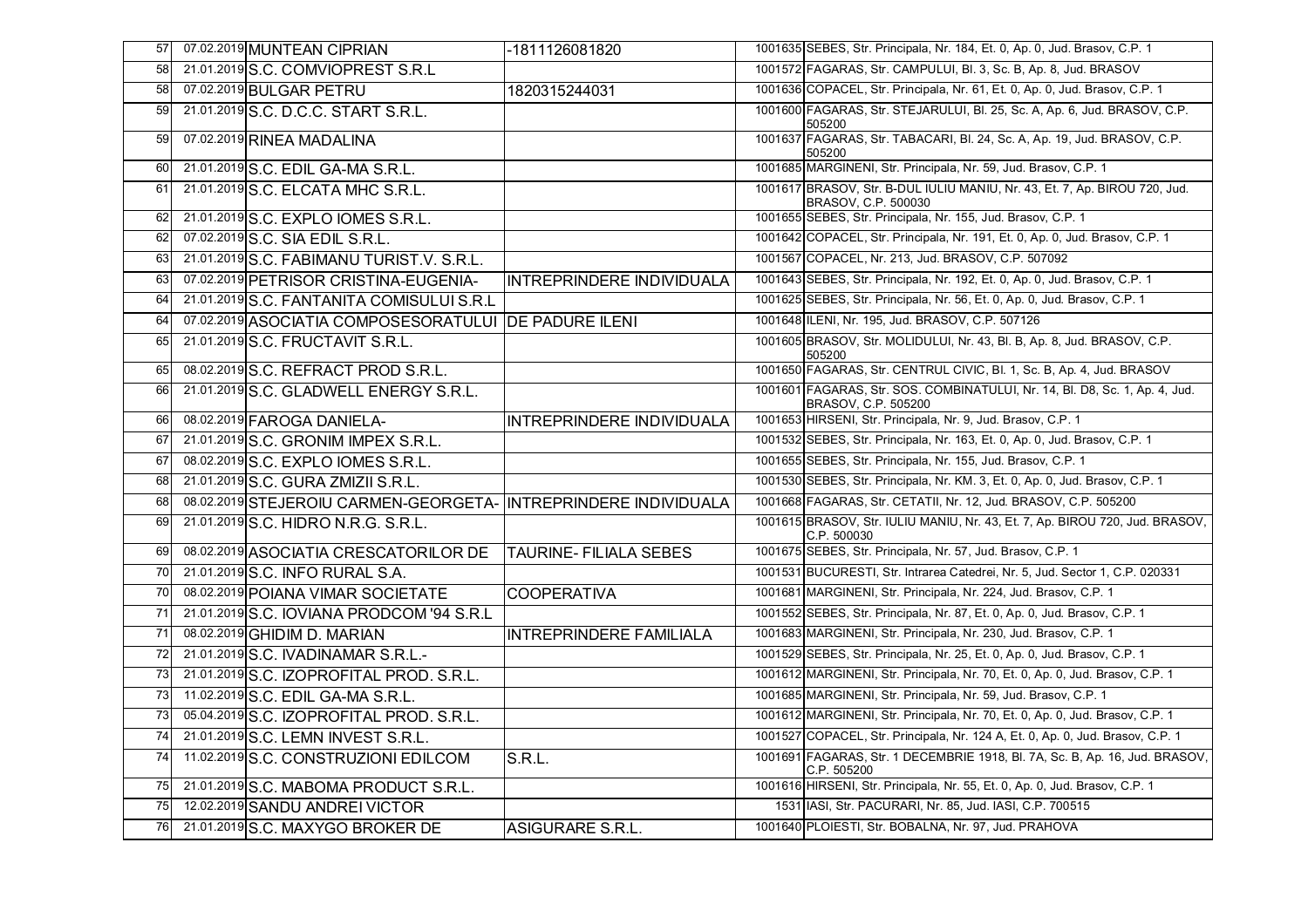| 76 | 13.02.2019 MATEI                                          | PAUL-NICOLAE, MATEI                              | 1213 MUN. IASI, Str. PINULUI, Nr. 10, Jud. IASI                                                         |
|----|-----------------------------------------------------------|--------------------------------------------------|---------------------------------------------------------------------------------------------------------|
|    |                                                           | <b>AURORA</b>                                    | 1213 MUN. IASI, Str. PINULUI, Nr. 10, Jud. IASI                                                         |
| 76 | 13.02.2019 MATEI                                          | PAUL-NICOLAE, MATEI<br><b>AURORA</b>             |                                                                                                         |
| 77 | 21.01.2019 S.C. MESAR S.R.L.                              |                                                  | 1001641 FAGARAS, Str. TEIULUI, Bl. 64, Sc. C, Ap. 18, Jud. BRASOV, C.P.<br>505200                       |
| 77 | 15.02.2019 MUNTEAN                                        | <b>MARIA</b>                                     | 1085 COPACEL, Str. Principala, Nr. 251, Et. 0, Ap. 0, Jud. Brasov, C.P. 1                               |
| 78 | 21.01.2019 S.C. MOUNTAIN'S MAGIC S.R.L.                   |                                                  | 1001525 BUCURESTI, Str. TULNICI, Nr. 6, Bl. 45, Sc. 1, Et. 7, Ap. 48, Jud. SECT.4                       |
| 78 | 14.02.2019 NEGUT                                          | <b>LIVIU-FLORIN, NEGUT</b><br><b>CLAUDIA</b>     | 1137 SEBES, Str. Principala, Nr. 6, Et. 0, Ap. 0, Jud. Brasov, C.P. 1                                   |
| 78 | 27.02.2019 DIACONU OTILIA-EUGENIA,                        | HORHOIANU VALERIA-ELENA                          | 681 BUCURESTI, Str. GEORGE VALSAN, Nr. 12, Bl. 109, Sc. A, Et. 3, Ap. 21,<br>Jud. SECTOR 6, C.P. 060475 |
| 79 | 21.01.2019 S.C. OVIBUS S.R.L.                             |                                                  | 1001548 COPACEL, Str. Principala, Nr. 52, Et. 0, Ap. 0, Jud. Brasov, C.P. 1                             |
| 79 | 11.03.2019 NEAMTU                                         | <b>GABRIEL-GHEORGHE</b>                          | 498 SEBES, Str. Principala, Nr. 88, Et. 0, Ap. 0, Jud. Brasov, C.P. 1                                   |
| 80 | 21.01.2019 S.C. POPLEMN S.R.L.                            |                                                  | 1001564 MARGINENI, Str. Principala, Nr. 66, Et. 0, Ap. 0, Jud. Brasov, C.P. 1                           |
| 80 | 11.03.2019 COMAN IOAN, COMAN                              | AUREL-decedat                                    | 5 CONSTANTA, Str. BUCURESTI, Nr. 10, Bl. L.9, Sc. A, Ap. 3, Jud.<br><b>CONSTANTA</b>                    |
| 81 | 21.01.2019 S.C. RACODU S.R.L.                             |                                                  | 1001553 MARGINENI, Str. Principala, Nr. 145, Et. 0, Ap. 0, Jud. Brasov, C.P. 1                          |
| 81 | 11.03.2019 PISO                                           | <b>IOAN-ILIE</b>                                 | 1276 BUCURESTI, Str. BARBU STEFANESCU DELAVRANCEA, Nr. 7, Jud.<br>Sector 1                              |
| 81 | 12.03.2019 RINEA                                          | IOAN, RINEA LILIANA-MARIA                        | 68 HIRSENI, Str. Principala, Nr. 65, Et. 0, Ap. 0, Jud. Brasov, C.P. 1                                  |
| 81 | 13.03.2019 STANULET IOAN SI ALINA-SORINA, BALINT CAROLINA |                                                  | 1028 FAGARAS, Str. TABACARI, Bl. 14, Sc. A, Ap. 3, Jud. BRASOV, C.P.<br>505200                          |
| 82 | 21.01.2019 S.C. REFRACT PROD S.R.L.                       |                                                  | 1001650 FAGARAS, Str. CENTRUL CIVIC, Bl. 1, Sc. B, Ap. 4, Jud. BRASOV                                   |
| 82 | 12.03.2019 RINEA LAURENTIU                                |                                                  | 1617 HIRSENI, Nr. 65, Jud. Brasov, C.P. 1                                                               |
| 82 | 14.03.2019 JULEA MARIANA-DANIELA,                         | <b>BERTEANU ILEANA, FAGHI</b><br><b>GEORGETA</b> | 551 BRASOV, Str. VALEA TEI, Nr. 8, Jud. BRASOV, C.P. 500030                                             |
| 83 | 21.01.2019 S.C. RIK LEMN NICOR S.R.L.                     |                                                  | 1001537 SEBES, Str. Principala, Nr. 219, Et. 0, Ap. 0, Jud. Brasov, C.P. 1                              |
| 83 | 11.02.2019 ABALOAEI                                       | VASILE, ABALOAEI VESTINICA                       | 783 FAGARAS, Str. TUDOR VLADIMIRESCU, Bl. 2, Sc. B, Et. 1, Ap. 8, Jud.<br>BRASOV, C.P. 505200           |
| 83 | 14.03.2019 DRAGOTA CRISTINA,                              | <b>DRAGOTA IRINA-ELENA</b>                       | 955 SINAIA, Str. BADEA CARTAN, Nr. 6, Bl. 1, Et. 3, Ap. 7, Jud. PRAHOVA                                 |
| 84 | 21.01.2019 S.C. ROCOPAS BARSA S.A.                        |                                                  | 1001565 BRASOV, Str. CARAMIDARIEI, Nr. 4, Jud. BRASOV, C.P. 500030                                      |
| 84 | 11.02.2019 ADAMESCU                                       | ROMULUS-STEFAN                                   | 1135 COPACEL, Str. Principala, Nr. 42, Et. 0, Ap. 0, Jud. Brasov, C.P. 1                                |
| 85 | 21.01.2019 S.C. ROKALMUS PLANT S.R.L.                     |                                                  | 1001522 SEBES, Str. Principala, Nr. 131A, Et. 0, Ap. 0, Jud. Brasov, C.P. 1                             |
| 85 | 11.02.2019 ALDES                                          | <b>OVIDIU, ALDES ELENA</b>                       | 62 FAGARAS, Str. CAMPULUI, Nr. 18, Sc. B, Ap. 4, Jud. BRASOV                                            |
| 85 | 18.03.2019 R.P.L. O.S. "PADURILE                          | <b>FAGARASULUI"</b>                              | 1001610 VOILA, Str. GARII, Nr. 257A, Jud. BRASOV                                                        |
| 85 | 18.03.2019 R.P.L. O.S. "PADURILE                          | <b>FAGARASULUI"</b>                              | 1001610 VOILA, Str. GARII, Nr. 257A, Jud. BRASOV                                                        |
| 85 | 18.03.2019 R.P.L. O.S. "PADURILE                          | <b>FAGARASULUI"</b>                              | 1001610 VOILA, Str. GARII, Nr. 257A, Jud. BRASOV                                                        |
| 86 | 21.01.2019 S.C. RUCUB TRANS S.R.L.                        |                                                  | 1001533 SEBES, Str. Principala, Nr. 160, Et. 0, Ap. 0, Jud. Brasov, C.P. 1                              |
| 86 | 11.02.2019 ALEXANDRU                                      | <b>FLORIN</b>                                    | 774 FAGARAS, Str. CAMPULUI, Bl. 3, Sc. B, Ap. 5, Jud. BRASOV, C.P.<br>505200                            |
| 86 | 21.03.2019 RADULET CRISTINA-ELENA-                        | <b>INTREPRINDERE INDIVIDUALA</b>                 | 1001632 HIRSENI, Str. Principala, Nr. 194, Et. 0, Ap. 0, Jud. Brasov, C.P. 1                            |
| 86 | 21.03.2019 RADULET CRISTINA-ELENA-                        | <b>INTREPRINDERE INDIVIDUALA</b>                 | 1001632 HIRSENI, Str. Principala, Nr. 194, Et. 0, Ap. 0, Jud. Brasov, C.P. 1                            |
| 87 | 21.01.2019 S.C. SIA EDIL S.R.L.                           |                                                  | 1001642 COPACEL, Str. Principala, Nr. 191, Et. 0, Ap. 0, Jud. Brasov, C.P. 1                            |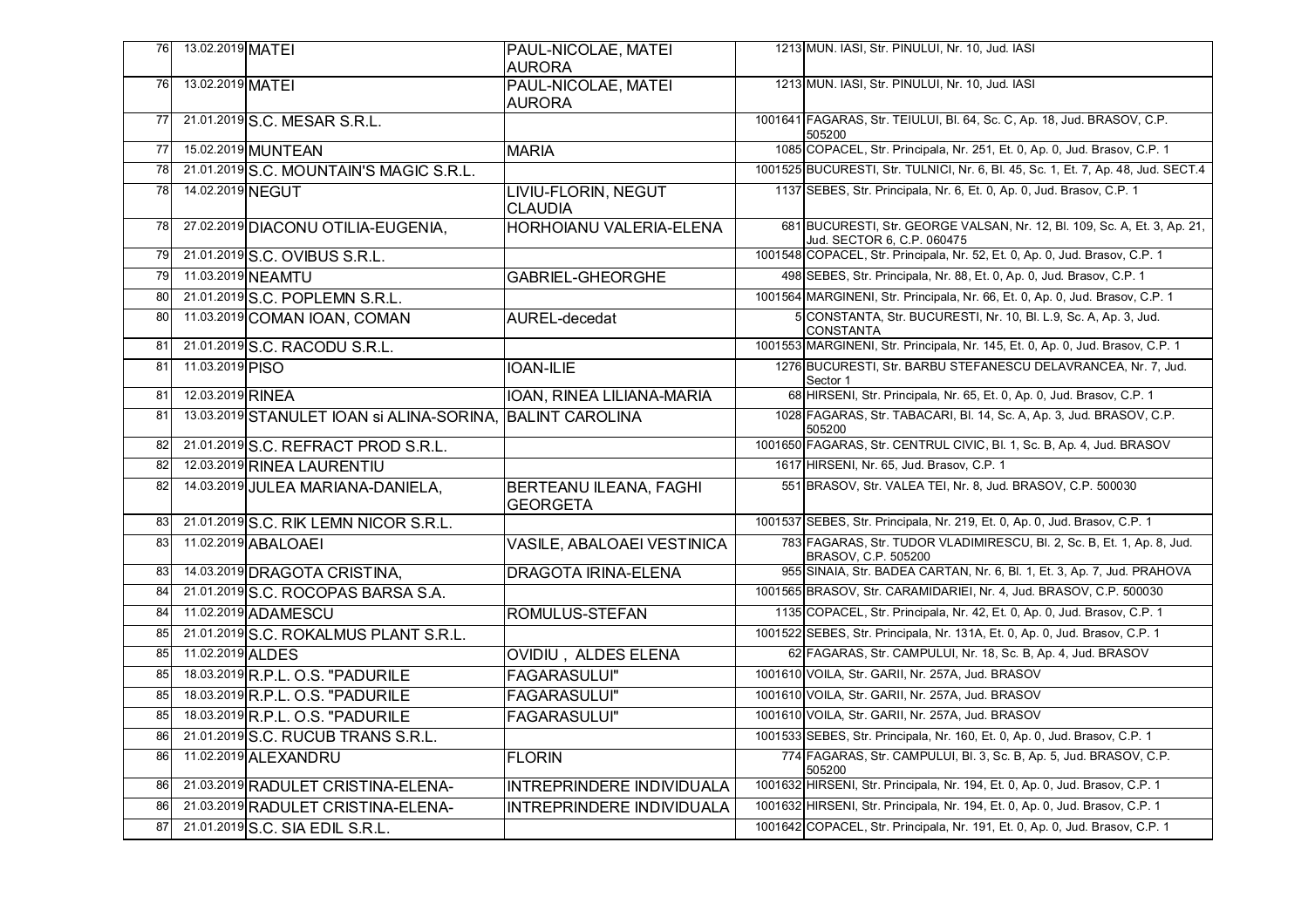| 87  | 11.02.2019 ALMASAN ELENA                               |                                                        | 489 SEBES, Str. Principala, Nr. COLON, Et. 0, Ap. 0, Jud. Brasov, C.P. 1               |
|-----|--------------------------------------------------------|--------------------------------------------------------|----------------------------------------------------------------------------------------|
| 87  | 22.03.2019 MUNTEAN MIOARA,                             | <b>MUNTEAN IOAN</b>                                    | 448 SEBES, Str. Principala, Nr. 193, Et. 0, Ap. 0, Jud. Brasov, C.P. 1                 |
| 88  | 21.01.2019 S.C. SIZA PRESTCOM S.R.L.                   |                                                        | 1001561 COPACEL, Str. Principala, Nr. 20, Et. 0, Ap. 0, Jud. Brasov, C.P. 1            |
| 88  | 11.02.2019 ALMASAN FLORIAN-DANUT,                      | <b>ALMASAN MIHAELA</b>                                 | 260 SEBES, Str. Principala, Nr. 11, Et. 0, Ap. 0, Jud. Brasov, C.P. 1                  |
| 88  | 22.03.2019 MUNTEAN                                     | <b>IONUT MARIAN</b>                                    | 1559 SEBES, Str. Principala, Nr. 193, Jud. Brasov, C.P. 1                              |
| 88  | 08.04.2019 MANTA VIRGIL,                               | <b>MANTA MARIA</b>                                     | 961 COPACEL, Str. Principala, Nr. 123D, Et. 0, Ap. 0, Jud. Brasov, C.P. 1              |
| 89  | 21.01.2019 S.C. STEFIRAD COM S.R.L.                    |                                                        | 1001555 HIRSENI, Str. Principala, Nr. 194, Et. 0, Ap. 0, Jud. Brasov, C.P. 1           |
| 89  | 11.02.2019 ANDRESOIU GHEORGHE,                         | <b>ANDRESOIU MIHAELA</b>                               | 42 HIRSENI, Str. Principala, Nr. 40, Et. 0, Ap. 0, Jud. Brasov, C.P. 1                 |
| 89  | 25.03.2019 FLOREA                                      | <b>CLAUDIA GEORGIANA</b>                               | 923 FAGARAS, Str. TUDOR VLADIMIRESCU, Bl. 3, Sc. B, Ap. 4, Jud.<br>BRASOV, C.P. 505200 |
| 90  | 21.01.2019 S.C. STELIAN & MARCEL S.R.L.                |                                                        | 1001536 SEBES, Str. Principala, Nr. 219, Et. 0, Ap. 0, Jud. Brasov, C.P. 1             |
| 90  | 11.02.2019 ANDRESOIU                                   | <b>GHEORGHE-MIHAI</b>                                  | 182 HIRSENI, Str. Principala, Nr. 40, Et. 0, Ap. 0, Jud. Brasov, C.P. 1                |
| 90  | 27.03.2019 PALFI MARIA, LAZARESCU A,                   | <b>MARIAN ANCA M</b>                                   | 520 COPACEL, Str. Principala, Nr. 268, Et. 0, Ap. 0, Jud. Brasov, C.P. 1               |
| 91  | 21.01.2019 S.C. SUBTERAN CON S.R.L.                    |                                                        | 1001528 FAGARAS, Str. ANA IPATESCU, Nr. 25, Jud. BRASOV, C.P. 505200                   |
| 91  | 11.02.2019 ANDRESOIU                                   | IOAN, ANDRESOIU MARIA                                  | 78 HIRSENI, Str. Principala, Nr. 76, Et. 0, Ap. 0, Jud. Brasov, C.P. 1                 |
| 91  | 27.03.2019 GRECU VASILE,                               | <b>PALFI MARIA</b>                                     | 1646 COPACEL, Str. Principala, Nr. 268, Jud. Brasov, C.P. 1                            |
| 92  | 21.01.2019 S.C. VALIAGVIS S.R.L.                       |                                                        | 1001579 HIRSENI, Str. Principala, Nr. 88, Et. 0, Ap. 0, Jud. Brasov, C.P. 1            |
| 92  | 11.02.2019 ANGHEL GHEOERGHE,                           | ANGHEL CATALIN-GEORGE,<br><b>ANGHEL IULIA-MADALINA</b> | 947 FAGARAS, Str. LUNCII, Bl. 4, Sc. A, Ap. 2, Jud. BRASOV                             |
| 93  | 21.01.2019 S.C. WINKLER EXPERT CONT<br>S.R.L           |                                                        | 1001679 MARGINENI, Str. Principala, Nr. 256, Jud. Brasov, C.P. 1                       |
| 93  | 11.02.2019 ANGHEL                                      | <b>IOAN</b>                                            | 1364 HIRSENI, Str. Principala, Nr. 29, Et. 0, Ap. 0, Jud. Brasov, C.P. 1               |
| 93  | 27.03.2019 MARIAN                                      | <b>ANCA-MARIA</b>                                      | 1100 COPACEL, Str. Principala, Nr. 268, Et. 0, Ap. 0, Jud. Brasov, C.P. 1              |
|     |                                                        |                                                        |                                                                                        |
| 93  | 27.03.2019 MATEI                                       | IOAN, MATEI VALERIA-LILIANA                            | 960 COPACEL, Str. Principala, Nr. 123A, Et. 0, Ap. 0, Jud. Brasov, C.P. 1              |
| 94  | 21.01.2019 SDEE TRANSILVANIA SUD SA-<br>ISDEE          | <b>BRASOV</b>                                          | 1001551 BRASOV, Str. PICTOR LUCHIAN, Nr. 25, Jud. BRASOV, C.P. 500030                  |
| 94  | 11.02.2019 ANGHEL                                      | <b>IOAN</b>                                            | 30 HIRSENI, Str. Principala, Nr. 29, Et. 0, Ap. 0, Jud. Brasov, C.P. 1                 |
| 95  | 21.01.2019 SOFLETEA ILIE-GELU                          | 1700307082439                                          | 1001570 COPACEL, Str. Principala, Nr. 191, Et. 0, Ap. 0, Jud. Brasov, C.P. 1           |
| 95  | 11.02.2019 APETREI-SAFTEI ELENA,                       | APETREI-SAFTEI CONSTANTIN                              | 147 HIRSENI, Str. Principala, Nr. 137 D, Et. 0, Ap. 0, Jud. Brasov, C.P. 1             |
| 96  | 21.01.2019 STEJEROIU CARMEN-GEORGETA-                  | INTREPRINDERE INDIVIDUALA                              | 1001668 FAGARAS, Str. CETATII, Nr. 12, Jud. BRASOV, C.P. 505200                        |
| 96  | 11.02.2019 APOPEI                                      | ANTOANETA, APOPEI VASILE                               | 341 SEBES, Str. Principala, Nr. 93, Et. 0, Ap. 0, Jud. Brasov, C.P. 1                  |
| 97  | 21.01.2019 TRANSELECTRICA S.A. -                       | S.T. SIBIU                                             | 1001542 SIBIU, Str. B-DUL CORNELIU COPOSU, Nr. 3, Jud. SIBIU, C.P. 550245              |
| 97  | 11.02.2019 ATASIEI                                     | <b>ADRIAN-IONUT</b>                                    | 1254 SEBES, Str. Principala, Nr. 104, Et. 0, Ap. 0, Jud. Brasov, C.P. 1                |
| 98  | 21.01.2019 UNIUNEA JUD. A COOPERATIEI DE CONSUM BRASOV |                                                        | 1001524 BRASOV, Str. CARAMIDARIEI, Nr. 4, Jud. BRASOV                                  |
| 98  | 11.02.2019 AXINTE                                      | <b>IOAN</b>                                            | 1101 COPACEL, Str. Principala, Nr. 269, Et. 0, Ap. 0, Jud. Brasov, C.P. 1              |
| 99  | 11.02.2019 BABET                                       | <b>GHEORGHE</b>                                        | 1056 COPACEL, Str. Principala, Nr. 220, Et. 0, Ap. 0, Jud. Brasov, C.P. 1              |
| 100 | 11.02.2019 BABET GHEORGHE                              |                                                        | 1566 COPACEL, Nr. 220, Jud. Brasov, C.P. 1                                             |
| 101 | 11.02.2019 BABET PAUL-                                 | <b>GABRIEL</b>                                         | 1626 COPACEL, Str. Principala, Nr. 18, Jud. Brasov, C.P. 1                             |
| 102 | 11.02.2019 BACILA                                      | <b>MARIA</b>                                           | 287 SEBES, Str. Principala, Nr. 38, Et. 0, Ap. 0, Jud. Brasov, C.P. 1                  |
| 103 | 11.02.2019 BADESCU MARIA decedata                      | prin BADEA RALUCA                                      | 1644 BRASOV, Str. COLONEL BUZOIANU, Nr. 29, Jud. BRASOV                                |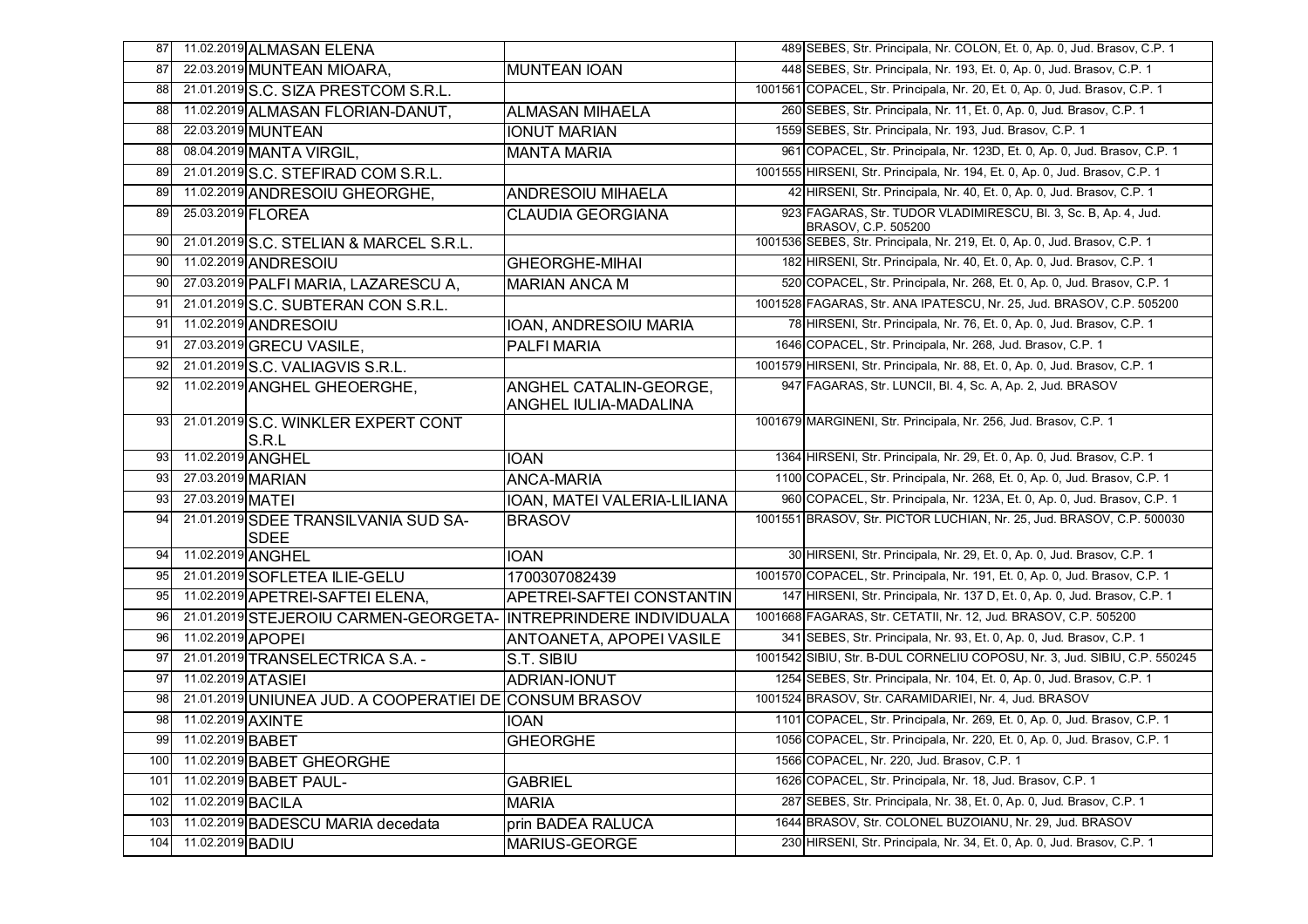| 105 |                      | 11.02.2019 BAISANU                | <b>FLORIANA-ELISABETA</b>                                    | 1497 MANGALIA, Str. CALLATIS, BI. MG23, Sc. B, Et. 8, Ap. 61, Jud.<br>CONSTANTA        |
|-----|----------------------|-----------------------------------|--------------------------------------------------------------|----------------------------------------------------------------------------------------|
| 106 |                      | 11.02.2019 BALABAN                | <b>LUCIA</b>                                                 | 1033 COPACEL, Str. Principala, Nr. 197, Et. 0, Ap. 0, Jud. Brasov, C.P. 1              |
| 107 | 11.02.2019 BALAN     |                                   | <b>AUREL, BALAN ANA</b>                                      | 393 SEBES, Str. Principala, Nr. 137, Et. 0, Ap. 0, Jud. Brasov, C.P. 1                 |
| 108 |                      | 11.02.2019 BALAN CLAUDIU          |                                                              | 1543 SEBES, Str. Principala, Nr. 137, Jud. Brasov, C.P. 1                              |
| 109 | 11.02.2019 BALAN     |                                   | <b>DANIEL</b>                                                | 1418 SEBES, Nr. 137, Et. 0, Ap. 0, Jud. Brasov, C.P. 1                                 |
| 110 | 11.02.2019 BALAN     |                                   | <b>DUMITRU</b>                                               | 4 HIRSENI, Str. Principala, Nr. 5, Et. 0, Ap. 0, Jud. Brasov, C.P. 1                   |
| 111 | 11.02.2019 BALAN     |                                   | <b>GHEORGHE</b>                                              | 1066 COPACEL, Str. Principala, Nr. 228, Et. 0, Ap. 0, Jud. Brasov, C.P. 1              |
| 112 |                      | 11.02.2019 BALAN GHEORGHE,        | <b>BALAN LILIANA GABRIELA</b>                                | 203 HIRSENI, Str. Principala, Nr. 184, Et. 0, Ap. 0, Jud. Brasov, C.P. 1               |
| 113 |                      | 11.02.2019 BALAN I. IOAN,         | <b>BALAN D.IOAN-decedat</b>                                  | 365 SEBES, Str. Principala, Nr. 109, Et. 0, Ap. 0, Jud. Brasov, C.P. 1                 |
| 114 | 11.02.2019 BALAN     |                                   | <b>ILEANA</b>                                                | 211 HIRSENI, Str. Principala, Nr. 191, Et. 0, Ap. 0, Jud. Brasov, C.P. 1               |
| 115 | 11.02.2019 BALAN     |                                   | <b>IOAN-DAN</b>                                              | 1070 COPACEL, Str. Principala, Nr. 232, Et. 0, Ap. 0, Jud. Brasov, C.P. 1              |
| 116 |                      | 11.02.2019 BALAN IOSIF-decedat    | prin BALAN MARIA                                             | 219 FAGARAS, Str. 13 DECEMBRIE, Bl. 11, Sc. A, Ap. 1, Jud. BRASOV, C.P.<br>505200      |
| 117 | 11.02.2019 BALAN     |                                   | <b>MARIA</b>                                                 | 557 MARGINENI, Str. Principala, Nr. 8, Et. 0, Ap. 0, Jud. Brasov, C.P. 1               |
| 118 | 11.02.2019 BALAN     |                                   | <b>MIHAI</b>                                                 | 125 HARSENI, Nr. 184, Jud. BRASOV, C.P. 507090                                         |
| 119 |                      | 11.02.2019 BALAN MIRCEA,          | <b>BALAN LIVIA</b>                                           | 3 HIRSENI, Str. Principala, Nr. 4, Et. 0, Ap. 0, Jud. Brasov, C.P. 1                   |
| 120 | 11.02.2019 BALAN     |                                   | NICOLAE, BALAN DANIELA-<br><b>TEODORA</b>                    | 305 SEBES, Str. Principala, Nr. 59, Et. 0, Ap. 0, Jud. Brasov, C.P. 1                  |
| 121 | 11.02.2019 BALAN     |                                   | <b>PRODAN NICOLETA</b>                                       | 53 FAGARAS, Str. TUDOR VLADIMIRESCU, Bl. 6, Sc. A, Ap. 10, Jud.<br>BRASOV, C.P. 505200 |
| 122 | 11.02.2019 BALAN     |                                   | <b>RAMONA</b>                                                | 1714 SEBES, Str. Principala, Nr. 109, Jud. Brasov, C.P. 1                              |
| 123 | 11.02.2019 BALAN     |                                   | ROXANA-VALERIA                                               | 1671 FAGARAS, Str. VASILE ALECSANDRI, Bl. 7, Sc. C, Ap. 1, Jud. BRASOV                 |
| 124 |                      | 11.02.2019 BALAN VALERICA         |                                                              | 399 SEBES, Str. Principala, Nr. 143, Et. 0, Ap. 0, Jud. Brasov, C.P. 1                 |
| 125 |                      | 11.02.2019 BALAN VICTOR-decedat   | prin BALAN ANGELA                                            | 202 HIRSENI, Str. Principala, Nr. 183, Et. 0, Ap. 0, Jud. Brasov, C.P. 1               |
| 126 | 11.02.2019 BALAN     |                                   | <b>VICTORIA</b>                                              | 866 COPACEL, Str. Principala, Nr. 21, Et. 0, Ap. 0, Jud. Brasov, C.P. 1                |
| 127 | 11.02.2019 BALAN     |                                   | <b>VICTORIA, BALAN AUREL-</b><br>decedat                     | 168 HIRSENI, Str. Principala, Nr. 152, Et. 0, Ap. 0, Jud. Brasov, C.P. 1               |
| 128 | 11.02.2019 BALAU     |                                   | <b>GABRIEL</b>                                               | 1167 SEBES, Str. Principala, Nr. 131 A, Et. 0, Ap. 0, Jud. Brasov, C.P. 1              |
| 129 |                      | 11.02.2019 BALAU SEBASTIAN        |                                                              | 1530 SEBES, Str. Principala, Nr. 131A, Jud. Brasov, C.P. 1                             |
| 130 | 11.02.2019 BALAU     |                                   | V.VASILE, BALAU ANISOARA                                     | 386 SEBES, Str. Principala, Nr. 131 A, Et. 0, Ap. 0, Jud. Brasov, C.P. 1               |
| 131 |                      | 11.02.2019 BALAU VIOREL SI CARMEN | <b>BALAU STELIAN-ALIN-deced si</b><br><b>ILEANA CORNELIA</b> | 539 SEBES, Str. Principala, Nr. 131A, Et. 0, Ap. 0, Jud. Brasov, C.P. 1                |
| 132 |                      | 11.02.2019 BALCACEAN              | <b>MARCELA</b>                                               | 1170 FAGARAS, Str. PANSELUTELOR, Bl. S1A, Ap. 3, Jud. BRASOV, C.P.<br>505200           |
| 133 |                      | 11.02.2019 BALINT GEORGE-COSMIN,  | <b>BALINT ANDRADA-MIHAELA</b>                                | 338 HIRSENI, Str. Principala, Nr. 11, Et. 0, Ap. 0, Jud. Brasov, C.P. 1                |
| 134 | 11.02.2019 BALTES    |                                   | MIHAELA-DORINA                                               | 1486 SEBES, Str. Principala, Nr. 62, Et. 0, Ap. 0, Jud. Brasov, C.P. 1                 |
| 135 |                      | 11.02.2019 BAMBUCH                | <b>ADRIAN</b>                                                | 1408 SEBES, Nr. 35, Et. 0, Ap. 0, Jud. Brasov                                          |
| 136 | 11.02.2019 BARBU     |                                   | CLAUDIU, BARBU CARMEN-<br><b>MARIA</b>                       | 589 MARGINENI, Str. Principala, Nr. 52, Et. 0, Ap. 0, Jud. Brasov, C.P. 1              |
| 137 | 11.02.2019 BARBU     |                                   | <b>FANUTA, BABU LILIANA-</b><br>declaratie cladiri           | 1388 FAGARAS, Str. V. ALECSANDRI, BI. 5A, Sc. A, Ap. 4, Jud. BRASOV, C.P.<br>505200    |
|     | 138 11.02.2019 BARBU |                                   | IOAN-CORNEL, BARBU MARIA                                     | 944 COPACEL, Str. Principala, Nr. 108, Et. 0, Ap. 0, Jud. Brasov, C.P. 1               |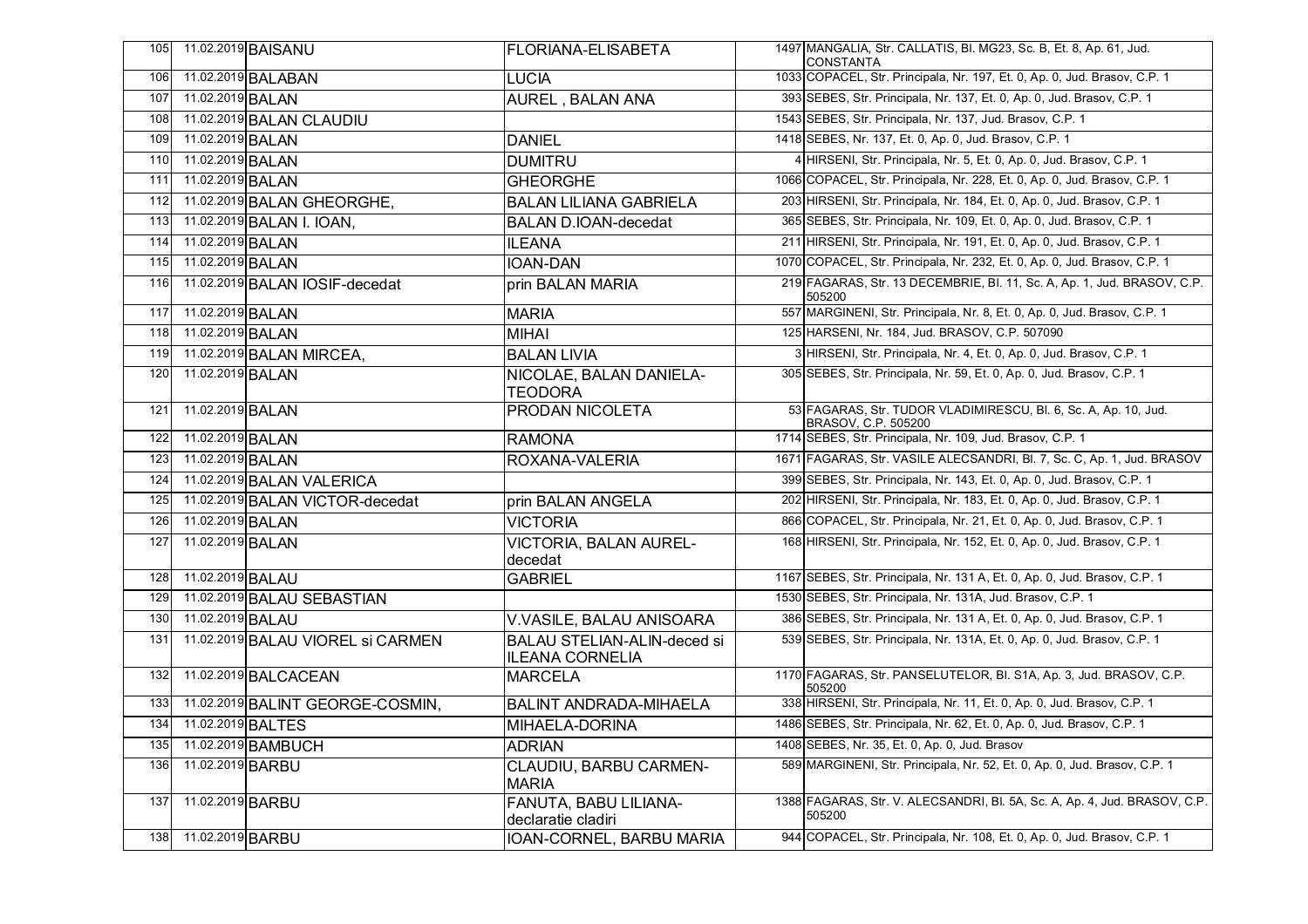| 139 |                   | 11.02.2019 BARBU MARIA                |                                                    | 652 FAGARAS, Str. PANSELUTELOR, Nr. 1B, Jud. BRASOV, C.P. 505200                      |
|-----|-------------------|---------------------------------------|----------------------------------------------------|---------------------------------------------------------------------------------------|
| 140 | 11.02.2019 BARNA  |                                       | STEFAN, BARNA CORNELIA                             | 466 SEBES, Str. Principala, Nr. 212, Et. 0, Ap. 0, Jud. Brasov, C.P. 1                |
| 141 |                   | 11.02.2019 BARSAN MIHAI,              | <b>BARSAN GHEORGHE</b>                             | 730 MARGINENI, Str. Principala, Nr. 261, Et. 0, Ap. 0, Jud. Brasov, C.P. 1            |
| 142 |                   | 11.02.2019 BARSAN                     | <b>PARASCA</b>                                     | 1656 MARGINENI, Str. Principala, Nr. 207, Jud. Brasov, C.P. 1                         |
| 143 |                   | 11.02.2019 BARSAN VASILE decedat      | prin BARSAN MARIA                                  | 739 MARGINENI, Str. Principala, Nr. 265, Et. 0, Ap. 0, Jud. Brasov, C.P. 1            |
| 144 |                   | 11.02.2019 BARTHA                     | <b>MARIA</b>                                       | 1694 SEBES, Str. Principala, Nr. 131, Jud. Brasov, C.P. 1                             |
| 145 |                   | 11.02.2019 BARTUS ANA, MATEI-decedati | prin DRAGOI DUMITRU                                | 867 COPACEL, Str. Principala, Nr. 23, Et. 0, Ap. 0, Jud. Brasov, C.P. 1               |
| 146 |                   | 11.02.2019 BARTUS                     | PETRU, BARTUS ANA                                  | 908 COPACEL, Str. Principala, Nr. 71, Et. 0, Ap. 0, Jud. Brasov, C.P. 1               |
| 147 |                   | 11.02.2019 BELEAUA AUREL, VICTOR,     | IONEL-decedat, CEPTUREANU<br>STELA. STREZA OLIMPIA | 1074 BRASOV, Str. B-DUL STEAGU ROSU, Nr. 20, Sc. B, Ap. 9, Jud. BRASOV                |
| 148 |                   | 11.02.2019 BELEAUA                    | ELENA, BELEAUA VIRGIL-<br>decedat                  | 874 COPACEL, Str. Principala, Nr. 30, Et. 0, Ap. 0, Jud. Brasov, C.P. 1               |
| 149 |                   | 11.02.2019 BELEAUA                    | <b>MARIA</b>                                       | 1730 COPACEL, Str. Principala, Nr. 30, Jud. Brasov, C.P. 1                            |
| 150 |                   | 11.02.2019 BERA IOAN,                 | BERA MARIA- DECLARATIE !!!!                        | 503 FAGARAS, Str. DOAMNA STANCA, Nr. 7, Jud. BRASOV, C.P. 505200                      |
| 151 |                   | 11.02.2019 BERBECE ION,               | <b>BERBECE ILEANA CARMEN</b>                       | 998 COPACEL, Str. Principala, Nr. 162, Et. 0, Ap. 0, Jud. Brasov, C.P. 1              |
| 152 |                   | 11.02.2019 BERTLEFF                   | <b>MARIA, BERTLEFF REIMAR</b><br><b>MIHAI</b>      | 674 MARGINENI, Str. Principala, Nr. 162, Et. 0, Ap. 0, Jud. Brasov, C.P. 1            |
| 153 | 11.02.2019 BIRSAN |                                       | <b>CECILIA</b>                                     | 627 HIRSENI, Str. Principala, Nr. 162, Et. 0, Ap. 0, Jud. Brasov, C.P. 1              |
| 154 |                   | 11.02.2019 BIVOLEANU                  | CLAUDIU-BOGDAN                                     | 1265 MARGINENI, Str. Principala, Nr. 31, Et. 0, Ap. 0, Jud. Brasov, C.P. 1            |
| 155 |                   | 11.02.2019 BIVOLEANU                  | <b>GHEORGHE, BIVOLEANU</b><br><b>MARIANA</b>       | 576 MARGINENI, Str. Principala, Nr. 31, Et. 0, Ap. 0, Jud. Brasov, C.P. 1             |
| 156 |                   | 11.02.2019 BLEBEA IOAN-VIOREL,        | <b>BLEBEA MIHAELA-CLAUDIA</b>                      | 1631 FAGARAS, Str. T VLADIMIRESCU, Bl. 15, Sc. B, Ap. 15, Jud. BRASOV,<br>C.P. 505200 |
| 157 | 11.02.2019 BLICUS |                                       | <b>MARIA</b>                                       | 1713 BUCURESTI, Str. SFANTUL ELEFTERIE, Nr. 11, Ap. 3, Jud. SECTOR 5                  |
| 158 | 11.02.2019 BOAC   |                                       | <b>AUREL</b>                                       | 643 MARGINENI, Str. Principala, Nr. 118, Et. 0, Ap. 0, Jud. Brasov, C.P. 1            |
| 159 |                   | 11.02.2019 BOAC CONSTANTIN-deced      | prin BOAC STELIAN                                  | 654 MARGINENI, Str. Principala, Nr. 136, Et. 0, Ap. 0, Jud. Brasov, C.P. 1            |
| 160 |                   | 11.02.2019 BOAC DANIEL-VIOREL,        | <b>MURESAN CAMELIA-MIRELA</b>                      | 1681 FAGARAS, Str. MIRON COSTIN, Nr. 13, Jud. BRASOV, C.P. 505200                     |
| 161 | 11.02.2019 BOAC   |                                       | <b>GHEORGHE</b>                                    | 677 FAGARAS, Str. ION CREANGA, Nr. 32, Jud. BRASOV, C.P. 505200                       |
| 162 | 11.02.2019 BOAC   |                                       | <b>GHEORGHE</b>                                    | 1572 MARGINENI, Str. Principala, Nr. 106, Jud. Brasov, C.P. 1                         |
| 163 |                   | 11.02.2019 BOAC IOAN                  | prin BOAC MARIA                                    | 633 MARGINENI, Str. Principala, Nr. 106, Et. 0, Ap. 0, Jud. Brasov, C.P. 1            |
| 164 |                   | 11.02.2019 BOAC PETRU                 |                                                    | 1649 MARGINENI, Str. Principala, Nr. 106, Jud. Brasov, C.P. 1                         |
| 165 | 11.02.2019 BOAC   |                                       | RALUCA-LETITIA                                     | 1667 FAGARAS, Str. MIRON COSTIN, Nr. 13, Jud. BRASOV, C.P. 505200                     |
| 166 |                   | 11.02.2019 BOAC VIOREL,               | <b>BOAC LUCIA</b>                                  | 613 FAGARAS, Str. MIRON COSTIN, Nr. 13, Jud. BRASOV, C.P. 505200                      |
| 167 |                   | 11.02.2019 <b>BODARNEA</b>            | <b>CORNELIA</b>                                    | 1705 BUCURESTI, Str. FAGETULUI, Nr. 11, Jud. SECTOR 4, C.P. 040693                    |
| 168 | 11.02.2019 BOERIU |                                       | <b>MAGDALENA</b>                                   | 1410 HIRSENI, Str. Principala, Nr. 155, Et. 0, Ap. 0, Jud. Brasov, C.P. 1             |
| 169 | 11.02.2019 BOERU  |                                       | IONEL, BOERU CLAUDIA-<br><b>ELENA</b>              | 1271 FAGARAS, Str. CAMPULUI, Bl. 18, Sc. A, Ap. 6, Jud. BRASOV, C.P.<br>505200        |
| 170 |                   | 11.02.2019 BOIER ELENA,               | <b>CIUCA MARIA</b>                                 | 724 FAGARAS, Str. EPRUBETEI, Nr. 21A, Jud. BRASOV, C.P. 505200                        |
| 171 |                   | 11.02.2019 BOITA IOAN-STEFAN, BOITA   | <b>GHEORGHE, POPESCU MARIA</b>                     | 1089 BRASOV, Str. APOLO, Nr. 13, Jud. BRASOV, C.P. 500030                             |
| 172 | 11.02.2019 BOITA  |                                       | <b>MARIA</b>                                       | 914 COPACEL, Str. Principala, Nr. 76, Et. 0, Ap. 0, Jud. Brasov, C.P. 1               |
| 173 | 11.02.2019 BOITA  |                                       | <b>MARIAN</b>                                      | 1334 COPACEL, Str. Principala, Nr. 266, Et. 0, Ap. 0, Jud. Brasov, C.P. 1             |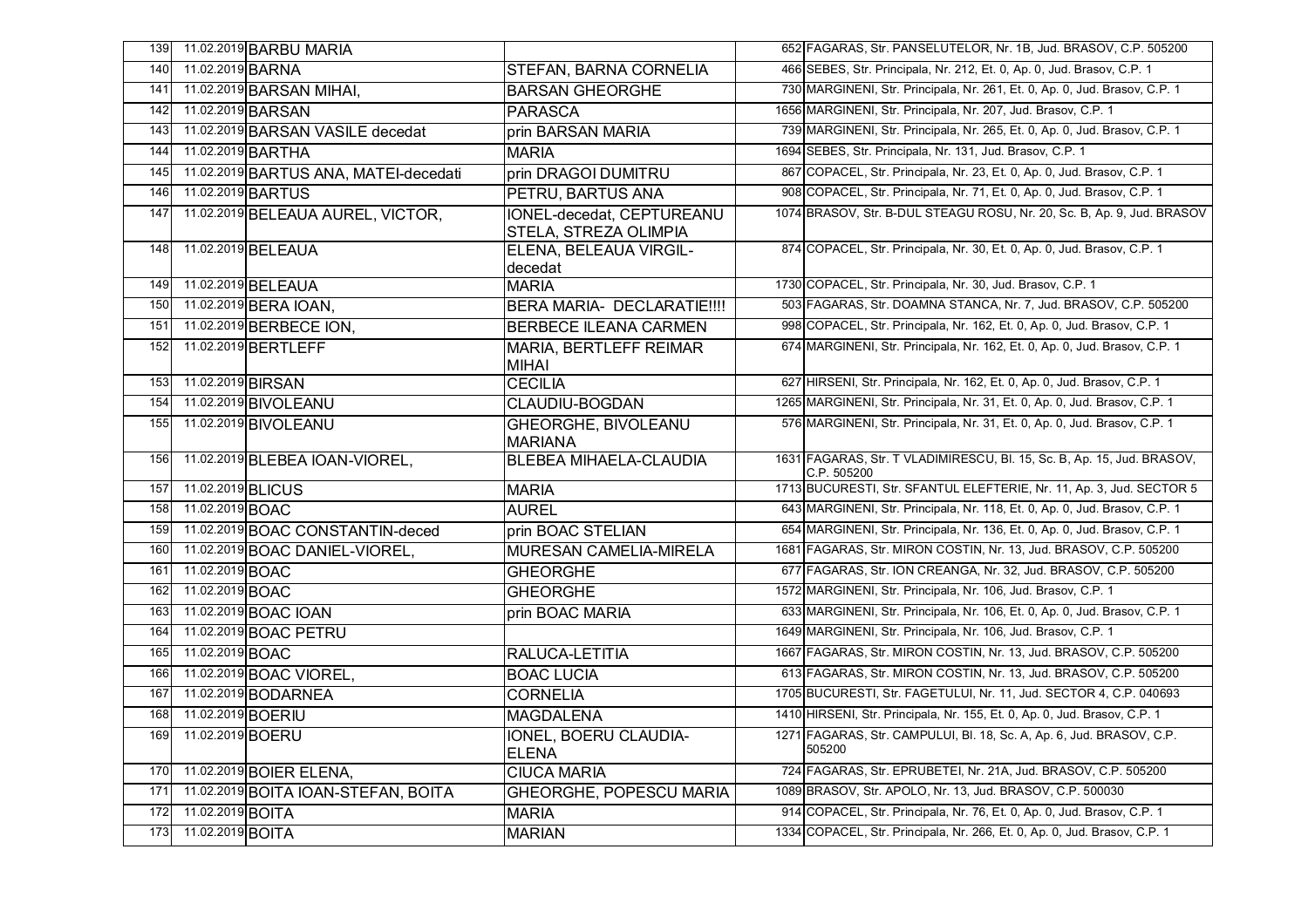| 174 |                   | 11.02.2019 BOITA STEFAN,               | <b>BOITA MARIA</b>                                           | 1098 COPACEL, Str. Principala, Nr. 266, Et. 0, Ap. 0, Jud. Brasov, C.P. 1                    |
|-----|-------------------|----------------------------------------|--------------------------------------------------------------|----------------------------------------------------------------------------------------------|
| 175 |                   | 11.02.2019 <b>BORICEANU</b>            | <b>MARIA</b>                                                 | 798 BRASOV, Str. B-DUL VICTORIEI, Nr. 10, Bl. 43, Sc. B, Ap. 12, Jud.<br>BRASOV, C.P. 500030 |
| 176 |                   | 11.02.2019 BORODI                      | SERBANA, BORODI ION                                          | 750 BRAILA, Str. GRIGORE ALEXANDRESCU, Nr. 7, Bl. 21, Sc. 5, Et. 1, Ap.<br>85, Jud. BRAILA   |
| 177 | 11.02.2019 BOROS  |                                        | <b>GABRIELA-FLORENTINA, LIE</b><br>ADRIANA-MIHAELA, LIE IOAN | 95 FAGARAS, Str. CIRESULUI, Nr. 7, Jud. BRASOV, C.P. 505200                                  |
| 178 |                   | 11.02.2019 BORSA MARIA                 |                                                              | 180 HIRSENI, Str. Principala, Nr. 162, Et. 0, Ap. 0, Jud. Brasov, C.P. 1                     |
| 179 |                   | 11.02.2019 BORTAN                      | MIHAIL, BORTAN ANCICA-<br>FLOAREA                            | 606 MARGINENI, Str. Principala, Nr. 71, Et. 0, Ap. 0, Jud. Brasov, C.P. 1                    |
| 180 |                   | 11.02.2019 BOTEZATU                    | <b>SORINA</b>                                                | 749 MARGINENI, Str. Principala, Nr. 185, Et. 0, Ap. 0, Jud. Brasov, C.P. 1                   |
| 181 | 11.02.2019 BOZAN  |                                        | IOAN-MIHAI, BOZAN DELIA                                      | 536 DRASOV, Str. COM. SPRING, Nr. 271, Jud. ALBA                                             |
| 182 | 11.02.2019 BRAGA  |                                        | <b>MARIA</b>                                                 | 137 HIRSENI, Str. Principala, Nr. 131, Et. 0, Ap. 0, Jud. Brasov, C.P. 1                     |
| 183 | 11.02.2019 BRAGA  |                                        | <b>NICOLAE</b>                                               | 1472 HIRSENI, Str. Principala, Nr. 131, Et. 0, Ap. 0, Jud. Brasov, C.P. 1                    |
| 184 |                   | 11.02.2019 BRESCAN                     | SIMONA, BRESCAN OVIDIU                                       | 512 FAGARAS, Str. TITU PERTIA, Nr. 4, Jud. BRASOV                                            |
| 185 | 11.02.2019 BUCUR  |                                        | <b>CORNELIA</b>                                              | 782 FAGARAS, Str. CAMPULUI, Bl. 13, Jud. BRASOV, C.P. 505200                                 |
| 186 | 11.02.2019 BUCUR  |                                        | <b>VIOREL, BUCUR ELENA</b>                                   | 415 SEBES, Str. Principala, Nr. 160, Et. 0, Ap. 0, Jud. Brasov, C.P. 1                       |
| 187 |                   | 11.02.2019 BUCUR VIOREL-1660715100017, | <b>BUCUR ELENA</b>                                           | 233 HIRSENI, Str. Principala, Nr. GRAJD, Et. 0, Ap. 0, Jud. Brasov, C.P. 1                   |
| 188 |                   | 11.02.2019 BUCURENCIU                  | <b>IOAN-OVIDIU</b>                                           | 1721 HIRSENI, Str. Principala, Nr. 183, Jud. Brasov, C.P. 1                                  |
| 189 |                   | 11.02.2019 BUDULAN                     | ION, BUDULAN ELENA                                           | 929 COPACEL, Str. Principala, Nr. 93, Et. 0, Ap. 0, Jud. Brasov, C.P. 1                      |
| 190 |                   | 11.02.2019 BULGAR                      | <b>PETRU</b>                                                 | 902 COPACEL, Str. Principala, Nr. 61, Et. 0, Ap. 0, Jud. Brasov, C.P. 1                      |
| 191 |                   | 11.02.2019 BULGAR PETRU                | 1820315244031                                                | 1001636 COPACEL, Str. Principala, Nr. 61, Et. 0, Ap. 0, Jud. Brasov, C.P. 1                  |
| 192 | 11.02.2019 BULIGA |                                        | ELENA, VLAD MARIA, PULPEA<br>MATEI                           | 661 BRASOV, Str. SPARTACUS, Nr. 16, Jud. BRASOV, C.P. 500030                                 |
| 193 |                   | 11.02.2019 BURUIANA                    | SORIN, BURUIANA GABRIELA                                     | 612 BRASOV, Str. HARMANULUI, Nr. 76, Bl. 1, Sc. B, Et. 2, Ap. 8, Jud.<br>BRASOV, C.P. 500030 |
| 194 | 11.02.2019 BURZ   |                                        | <b>CORINA-ANA-MARIA</b>                                      | 1482 COPACEL, Str. Principala, Nr. 200, Et. 0, Ap. 0, Jud. Brasov, C.P. 1                    |
| 195 |                   | 11.02.2019 BURZ IOAN                   |                                                              | 1036 COPACEL, Str. Principala, Nr. 200, Et. 0, Ap. 0, Jud. Brasov, C.P. 1                    |
| 196 |                   | 11.02.2019 CALDARAR HARMAN             |                                                              | 755 SEBES, Str. Principala, Nr. 132, Et. 0, Ap. 0, Jud. Brasov, C.P. 1                       |
| 197 |                   | 11.02.2019 CALDARAR MANDRA             |                                                              | 1024 COPACEL, Str. Principala, Nr. 189, Et. 0, Ap. 0, Jud. Brasov, C.P. 1                    |
| 198 |                   | 11.02.2019 CALDARAR                    | <b>MARIA</b>                                                 | 507 SEBES, Str. Principala, Nr. 132, Et. 0, Ap. 0, Jud. Brasov, C.P. 1                       |
| 199 |                   | 11.02.2019 CALDARAR PETRU-decedat,     | <b>CALDARAR DANCIU</b>                                       | 906 COPACEL, Str. Principala, Nr. 68, Et. 0, Ap. 0, Jud. Brasov, C.P. 1                      |
| 200 |                   | 11.02.2019 CALDARAR                    | <b>VICTOR</b>                                                | 1462 SEBES, Str. Principala, Nr. 226B, Et. 0, Ap. 0, Jud. Brasov, C.P. 1                     |
| 201 |                   | 11.02.2019 CALDARARIU                  | CONSTANTIN, CALDARARIU<br><b>TEREZA</b>                      | 1196 SEBES, Str. Principala, Nr. 226, Et. 0, Ap. 0, Jud. Brasov, C.P. 1                      |
| 202 | 11.02.2019 CALIN  |                                        | <b>MIOARA-DANIELA</b>                                        | 1727 COPACEL, Str. Principala, Nr. 156, Jud. Brasov, C.P. 1                                  |
| 203 | 11.02.2019 CALIN  |                                        | <b>SANDU</b>                                                 | 1385 COPACEL, Str. Principala, Nr. 156, Et. 0, Ap. 0, Jud. Brasov, C.P. 1                    |
| 204 |                   | 11.02.2019 CAPALNA                     | <b>ANDREI-decedat prin CAPALNA</b><br><b>FLOAREA-MARIA</b>   | 879 COPACEL, Str. Principala, Nr. 35, Et. 0, Ap. 0, Jud. Brasov, C.P. 1                      |
| 205 |                   | 11.02.2019 CAPALNA                     | <b>GHEORGHE</b>                                              | 297 SEBES, Str. Principala, Nr. 51, Et. 0, Ap. 0, Jud. Brasov, C.P. 1                        |
| 206 |                   | 11.02.2019 CAPALNA-ALDES               | <b>EMIL</b>                                                  | 404 SEBES, Str. Principala, Nr. 148, Et. 0, Ap. 0, Jud. Brasov, C.P. 1                       |
| 207 |                   | 11.02.2019 CAPILNA                     | <b>ION</b>                                                   | 857 COPACEL, Nr. 35, Jud. BRASOV                                                             |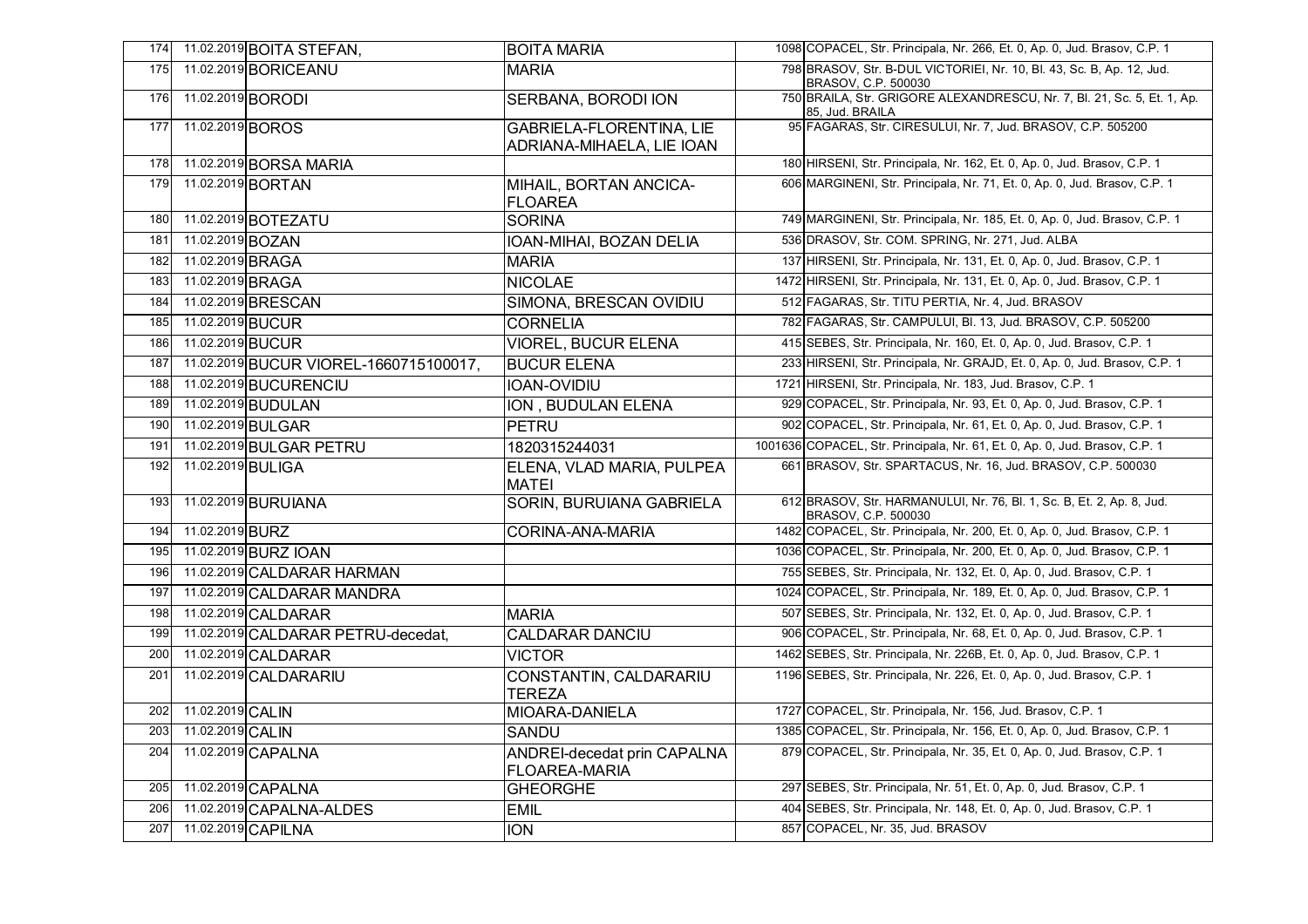| 208 |                  | 11.02.2019 CAPILNA                   | NICOLAE, CAPALNA ANGELA                           | 251 FAGARAS, Str. CASTANULUI, Bl. 49A, Sc. A, Ap. 9, Jud. BRASOV, C.P.<br>505200                 |
|-----|------------------|--------------------------------------|---------------------------------------------------|--------------------------------------------------------------------------------------------------|
| 209 |                  | 11.02.2019 CARA CONSTANTIN,          | CARA FLORIN, CARA MARIA-<br><b>NICOLETA</b>       | 237 HIRSENI, Str. Principala, Nr. 12, Et. 0, Ap. 0, Jud. Brasov, C.P. 1                          |
| 210 |                  | 11.02.2019 CARARE                    | IOAN-GABRIEL, CARARE<br><b>FELICIA</b>            | 1178 MARGINENI, Str. Principala, Nr. 59, Et. 0, Ap. 0, Jud. Brasov, C.P. 1                       |
| 211 | 11.02.2019 CARP  |                                      | <b>CRISTINEL</b>                                  | 12 HIRSENI, Str. Principala, Nr. 13, Et. 0, Ap. 0, Jud. Brasov, C.P. 1                           |
| 212 |                  | 11.02.2019 CARSTEA IOAN              |                                                   | 94 HIRSENI, Str. Principala, Nr. 91, Et. 0, Ap. 0, Jud. Brasov, C.P. 1                           |
| 213 |                  | 11.02.2019 CATANA                    | MONICA-ELISABETA                                  | 1703 FAGARAS, Str. 13 DECEMBRIE, Bl. 2, Sc. B, Ap. 19, Jud. BRASOV, C.P.<br>505200               |
| 214 |                  | 11.02.2019 CAZAN IOAN,               | <b>CAZAN ANGELA</b>                               | 965 COPACEL, Str. Principala, Nr. 127, Et. 0, Ap. 0, Jud. Brasov, C.P. 1                         |
| 215 | 11.02.2019 CAZAN |                                      | IOAN-GHEORGHE                                     | 1522 TOARCLA, COM .CINCU, Nr. 13, Jud. BRASOV                                                    |
| 216 |                  | 11.02.2019 CEAFALAU MARIAN,          | <b>CEAFALAU ALINA</b>                             | 773 BRASOV, Str. NEPTUN, Nr. 20, Sc. A, Ap. 9, Jud. BRASOV                                       |
| 217 |                  | 11.02.2019 CEAFALAU                  | <b>NICULAE</b>                                    | 481 FAGARAS, Str. ZORELELOR, Nr. 2, Jud. BRASOV, C.P. 505200                                     |
| 218 |                  | 11.02.2019 CERBU ILEANA-CORNELIA,    | <b>BALAU EDUARD-ALIN, BALAU</b><br><b>ANDREEA</b> | 510 SEBES, Str. Principala, Nr. 400, Et. 0, Ap. 0, Jud. Brasov, C.P. 1                           |
| 219 |                  | 11.02.2019 CERGHIT                   | <b>CONSTANTIN</b>                                 | 371 SEBES, Str. Principala, Nr. 115, Et. 0, Ap. 0, Jud. Brasov, C.P. 1                           |
| 220 |                  | 11.02.2019 CERGHIT                   | CORNEL, CERGHIT MARIOARA                          | 1510 SEBES, Str. Principala, Nr. 85, Et. 0, Ap. 0, Jud. Brasov, C.P. 1                           |
| 221 |                  | 11.02.2019 CERGHIT                   | <b>DANIEL</b>                                     | 1481 SEBES, Str. Principala, Nr. 75, Et. 0, Ap. 0, Jud. Brasov, C.P. 1                           |
| 222 |                  | 11.02.2019 CERGHIT                   | <b>DOINA-SIMONA</b>                               | 318 FAGARAS, Str. VETERANILOR, Nr. 2C, Jud. BRASOV, C.P. 505200                                  |
| 223 |                  | 11.02.2019 CERGHIT                   | <b>EMIL, CERGHIT MIHAELA</b>                      | 321 SEBES, Str. Principala, Nr. 75, Et. 0, Ap. 0, Jud. Brasov, C.P. 1                            |
| 224 |                  | 11.02.2019 CERGHIT GEORGE, MOLDOVAN  | SPIRIDON-decedati prin ILIE<br><b>VIORICA</b>     | 392 SEBES, Str. Principala, Nr. 136, Et. 0, Ap. 0, Jud. Brasov, C.P. 1                           |
| 225 |                  | 11.02.2019 CERGHIT                   | <b>GHEORGHE</b>                                   | 1280 BUGHEA DE SUS, Jud. ARGES                                                                   |
| 226 |                  | 11.02.2019 CERGHIT                   | <b>GHEORGHE</b>                                   | 422 FAGARAS, Str. NEGOIU, Bl. 16, Ap. 18, Jud. BRASOV, C.P. 505200                               |
| 227 |                  | 11.02.2019 CERGHIT                   | <b>I.IOAN</b>                                     | 413 SEBES, Str. Principala, Nr. 157, Et. 0, Ap. 0, Jud. Brasov, C.P. 1                           |
| 228 |                  | 11.02.2019 CERGHIT                   | <b>IOAN</b>                                       | 464 SEBES, Str. Principala, Nr. 210, Et. 0, Ap. 0, Jud. Brasov, C.P. 1                           |
| 229 |                  | 11.02.2019 CERGHIT                   | IOAN, CERGHIT MARIA                               | 373 SEBES, Str. Principala, Nr. 117, Et. 0, Ap. 0, Jud. Brasov, C.P. 1                           |
| 230 |                  | 11.02.2019 CERGHIT ION, BUTA ELENA,  | <b>MUNTEANU ANA, FICIU</b><br><b>VICTORIA</b>     | 1202 SEBES, Str. Principala, Nr. 180, Et. 0, Ap. 0, Jud. Brasov, C.P. 1                          |
| 231 |                  | 11.02.2019 CERGHIT MARCEL-STEFAN Si  | RAMONA, CERGHIT STEFAN,<br>ELENA-decedata         | 295 FAGARAS, Str. 1 DECEMBRIE 1918, BI. 7A, Sc. A, Ap. 14, Jud. BRASOV,<br>C.P. 505200           |
| 232 |                  | 11.02.2019 CERGHIT                   | <b>NICOLAE PRIN CERGHIT</b><br><b>ELENA</b>       | 463 SEBES, Str. Principala, Nr. 209, Et. 0, Ap. 0, Jud. Brasov, C.P. 1                           |
| 233 |                  | 11.02.2019 CERGHIT NICOLAE,          | <b>CERGHIT ELENA-CORNELIA</b>                     | 272 FAGARAS, Str. T VLADIMIRESCU, Bl. 16, Sc. A, Ap. 12, Jud. BRASOV,<br>C.P. 505200             |
| 234 |                  | 11.02.2019 CERGHIT                   | RARES-FLAVIUS                                     | 379 SEBES, Str. Principala, Nr. 124, Et. 0, Ap. 0, Jud. Brasov, C.P. 1                           |
| 235 |                  | 11.02.2019 CERGHIT                   | <b>ROZETA</b>                                     | 367 SEBES, Str. Principala, Nr. 111, Et. 0, Ap. 0, Jud. Brasov, C.P. 1                           |
| 236 |                  | 11.02.2019 CERGHIT SAMOILA           |                                                   | 376 SEBES, Str. Principala, Nr. 121, Et. 0, Ap. 0, Jud. Brasov, C.P. 1                           |
| 237 |                  | 11.02.2019 CERGHIT SEPTIMIU, CERGHIT | <b>HORATIU</b>                                    | 266 BUCURESTI, Str. ODOBESTI, Nr. 4, Bl. Z3, Sc. 3, Et. 2, Ap. 47, Jud.<br>Sector 3, C.P. 023467 |
| 238 |                  | 11.02.2019 CERGHIT SILVIA,           | <b>CERGHIT GHEORGHE</b>                           | 784 BRASOV, Str. MIRASLAU, Nr. 19, Jud. BRASOV, C.P. 500030                                      |
| 239 |                  | 11.02.2019 CERGHIT VALENTIN-         | <b>STEFAN</b>                                     | 330 FAGARAS, Str. TABACARI, Bl. 6, Sc. B, Ap. 12, Jud. BRASOV, C.P.<br>505200                    |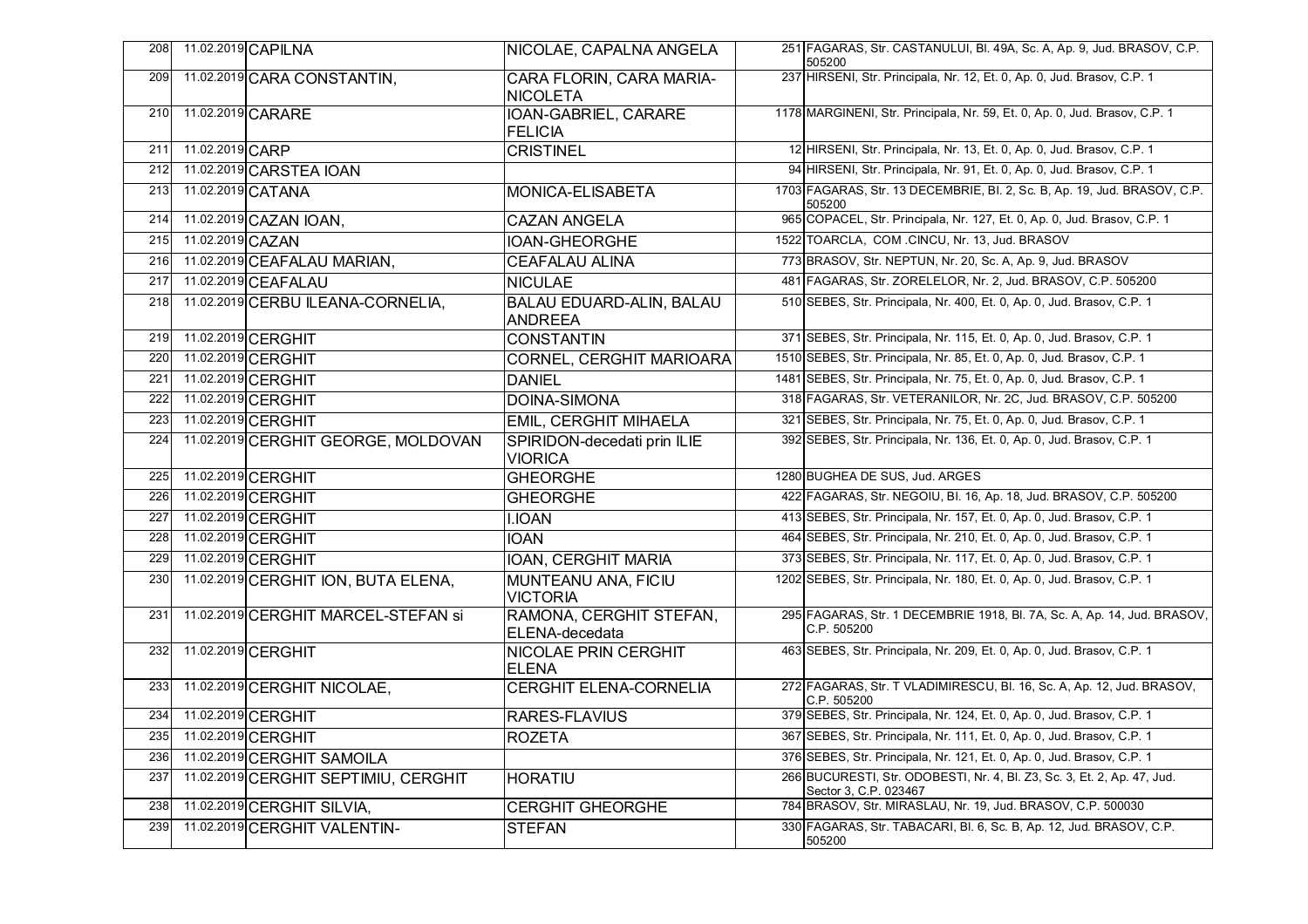| 240 |                   | 11.02.2019 CEUSAN                     | <b>FLORIN</b>                                         | 1123 COPACEL, Str. Principala, Nr. 44, Et. 0, Ap. 0, Jud. Brasov, C.P. 1             |
|-----|-------------------|---------------------------------------|-------------------------------------------------------|--------------------------------------------------------------------------------------|
| 241 |                   | 11.02.2019 CHEBUTIU MARIA, CHEBUTIU   | MIRCEA-RADU                                           | 1316 AIUD, Str. BAILOR, Nr. 19, Jud. ALBA                                            |
| 242 |                   | 11.02.2019 CHELARIU                   | <b>CORNELIA-CARMEN</b>                                | 1701 FAGARAS, Str. T VLADIMIRESCU, Bl. 1, Sc. B, Ap. 4, Jud. BRASOV, C.P.<br>505200  |
| 243 | 11.02.2019 CHELU  |                                       | <b>GHEORGHE, CHELU MARIA</b>                          | 511 MALINIS, Str. Principala, Nr. 11, Et. 0, Ap. 0, Jud. Brasov, C.P. 1              |
| 244 | 11.02.2019 CHELU  |                                       | <b>RODICA</b>                                         | 482 MALINIS, Str. Principala, Nr. 13, Et. 0, Ap. 0, Jud. Brasov, C.P. 1              |
| 245 |                   | 11.02.2019 CHIRILA DAN-DUMITRU,       | <b>CHIRILA MARIA</b>                                  | 1676 MANDRA, Nr. 257, Jud. BRASOV                                                    |
| 246 |                   | 11.02.2019 CHIUJDEA IOAN decedat      | prin CHIUJDEA ADRIAN                                  | 1108 TIRNAVENI, Str. GEORGE COSBUC, Nr. 41, Jud. MURES                               |
| 247 |                   | 11.02.2019 CHIUSDEA                   | <b>IOAN</b>                                           | 995 FAGARAS, Str. NEGOIU, Bl. 4A, Sc. A, Ap. 20, Jud. BRASOV, C.P.<br>505200         |
| 248 |                   | 11.02.2019 CHIUSDEA VIOREL-IOAN,      | <b>PITIS VALENTINA</b>                                | 1576 FAGARAS, Str. IOAN SENCHEA, Nr. 52, Jud. BRASOV, C.P. 505200                    |
| 249 | 11.02.2019 CINDEA |                                       | <b>OVIDIU</b>                                         | 114 HIRSENI, Str. Principala, Nr. 110, Et. 0, Ap. 0, Jud. Brasov, C.P. 1             |
| 250 |                   | 11.02.2019 CIOBOTA CORNELIU-decedat   | prin COMANESCU LORENA-<br><b>MARIANA</b>              | 162 SACELE, Str. STEFAN CEL MARE, Bl. 42, Sc. B, Et. 1, Ap. 8, Jud.<br><b>BRASOV</b> |
| 251 | 11.02.2019 CIOC   |                                       | IOAN, CIOC MARIA                                      | 1257 BLAJEL, Nr. 58, Jud. SIBIU                                                      |
| 252 |                   | 11.02.2019 CIOCAN IULIAN-DANIEL       |                                                       | 1539 HIRSENI, Nr. 115, Jud. Brasov, C.P. 1                                           |
| 253 |                   | 11.02.2019 CIOCAN                     | TOADER prin CIOCAN IOAN                               | 120 HIRSENI, Str. Principala, Nr. 115, Et. 0, Ap. 0, Jud. Brasov, C.P. 1             |
| 254 |                   | 11.02.2019 CIOCAN                     | VIRGINIA-decedata prin CIOCAN<br><b>IOAN</b>          | 45 HIRSENI, Str. Principala, Nr. 42, Et. 0, Ap. 0, Jud. Brasov, C.P. 1               |
| 255 |                   | 11.02.2019 CIOLAN ALEXEI-decedat      | prin CELAN MARCEL                                     | 1203 BRASOV, Str. STR. VICTOR BABES, Nr. 5, Ap. 3, Jud. BRASOV                       |
| 256 |                   | 11.02.2019 CIOPASIU MATEI CORNELIU,   | <b>CIOPASIU ANISOARA</b>                              | 1338 FAGARAS, Str. CETATII, Nr. 38B, Jud. BRASOV, C.P. 505200                        |
| 257 |                   | 11.02.2019 CIRSTEA                    | <b>IULIAN, CIRSTEA DELIA ELENA</b>                    | 618 MARGINENI, Str. Principala, Nr. 87, Et. 0, Ap. 0, Jud. Brasov, C.P. 1            |
| 258 |                   | 11.02.2019 CIRSTEA                    | PETRU, CIRSTEA EMILIA                                 | 263 FAGARAS, Str. SF.CONSTANTIN BRANCOVEANU, Nr. 19, Jud.<br>BRASOV, C.P. 505200     |
| 259 |                   | 11.02.2019 CISMAS                     | <b>DORINA</b>                                         | 980 FAGARAS, Str. TITU PERTIA, Bl. 5, Sc. A, Ap. 3, Jud. BRASOV, C.P.<br>505200      |
| 260 |                   | 11.02.2019 CIURAR                     | <b>ANTON</b>                                          | 474 HIRSENI, Str. Principala, Nr. 200, Et. 0, Ap. 0, Jud. Brasov, C.P. 1             |
| 261 |                   | 11.02.2019 CIURAR                     | ELISABETA                                             | 1194 HIRSENI, Str. Principala, Nr. 200, Et. 0, Ap. 0, Jud. Brasov, C.P. 1            |
| 262 |                   | 11.02.2019 CIURAR                     | <b>TRAIAN</b>                                         | 238 HIRSENI, Str. Principala, Nr. 138, Et. 0, Ap. 0, Jud. Brasov, C.P. 1             |
| 263 |                   | 11.02.2019 CIURAR                     | TRAIAN, CIURAR ELISABETA                              | 128 HIRSENI, Str. Principala, Nr. 120, Et. 0, Ap. 0, Jud. Brasov, C.P. 1             |
| 264 |                   | 11.02.2019 CIUTA CONSTANTIN MARCEL,   | <b>CIUTA NICOLETA</b>                                 | 1133 FAGARAS, Str. NARCISELOR, Bl. 13, Sc. B, Ap. 5, Jud. BRASOV, C.P.<br>505200     |
| 265 | 11.02.2019 CIUTA  |                                       | <b>IOAN</b>                                           | 126 HIRSENI, Str. Principala, Nr. 119, Et. 0, Ap. 0, Jud. Brasov, C.P. 1             |
| 266 |                   | 11.02.2019 CIUTA PANTILIMON- decedat, | <b>CIUTA MARIA</b>                                    | 146 HIRSENI, Str. Principala, Nr. 137 C, Et. 0, Ap. 0, Jud. Brasov, C.P. 1           |
| 267 | 11.02.2019 CIUTA  |                                       | <b>SORIN</b>                                          | 150 HIRSENI, Str. Principala, Nr. 137G, Et. 0, Ap. 0, Jud. Brasov, C.P. 1            |
| 268 |                   | 11.02.2019 CIUTA SORIN-ILIE           |                                                       | 1579 HIRSENI, Str. Principala, Nr. 137G, Jud. Brasov, C.P. 1                         |
| 269 | 11.02.2019 CIUTA  |                                       | <b>VALERIU</b>                                        | 1142 COPACEL, Str. Principala, Nr. 41, Et. 0, Ap. 0, Jud. Brasov, C.P. 1             |
| 270 | 11.02.2019 CLOCA  |                                       | <b>GHEORGHE DORIN, CLOCA</b><br><b>MARIA MIRABELA</b> | 1224 HIRSENI, Str. Principala, Nr. 92, Et. 0, Ap. 0, Jud. Brasov, C.P. 1             |
| 271 | 11.02.2019 CLOCA  |                                       | <b>FLORIN-CONSTANTIN</b>                              | 1407 HIRSENI, Str. Principala, Nr. 47, Et. 0, Ap. 0, Jud. Brasov, C.P. 1             |
| 272 | 11.02.2019 CLOCA  |                                       | FLORIN-CONSTANTIN-<br>1750428082429                   | 1405 HIRSENI, Str. Principala, Nr. 103, Et. 0, Ap. 0, Jud. Brasov, C.P. 1            |
| 273 | 11.02.2019 CLOCA  |                                       | GHEORGHE, CLOCA ELENA                                 | 108 HIRSENI, Str. Principala, Nr. 103, Et. 0, Ap. 0, Jud. Brasov, C.P. 1             |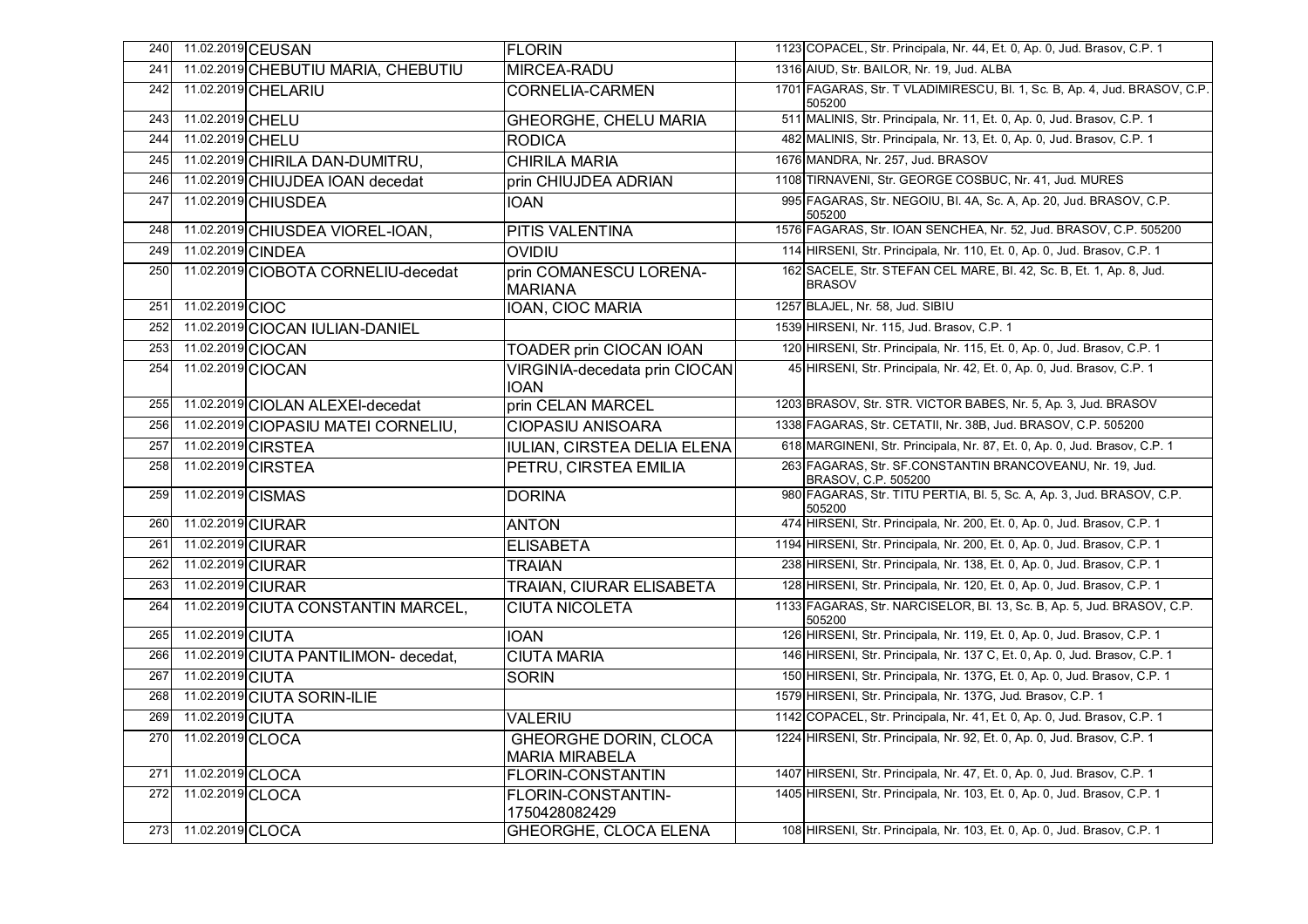| 274 | 11.02.2019 CLOCA  |                                          | <b>IOAN, CLOCA VIORICA</b>                           | 199 HIRSENI, Str. Principala, Nr. 181, Et. 0, Ap. 0, Jud. Brasov, C.P. 1                 |
|-----|-------------------|------------------------------------------|------------------------------------------------------|------------------------------------------------------------------------------------------|
| 275 | 11.02.2019 CLOCA  |                                          | <b>VASILE, CLOCA EMILIA</b>                          | 121 HIRSENI, Str. Principala, Nr. 116, Et. 0, Ap. 0, Jud. Brasov, C.P. 1                 |
| 276 |                   | 11.02.2019 CLOTEA                        | CLAUDIU-CONSTANTIN                                   | 935 COPACEL, Str. Principala, Nr. 99, Et. 0, Ap. 0, Jud. Brasov, C.P. 1                  |
| 277 |                   | 11.02.2019 CLOTEA                        | <b>IOAN</b>                                          | 1072 Bucuresti, Str. Aleea Terasei, Nr. 2, Bl. E 1, Sc. 4, Et. 1, Ap. 67, C.P.<br>041773 |
| 278 | 11.02.2019 CLOTEA |                                          | IOAN, CLOTEA ILIANA-<br>decedata                     | 986 COPACEL, Str. Principala, Nr. 150, Et. 0, Ap. 0, Jud. Brasov, C.P. 1                 |
| 279 |                   | 11.02.2019 CLOTIA IOAN,                  | <b>CLOTIA VIORICA</b>                                | 860 COPACEL, Str. Principala, Nr. 12, Et. 0, Ap. 0, Jud. Brasov, C.P. 1                  |
| 280 | 11.02.2019 CLOTIA |                                          | MARIA prin CLOTIA IOAN-mutat                         | 918 COPACEL, Nr. 12, Jud. BRASOV                                                         |
|     |                   |                                          | la cop 12                                            |                                                                                          |
| 281 | 11.02.2019 CLOTIA |                                          | <b>MATEI prin MOLDOVAN</b><br><b>ADRIANA</b>         | 920 FAGARAS, Str. LACRAMIOARELOR, Nr. 28, Jud. BRASOV, C.P. 505200                       |
| 282 |                   | 11.02.2019 CLOTIA ROZALIA,               | <b>MOTOC COSMIN, MOTOC</b><br>ALEXANDRA IULIANA      | 1643 COPACEL, Str. Principala, Nr. 141, Jud. Brasov, C.P. 1                              |
| 283 | 11.02.2019 CLOTIA |                                          | VALERIU-decedat prin CLOTIA<br><b>GHEORGHE</b>       | 977 COPACEL, Str. Principala, Nr. 141, Et. 0, Ap. 0, Jud. Brasov, C.P. 1                 |
| 284 | 11.02.2019 CLOTIA |                                          | <b>VIORICA</b>                                       | 1002 COPACEL, Str. Principala, Nr. 166, Et. 0, Ap. 0, Jud. Brasov, C.P. 1                |
| 285 | 11.02.2019 COCAN  |                                          | <b>AUREL, COCAN AURELIA</b>                          | 550 MARGINENI, Str. Principala, Nr. 1, Et. 0, Ap. 0, Jud. Brasov, C.P. 1                 |
| 286 | 11.02.2019 COCAN  |                                          | <b>ILIE</b>                                          | 741 MARGINENI, Str. Principala, Nr. 267, Et. 0, Ap. 0, Jud. Brasov, C.P. 1               |
| 287 | 11.02.2019 COCAN  |                                          | <b>IONUT</b>                                         | 1387 MARGINENI, Str. Principala, Nr. 258, Et. 0, Ap. 0, Jud. Brasov, C.P. 1              |
| 288 |                   | 11.02.2019 COCAN IONUT,                  | <b>COCAN RADU-PETRICA</b>                            | 731 MARGINENI, Str. Principala, Nr. 258, Et. 0, Ap. 0, Jud. Brasov, C.P. 1               |
| 289 |                   | 11.02.2019 COCAN MARIA                   |                                                      | 1662 HIRSENI, Str. Principala, Nr. 146, Jud. Brasov, C.P. 1                              |
| 290 | 11.02.2019 COCAN  |                                          | <b>OCTAVIAN, COCAN MARIA</b>                         | 64 HIRSENI, Str. Principala, Nr. 60, Et. 0, Ap. 0, Jud. Brasov, C.P. 1                   |
| 291 | 11.02.2019 COCAN  |                                          | <b>VASILE, COCAN LIANA</b>                           | 752 FAGARAS, Str. V. ALECSANDRI, Bl. 9, Ap. 12, Jud. BRASOV, C.P.<br>505200              |
| 292 |                   | 11.02.2019 COCIRLA                       | <b>STELUTA</b>                                       | 1451 MARGINENI, Str. Principala, Nr. 74, Et. 0, Ap. 0, Jud. Brasov, C.P. 1               |
| 293 |                   | 11.02.2019 COLIBAS                       | <b>DORINA, COLIBAS FLORIN</b>                        | 23 HIRSENI, Str. Principala, Nr. 23, Et. 0, Ap. 0, Jud. Brasov, C.P. 1                   |
| 294 |                   | 11.02.2019 COMAN IOAN, COMAN             | AUREL-decedat                                        | 5 CONSTANTA, Str. BUCURESTI, Nr. 10, Bl. L.9, Sc. A, Ap. 3, Jud.<br><b>CONSTANTA</b>     |
| 295 |                   | 11.02.2019 COMAN RADU-AUREL,             | COMAN IULIANA-LOREDANA                               | 167 HANNOVER, Str. HILDESHEIMER, Nr. 23, Jud. GERMANIA                                   |
| 296 |                   | 11.02.2019 COMANICI                      | ADRIAN-IONEL, COMANICI<br><b>GIANINA</b>             | 1383 SEBES, Str. Principala, Nr. VALEA, Et. 0, Ap. 0, Jud. Brasov, C.P. 1                |
| 297 |                   | 11.02.2019 COMANICI ANDREI,              | <b>COMANICI AURICA-decedata</b>                      | 1049 COPACEL, Str. Principala, Nr. 213, Et. 0, Ap. 0, Jud. Brasov, C.P. 1                |
| 298 |                   | 11.02.2019 COMANICIU                     | <b>GHEORGHE, COMANICIU</b><br><b>IOANA</b>           | 679 MARGINENI, Str. Principala, Nr. 170, Et. 0, Ap. 0, Jud. Brasov, C.P. 1               |
| 299 |                   | 11.02.2019 COMAROMI                      | <b>CRISTIAN</b>                                      | 363 FAGARAS, Str. B-DUL UNIIRII, Bl. 1B, Sc. A, Ap. 4, Jud. BRASOV, C.P.<br>505200       |
| 300 |                   | 11.02.2019 COMAROMI                      | <b>IONEL</b>                                         | 1258 FAGARAS, Str. B-DUL UNIRII, Bl. 1B, Sc. A, Ap. 4, Jud. BRASOV, C.P.<br>505200       |
| 301 |                   | 11.02.2019 COMAROMI MARIA,               | CHICHERNEA CRISTINA,<br><b>COMAROMI DANIEL-IONEL</b> | 470 FAGARAS, Str. B-DUL UNIRII, BI. 1B, Sc. D, Ap. 3, Jud. BRASOV, C.P.<br>505200        |
| 302 |                   | 11.02.2019 COMAROMI                      | <b>MARIA</b>                                         | 265 SEBES, Str. Principala, Nr. 16, Et. 0, Ap. 0, Jud. Brasov, C.P. 1                    |
| 303 |                   | 11.02.2019 COMAROMI                      | <b>MATEIU</b>                                        | 293 SEBES, Str. Principala, Nr. 46, Et. 0, Ap. 0, Jud. Brasov, C.P. 1                    |
| 304 |                   | 11.02.2019 COMAROMI NICOLAE-decedat prin | <b>COMAROMI GHEORGHE</b>                             | 1093 COPACEL, Str. Principala, Nr. 259, Et. 0, Ap. 0, Jud. Brasov, C.P. 1                |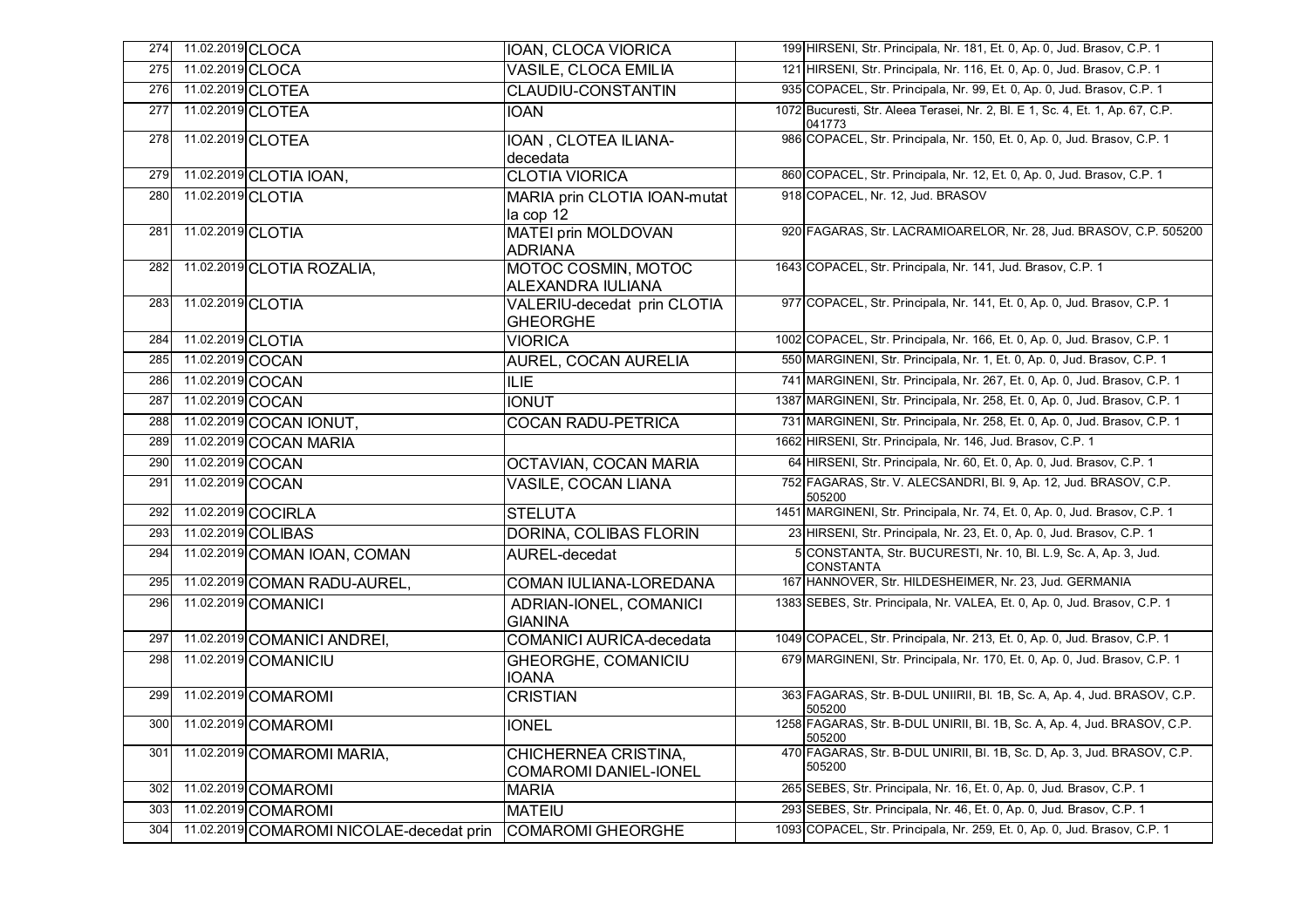| 305 | 11.02.2019 COMAROMI NICOLAE-decedat    | prin TRIFAN VIORICA                            | 366 SEBES, Str. Principala, Nr. 110, Et. 0, Ap. 0, Jud. Brasov, C.P. 1                    |
|-----|----------------------------------------|------------------------------------------------|-------------------------------------------------------------------------------------------|
| 306 | 11.02.2019 COMAROMI                    | <b>TEODOR</b>                                  | 438 SEBES, Str. Principala, Nr. 183, Et. 0, Ap. 0, Jud. Brasov, C.P. 1                    |
| 307 | 11.02.2019 COMAROMI                    | <b>VALERIA</b>                                 | 1176 FAGARAS, Str. GEORGE COSBUC, Nr. 53, Jud. BRASOV, C.P. 505200                        |
| 308 | 11.02.2019 COMICI AUREL,               | <b>COMICI SILVIA</b>                           | 1001 COPACEL, Str. Principala, Nr. 165, Et. 0, Ap. 0, Jud. Brasov, C.P. 1                 |
| 309 | 11.02.2019 COMSA                       | <b>GHEORGHE</b>                                | 18 HIRSENI, Str. Principala, Nr. 18, Et. 0, Ap. 0, Jud. Brasov, C.P. 1                    |
| 310 | 11.02.2019 COMSA                       | <b>GHEORGHE</b>                                | 322 SEBES, Str. Principala, Nr. 76, Et. 0, Ap. 0, Jud. Brasov, C.P. 1                     |
| 311 | 11.02.2019 COMSA                       | <b>MARIUS-IOAN</b>                             | 254 SEBES, Str. Principala, Nr. 5, Et. 0, Ap. 0, Jud. Brasov, C.P. 1                      |
| 312 | 11.02.2019 COMSA VIOREL                |                                                | 248 HIRSENI, Str. Principala, Nr. 26, Et. 0, Ap. 0, Jud. Brasov, C.P. 1                   |
| 313 | 11.02.2019 COMSIA                      | <b>ANDREIU</b>                                 | 889 COPACEL, Str. Principala, Nr. 50, Et. 0, Ap. 0, Jud. Brasov, C.P. 1                   |
| 314 | 11.02.2019 COMSIA                      | DAN-GHEORGHE                                   | 1303 SEBES, Str. Principala, Nr. 61, Et. 0, Ap. 0, Jud. Brasov, C.P. 1                    |
| 315 | 11.02.2019 COMSIA GHEORGHE,            | COMSIA IOAN, COMSA<br><b>MIRCEA</b>            | 307 SEBES, Str. Principala, Nr. 61, Et. 0, Ap. 0, Jud. Brasov, C.P. 1                     |
| 316 | 11.02.2019 COMSIA IOAN,                | COMSIA GHEORGHE, COMSA<br><b>MIRCEA</b>        | 253 SEBES, Str. Principala, Nr. 4, Et. 0, Ap. 0, Jud. Brasov, C.P. 1                      |
| 317 | 11.02.2019 COMSIA                      | <b>IOANA-NICOLETA</b>                          | 890 COPACEL, Str. Principala, Nr. 51, Et. 0, Ap. 0, Jud. Brasov, C.P. 1                   |
| 318 | 11.02.2019 COMSIT                      | NICOLAE prin COMSIT IOAN-<br><b>CONSTANTIN</b> | 886 COPACEL, Str. Principala, Nr. 46, Et. 0, Ap. 0, Jud. Brasov, C.P. 1                   |
| 319 | 11.02.2019 COMSIT                      | <b>AUREL, COMSIT ELENA</b>                     | 1021 COPACEL, Str. Principala, Nr. 185, Et. 0, Ap. 0, Jud. Brasov, C.P. 1                 |
| 320 | 11.02.2019 COMSIT                      | <b>CLAUDIU</b>                                 | 1438 COPACEL, Str. Principala, Nr. 59, Et. 0, Ap. 0, Jud. Brasov, C.P. 1                  |
| 321 | 11.02.2019 COMSIT                      | <b>GHEORGHE-MIHAI</b>                          | 428 SEBES, Str. Principala, Nr. 174, Et. 0, Ap. 0, Jud. Brasov, C.P. 1                    |
| 322 | 11.02.2019 COMSIT                      | <b>IOAN</b>                                    | 926 COPACEL, Str. Principala, Nr. 88, Et. 0, Ap. 0, Jud. Brasov, C.P. 1                   |
| 323 | 11.02.2019 COMSIT IOAN-decedat,        | <b>COMSIT VALERIA</b>                          | 163 HIRSENI, Str. Principala, Nr. 147, Et. 0, Ap. 0, Jud. Brasov, C.P. 1                  |
| 324 | 11.02.2019 COMSIT                      | IOAN-MIRCEA, COMSIT<br><b>GABRIELA</b>         | 169 HIRSENI, Str. Principala, Nr. 152 A, Et. 0, Ap. 0, Jud. Brasov, C.P. 1                |
| 325 | 11.02.2019 COMSIT                      | MIHAI, COMSIT MARIA                            | 973 FAGARAS, Str. 13 DECEMBRIE, Bl. 9A, Sc. B, Et. 3, Ap. 16, Jud.<br>BRASOV, C.P. 505200 |
| 326 | 11.02.2019 COMSIT                      | <b>VIRGIL</b>                                  | 899 COPACEL, Str. Principala, Nr. 59, Et. 0, Ap. 0, Jud. Brasov, C.P. 1                   |
| 327 | 11.02.2019 TIBULEAC MARIOARA           | -utilizator                                    | 7 HIRSENI, Str. Principala, Nr. 8, Et. 0, Ap. 0, Jud. Brasov, C.P. 1                      |
| 328 | 11.02.2019 CONDREA AURELIA,            | <b>CONDREA DUMITRU</b>                         | 400 CORBU, Str. IOAN STANEI, Nr. 9, Jud. CONSTANTA                                        |
| 329 | 11.02.2019 CONSTANTIN LUCICA-          | decedata                                       | 1664 BRASOV, Str. TRAIAN, Nr. 1, Bl. 33, Sc. D, Et. 3, Ap. 18, Jud. BRASOV                |
| 330 | 11.02.2019 COPACEA                     | <b>MARIUS-ADRIAN</b>                           | 1490 FAGARAS, Str. TUDOR VLADIMIRESCU, Bl. 21, Sc. C, Ap. 1, Jud.<br>BRASOV, C.P. 505200  |
| 331 | 11.02.2019 CORFARIU                    | <b>GELU-RADU, CORFARIU</b><br><b>IONELA</b>    | 347 SEBES, Str. Principala, Nr. 96E, Et. 0, Ap. 0, Jud. Brasov, C.P. 1                    |
| 332 | 11.02.2019 CORFARU                     | IOAN, PADURE ILEANA-MARIA                      | 1433 MALINIS, Str. Principala, Nr. 14, Et. 0, Ap. 0, Jud. Brasov, C.P. 1                  |
| 333 | 11.02.2019 CORLEAN MARIUS,             | <b>CORLEAN NATALIA-MARIA</b>                   | 1673 HIRSENI, Str. Principala, Nr. 90, Jud. Brasov, C.P. 1                                |
| 334 | 11.02.2019 CORMOSU                     | MIRCEA, CORMOSU CARMEN                         | 970 COPACEL, Str. Principala, Nr. 133, Et. 0, Ap. 0, Jud. Brasov, C.P. 1                  |
| 335 | 11.02.2019 CORNEA                      | GHEORGHE-EUGEN, CORNEA<br><b>MARIA</b>         | 680 MARGINENI, Str. Principala, Nr. 171, Et. 0, Ap. 0, Jud. Brasov, C.P. 1                |
| 336 | 11.02.2019 CORNEA L, SUCIU V- decedate | prin GUSEILA IOAN                              | 1090 COPACEL, Str. Principala, Nr. 256, Et. 0, Ap. 0, Jud. Brasov, C.P. 1                 |
| 337 | 11.02.2019 CORSATEA MARIA,             | <b>CORSATEA IONEL</b>                          | 1398 FAGARAS, Str. TEIULUI, Bl. 23, Sc. C, Ap. 13, Jud. BRASOV, C.P.<br>505200            |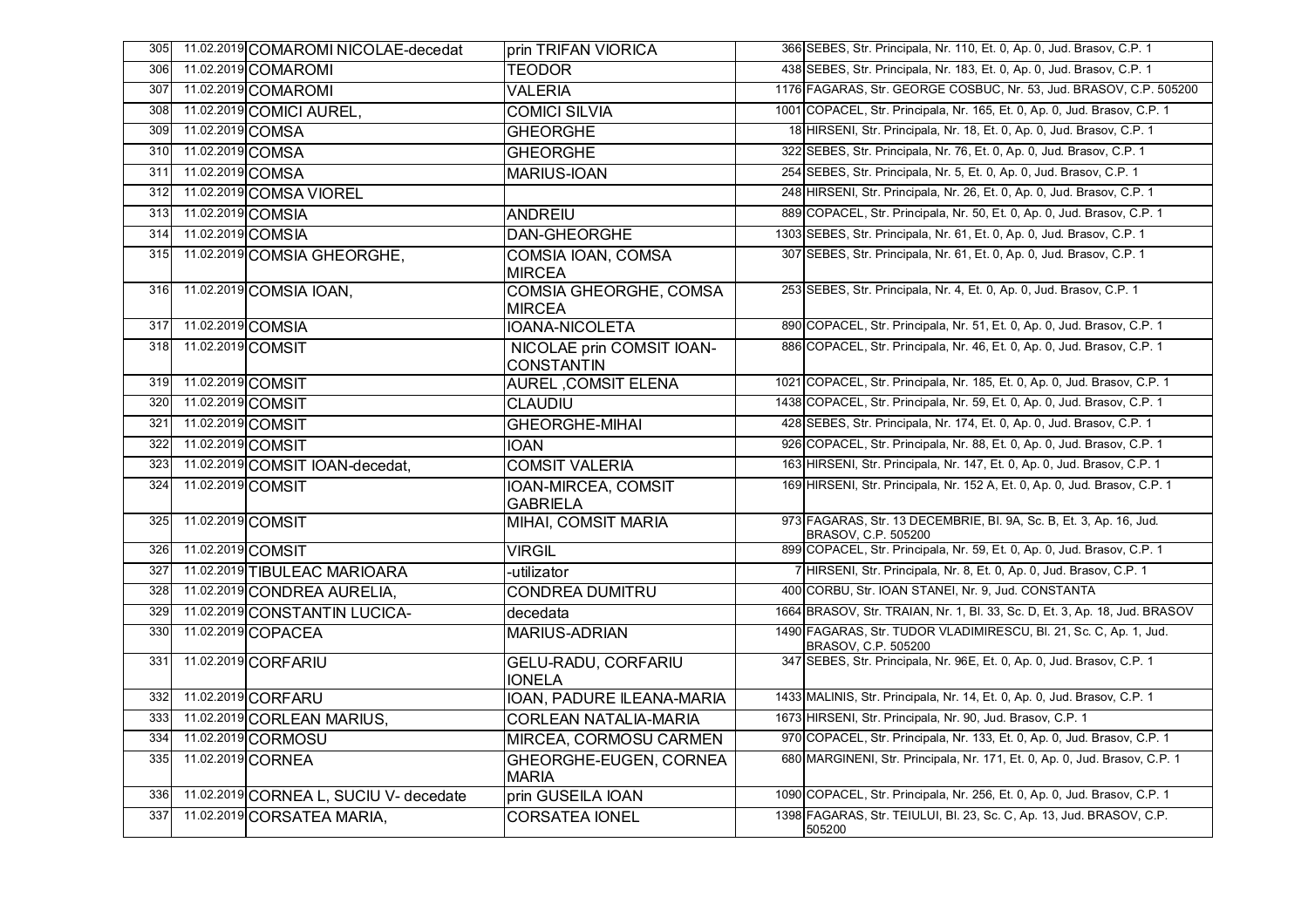| 338 |                      | 11.02.2019 COSTAN                    | <b>GEORGE-NICOLAE</b>                         | 521 FAGARAS, Str. 1 DECEMBRIE 1918, Bl. 8C, Sc. B, Ap. 13, Jud. BRASOV,<br>C.P. 505200                  |
|-----|----------------------|--------------------------------------|-----------------------------------------------|---------------------------------------------------------------------------------------------------------|
| 339 |                      | 11.02.2019 COSTAN                    | <b>GHEORGHE</b>                               | 1247 DRIDIF, Str. COM. VOILA, Nr. 147, Jud. BRASOV                                                      |
| 340 |                      | 11.02.2019 COSTEA GHEORGHE-decedat   | prin COSTEA NICOLAE si<br><b>ANDREI</b>       | 1083 COPACEL, Str. Principala, Nr. 249, Et. 0, Ap. 0, Jud. Brasov, C.P. 1                               |
| 341 |                      | 11.02.2019 COTOROS                   | ILIE                                          | 242 SIBIU, Str. IRZER, Nr. 5, Sc. A, Et. 5, Ap. 21, Jud. SIBIU                                          |
| 342 |                      | 11.02.2019 COTOROS IOAN decedat prin | <b>COTOROS VIRGINIA</b>                       | 209 HIRSENI, Str. Principala, Nr. 189, Et. 0, Ap. 0, Jud. Brasov, C.P. 1                                |
| 343 |                      | 11.02.2019 COTOROS IOAN,             | COTOROS VICTORIA-decedata                     | 1129 FAGARAS, Str. NEGOIU, Bl. 2A, Sc. B, Ap. 10, Jud. BRASOV, C.P.<br>505200                           |
| 344 |                      | 11.02.2019 COTOROS                   | <b>VIORICA</b>                                | 255 HIRSENI, Str. Principala, Nr. 189, Et. 0, Ap. 0, Jud. Brasov, C.P. 1                                |
| 345 |                      | 11.02.2019 COZAC EUGENIA             |                                               | 1702 SEBES, Str. Principala, Nr. 94, Jud. Brasov, C.P. 1                                                |
| 346 |                      | 11.02.2019 CRACIUN                   | <b>GEORGE-SILVIU, CRACIUN</b><br>CLAUDIU-IOAN | 1104 COPACEL, Str. Principala, Nr. 272, Et. 0, Ap. 0, Jud. Brasov, C.P. 1                               |
| 347 | 11.02.2019 CRISAN    |                                      | <b>ELENA-VIRGINIA</b>                         | 645 BUCURESTI, Str. SOS. STEFAN CEL MARE, Nr. 60, Bl. 41, Sc. C, Ap. 64,<br>C.P. SECTOR 2               |
| 348 |                      | 11.02.2019 CRISTIAN                  | <b>CONSTANTIN</b>                             | 214 HIRSENI, Str. Principala, Nr. 195, Et. 0, Ap. 0, Jud. Brasov, C.P. 1                                |
| 349 |                      | 11.02.2019 CRISTIAN                  | <b>GHEORGHE</b>                               | 1097 COPACEL, Str. Principala, Nr. 264, Et. 0, Ap. 0, Jud. Brasov, C.P. 1                               |
| 350 |                      | 11.02.2019 CRISTIAN                  | <b>IOAN</b>                                   | 885 COPACEL, Str. Principala, Nr. 45, Et. 0, Ap. 0, Jud. Brasov, C.P. 1                                 |
| 351 |                      | 11.02.2019 CRISTIAN                  | MAXIM, CRISTIAN MARIANA                       | 540 FAGARAS, Str. SCOLII, Nr. 32, Jud. BRASOV, C.P. 505200                                              |
| 352 |                      | 11.02.2019 CRISTIAN RODICA,          | <b>CRISTIAN ADRIAN</b>                        | 1665 HIRSENI, Str. Principala, Nr. 141, Jud. Brasov, C.P. 1                                             |
| 353 |                      | 11.02.2019 CURCEAN                   | IOAN                                          | 1046 COPACEL, Str. Principala, Nr. 210, Et. 0, Ap. 0, Jud. Brasov, C.P. 1                               |
| 354 |                      | 11.02.2019 DABISTE OVIDIU-IOAN,      | <b>DABISTE RALUCA</b>                         | 538 FAGARAS, Str. T. VLADIMIRESCU, Bl. 16, Sc. A, Ap. 2, Jud. BRASOV,<br>C.P. 505200                    |
| 355 | 11.02.2019 DALI      |                                      | <b>CRISTINEL</b>                              | 414 SEBES, Nr. 134, Jud. BRASOV, C.P. 507094                                                            |
| 356 | 11.02.2019 DALI      |                                      | MARIA, DALI PETRU-<br><b>AUGUSTIN</b>         | 389 SEBES, Str. Principala, Nr. 134, Et. 0, Ap. 0, Jud. Brasov, C.P. 1                                  |
| 357 |                      | 11.02.2019 DALI VALENTIN, DALI       | <b>CRINUTA</b>                                | 406 SEBES, Str. Principala, Nr. 134, Et. 0, Ap. 0, Jud. Brasov, C.P. 1                                  |
| 358 |                      | 11.02.2019 DAMBOIU DANIEL,           | <b>DAMBOIU CRISTINA</b>                       | 1214 SEBES, Str. Principala, Nr. 135, Et. 0, Ap. 0, Jud. Brasov, C.P. 1                                 |
| 359 |                      | 11.02.2019 DAMBOIU                   | <b>DORA</b>                                   | 648 FAGARAS, Str. TITU PERTIA, Nr. 15, Jud. BRASOV, C.P. 505200                                         |
| 360 |                      | 11.02.2019 DAMBOIU                   | EUGEN, DAMBOIU MARIA-<br><b>GEORGETA</b>      | 1308 FAGARAS, Str. STEJARULUI, Bl. 25, Ap. 10, Jud. BRASOV, C.P. 505200                                 |
| 361 | 11.02.2019 DAMIAN    |                                      | IOAN-MARIAN                                   | 1341 COPACEL, Str. Principala, Nr. 156, Et. 0, Ap. 0, Jud. Brasov, C.P. 1                               |
| 362 | 11.02.2019 DAN       |                                      | IOAN-PETRU, DAN ELENA-<br>decedata            | 637 FAGARAS, Str. 13 DECEMBRIE, Nr. 76, Jud. BRASOV, C.P. 505200                                        |
| 363 | 11.02.2019 DANCIU    |                                      | PETRU                                         | 931 COPACEL, Str. Principala, Nr. 94, Et. 0, Ap. 0, Jud. Brasov, C.P. 1                                 |
| 364 |                      | 11.02.2019 DARABANT                  | DANUT- GHE, DARABANT<br><b>MARINELA</b>       | 1168 SEBES, Str. Principala, Et. 0, Ap. 0, Jud. Brasov, C.P. 1                                          |
|     | 365 11.02.2019 DAVID |                                      | <b>IOAN</b>                                   | 123 HIRSENI, Str. Principala, Nr. 117, Et. 0, Ap. 0, Jud. Brasov, C.P. 1                                |
| 366 |                      | 11.02.2019 DEBU ADRIAN               |                                               | 1118 MARGINENI, Str. Principala, Nr. 161, Et. 0, Ap. 0, Jud. Brasov, C.P. 1                             |
| 367 | 11.02.2019 DEBU      |                                      | GHEORGHE, DEBU ELENA                          | 673 MARGINENI, Str. Principala, Nr. 161, Et. 0, Ap. 0, Jud. Brasov, C.P. 1                              |
| 368 | 11.02.2019 DEBU      |                                      | IOAN, DEBU DELIUTA-MARIA                      | 660 FAGARAS, Str. 13 DECEMBRIE, Jud. BRASOV, C.P. 505200                                                |
| 369 |                      | 11.02.2019 DIACONESCU                | TEODOR-OVIDIU                                 | 1215 FAGARAS, Str. D-NA STANCA, Nr. 52, Jud. BRASOV, C.P. 505200                                        |
| 370 |                      | 11.02.2019 DIACONU OTILIA-EUGENIA,   | HORHOIANU VALERIA-ELENA                       | 681 BUCURESTI, Str. GEORGE VALSAN, Nr. 12, Bl. 109, Sc. A, Et. 3, Ap. 21,<br>Jud. SECTOR 6, C.P. 060475 |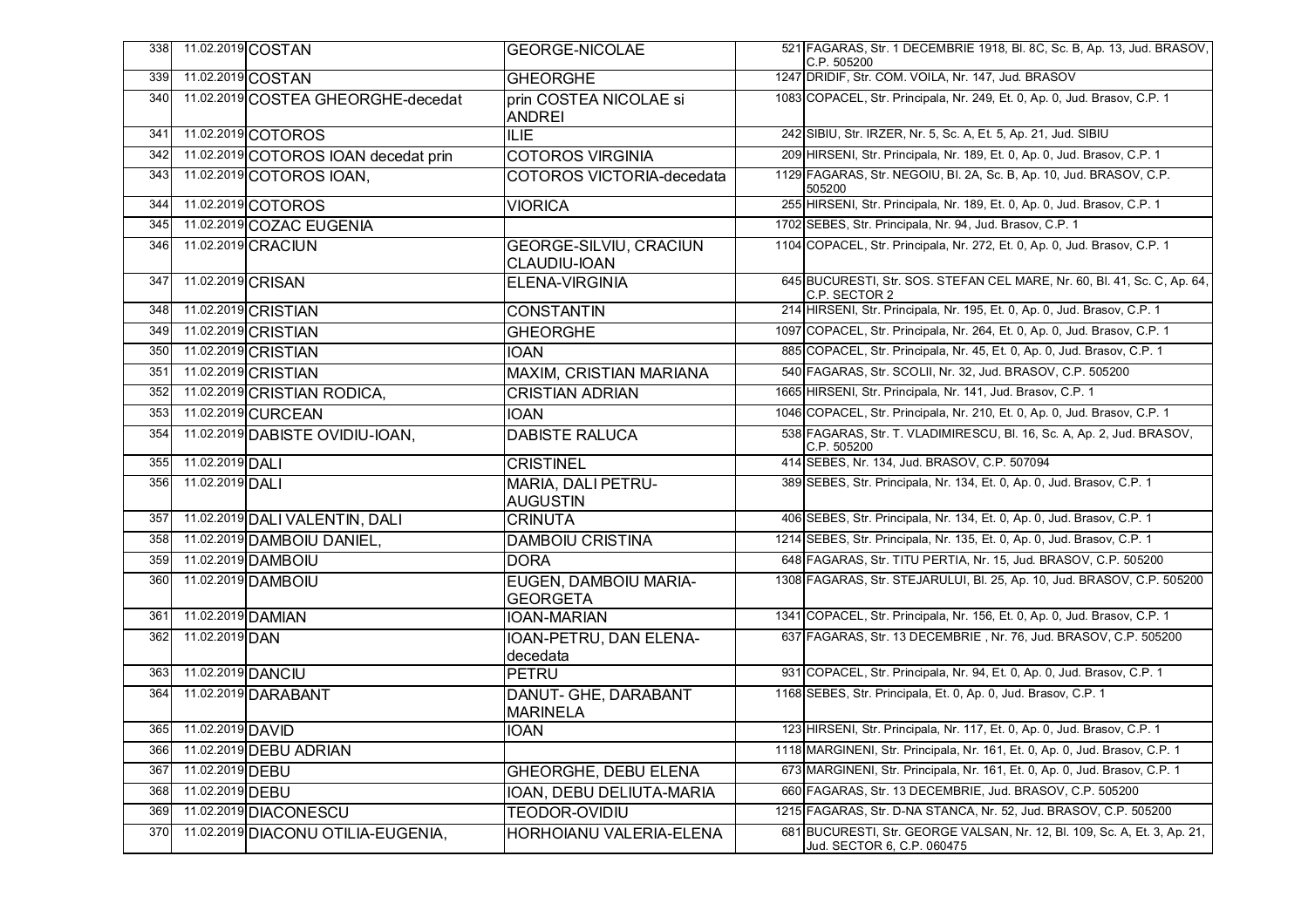| 371 | 11.02.2019 DIMA   |                                    | <b>IOAN, DIMA ELENA</b>                               | 499 SEBES, Str. Principala, Nr. 97H, Et. 0, Ap. 0, Jud. Brasov, C.P. 1                  |
|-----|-------------------|------------------------------------|-------------------------------------------------------|-----------------------------------------------------------------------------------------|
| 372 | 11.02.2019 DIMA   |                                    | <b>VIOREL, DIMA ELENA</b>                             | 337 SEBES, Str. Principala, Nr. 91, Et. 0, Ap. 0, Jud. Brasov, C.P. 1                   |
| 373 |                   | 11.02.2019 DIMA-CIOBANU NICOLETA,  | <b>DIMA-CIOBANU ADRIAN-</b><br><b>CORNEL</b>          | 1413 SEBES, Str. Principala, Nr. 91, Et. 0, Ap. 0, Jud. Brasov, C.P. 1                  |
| 374 |                   | 11.02.2019 DIMBOIU                 | <b>FLORIN, DIMBOIU MARIA</b>                          | 420 FAGARAS, Str. STEJARULUI, Bl. 37, Sc. B, Jud. BRASOV, C.P. 505200                   |
| 375 |                   | 11.02.2019 DIMBOIU                 | FLORIN, DIMBOIU MARIA-<br>1680110082461               | 290 FAGARAS, Str. STEJARULUI, Bl. 37, Sc. B, Ap. 3, Jud. BRASOV, C.P.<br>505200         |
| 376 |                   | 11.02.2019 DIMBOIU                 | <b>GABRIEL</b>                                        | 391 SEBES, Str. Principala, Nr. 135, Et. 0, Ap. 0, Jud. Brasov, C.P. 1                  |
| 377 |                   | 11.02.2019 <b>DIMBOIU</b>          | <b>IOAN</b>                                           | 303 SEBES, Str. Principala, Nr. 57, Et. 0, Ap. 0, Jud. Brasov, C.P. 1                   |
| 378 |                   | 11.02.2019 DIMBOIU                 | IOAN, DIMBOIU DANIELA-<br><b>MARIA</b>                | 453 SEBES, Str. Principala, Nr. 199, Et. 0, Ap. 0, Jud. Brasov, C.P. 1                  |
| 379 |                   | 11.02.2019 DIMBOIU                 | LUMINITA-DANIELA                                      | 1295 FAGARAS, Str. CIMITIRULUI, Bl. S10, Sc. B, Ap. 3, Jud. BRASOV, C.P.<br>505200      |
| 380 |                   | 11.02.2019 DIMBOIU                 | MIRCEA-EUGEN, DIMBOIU<br><b>ELENA</b>                 | 301 FAGARAS, Str. TEIULUI, Bl. 55B, Sc. C, Ap. 6, Jud. BRASOV, C.P.<br>505200           |
| 381 |                   | 11.02.2019 DIMBOIU                 | <b>NELU, DIMBOIU EUGENIA</b>                          | 1306 SEBES, Str. Principala, Nr. 135, Et. 0, Ap. 0, Jud. Brasov, C.P. 1                 |
| 382 |                   | 11.02.2019 DIMBOIU                 | VALERIU, DIMBOIU FLORICA                              | 1307 FAGARAS, Str. OCTAVIAN PALER, Bl. S10, Sc. B, Ap. 3, Jud. BRASOV,<br>C.P. 505200   |
| 383 |                   | 11.02.2019 DIMBOIU VICTORIA,       | <b>DIMBOIU CRISTINA-</b><br>ANTOANETA, STEFAN-decedat | 340 BUCURESTI, Str. COMPOZITOROLOR, BI. OD5, Et. 4, Jud. SECTOR 4                       |
| 384 |                   | 11.02.2019 DINET ION               |                                                       | 1582 SEBES, Nr. 127, Jud. Brasov, C.P. 1                                                |
| 385 |                   | 11.02.2019 DINET STELUTA,          | <b>DINET ION</b>                                      | 381 SEBES, Str. Principala, Nr. 127, Et. 0, Ap. 0, Jud. Brasov, C.P. 1                  |
| 386 |                   | 11.02.2019 DOBOCAN                 | <b>VASILE</b>                                         | 880 BUCURESTI, Str. TELITA, Nr. 13, Bl. 116, Sc. 1, Ap. 10, Jud. SECT.5                 |
| 387 |                   | 11.02.2019 DOBOLITA GHEORGHE,      | <b>MOTOC ANA MARIA</b>                                | 206 HIRSENI, Str. Principala, Nr. 187, Et. 0, Ap. 0, Jud. Brasov, C.P. 1                |
| 388 |                   | 11.02.2019 DOBOLITA                | STEFAN-decedat, DOBOLITA<br>ELENA-LUCIA               | 205 HIRSENI, Str. Principala, Nr. 186, Et. 0, Ap. 0, Jud. Brasov, C.P. 1                |
| 389 |                   | 11.02.2019 DOBRE ELENA             |                                                       | 711 TARGOVISTE, Str. 1 DEC 1918, Bl. 44, Sc. E, Et. 4, Ap. 79, Jud.<br><b>DAMBOVITA</b> |
| 390 |                   | 11.02.2019 DOBRE GHEORGHE- decedat | prin DOBRE LIVIU-VALENTIN                             | 758 MARGINENI, Str. Principala, Nr. 225, Et. 0, Ap. 0, Jud. Brasov, C.P. 1              |
| 391 |                   | 11.02.2019 DOBREANU                | <b>DORIN</b>                                          | 619 MARGINENI, Str. Principala, Nr. 88, Et. 0, Ap. 0, Jud. Brasov, C.P. 1               |
| 392 |                   | 11.02.2019 DOBRILA                 | ADRIAN-IOAN-decedat,<br><b>DOBRILA MARIOARA</b>       | 452 FAGARAS, Str. TABACARI, Bl. 12, Sc. E, Ap. 5, Jud. BRASOV                           |
| 393 | 11.02.2019 DOBRIN |                                    | <b>CONSTANTIN, DOBRIN</b><br>LUMINITA-NICOLETA        | 640 MARGINENI, Str. Principala, Nr. 114, Et. 0, Ap. 0, Jud. Brasov, C.P. 1              |
| 394 |                   | 11.02.2019 DOBRIN GHE, RADULET     | ELENA-MARIA, ONITIU<br><b>GABRIELA</b>                | 1 HIRSENI, Str. Principala, Nr. 1, Et. 0, Ap. 0, Jud. Brasov, C.P. 1                    |
| 395 |                   | 11.02.2019 DOBRIN IOAN,            | <b>DOBRIN GHEORGHE</b>                                | 616 FAGARAS, Str. TEIULUI, Bl. 23, Sc. C, Ap. 4, Jud. BRASOV, C.P. 505200               |
| 396 | 11.02.2019 DOBRIN |                                    | MAGDALENA-ADELA, DOBRIN<br><b>CONSTANTIN</b>          | 1175 SEBES, Str. Principala, Nr. 222, Et. 0, Ap. 0, Jud. Brasov, C.P. 1                 |
| 397 | 11.02.2019 DOBRIN |                                    | <b>NELA, COMAN SIMONA</b>                             | 1019 COPACEL, Str. Principala, Nr. 183, Et. 0, Ap. 0, Jud. Brasov, C.P. 1               |
| 398 | 11.02.2019 DOBRIN |                                    | <b>VALERIA</b>                                        | 437 SEBES, Str. Principala, Nr. 182, Et. 0, Ap. 0, Jud. Brasov, C.P. 1                  |
| 399 | 11.02.2019 DORGO  |                                    | <b>ELENA</b>                                          | 713 FAGARAS, Str. 13 DECEMBRIE, BI. 27, Sc. C, Ap. 17, Jud. BRASOV                      |
| 400 |                   | 11.02.2019 DOTCOS                  | <b>CORINA-NICOLETA</b>                                | 1678 SEBES, Str. Principala, Nr. 140, Jud. Brasov, C.P. 1                               |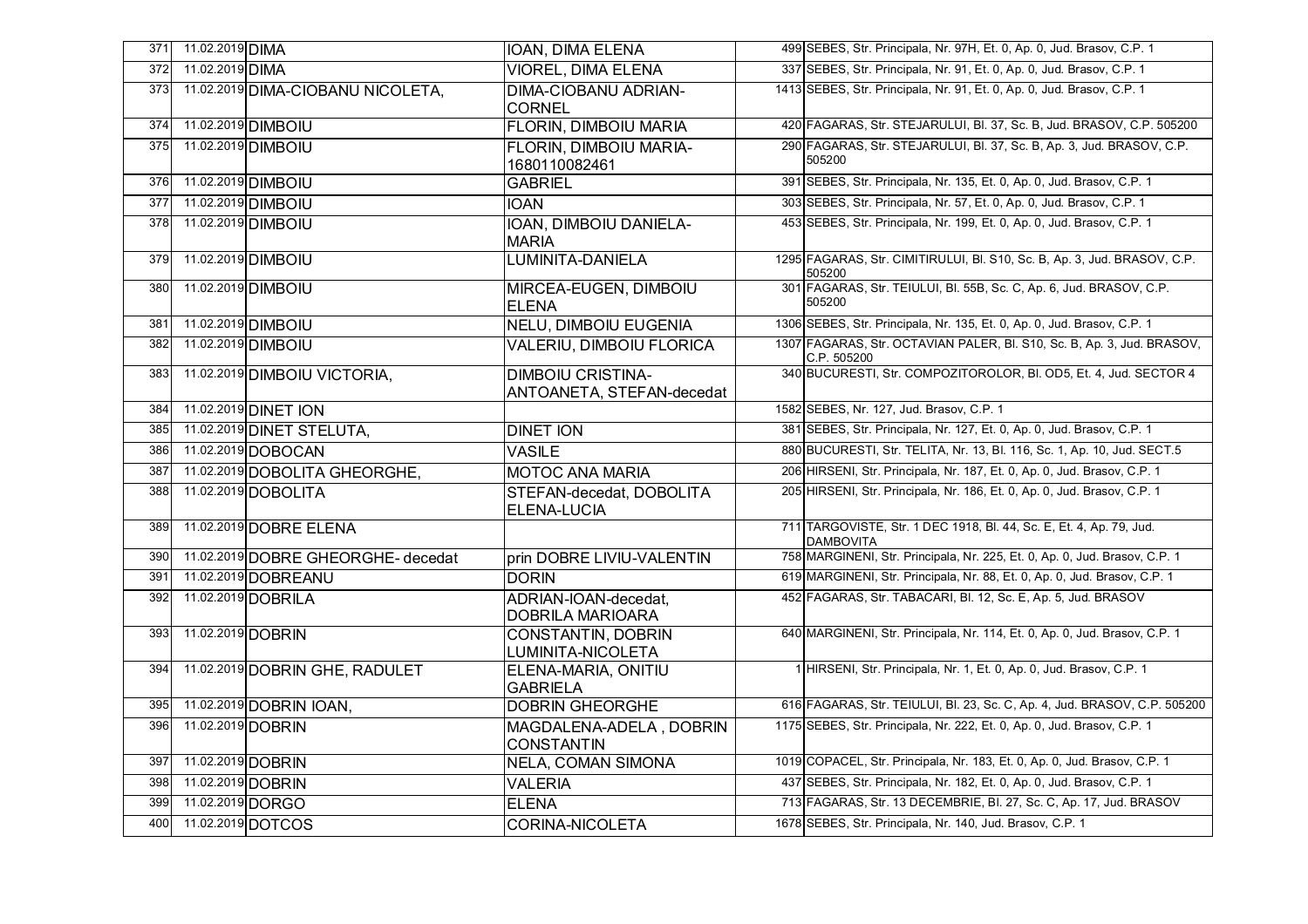| 401 |                  | 11.02.2019 DOTCOS                      | <b>MARIA</b>                                    | 1146 FAGARAS, Str. CENTRU CIVIC, Bl. 7, Et. B, Ap. 7, Jud. BRASOV, C.P.<br>505200           |
|-----|------------------|----------------------------------------|-------------------------------------------------|---------------------------------------------------------------------------------------------|
| 402 |                  | 11.02.2019 DRAGOI                      | ILIE, DRAGOI ELENA-schita<br>casei!!!           | 131 HIRSENI, Str. Principala, Nr. 123, Et. 0, Ap. 0, Jud. Brasov, C.P. 1                    |
| 403 |                  | 11.02.2019 DRAGOI                      | IULIAN                                          | 1363 HIRSENI, Str. Principala, Nr. 9, Et. 0, Ap. 0, Jud. Brasov, C.P. 1                     |
| 404 |                  | 11.02.2019 DRAGOI LUCRETIA-decedata    | prin STANISLAV ELENA                            | 859 FAGARAS, Str. STEJARULUI, Bl. 27, Sc. A, Ap. 17, Jud. BRASOV, C.P.<br>505200            |
| 405 |                  | 11.02.2019 DRAGOI                      | <b>MARIA</b>                                    | 558 ARAD, Str. B-DUL REVOLUTIEI, Nr. 26-38, Sc. E, Et. 4, Ap. 16, Jud.<br>ARAD, C.P. 310002 |
| 406 |                  | 11.02.2019 DRAGOI                      | <b>NICOLETA</b>                                 | 1484 HIRSENI, Str. Principala, Nr. 9, Et. 0, Ap. 0, Jud. Brasov, C.P. 1                     |
| 407 |                  | 11.02.2019 DRAGOI VICTORIA decedata    | prin DRAGOI GHEORGHE                            | 959 COPACEL, Str. Principala, Nr. 240, Et. 0, Ap. 0, Jud. Brasov, C.P. 1                    |
| 408 |                  | 11.02.2019 DRAGOI                      | <b>VIOREL</b>                                   | 9 HIRSENI, Str. Principala, Nr. 9, Et. 0, Ap. 0, Jud. Brasov, C.P. 1                        |
| 409 |                  | 11.02.2019 DRAGOIU                     | ILIE-decedat, DRAGOIU MARIA                     | 851 COPACEL, Str. Principala, Nr. 1, Et. 0, Ap. 0, Jud. Brasov, C.P. 1                      |
| 410 |                  | 11.02.2019 DRAGOIU                     | IOAN, DRAGOIU LUCIA                             | 988 FAGARAS, Str. TABACARI, Bl. 11, Sc. B, Ap. 6, Jud. BRASOV                               |
| 411 |                  | 11.02.2019 DRAGOIU                     | <b>MARIA</b>                                    | 34 HIRSENI, Str. Principala, Nr. 33, Et. 0, Ap. 0, Jud. Brasov, C.P. 1                      |
| 412 |                  | 11.02.2019 DRAGOIU VALERIA,            | DRAGOIU GHEORGHE-DANIEL                         | 940 COPACEL, Str. Principala, Nr. 104, Et. 0, Ap. 0, Jud. Brasov, C.P. 1                    |
| 413 |                  | 11.02.2019 DRAGOMIRESCU                | MIRON-VIRGIL,<br><b>DRAGOMIRESCU VIORICA</b>    | 227 FAGARAS, Str. 13 DECEMBRIE, Bl. 14, Sc. B, Ap. 15, Jud. BRASOV,<br>C.P. 505200          |
| 414 |                  | 11.02.2019 DRAGOTA                     | <b>ANDREI</b>                                   | 81 HIRSENI, Str. Principala, Nr. 79, Et. 0, Ap. 0, Jud. Brasov, C.P. 1                      |
| 415 |                  | 11.02.2019 DRAGOTA CRISTINA,           | <b>DRAGOTA IRINA-ELENA</b>                      | 955 SINAIA, Str. BADEA CARTAN, Nr. 6, Bl. 1, Et. 3, Ap. 7, Jud. PRAHOVA                     |
| 416 |                  | 11.02.2019 DRAGOTA GHE SI EUGENIA      | decedati prin DRAGOTA<br><b>GOGDAN GHEORGHE</b> | 963 FAGARAS, Str. TEILULUI, Bl. 63, Et. P, Ap. 1, Jud. BRASOV                               |
| 417 |                  | 11.02.2019 DRAGOTA GHEORGHE MARIAN,    | <b>DRAGOTA CRISTINA</b>                         | 1082 COPACEL, Str. Principala, Nr. 248, Et. 0, Ap. 0, Jud. Brasov, C.P. 1                   |
| 418 |                  | 11.02.2019 DRAGOTA                     | <b>IOAN</b>                                     | 306 SEBES, Str. Principala, Nr. 60, Et. 0, Ap. 0, Jud. Brasov, C.P. 1                       |
| 419 |                  | 11.02.2019 DRAGOTA                     | <b>VIOREL</b>                                   | 82 HIRSENI, Str. Principala, Nr. 79A, Et. 0, Ap. 0, Jud. Brasov, C.P. 1                     |
| 420 |                  | 11.02.2019 DRAGULESCU                  | <b>CLAUDIU-DUMITRU</b>                          | 1426 HIRSENI, Str. Principala, Nr. 70, Et. 0, Ap. 0, Jud. Brasov, C.P. 1                    |
| 421 |                  | 11.02.2019 DRAGULESCU                  | MARIA RODICA, ION, CLAUDIU-<br><b>DUMITRU</b>   | 73 HIRSENI, Str. Principala, Nr. 70, Et. 0, Ap. 0, Jud. Brasov, C.P. 1                      |
| 422 |                  | 11.02.2019 DRAGUSANU                   | <b>ROZETA</b>                                   | 434 BRASOV, Str. OCT.GOGA, Nr. 36, Bl. 301, Sc. B, Ap. 6, Jud. BRASOV,<br>C.P. 500030       |
| 423 | 11.02.2019 DUINA |                                        | <b>IONEL</b>                                    | 1322 CRAIOVA, Str. CAL.BUCURESTI, Nr. 86, Bl. U11, Sc. 1, Ap. 11, Jud.<br><b>DOLJ</b>       |
| 424 |                  | 11.02.2019 DUMITRACHE                  | IOAN, DUMITRACHE<br><b>MARIOARA</b>             | 1110 FAGARAS, Str. VASILE ALECSANDRI, Bl. 5B, Sc. A, Ap. 11, Jud.<br>BRASOV, C.P. 505200    |
| 425 |                  | 11.02.2019 DUMITRASCU EUGENIA decedata | prin DUMITRASCU NICULAE                         | 1569 BUCURESTI                                                                              |
| 426 |                  | 11.02.2019 DUSA CORNEL IOAN,           | <b>DUSA ALEXANDRA</b>                           | 764 HIRSENI, Str. Principala, Nr. 112, Et. 0, Ap. 0, Jud. Brasov, C.P. 1                    |
| 427 |                  | 11.02.2019 ENE NICULAE,                | <b>ENE GEORGETA-VIORICA</b>                     | 1065 BUCURESTI, Str. ALEEA ISTRU, Nr. 9, Bl. D7, Sc. 4, Et. 3, Ap. 38, Jud.<br>SECTOR 6     |
| 428 | 11.02.2019 EPURE |                                        | <b>VICTOR FLORIN</b>                            | 232 HIRSENI, Str. Principala, Nr. 137B, Et. 0, Ap. 0, Jud. Brasov, C.P. 1                   |
| 429 |                  | 11.02.2019 FAGARASAN                   | VALERIA decedata prin<br>MESAROS CORNEL-GAVRIL  | 1239 SEBES, Str. Principala, Nr. 29, Et. 0, Ap. 0, Jud. Brasov, C.P. 1                      |
| 430 |                  | 11.02.2019 FAINA C-TIN                 | FAINA REGHINA-dec prin<br><b>MICU ELENA</b>     | 704 BECLEAN, Nr. 146B, Jud. BRASOV                                                          |
| 431 |                  | 11.02.2019 FAINA IOAN decedat          | prin FAINA OCTAVIAN                             | 671 MARGINENI, Str. Principala, Nr. 157, Et. 0, Ap. 0, Jud. Brasov, C.P. 1                  |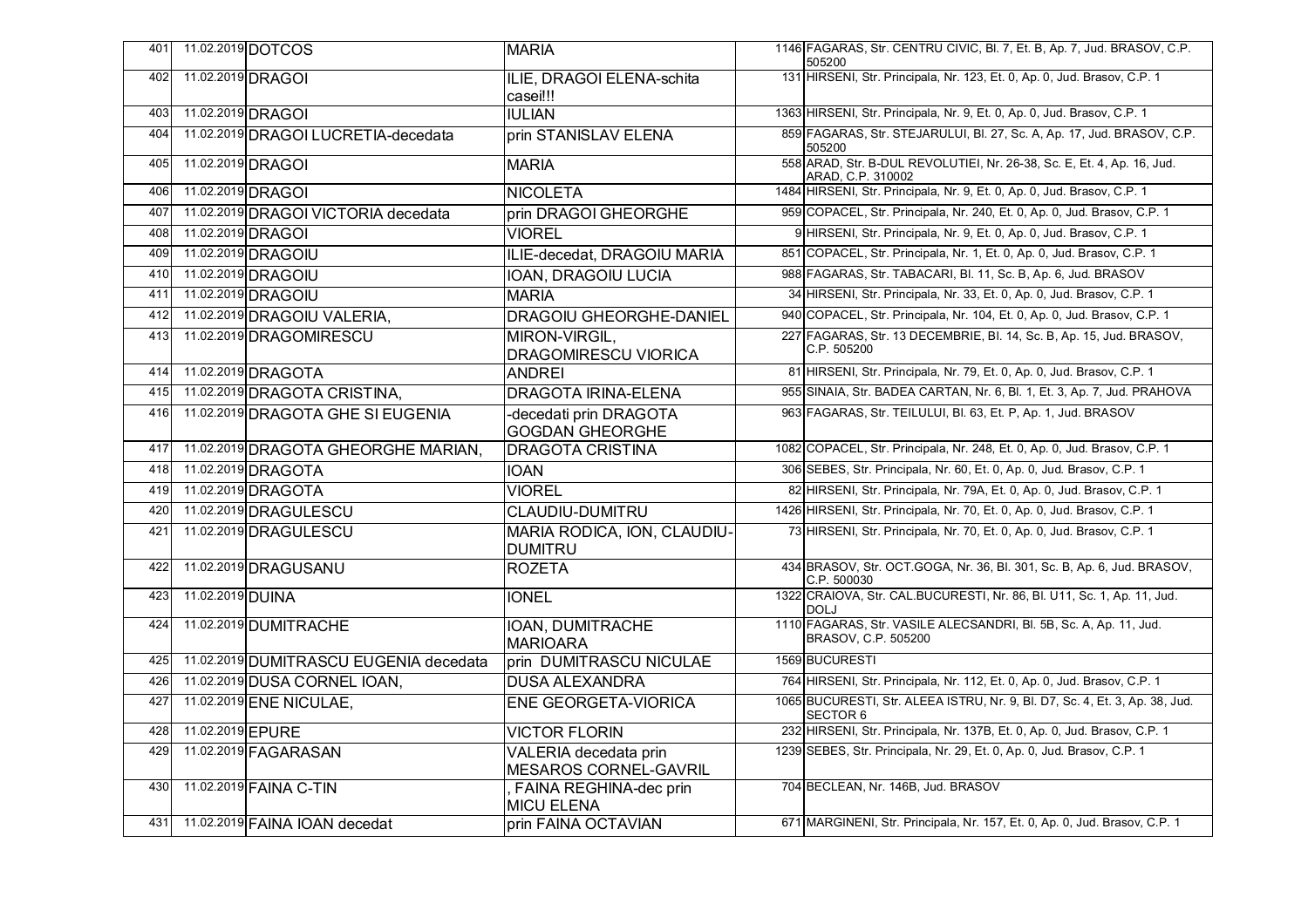| 432 | 11.02.2019 FAINA IRONIM-decedat prin    | <b>FAINA CONSTANTIN</b>                         | 1581 BRASOV, Str. B-DUL MUNCII, Nr. 36, Jud. BRASOV, C.P. 500030                                 |
|-----|-----------------------------------------|-------------------------------------------------|--------------------------------------------------------------------------------------------------|
| 433 | 11.02.2019 FAINA OCTAVIAN prin          | <b>VADEAN ILIE, BARSAN IONELA</b>               | 772 MARGINENI, Str. Principala, Nr. 183, Et. 0, Ap. 0, Jud. Brasov, C.P. 1                       |
| 434 | 11.02.2019 FANTANA                      | CONSTANTIN-MARIAN,                              | 778 DUMBRAVITA, Str. INTR. APELOR, Nr. 4, Jud. TIMIS                                             |
|     |                                         | FANTANA ADRIANA-ELENA                           |                                                                                                  |
| 435 | 11.02.2019 FANTANA                      | <b>ELENA</b>                                    | 1219 TIMISOARA, Str. MARTIR NICOARA, Nr. 1, Jud. TIMIS                                           |
| 436 | 11.02.2019 FARAON                       | ALEXANDRU                                       | 1314 SEBES, Str. Principala, Nr. 20, Et. 0, Ap. 0, Jud. Brasov, C.P. 1                           |
| 437 | 11.02.2019 FARAON                       | SILVIA, FARAON ADRIAN-                          | 269 SEBES, Str. Principala, Nr. 20, Et. 0, Ap. 0, Jud. Brasov, C.P. 1                            |
|     |                                         | decedat                                         |                                                                                                  |
| 438 | 11.02.2019 FARCAS                       | <b>MARIA - ADRIANA</b>                          | 1079 SAT.ILENI, COM. HANDRA, Nr. 126, Jud. BRASOV, C.P. 507125                                   |
| 439 | 11.02.2019 FAROGA                       | <b>EMIL</b>                                     | 793 CONSTANTA, Str. B-DUL 1 MAI, Nr. 29, Sc. A, Et. PF9, Ap. 11, Jud.<br><b>CONSTANTA</b>        |
| 440 | 11.02.2019 FAROGA                       | <b>GHEORGHE</b>                                 | 87 HIRSENI, Str. Principala, Nr. 84, Et. 0, Ap. 0, Jud. Brasov, C.P. 1                           |
| 441 | 11.02.2019 FATU                         | ELENA-MONICA                                    | 1720 HIRSENI, Str. Principala, Nr. 37, Jud. Brasov, C.P. 1                                       |
| 442 | 11.02.2019 FATU                         | <b>FLORIN-GHEORGHE</b>                          | 1741 COPACEL, Str. Principala, Nr. 126, Jud. Brasov, C.P. 1                                      |
| 443 | 11.02.2019 FATU                         | <b>GHEORGHE</b>                                 | 216 HARSENI, Nr. 138B, Jud. BRASOV, C.P. 705090                                                  |
| 444 | 11.02.2019 FATU                         | <b>GHEORGHE</b>                                 | 153 HIRSENI, Str. Principala, Nr. 138 B, Et. 0, Ap. 0, Jud. Brasov, C.P. 1                       |
| 445 | 11.02.2019 FATU                         | <b>GHEORGHE, FATU ELENA</b>                     | 339 SEBES, Str. Principala, Nr. 92, Et. 0, Ap. 0, Jud. Brasov, C.P. 1                            |
| 446 | 11.02.2019 FATU                         | <b>GHEORGHE, FATU VASILICA</b>                  | 1058 COPACEL, Str. Principala, Nr. 221A, Et. 0, Ap. 0, Jud. Brasov, C.P. 1                       |
| 447 | 11.02.2019 FATU ILIE-decedat            | prin FATU VIORICA                               | 179 HIRSENI, Str. Principala, Nr. 161, Et. 0, Ap. 0, Jud. Brasov, C.P. 1                         |
| 448 | 11.02.2019 FATU                         | <b>ILIE-FLORIAN</b>                             | 1493 HIRSENI, Str. Principala, Nr. 161, Et. 0, Ap. 0, Jud. Brasov, C.P. 1                        |
| 449 | 11.02.2019 FATU                         | ILIE-VIOREL                                     | 1742 FAGARAS, Str. TUDOR VLADIMIRESCU, Bl. 21, Sc. C, Ap. 20, Jud.<br><b>BRASOV</b>              |
| 450 | 11.02.2019 FATU IOAN,                   | <b>FATU ELENA</b>                               | 39 HIRSENI, Str. Principala, Nr. 37, Et. 0, Ap. 0, Jud. Brasov, C.P. 1                           |
| 451 | 11.02.2019 FATU MARIA,                  | <b>FATU AUREL</b>                               | 964 COPACEL, Str. Principala, Nr. 126, Et. 0, Ap. 0, Jud. Brasov, C.P. 1                         |
| 452 | 11.02.2019 FATU MARIA, PETRU            | GHEORGHE-decedati prin<br>CERGHIT MARIA         | 897 COPACEL, Str. Principala, Nr. 57, Et. 0, Ap. 0, Jud. Brasov, C.P. 1                          |
| 453 | 11.02.2019 FATU                         | MARINELA-ELENA                                  | 1688 COPACEL, Str. Principala, Nr. 221B, Jud. Brasov, C.P. 1                                     |
| 454 | 11.02.2019 FATU                         | <b>NICOLAE</b>                                  | 460 SEBES, Str. Principala, Nr. 206, Et. 0, Ap. 0, Jud. Brasov, C.P. 1                           |
| 455 | 11.02.2019 FATU VIOREL                  |                                                 | 75 HIRSENI, Str. Principala, Nr. 72, Et. 0, Ap. 0, Jud. Brasov, C.P. 1                           |
| 456 | 11.02.2019 FESA                         | <b>ADRIAN</b>                                   | 1381 SEBES, Str. Principala, Nr. 100, Et. 0, Ap. 0, Jud. Brasov, C.P. 1                          |
| 457 | 11.02.2019 FESA                         | <b>CONSTANTIN</b>                               | 357 SEBES, Str. Principala, Nr. 100, Et. 0, Ap. 0, Jud. Brasov, C.P. 1                           |
| 458 | 11.02.2019 FESA                         | <b>CONSTANTIN, FESA</b>                         | 529 SEBES, Str. Principala, Nr. 97A, Et. 0, Ap. 0, Jud. Brasov, C.P. 1                           |
| 459 | 11.02.2019 FESA                         | <b>VALENTINA</b><br><b>FLORIN, FESA CAMELIA</b> | 524 MALINIS, Str. Principala, Nr. 37, Et. 0, Ap. 0, Jud. Brasov, C.P. 1                          |
| 460 | 11.02.2019 FESA FLORIN-CIPRIAN,         | <b>FESA ANA-MARIA</b>                           | 1352 SEBES, Str. Principala, Nr. 101, Et. 0, Ap. 0, Jud. Brasov, C.P. 1                          |
| 461 | 11.02.2019 FESA                         | <b>GHEORGHE</b>                                 | 1609 SEBES, Str. Principala, Nr. 99, Jud. Brasov, C.P. 1                                         |
| 462 |                                         |                                                 | 516 MALINIS, Str. Principala, Nr. 38, Et. 0, Ap. 0, Jud. Brasov, C.P. 1                          |
|     | 11.02.2019 FESA GHEORGHE,               | <b>FESA ALINA</b>                               | 358 SEBES, Str. Principala, Nr. 101, Et. 0, Ap. 0, Jud. Brasov, C.P. 1                           |
| 463 | 11.02.2019 FESA                         | <b>MARIA</b>                                    |                                                                                                  |
| 464 | 11.02.2019 FIELK MARIOARA Si CONSTANTIN | T, TOACA ANGELICA si<br><b>NICOLAE</b>          | 505 FAGARAS, Str. ANDREI MURESAN, Nr. 4, Jud. BRASOV, C.P. 505200                                |
| 465 | 11.02.2019 FIRICA                       | <b>BOGDAN</b>                                   | 316 BUCURESTI, Str. LUCRETIU PATRASCANU, Nr. 13, BI, G1, Sc. 1, Et, 6,<br>Ap. 177, Jud. SECTOR 3 |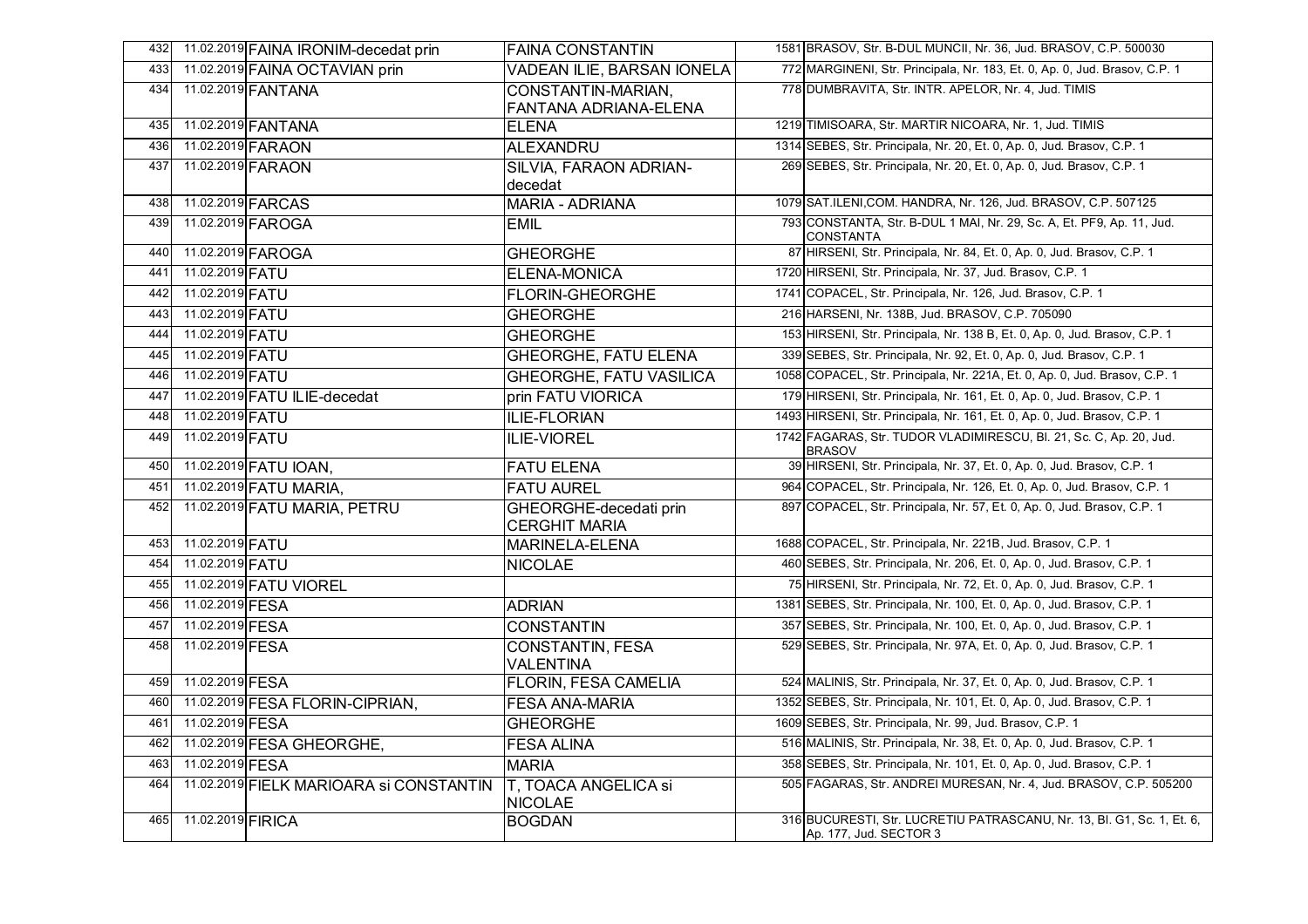| 466 |                   | 11.02.2019 FLESARIU MARIA,              | <b>ARMENCU VALERIA</b>                                              | 331 FAGARAS, Str. NEGOIU, Bl. 6, Ap. 4, Jud. BRASOV                                    |
|-----|-------------------|-----------------------------------------|---------------------------------------------------------------------|----------------------------------------------------------------------------------------|
| 467 |                   | 11.02.2019 FLOREA CIPRIAN-              | <b>NICOLAE</b>                                                      | 1637 SEBES, Str. Principala, Nr. 96L, Jud. Brasov, C.P. 1                              |
| 468 | 11.02.2019 FLOREA |                                         | <b>CLAUDIA GEORGIANA</b>                                            | 923 FAGARAS, Str. TUDOR VLADIMIRESCU, Bl. 3, Sc. B, Ap. 4, Jud.<br>BRASOV, C.P. 505200 |
| 469 |                   | 11.02.2019 FLOREA                       | NICOLAE, FLOREA VIORICA                                             | 506 SEBES, Str. Principala, Nr. 96L, Et. 0, Ap. 0, Jud. Brasov, C.P. 1                 |
| 470 |                   | 11.02.2019 FLOREA OCTAVIAN              | <b>FLOREA VALERIA-</b><br>1530224082421                             | 881 COPACEL, Str. Principala, Nr. 37, Et. 0, Ap. 0, Jud. Brasov, C.P. 1                |
| 471 | 11.02.2019 FLOREA |                                         | VIOREL, CROITORU CLAUDIU-                                           | 1347 BUCURESTI, Str. B-DUL IULIU MANIU, Nr. 14, Bl. 13, Sc. C2, Ap. 132,               |
|     |                   |                                         | <b>CRISTIAN</b>                                                     | Jud. SECTOR 6                                                                          |
| 472 |                   | 11.02.2019 FOGOROS                      | <b>ANDREI</b>                                                       | 1477 FAGARAS, Str. TUDOR VLADIMIRESCU, Bl. 11, Sc. A, Ap. 1, Jud.<br><b>BRASOV</b>     |
| 473 |                   | 11.02.2019 FOGOROS                      | AUREL, FOGOROS HAJNI                                                | 910 FAGARAS, Str. NEGOIU, Bl. 11, Sc. A, Ap. 1, Jud. BRASOV, C.P. 505200               |
| 474 |                   | 11.02.2019 FOGOROS                      | CRISTIAN-GHEORGHE,<br><b>FOGOROS NICOLETA-MARIA</b>                 | 1400 COPACEL, Str. Principala, Nr. 265, Et. 0, Ap. 0, Jud. Brasov, C.P. 1              |
| 475 |                   | 11.02.2019 FOGOROS GH. GHEORGHE,        | <b>FOGOROS DOINA</b>                                                | 1022 COPACEL, Str. Principala, Nr. 187, Et. 0, Ap. 0, Jud. Brasov, C.P. 1              |
| 476 |                   | 11.02.2019 FOGOROS                      | <b>GHEORGHE</b>                                                     | 912 COPACEL, Str. Principala, Nr. 138, Et. 0, Ap. 0, Jud. Brasov, C.P. 1               |
| 477 |                   | 11.02.2019 FOGOROS GHEORGHE,            | FOGOROS DOINA, CRISTINA                                             | 872 COPACEL, Str. Principala, Nr. 28, Et. 0, Ap. 0, Jud. Brasov, C.P. 1                |
| 478 |                   | 11.02.2019 FOGOROS GHEORGHE-MARIUS      |                                                                     | 1550 COPACEL, Str. Principala, Nr. 138, Jud. Brasov, C.P. 1                            |
| 479 |                   | 11.02.2019 FOGOROS MARIA, SUCIU         | <b>DOINA GABRIELA</b>                                               | 1080 COPACEL, Str. Principala, Nr. 244, Et. 0, Ap. 0, Jud. Brasov, C.P. 1              |
| 480 |                   | 11.02.2019 FOGOROS                      | <b>SILVIA</b>                                                       | 974 COPACEL, Str. Principala, Nr. 138, Et. 0, Ap. 0, Jud. Brasov, C.P. 1               |
| 481 |                   | 11.02.2019 FOGOROS                      | <b>VIRGIL</b>                                                       | 1067 COPACEL, Str. Principala, Nr. 229, Et. 0, Ap. 0, Jud. Brasov, C.P. 1              |
| 482 |                   | 11.02.2019 FORCOSAN                     | ELENA-CORINA                                                        | 718 GURA VAII, Nr. 141, Jud. BRASOV                                                    |
| 483 | 11.02.2019 FRATU  |                                         | <b>MARIA CORNELIA</b>                                               | 1187 SAT.BERIVOI, COM.RECEA, Nr. 226, Jud. BRASOV, C.P. 507181                         |
| 484 | 11.02.2019 FRINCU |                                         | <b>MARIA</b>                                                        | 1152 BUCURESTI, Str. ALEXANDRIA, Nr. 104, Jud. SECTOR 5, C.P. 51541                    |
| 485 |                   | 11.02.2019 FULICEA                      | <b>ELENA</b>                                                        | 553 MARGINENI, Str. Principala, Nr. 4, Et. 0, Ap. 0, Jud. Brasov, C.P. 1               |
| 486 |                   | 11.02.2019 FULICEA                      | <b>GHEORGHE, FULICEA MARIA-</b><br>decedata                         | 664 MARGINENI, Str. Principala, Nr. 147, Et. 0, Ap. 0, Jud. Brasov, C.P. 1             |
| 487 |                   | 11.02.2019 FULICEA                      | <b>IOAN</b>                                                         | 583 MARGINENI, Str. Principala, Nr. 40, Et. 0, Ap. 0, Jud. Brasov, C.P. 1              |
| 488 |                   | 11.02.2019 FULICEA MARCEL-IOAN          |                                                                     | 1584 MARGINENI, Nr. 4, Jud. Brasov, C.P. 1                                             |
| 489 |                   | 11.02.2019 FULICEA SILVIA, VIRGIL-deced | prin CARP GEORGETA                                                  | 569 MARGINENI, Str. Principala, Nr. 26, Et. 0, Ap. 0, Jud. Brasov, C.P. 1              |
| 490 |                   | 11.02.2019 FULICEA                      | <b>VASILE</b>                                                       | 1227 FAGARAS, Str. B-DUL UNIRII, Bl. 11, Ap. 16, Jud. BRASOV, C.P. 505200              |
| 491 |                   | 11.02.2019 FUNARIU ANGELA, CORNEA       | SIMONA VASILICA, CIOARA<br>ANGELA, CRAPCIU VIRGILIA<br><b>ALINA</b> | 984 COPACEL, Str. Principala, Nr. 148, Et. 0, Ap. 0, Jud. Brasov, C.P. 1               |
| 492 |                   | 11.02.2019 FUNARIU                      | <b>GHEORGHE, POP MARIA</b>                                          | 1011 CLUJ NAPOCA, Str. BAIA MARE, Nr. 12, Jud. CLUJ                                    |
| 493 |                   | 11.02.2019 FUNARIU                      | <b>IOAN</b>                                                         | 1115 COPACEL, Str. Principala, Nr. 148, Et. 0, Ap. 0, Jud. Brasov, C.P. 1              |
|     |                   | 494 11.02.2019 FUNARIU                  | <b>IULIAN-RICARDO</b>                                               | 1732 COPACEL, Str. Principala, Nr. 221B, Jud. Brasov, C.P. 1                           |
| 495 |                   | 11.02.2019 FUNARIU                      | <b>LUCRETIA prin FUNARIU</b><br>ANDREI-NICOLAE                      | 1435 COPACEL, Str. Principala, Nr. 82, Et. 0, Ap. 0, Jud. Brasov, C.P. 1               |
| 496 |                   | 11.02.2019 FUNARIU                      | <b>MARIAN</b>                                                       | 921 FAGARAS, Str. TABACARI, Bl. 8A, Sc. A, Ap. 12, Jud. BRASOV, C.P.<br>505200         |
| 497 |                   | 11.02.2019 FUNIERU GABRIELA,            | PRECUP IOAN-decedat                                                 | 449 BUCURESTI, Str. MINA GHEORGHE, Nr. 7, Jud. SECTOR 2, C.P. 021509                   |
| 498 |                   | 11.02.2019 FUNKSTEIN                    | <b>GHEORGHE</b> decedat                                             | 1337 BRASOV, Str. ION CREANGA, Nr. 21, Bl. 17, Sc. B, Ap. 10, Jud.                     |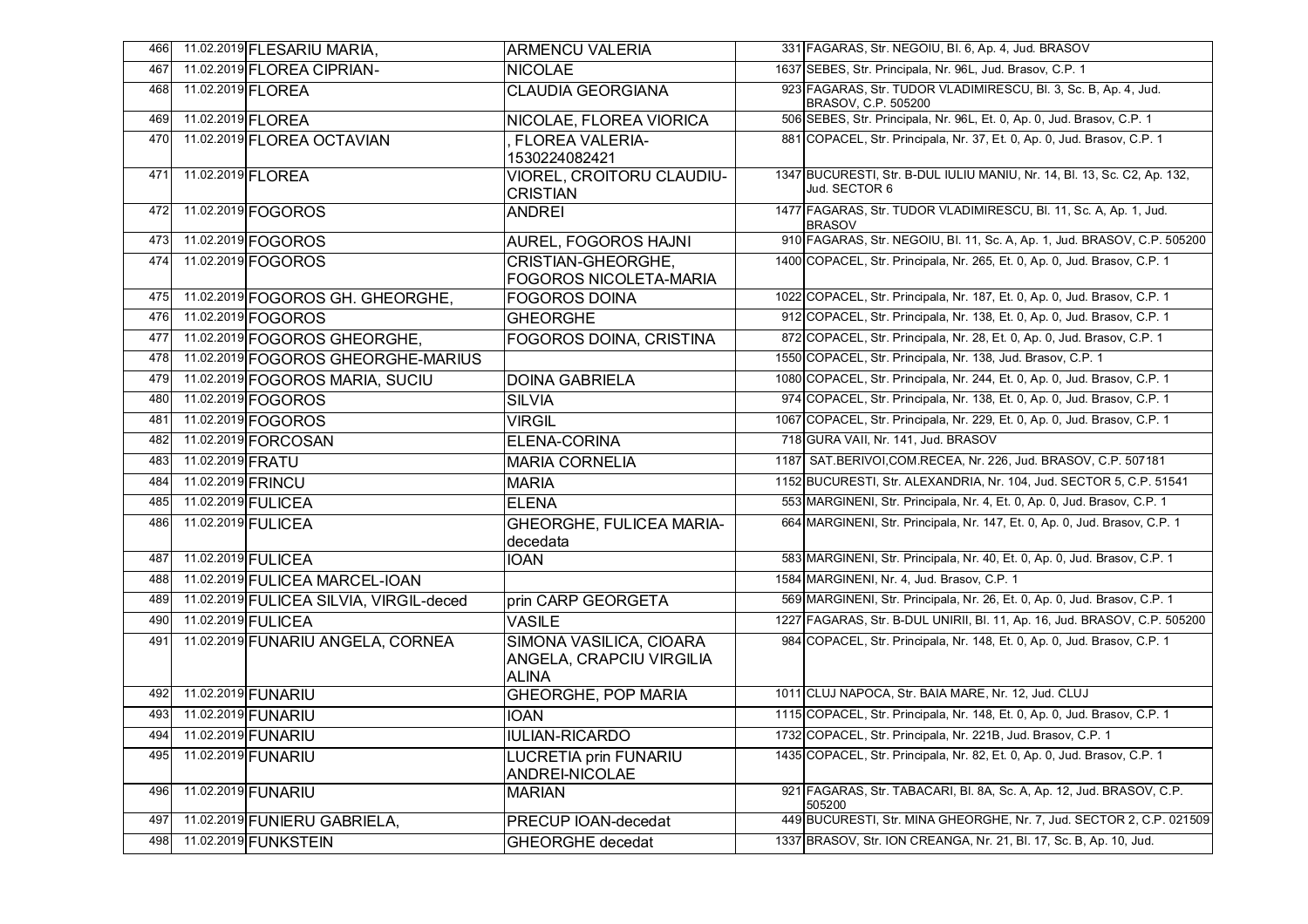|     |                   |                                        |                                                     | BRASOV, C.P. 500030                                                            |
|-----|-------------------|----------------------------------------|-----------------------------------------------------|--------------------------------------------------------------------------------|
| 499 | 11.02.2019 FURDUI |                                        | COSMIN, FURDUI ANA                                  | 1504 MALINIS, Str. Principala, Nr. 31, Et. 0, Ap. 0, Jud. Brasov, C.P. 1       |
| 500 |                   | 11.02.2019 FURDUI GHEORGHE,            | <b>UNGUR LACRAMIOARA</b>                            | 1574 MALINIS, Str. Principala, Nr. 36, Jud. Brasov, C.P. 1                     |
| 501 |                   | 11.02.2019 FURDUI IOAN.                | <b>FURDUI EMIL</b>                                  | 477 MALINIS, Str. Principala, Nr. 3, Et. 0, Ap. 0, Jud. Brasov, C.P. 1         |
| 502 |                   | 11.02.2019 FURDUI MARIUS               |                                                     | 1591 MALINIS, Str. Principala, Nr. 34, Jud. Brasov, C.P. 1                     |
| 503 | 11.02.2019 GABOR  |                                        | IOAN, GABOR PARASCHIVA                              | 617 MARGINENI, Str. Principala, Nr. 86, Et. 0, Ap. 0, Jud. Brasov, C.P. 1      |
| 504 |                   | 11.02.2019 GABOR PARASCA,              | <b>GABOR GEORGE-COSTEL</b>                          | 1740 MARGINENI, Str. Principala, Nr. 84, Jud. Brasov, C.P. 1                   |
| 505 | 11.02.2019 GABOR  |                                        | <b>VIOREL</b>                                       | 1351 MARGINENI, Str. Principala, Nr. 86, Et. 0, Ap. 0, Jud. Brasov, C.P. 1     |
| 506 |                   | 11.02.2019 GALATEAN                    | ION, GALATEAN ELENA                                 | 734 MARGINENI, Str. Principala, Nr. 260, Et. 0, Ap. 0, Jud. Brasov, C.P. 1     |
| 507 |                   | 11.02.2019 GASPAR ANDREI               |                                                     | 1121 FAGARAS, Str. NEGOIU, Bl. 10A, Sc. A, Ap. 9, Jud. BRASOV, C.P.<br>505200  |
| 508 |                   | 11.02.2019 GASPAR                      | <b>ELENA</b>                                        | 993 FAGARAS, Str. FILIMON SIRBU, BI. 10A, Ap. 9, Jud. BRASOV, C.P.<br>505200   |
| 509 |                   | 11.02.2019 GASPAR GHEORGHE-decedat,    | <b>GASPAR LUCIA</b>                                 | 1029 COPACEL, Str. Principala, Nr. 194, Et. 0, Ap. 0, Jud. Brasov, C.P. 1      |
| 510 |                   | 11.02.2019 GASPAR SILVIA,              | <b>GASPAR CONSTANTIN</b>                            | 28 HIRSENI, Str. Principala, Nr. 27, Et. 0, Ap. 0, Jud. Brasov, C.P. 1         |
| 511 |                   | 11.02.2019 GASPAR                      | <b>VALERIU CONSTANTIN</b>                           | 875 COPACEL, Str. Principala, Nr. 31, Et. 0, Ap. 0, Jud. Brasov, C.P. 1        |
| 512 |                   | 11.02.2019 GASPOR IOAN-decedat         | prin GASPOR CORNEL                                  | 685 MARGINENI, Str. Principala, Nr. 177, Et. 0, Ap. 0, Jud. Brasov, C.P. 1     |
| 513 |                   | 11.02.2019 GASPOR MATEIU prin          | <b>GASPAR VALERIU</b>                               | 1107 COPACEL, Str. Principala, Nr. 31A, Et. 0, Ap. 0, Jud. Brasov, C.P. 1      |
| 514 |                   | 11.02.2019 GAVRILA                     | <b>IANCU-MIHAI</b>                                  | 1428 COPACEL, Str. Principala, Nr. 142, Et. 0, Ap. 0, Jud. Brasov, C.P. 1      |
| 515 |                   | 11.02.2019 GAVRILA                     | <b>IOAN</b>                                         | 978 COPACEL, Str. Principala, Nr. 142, Et. 0, Ap. 0, Jud. Brasov, C.P. 1       |
| 516 |                   | 11.02.2019 GAVRILA IOAN decedat        | prin BABET IOAN                                     | 951 COPACEL, Str. Principala, Nr. 116, Et. 0, Ap. 0, Jud. Brasov, C.P. 1       |
| 517 |                   | 11.02.2019 GAVRILA                     | <b>IOAN-COSMIN</b>                                  | 1498 COPACEL, Str. Principala, Nr. 142, Et. 0, Ap. 0, Jud. Brasov, C.P. 1      |
| 518 |                   | 11.02.2019 GAVRILA                     | <b>LUCIAN-MARIAN</b>                                | 1520 COPACEL, Nr. 142, Jud. Brasov, C.P. 1                                     |
| 519 |                   | 11.02.2019 GEORGESCU CONSTANTIN,       | <b>GEORGESCU ELENA</b>                              | 903 COPACEL, Str. Principala, Nr. 62, Et. 0, Ap. 0, Jud. Brasov, C.P. 1        |
| 520 |                   | 11.02.2019 GEORGESCU CONSTANTIN,       | <b>GEORGESCU OLIMPIA, RINEA</b><br>GHE-decedat      | 70 FAGARAS, Str. GARII, Bl. 3A, Sc. A, Ap. 20, Jud. BRASOV, C.P. 505200        |
| 521 | 11.02.2019 GERA   |                                        | <b>COSMIN GHEORGHE</b>                              | 1711 FAGARAS, Str. TEIULUI, Bl. 23, Sc. C, Ap. 14, Jud. BRASOV, C.P.<br>505200 |
| 522 | 11.02.2019 GERA   |                                        | <b>GHEORGHE</b>                                     | 462 SEBES, Str. Principala, Nr. 208, Et. 0, Ap. 0, Jud. Brasov, C.P. 1         |
| 523 |                   | 11.02.2019 GHERMAN                     | <b>FELICIA</b>                                      | 1160 HIRSENI, Str. Principala, Nr. 79, Et. 0, Ap. 0, Jud. Brasov, C.P. 1       |
| 524 |                   | 11.02.2019 GHIDERSA                    | VASILE, GHIDERSA MIRELA                             | 71 HIRSENI, Str. Principala, Nr. 68, Et. 0, Ap. 0, Jud. Brasov, C.P. 1         |
| 525 | 11.02.2019 GHIDIM |                                        | <b>CONSTANTIN-DANIEL</b>                            | 1736 MARGINENI, Str. Principala, Nr. 230, Jud. Brasov, C.P. 1                  |
| 526 |                   | 11.02.2019 GHIDIM MARIA,               | <b>GHIDIM MARIAN</b>                                | 716 MARGINENI, Str. Principala, Nr. 230, Et. 0, Ap. 0, Jud. Brasov, C.P. 1     |
| 527 |                   | 11.02.2019 GHIRCOIAS IOAN-DAN,         | <b>GHIRCOIAS ANDREEA</b>                            | 472 SEBES, Str. Principala, Nr. 218, Et. 0, Ap. 0, Jud. Brasov, C.P. 1         |
| 528 |                   | 11.02.2019 GHIRCOIAS L, GASPOR V-deced | prin GHIRCOIAS VALERIU                              | 1045 COPACEL, Str. Principala, Nr. 209, Et. 0, Ap. 0, Jud. Brasov, C.P. 1      |
| 529 |                   | 11.02.2019 GHISOIU                     | <b>VIOREL-IONEL, GHISOIU</b><br><b>MARIA</b>        | 1448 HIRSENI, Str. Principala, Nr. 52, Et. 0, Ap. 0, Jud. Brasov, C.P. 1       |
| 530 | 11.02.2019 GIBA   |                                        | MARIAN-NICOLAIE, GIBA<br><b>ELENA</b>               | 1076 RECEA, Nr. 211, Jud. BRASOV                                               |
| 531 |                   | 11.02.2019 GILGAU RADMILA prin         | <b>GHEORGHIU SORIN</b>                              | 200 BUCURESTI, Str. SFANTA MARIA, Nr. 18a, Jud. SECTORUL 1                     |
| 532 |                   | 11.02.2019 GINDILA SILVIA,             | <b>CERGHIT ALEXANDRA,</b><br>TUNSOI GHEORGHE-OVIDIU | 1289 COPACEL, Str. Principala, Nr. 270, Et. 0, Ap. 0, Jud. Brasov, C.P. 1      |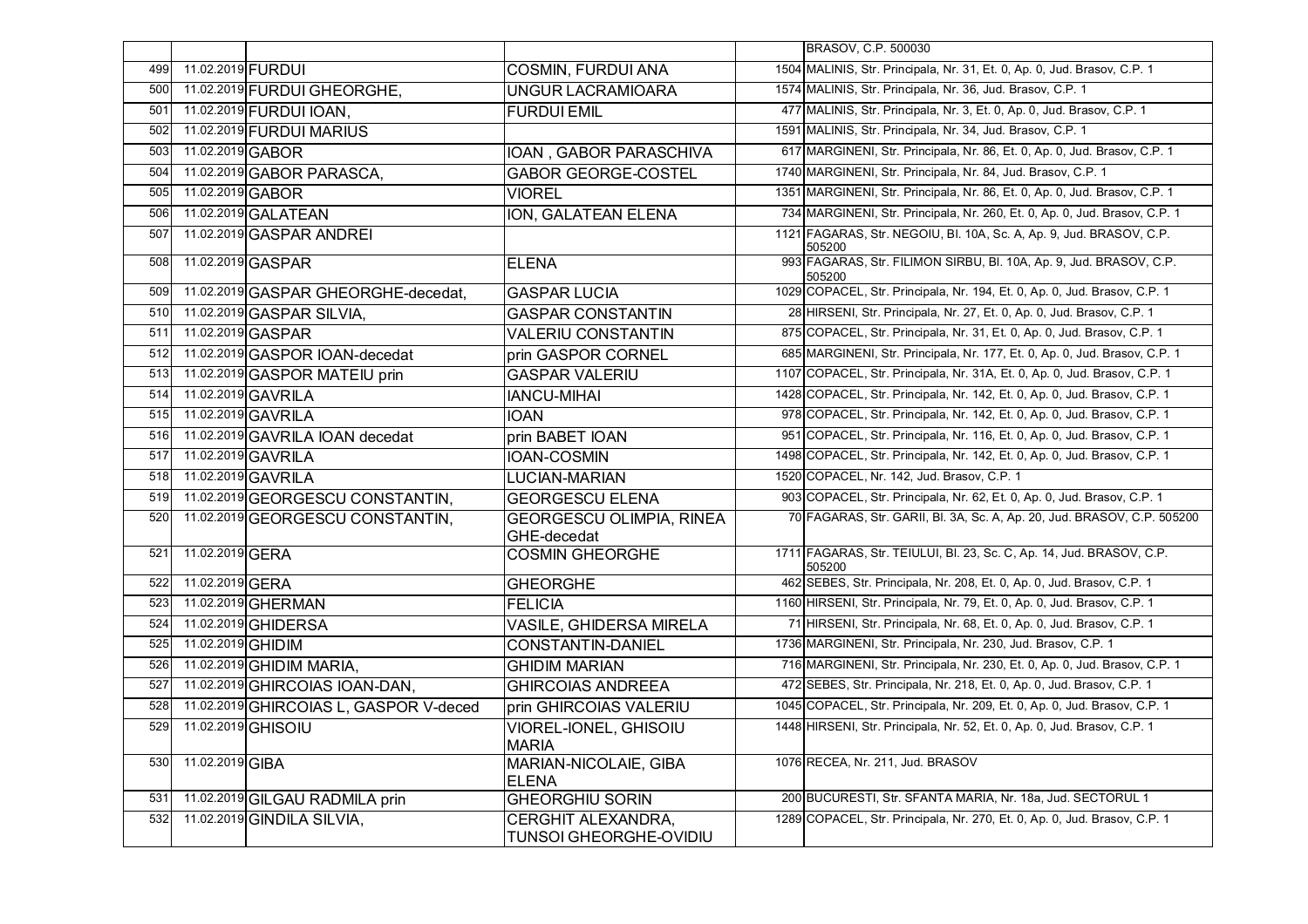| 533 | 11.02.2019 GIRDA |                                         | <b>GELU-FLORIAN</b>                              | 1478 CLUJ-NAPOCA, Str. BUCURESTI, Nr. 68, Bl. D16, Ap. 53, Jud. CLUJ                                |
|-----|------------------|-----------------------------------------|--------------------------------------------------|-----------------------------------------------------------------------------------------------------|
| 534 | 11.02.2019 GLIZ  |                                         | <b>MARIUS IUSTINIAN</b>                          | 25 HIRSENI, Str. Principala, Nr. 24, Et. 0, Ap. 0, Jud. Brasov, C.P. 1                              |
| 535 | 11.02.2019 GOGA  |                                         | DAN-IOAN                                         | 684 FAGARAS, Str. MAGNOLIEI, Nr. 15, Jud. BRASOV, C.P. 505200                                       |
| 536 | 11.02.2019 GOGA  |                                         | ILEANA, GOGA IOAN-MARCEL                         | 299 SEBES, Str. Principala, Nr. 53, Et. 0, Ap. 0, Jud. Brasov, C.P. 1                               |
| 537 |                  | 11.02.2019 GORGOS                       | <b>ILEANA-LUCICA</b>                             | 740 MARGINENI, Str. Principala, Nr. 266, Et. 0, Ap. 0, Jud. Brasov, C.P. 1                          |
| 538 |                  | 11.02.2019 GRAMA ANDREI-decedat         | prin GRAMA ANDREI, GRAMA<br>IOAN, COCIORBA ELENA | 909 COPACEL, Str. Principala, Nr. 72, Et. 0, Ap. 0, Jud. Brasov, C.P. 1                             |
| 539 |                  | 11.02.2019 GRAMA AUREL decedat          | prin GRAMA MARIA                                 | 11 FAGARAS, Str. 13 DECEMBRIE, Bl. 25, Sc. A, Ap. 14, Jud. BRASOV,<br>C.P. 505200                   |
| 540 |                  | 11.02.2019 GRAMA GHEORGHE               |                                                  | 1052 FAGARAS, Str. CIMPULUI, Bl. 14, Sc. A, Ap. 8, Jud. BRASOV, C.P.<br>505200                      |
| 541 | 11.02.2019 GRAMA |                                         | <b>IONEL, STANESCU ELENA</b><br><b>LUCIA</b>     | 165 HIRSENI, Str. Principala, Nr. 149, Et. 0, Ap. 0, Jud. Brasov, C.P. 1                            |
| 542 |                  | 11.02.2019 GRAMA M decedat prin         | PATRUTA MARIA, SAMSON<br><b>ELENA</b>            | 1192 BRASOV, Str. DEDA, Nr. 7, Bl. 37, Sc. C, Ap. 5, Jud. BRASOV                                    |
| 543 | 11.02.2019 GRAMA |                                         | <b>NICOLAE</b>                                   | 250 SEBES, Str. Principala, Nr. 1, Et. 0, Ap. 0, Jud. Brasov, C.P. 1                                |
| 544 |                  | 11.02.2019 GRAMA ROMAN                  | prin COMSIT MARIOARA-<br><b>MARCELA</b>          | 1020 COPACEL, Str. Principala, Nr. 184, Et. 0, Ap. 0, Jud. Brasov, C.P. 1                           |
| 545 | 11.02.2019 GRAMA |                                         | <b>VASILE</b>                                    | 737 FAGARAS, Str. CRINULUI, Nr. 5, Jud. BRASOV, C.P. 505200                                         |
| 546 |                  | 11.02.2019 GRANCEA                      | <b>ADRIAN-VIRGIL</b>                             | 1275 SEBES, Str. Principala, Nr. 154, Et. 0, Ap. 0, Jud. Brasov, C.P. 1                             |
| 547 |                  | 11.02.2019 GRANCEA                      | <b>ANTON</b>                                     | 467 SEBES, Str. Principala, Nr. 213, Et. 0, Ap. 0, Jud. Brasov, C.P. 1                              |
| 548 |                  | 11.02.2019 GRANCEA                      | <b>AUREL</b>                                     | 1190 PLOIESTI, Str. INT.GORNISTILOR, Nr. 6, Bl. 139 H, Sc. A, Et. 2, Ap. 5,<br>Jud. PRAHOVA         |
| 549 |                  | 11.02.2019 GRANCEA AUREL-decedat prin   | <b>GRANCEA ILIANA</b>                            | 275 SEBES, Str. Principala, Nr. 26, Et. 0, Ap. 0, Jud. Brasov, C.P. 1                               |
| 550 |                  | 11.02.2019 GRANCEA                      | <b>FILON</b>                                     | 175 HIRSENI, Str. Principala, Nr. 157A, Et. 0, Ap. 0, Jud. Brasov, C.P. 1                           |
| 551 |                  | 11.02.2019 GRANCEA                      | FLORIN, GRANCEA NICOLETA-<br><b>CLAUDIA</b>      | 1505 MALINIS, Str. Principala, Nr. 26, Et. 0, Ap. 0, Jud. Brasov, C.P. 1                            |
| 552 |                  | 11.02.2019 GRANCEA                      | <b>IOAN</b>                                      | 409 SEBES, Str. Principala, Nr. 153, Et. 0, Ap. 0, Jud. Brasov, C.P. 1                              |
| 553 |                  | 11.02.2019 GRANCEA                      | <b>IOAN</b>                                      | 418 SEBES, Str. Principala, Nr. 163, Et. 0, Ap. 0, Jud. Brasov, C.P. 1                              |
| 554 |                  | 11.02.2019 GRANCEA IOAN decedat prin    | <b>GRANCEA LUCRETIA</b>                          | 469 SEBES, Str. Principala, Nr. 215, Et. 0, Ap. 0, Jud. Brasov, C.P. 1                              |
| 555 |                  | 11.02.2019 GRANCEA                      | IOAN, GRANCEA ANA                                | 24 HIRSENI, Str. Principala, Nr. 24 B, Et. 0, Ap. 0, Jud. Brasov, C.P. 1                            |
| 556 |                  | 11.02.2019 GRANCEA IOAN,                | <b>GRANCEA PARASCHIVA</b>                        | 676 FAGARAS, Str. CAMPULUI, Bl. 15, Sc. A, Et. 2, Ap. 7, Jud. BRASOV, C.P.<br>505200                |
| 557 |                  | 11.02.2019 GRANCEA IOAN-decedat         | prin GRANCEA EUGENIA                             | 1666 FAGARAS, Str. STEJARULUI, Bl. 26, Sc. A, Ap. 13, Jud. BRASOV                                   |
| 558 |                  | 11.02.2019 GRANCEA LEONTINA dec prin    | RAICA RODICA                                     | 171 BUCURESTI, Str. B-DUL IANCU DE HUNEDOARA, Nr. 29, Bl. 3, Sc. A,<br>Et. 3, Ap. 41, Jud. SECTOR 1 |
| 559 |                  | 11.02.2019 GRANCEA LUDOVICA deced. prin | <b>BARTHA MIHAI COSTEL</b>                       | 382 SEBES, Str. Principala, Nr. 128, Et. 0, Ap. 0, Jud. Brasov, C.P. 1                              |
| 560 |                  | 11.02.2019 GRANCEA M decedata prin      | <b>BARTHA MIHAI</b>                              | 385 SEBES, Str. Principala, Nr. 131, Et. 0, Ap. 0, Jud. Brasov, C.P. 1                              |
| 561 |                  | 11.02.2019 GRANCEA MIHAI-decedat,       | <b>GRANCEA MARIA</b>                             | 491 MALINIS, Str. Principala, Nr. 25, Et. 0, Ap. 0, Jud. Brasov, C.P. 1                             |
| 562 |                  | 11.02.2019 GRANCEA                      | MIHAI-PETRU, GRANCEA IRINA                       | 1324 SEBES, Str. Principala, Nr. 226, Et. 0, Ap. 0, Jud. Brasov, C.P. 1                             |
| 563 |                  | 11.02.2019 GRANCEA                      | <b>NICOLAE</b>                                   | 522 FAGARAS, Str. CIMPULUI, Bl. 7, Sc. A, Ap. 5, Jud. BRASOV, C.P. 505200                           |
| 564 |                  | 11.02.2019 GRANCEA                      | <b>NICOLAE</b>                                   | 113 HIRSENI, Str. Principala, Nr. 109, Et. 0, Ap. 0, Jud. Brasov, C.P. 1                            |
| 565 |                  | 11.02.2019 GRANCEA                      | <b>NICOLAE</b>                                   | 308 SEBES, Str. Principala, Nr. 62, Et. 0, Ap. 0, Jud. Brasov, C.P. 1                               |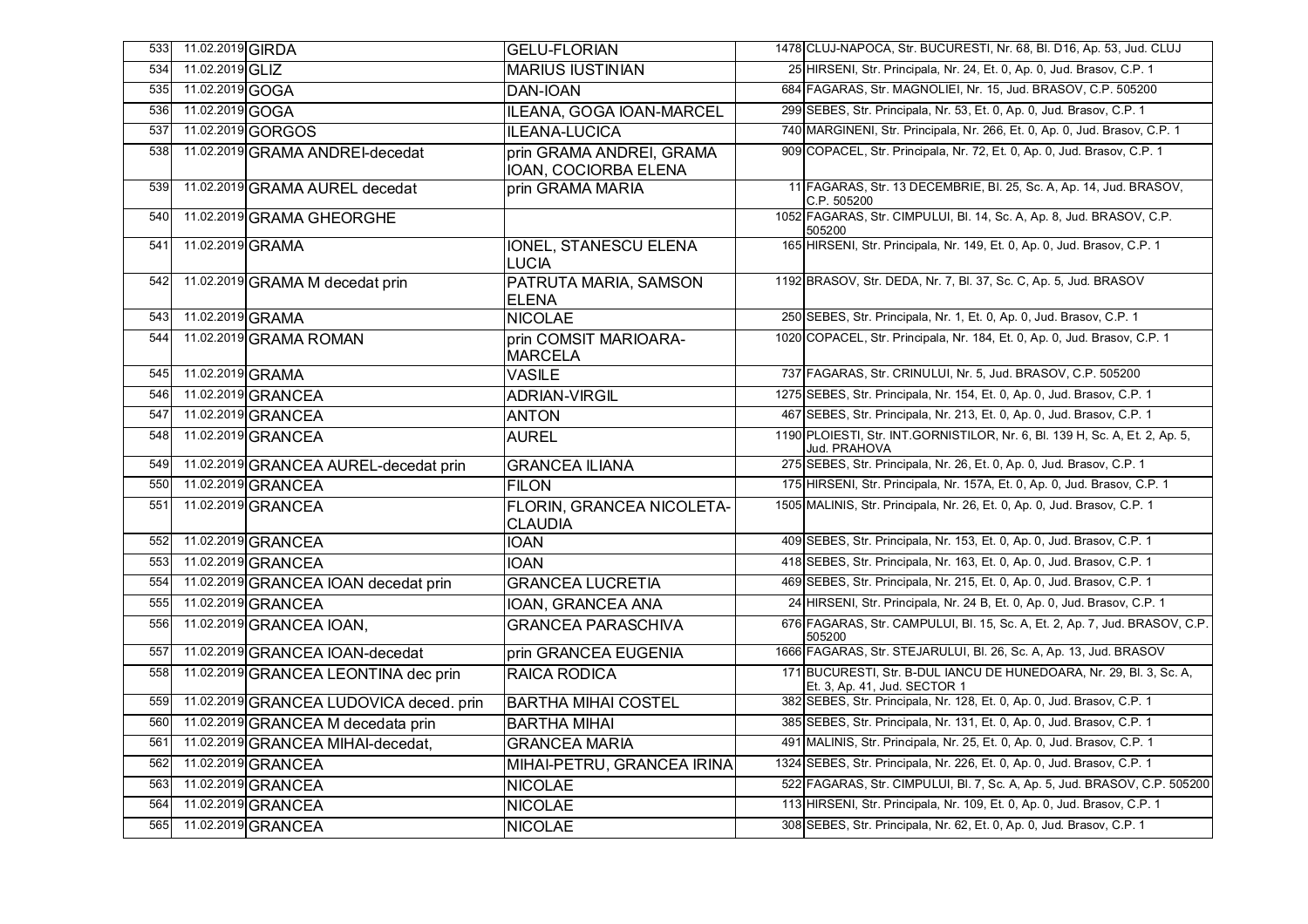| 566 |                  | 11.02.2019 GRANCEA                  | <b>OCTAVIAN</b>                                                           | 795 FAGARAS, Str. ANA IPATESCU, Nr. 23, Jud. BRASOV, C.P. 505200                        |
|-----|------------------|-------------------------------------|---------------------------------------------------------------------------|-----------------------------------------------------------------------------------------|
| 567 |                  | 11.02.2019 GRANCEA TRAIAN           |                                                                           | 1616 HIRSENI, Str. Principala, Nr. 157B, Jud. Brasov, C.P. 1                            |
| 568 |                  | 11.02.2019 GRANCEA                  | <b>VIRGIL, GRANCEA ADINA-</b><br><b>MARIA</b>                             | 410 SEBES, Str. Principala, Nr. 154, Et. 0, Ap. 0, Jud. Brasov, C.P. 1                  |
| 569 |                  | 11.02.2019 GREAVU                   | SORIN, GREAVU MIHAELA                                                     | 893 COPACEL, Str. Principala, Nr. 54, Et. 0, Ap. 0, Jud. Brasov, C.P. 1                 |
| 570 |                  | 11.02.2019 GRECEA MARIA,            |                                                                           | 41 FAGARAS, Str. STEJARULUI, Bl. 36, Sc. A, Ap. 8, Jud. BRASOV, C.P.<br>505200          |
| 571 | 11.02.2019 GRECU |                                     | <b>ALTMEYER GHEORGHE Si</b><br>VASILICA, GRECU MARIA,<br><b>GRECU ION</b> | 1086 COPACEL, Str. Principala, Nr. 252, Et. 0, Ap. 0, Jud. Brasov, C.P. 1               |
| 572 |                  | 11.02.2019 GRECU ANA-decedata prin  | <b>ARNAUT LUCRETIA fara act</b><br>propr                                  | 1013 CODLEA, Str. VULTURULUI, Nr. 12, Jud. BRASOV                                       |
| 573 | 11.02.2019 GRECU |                                     | <b>ANDREI</b>                                                             | 941 COPACEL, Str. Principala, Nr. 105, Et. 0, Ap. 0, Jud. Brasov, C.P. 1                |
| 574 | 11.02.2019 GRECU |                                     | <b>ANDREI</b>                                                             | 952 FAGARAS, Str. TEIULUI, Bl. 55B, Sc. A, Ap. 3, Jud. BRASOV, C.P.<br>505200           |
| 575 | 11.02.2019 GRECU |                                     | ANDREIU, GRECU MARIA                                                      | 1064 COPACEL, Str. Principala, Nr. 225, Et. 0, Ap. 0, Jud. Brasov, C.P. 1               |
| 576 | 11.02.2019 GRECU |                                     | <b>AUREL</b>                                                              | 1119 FAGARAS, Str. TEIULUI, Bl. 55B, Ap. 3, Jud. BRASOV, C.P. 505200                    |
| 577 | 11.02.2019 GRECU |                                     | <b>DANIEL</b>                                                             | 916 COPACEL, Str. Principala, Nr. 78, Et. 0, Ap. 0, Jud. Brasov, C.P. 1                 |
| 578 | 11.02.2019 GRECU |                                     | DANIELA-GEORGETA                                                          | 190 FAGARAS, Str. CIMPULUI, Bl. 18, Sc. A, Ap. 3, Jud. BRASOV, C.P.<br>505200           |
| 579 | 11.02.2019 GRECU |                                     | DANILA-decedat, GRECU<br>VIORICA                                          | 240 HIRSENI, Str. Principala, Nr. 173, Et. 0, Ap. 0, Jud. Brasov, C.P. 1                |
| 580 |                  | 11.02.2019 GRECU DOINA              |                                                                           | 787 FAGARAS, Str. 13 DECEMBRIE, Bl. 10B, Sc. A, Ap. 9, Jud. BRASOV,<br>C.P. 505200      |
| 581 | 11.02.2019 GRECU |                                     | DOINA, GRECU VALERIA-<br>decedata                                         | 276 SEBES, Str. Principala, Nr. 27, Et. 0, Ap. 0, Jud. Brasov, C.P. 1                   |
| 582 | 11.02.2019 GRECU |                                     | <b>ELENA</b>                                                              | 994 FAGARAS, Str. TIRGULUI, Bl. 55B, Sc. B, Ap. 3, Jud. BRASOV, C.P.<br>505200          |
| 583 |                  | 11.02.2019 GRECU GHE, IOAN, MARCEL, | <b>RADULET VIORICA</b>                                                    | 898 COPACEL, Str. Principala, Nr. 58, Et. 0, Ap. 0, Jud. Brasov, C.P. 1                 |
| 584 | 11.02.2019 GRECU |                                     | <b>GHEORGHE</b>                                                           | 979 COPACEL, Str. Principala, Nr. 143, Et. 0, Ap. 0, Jud. Brasov, C.P. 1                |
| 585 | 11.02.2019 GRECU |                                     | <b>GHEORGHE</b>                                                           | 1041 COPACEL, Str. Principala, Nr. 205, Et. 0, Ap. 0, Jud. Brasov, C.P. 1               |
| 586 | 11.02.2019 GRECU |                                     | <b>GHEORGHE</b>                                                           | 877 COPACEL, Str. Principala, Nr. 33, Et. 0, Ap. 0, Jud. Brasov, C.P. 1                 |
| 587 | 11.02.2019 GRECU |                                     | <b>GHEORGHE</b>                                                           | 1143 SIBIU, Str. DIMITRIE CANTEMIR, Nr. 45, Jud. SIBIU                                  |
| 588 |                  | 11.02.2019 GRECU GHEORGHE           |                                                                           | 1540 COPACEL, Nr. 240, Jud. Brasov, C.P. 1                                              |
| 589 |                  | 11.02.2019 GRECU GHEORGHE Si MARIA  | decedati prin GRECU LUCIAN-<br><b>IOAN</b>                                | 862 FAGARAS, Str. TUDOR VLADIMIRESCU, Bl. 11, Sc. B, Ap. 4, Jud.<br>BRASOV, C.P. 505200 |
| 590 | 11.02.2019 GRECU |                                     | ILIE, GRECU MIHAELA                                                       | 1008 COPACEL, Str. Principala, Nr. 172, Et. 0, Ap. 0, Jud. Brasov, C.P. 1               |
| 591 |                  | 11.02.2019 GRECU ILIE-decedat prin  | <b>GRECU IOAN</b>                                                         | 983 FAGARAS, Str. 1 DECEMBRIE 1918, Bl. 12E, Ap. 14, Jud. BRASOV, C.P.<br>505200        |
| 592 | 11.02.2019 GRECU |                                     | <b>IOAN</b>                                                               | 1006 sat.Sanpetru, Str. I.T Meschendorfer, Nr. 367, Jud. BRASOV                         |
| 593 |                  | 11.02.2019 GRECU IOAN decedat       | prin BOITOR DANIELA                                                       | 971 CLUJ NAPOCA, Str. B-DUL 21 DECEMBRIE, Nr. 86, Jud. CLUJ                             |
| 594 | 11.02.2019 GRECU |                                     | IOAN-SORIN, GRECU SILVIA-<br>deced                                        | 1027 COPACEL, Str. Principala, Nr. 192, Et. 0, Ap. 0, Jud. Brasov, C.P. 1               |
| 595 |                  | 11.02.2019 GRECU IOAN-VIRGIL        |                                                                           | 1023 FAGARAS, Str. PLOPULUI, Bl. 15, Ap. 21, Jud. BRASOV, C.P. 505200                   |
| 596 |                  | 11.02.2019 GRECU IONEL-COSTEL,      | <b>GRECU MIOARA MARCELA</b>                                               | 1053 FAGARAS, Str. TEIULUI, Bl. 23, Sc. A, Ap. 7, Jud. BRASOV, C.P. 505200              |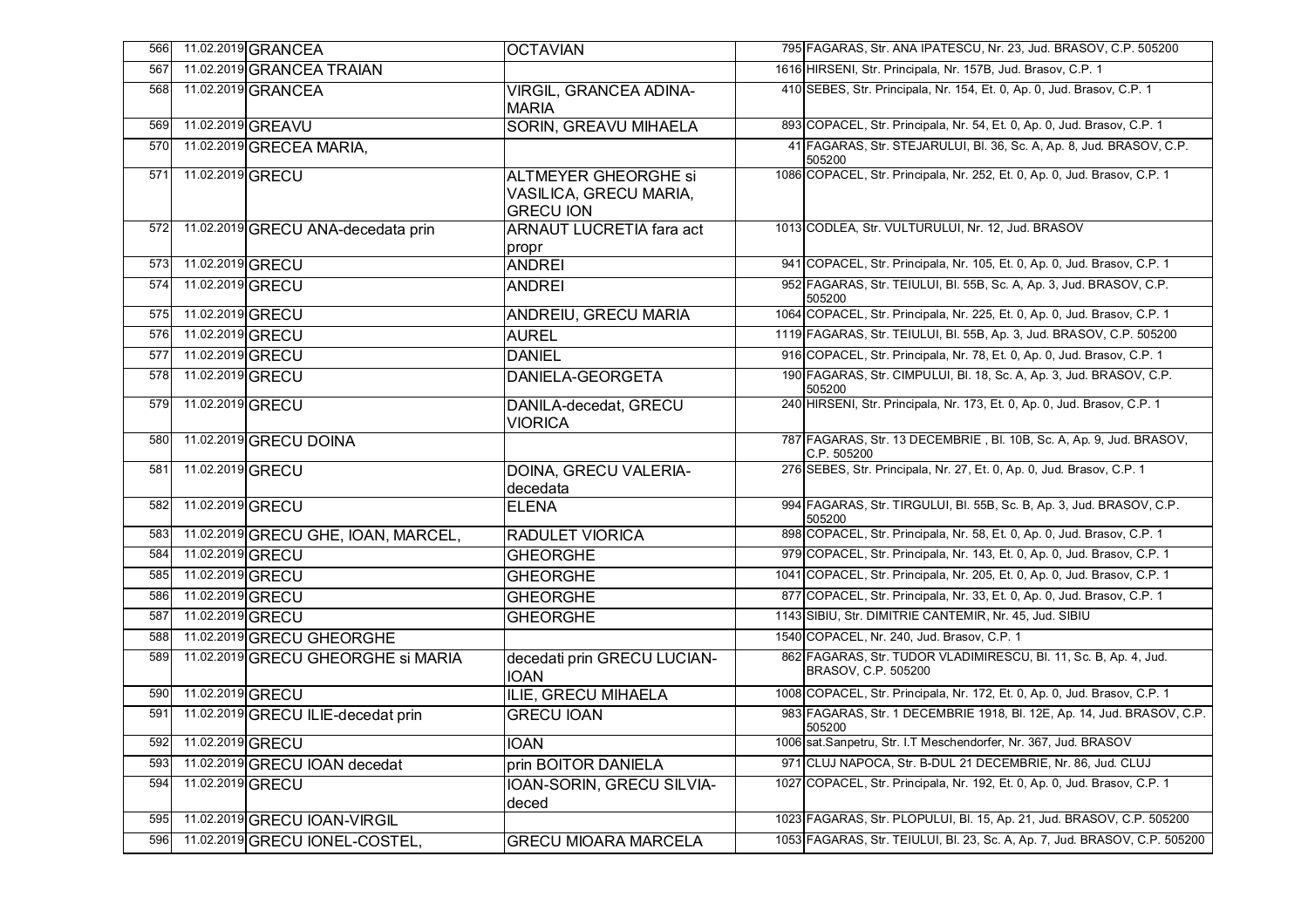| 597 |                  | 11.02.2019 GRECU IOSIF prin           | <b>GRECU MIHAIL</b>                                  | 1005 COPACEL, Str. Principala, Nr. 169, Et. 0, Ap. 0, Jud. Brasov, C.P. 1                |
|-----|------------------|---------------------------------------|------------------------------------------------------|------------------------------------------------------------------------------------------|
| 598 | 11.02.2019 GRECU |                                       | <b>LENUTA</b>                                        | 440 SEBES, Str. Principala, Nr. 185, Et. 0, Ap. 0, Jud. Brasov, C.P. 1                   |
| 599 |                  | 11.02.2019 GRECU LUCIA-DORINA,        | <b>GRECU IOAN-decedat</b>                            | 919 FAGARAS, Str. LUNCII, Bl. 2, Sc. A, Ap. 1, Jud. BRASOV, C.P. 505200                  |
| 600 | 11.02.2019 GRECU |                                       | <b>MARIA</b>                                         | 904 COPACEL, Str. Principala, Nr. 63, Et. 0, Ap. 0, Jud. Brasov, C.P. 1                  |
| 601 | 11.02.2019 GRECU |                                       | <b>MARIA</b>                                         | 989 MIERCUREA CIUC, Str. REVOLUTIEI DIN DECEMBRIE, Nr. 3, Sc. B, Ap.<br>4, Jud. HARGHITA |
| 602 | 11.02.2019 GRECU |                                       | <b>MARIA</b>                                         | 416 SEBES, Str. Principala, Nr. 161, Et. 0, Ap. 0, Jud. Brasov, C.P. 1                   |
| 603 |                  | 11.02.2019 GRECU MARIA decedata prin  | <b>FUNARIU ELENA</b>                                 | 1059 COPACEL, Str. Principala, Nr. 221B, Et. 0, Ap. 0, Jud. Brasov, C.P. 1               |
| 604 | 11.02.2019 GRECU |                                       | <b>MARIAN</b>                                        | 1412 COPACEL, Str. Principala, Nr. 178A, Et. 0, Ap. 0, Jud. Brasov, C.P. 1               |
| 605 |                  | 11.02.2019 GRECU NATALIA,             | <b>GRECU IOAN, GRECU ADRIAN</b>                      | 181 HIRSENI, Str. Principala, Nr. 163, Et. 0, Ap. 0, Jud. Brasov, C.P. 1                 |
| 606 |                  | 11.02.2019 GRECU NICOLAE dec.         | <b>GRECU MARIA dec.prin GRECU</b><br><b>GHEORGHE</b> | 1014 COPACEL, Str. Principala, Nr. 178A, Et. 0, Ap. 0, Jud. Brasov, C.P. 1               |
| 607 | 11.02.2019 GRECU |                                       | NICOLAE-DUMITRU                                      | 936 COPACEL, Str. Principala, Nr. 100, Et. 0, Ap. 0, Jud. Brasov, C.P. 1                 |
| 608 |                  | 11.02.2019 GRECU POPA DANIEL prin SIN | <b>IOAN</b>                                          | 1094 COPACEL, Str. Principala, Nr. 260, Et. 0, Ap. 0, Jud. Brasov, C.P. 1                |
| 609 | 11.02.2019 GRECU |                                       | <b>RODICA</b>                                        | 1216 FAGARAS, Str. TUDOR VLADIMIRESCU, Bl. F, Ap. 12, Jud. BRASOV,<br>C.P. 505200        |
| 610 | 11.02.2019 GRECU |                                       | SORIN, GABOS ADRIANA-<br>MIHAELA                     | 791 FAGARAS, Str. MIHAI VITEAZU, Nr. 29, Jud. BRASOV, C.P. 505200                        |
| 611 | 11.02.2019 GRECU |                                       | SORIN-ILIE, GRECU<br><b>PETRONELA</b>                | 471 SEBES, Str. Principala, Nr. 217, Et. 0, Ap. 0, Jud. Brasov, C.P. 1                   |
| 612 |                  | 11.02.2019 GRECU STEFAN decedat       | prin GRECU MARIA                                     | 1220 SAT. VOIVODENI, COM. VOILA, Nr. 90, Jud. BRASOV, C.P. 507268                        |
| 613 |                  | 11.02.2019 GRECU V GHE, GRECU V IOAN, | <b>GRECU P IOAN</b>                                  | 1007 COPACEL, Str. Principala, Nr. 171, Et. 0, Ap. 0, Jud. Brasov, C.P. 1                |
| 614 |                  | 11.02.2019 GRECU VASILE,              | <b>PALFIMARIA</b>                                    | 1646 COPACEL, Str. Principala, Nr. 268, Jud. Brasov, C.P. 1                              |
| 615 |                  | 11.02.2019 GROSU I-dec.               | GROSU N.-dec. prin GROSU<br><b>GHEORGHE</b>          | 76 HIRSENI, Str. Principala, Nr. 74, Et. 0, Ap. 0, Jud. Brasov, C.P. 1                   |
| 616 |                  | 11.02.2019 GROZAVU                    | <b>ANDREI</b>                                        | 346 SEBES, Str. Principala, Nr. 96D, Et. 0, Ap. 0, Jud. Brasov, C.P. 1                   |
| 617 |                  | 11.02.2019 GROZAVU DOINA,             | <b>GROZAVU GHEORGHE-fiu</b>                          | 349 SEBES, Str. Principala, Nr. 961, Et. 0, Ap. 0, Jud. Brasov, C.P. 1                   |
| 618 |                  | 11.02.2019 GROZAVU                    | <b>GHEORGHE</b>                                      | 1339 SEBES, Str. Principala, Nr. 96E, Et. 0, Ap. 0, Jud. Brasov, C.P. 1                  |
| 619 |                  | 11.02.2019 GROZAVU MARCELA,           | <b>GROZAVU NICOLAE-decedat</b>                       | 345 SEBES, Nr. 96J, Jud. BRASOV, C.P. 507094                                             |
| 620 |                  | 11.02.2019 GROZAVU                    | <b>MARIAN</b>                                        | 1330 SEBES, Str. Principala, Nr. 96J, Et. 0, Ap. 0, Jud. Brasov, C.P. 1                  |
| 621 |                  | 11.02.2019 GROZAVU                    | MARIUS-NICOLAE, ANA MARIA                            | 1323 SEBES, Str. Principala, Nr. 96C, Et. 0, Ap. 0, Jud. Brasov, C.P. 1                  |
| 622 |                  | 11.02.2019 GUSEILA                    | DUMITRU, GUSEILA CORNELIA                            | 662 MARGINENI, Str. Principala, Nr. 145, Et. 0, Ap. 0, Jud. Brasov, C.P. 1               |
| 623 | 11.02.2019 GUTU  |                                       | <b>BOGDAN</b>                                        | 1724 SACELE, Str. VALEA LARGA, Nr. 19, Jud. BRASOV                                       |
| 624 |                  | 11.02.2019 GYERGYAI                   | CAROL- DANIEL, GYERGYAI<br><b>MARIANA</b>            | 490 FAGARAS, Str. FORJEI, Nr. 1, Jud. BRASOV, C.P. 505200                                |
| 625 |                  | 11.02.2019 HALAGHIA                   | EMIL-CONSTANTIN, HALAGHIA<br>MIHAELA-IOANA           | 13 HIRSENI, Str. Principala, Nr. 14, Et. 0, Ap. 0, Jud. Brasov, C.P. 1                   |
| 626 |                  | 11.02.2019 HALMAGHI                   | <b>GHEORGHE</b>                                      | 22 HIRSENI, Str. Principala, Nr. 22, Et. 0, Ap. 0, Jud. Brasov, C.P. 1                   |
| 627 |                  | 11.02.2019 HALMAGHI GHEORGHE          |                                                      | 1502 HIRSENI, Str. Principala, Nr. 202C, Jud. Brasov, C.P. 1                             |
| 628 |                  | 11.02.2019 HALMAGHI                   | GHEORGHE-IOAN, HALMAGHI<br><b>LILIANA</b>            | 231 HIRSENI, Str. Principala, Nr. 202A, Et. 0, Ap. 0, Jud. Brasov, C.P. 1                |
| 629 |                  | 11.02.2019 HALMAGHI IONUT             | <b>SAMUEL</b>                                        | 1122 HIRSENI, Str. Principala, Nr. 202A, Et. 0, Ap. 0, Jud. Brasov, C.P. 1               |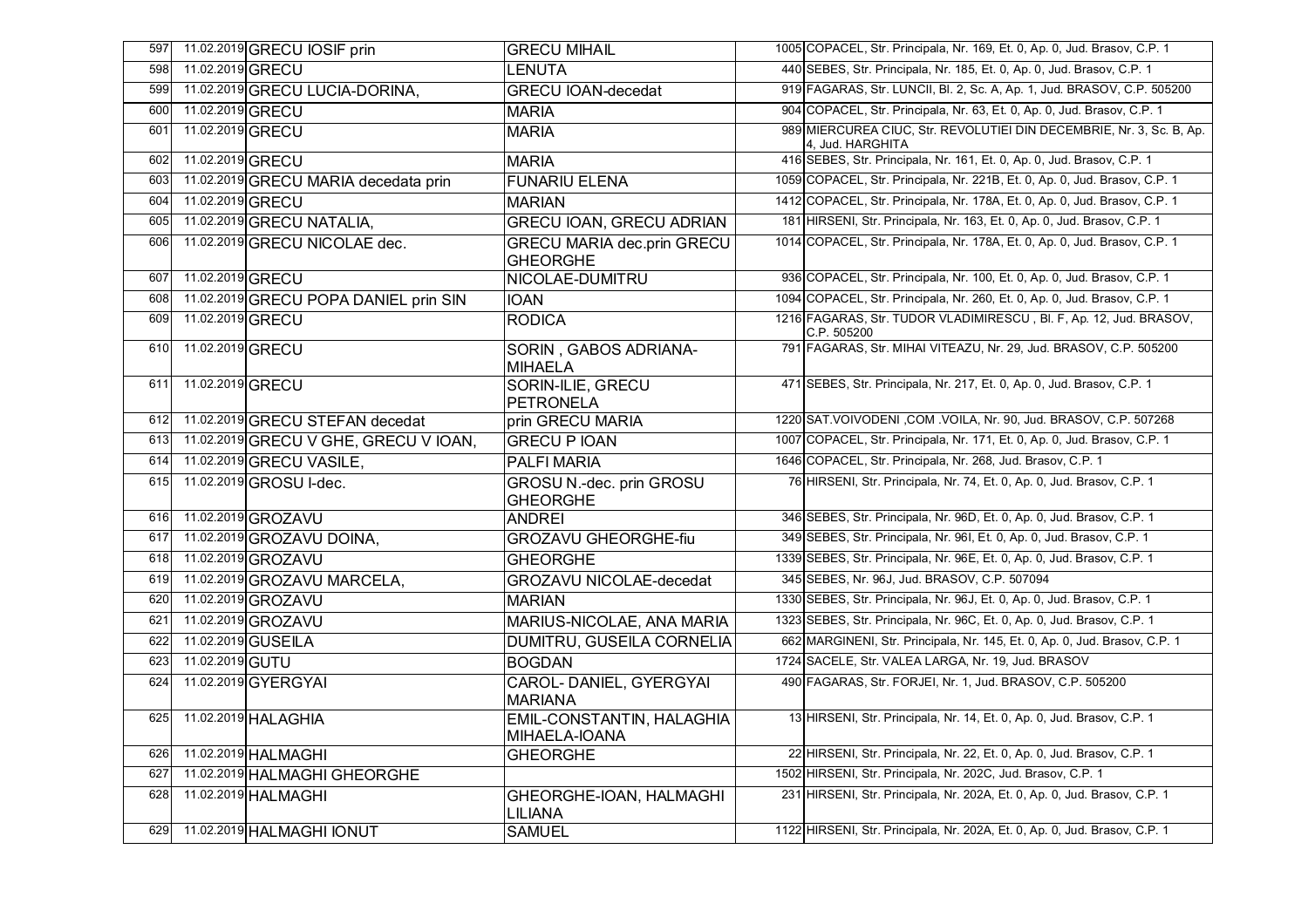|     |                         | 630 11.02.2019 HALMAGHI                      | <b>VASILE-EMIL, ANGHEL</b><br><b>LAVINIA-MARIA</b> | 1370 HIRSENI, Str. Principala, Nr. 202B, Et. 0, Ap. 0, Jud. Brasov, C.P. 1             |
|-----|-------------------------|----------------------------------------------|----------------------------------------------------|----------------------------------------------------------------------------------------|
| 631 |                         | 11.02.2019 HANACHIUC                         | SEBASTIAN, HANACHIUC<br><b>IONELA-ELENA</b>        | 1297 FAGARAS, Str. GARII, Bl. A, Sc. A, Ap. 13, Jud. BRASOV, C.P. 505200               |
| 632 |                         | 11.02.2019 HARANACIU CORNELIA,<br>ALEXANDRU, | <b>CLAUDIA-AURELIA</b>                             | 609 BUCURESTI, Str. OLTENITEI, Nr. 140, Bl. 5, Sc. 5, Ap. 183, Jud.<br><b>SECTOR 4</b> |
| 633 |                         | 11.02.2019 HERGHELEGIU                       | <b>ANDREIA-MIRELA</b>                              | 775 FAGARAS, Str. TABACARI, Bl. 9A, Sc. C, Ap. 5, Jud. BRASOV, C.P.<br>505200          |
| 634 |                         | 11.02.2019 HERSENI GHEORGHE prin             | <b>MARCIU ELENA</b>                                | 37 HARSENI, Nr. 121, Jud. BRASOV, C.P. 507090                                          |
| 635 |                         | 11.02.2019 HERSENI                           | GHEORGHE-ALEXANDRU                                 | 196 FAGARAS, Str. DR. IOAN SENCHEA, Nr. 53, Jud. BRASOV, C.P. 505200                   |
| 636 |                         | 11.02.2019 HERSENI                           | <b>MARIA</b>                                       | 188 FAGARAS, Str. STADIONULUI, Nr. 53, Jud. BRASOV, C.P. 505200                        |
| 637 |                         | 11.02.2019 HERSENI                           | <b>MARIANA</b>                                     | 1353 BUCURESTI, Str. VASILE LASCAR, Nr. 193, Ap. 1, Jud. SECT.2                        |
| 638 |                         | 11.02.2019 HODOROABA                         | <b>CRISTIAN-OVIDIU,</b><br>HODOROABA DANIELA       | 473 FAGARAS, Str. V ALECSANDRI, Nr. 20, Jud. BRASOV, C.P. 505200                       |
| 639 | 11.02.2019 HOGEA        |                                              | <b>ANGELA</b>                                      | 313 SEBES, Str. Principala, Nr. 67, Et. 0, Ap. 0, Jud. Brasov, C.P. 1                  |
| 640 |                         | 11.02.2019 HOMAGIU                           | ELENA-decedata, HOMAGIU<br><b>ION</b>              | 530 SEBES, Str. Principala, Nr. 97B, Et. 0, Ap. 0, Jud. Brasov, C.P. 1                 |
| 641 |                         | 11.02.2019 HORDEA MARIA decedata             | prin CODREA CARMEN si<br><b>FLORIN</b>             | 1464 SEBES, Str. Principala, Nr. 82, Et. 0, Ap. 0, Jud. Brasov, C.P. 1                 |
| 642 |                         | 11.02.2019 HUSULEI                           | <b>MATEI prin HUSULEI VICTORIA</b>                 | 445 SEBES, Str. Principala, Nr. 190, Et. 0, Ap. 0, Jud. Brasov, C.P. 1                 |
| 643 |                         | 11.02.2019 HUZUM NICOLAE-TITU,               | <b>HUZUM ANISOARA</b>                              | 883 FAGARAS, Str. CASTANULUI, BI. 49B, Sc. A, Ap. 13, Jud. BRASOV, C.P.<br>505200      |
| 644 |                         | 11.02.2019   ACOB ANGELA,                    | <b>IABOB REMUS</b>                                 | 528 SEBES, Str. Principala, Nr. 97D, Et. 0, Ap. 0, Jud. Brasov, C.P. 1                 |
| 645 | 11.02.2019 <b>IANCU</b> |                                              | <b>NICOLAE, FURDUI ELENA</b>                       | 1204 MALINIS, Str. Principala, Nr. 19, Et. 0, Ap. 0, Jud. Brasov, C.P. 1               |
| 646 | 11.02.2019 JARCA        |                                              | <b>GHEORGHE</b>                                    | 136 HIRSENI, Str. Principala, Nr. 130, Et. 0, Ap. 0, Jud. Brasov, C.P. 1               |
| 647 |                         | 11.02.2019 IARCA GHEORGHE,                   | <b>IARCA ELISABETA</b>                             | 1553 HIRSENI, Str. Principala, Nr. 44, Jud. Brasov, C.P. 1                             |
| 648 | 11.02.2019 IARCA        |                                              | <b>IOAN</b>                                        | 27 FAGARAS, Str. STADIONULUI, Nr. 26B, Jud. BRASOV, C.P. 505200                        |
| 649 | 11.02.2019 IARCA        |                                              | IOAN, IARCA MARIA                                  | 54 HIRSENI, Str. Principala, Nr. 51, Et. 0, Ap. 0, Jud. Brasov, C.P. 1                 |
| 650 | 11.02.2019 JARCA        |                                              | <b>IOAN-TEODOR</b>                                 | 1430 HIRSENI, Str. Principala, Nr. 51, Et. 0, Ap. 0, Jud. Brasov, C.P. 1               |
| 651 |                         | 11.02.2019 IARCA NICOLAE ILIE-               | decedat prin IARCA STELA                           | 47 HIRSENI, Str. Principala, Nr. 44, Et. 0, Ap. 0, Jud. Brasov, C.P. 1                 |
| 652 | 11.02.2019 JARCA        |                                              | <b>SILVIA</b>                                      | 455 SEBES, Str. Principala, Nr. 201, Et. 0, Ap. 0, Jud. Brasov, C.P. 1                 |
| 653 |                         | 11.02.2019 IARCA SILVIA-decedata             | prin IARCA OCTAVIAN                                | 201 HIRSENI, Str. Principala, Nr. 182, Et. 0, Ap. 0, Jud. Brasov, C.P. 1               |
| 654 |                         | 11.02.2019   JARCA SILVIU-SORIN,             | <b>IARCA GETA</b>                                  | 304 FAGARAS, Str. T. VLADIMIRESCU, Bl. 2A, Ap. 7, Jud. BRASOV, C.P.<br>505200          |
| 655 |                         | 11.02.2019   ARCA VIOREL-DAN                 |                                                    | 1541 SEBES, Str. Principala, Nr. 36, Jud. Brasov, C.P. 1                               |
| 656 | 11.02.2019 IFRIM        |                                              | <b>CONSTANTIN, IFRIM MARINA</b>                    | 1232 BUCURESTI, Str. ANTIAERIANA, Nr. 6A60, Sc. 1, Jud. SECTOR 5, C.P.<br>051015       |
| 657 | 11.02.2019 ILIE         |                                              | <b>ION</b>                                         | 1704 SEBES, Str. Principala, Nr. 136, Jud. Brasov, C.P. 1                              |
| 658 | 11.02.2019 ILIESCU      |                                              | <b>GHEORGHE, URDEA IRINA-</b><br><b>MIHAELA</b>    | 69 FAGARAS, Str. T. VLADIMIRESCU, Bl. C, Sc. B, Ap. 4, Jud. BRASOV,<br>C.P. 505200     |
| 659 |                         | 11.02.2019 ILIESCU LUCIAN-RAOUL,             | NICULAE MIHAELA-STELUTA                            | 1605 SEBES, Str. Principala, Nr. 250, Jud. Brasov, C.P. 1                              |
| 660 | 11.02.2019 IOAN         |                                              | <b>IULIAN, IOAN MARIA</b>                          | 748 MARGINENI, Str. Principala, Nr. 50, Et. 0, Ap. 0, Jud. Brasov, C.P. 1              |
| 661 |                         | 11.02.2019 <b>IONASCU</b>                    | <b>EMILIA</b>                                      | 257 SEBES, Str. Principala, Nr. 8, Et. 0, Ap. 0, Jud. Brasov, C.P. 1                   |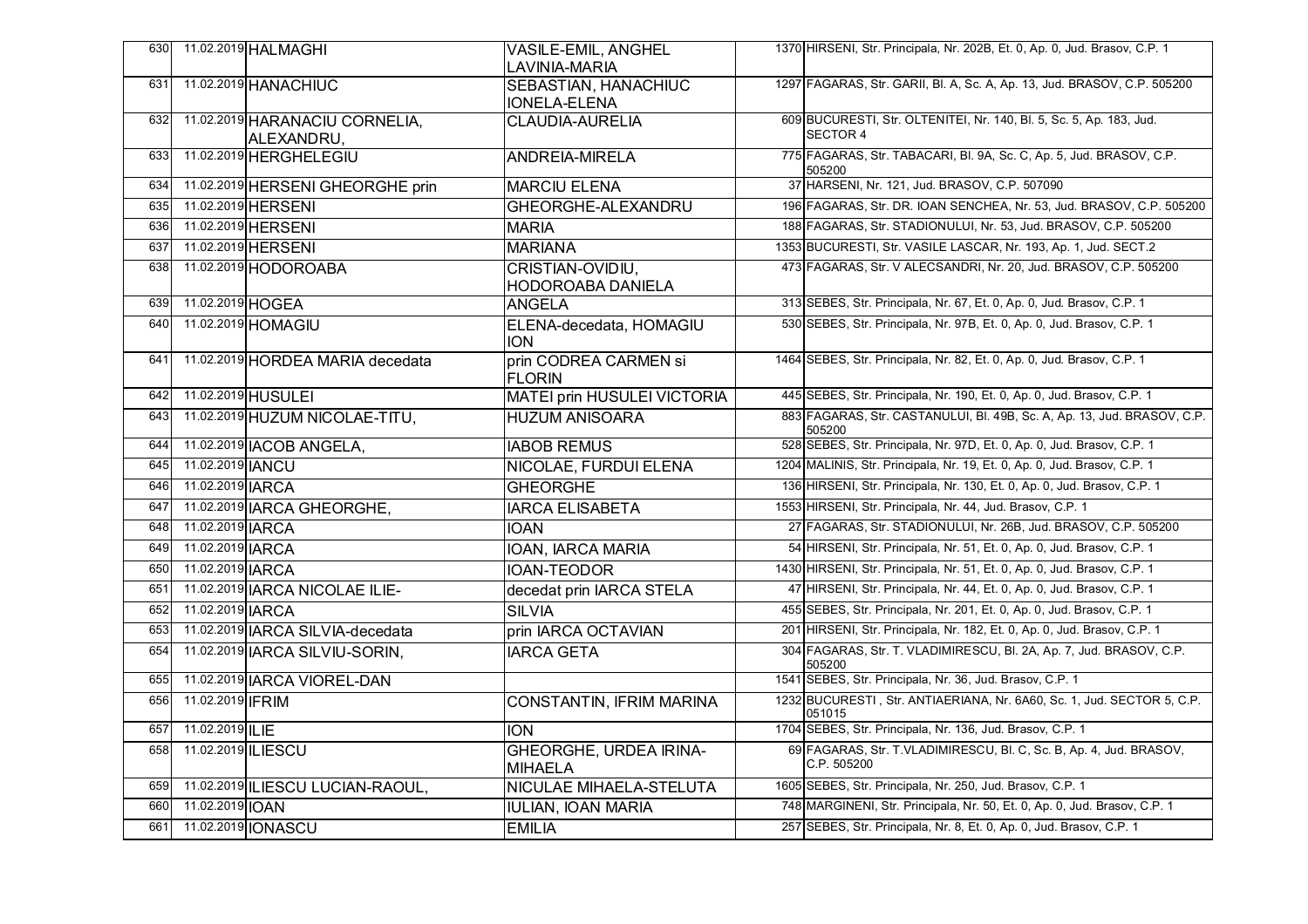| 662 |                   | 11.02.2019 <b>IONESCU</b>        | PETRICA-CREANTIN, IONESCU<br><b>ANA-LILIANA</b>                                 | 535 SLATINA, Str. PRIMAVERII, Nr. 4, Bl. FA5, Sc. D, Ap. 6, Jud. OLT                   |
|-----|-------------------|----------------------------------|---------------------------------------------------------------------------------|----------------------------------------------------------------------------------------|
| 663 |                   | 11.02.2019 IONESCU RODICA ELENA, | DOGARU LUCIA, TECUCI DAN-<br><b>GABRIEL, GHEORGHE</b><br><b>DERUNIAN LUCIEN</b> | 59 BRASOV, Str. BISERICII ROMANE, Nr. 33, Jud. BRASOV                                  |
| 664 |                   | 11.02.2019 IONITA DANIEL-decedat | prin IONITA STEFAN                                                              | 1132 BUCURESTI, Str. SIBIU, Nr. 6, Bl. E 23, Ap. 1, Jud. SECT.6                        |
| 665 |                   | 11.02.2019 <b>JONITA DELIA</b> , | IONITA SERBAN CATALIN                                                           | 1655 FAGARAS, Str. 1 DECEMBRIE 1918, Bl. 7B, Sc. B, Ap. 6, Jud. BRASOV,<br>C.P. 505200 |
| 666 |                   | 11.02.2019 ITTU MARGARETA, IOAN, | NICOLAE, MARIA-decedati prin<br><b>ITU NICOLAE</b>                              | 423 SEBES, Str. Principala, Nr. 169, Et. 0, Ap. 0, Jud. Brasov, C.P. 1                 |
| 667 | 11.02.2019   TU   |                                  | <b>CONSTANTIN</b>                                                               | 1479 HIRSENI, Str. Principala, Nr. 108, Et. 0, Ap. 0, Jud. Brasov, C.P. 1              |
| 668 | 11.02.2019 ITU    |                                  | IOAN-IULIAN, ITU MARIA-<br>IULIANA, HANACHIUC IONELA-<br><b>ELENA</b>           | 1267 SEBES, Str. Principala, Nr. 129, Et. 0, Ap. 0, Jud. Brasov, C.P. 1                |
| 669 | 11.02.2019 ITU    |                                  | <b>IULIA</b>                                                                    | 383 SEBES, Str. Principala, Nr. 129, Et. 0, Ap. 0, Jud. Brasov, C.P. 1                 |
| 670 | 11.02.2019 ITU    |                                  | <b>MARIA</b>                                                                    | 112 HIRSENI, Str. Principala, Nr. 108, Et. 0, Ap. 0, Jud. Brasov, C.P. 1               |
| 671 |                   | 11.02.2019 ITU NICOLAE           | decedat prin ITU DORICA                                                         | 430 SEBES, Str. Principala, Nr. 176, Et. 0, Ap. 0, Jud. Brasov, C.P. 1                 |
| 672 | 11.02.2019  TU    |                                  | <b>PAVEL, ITU SILVIA</b>                                                        | 396 SEBES, Str. Principala, Nr. 140, Et. 0, Ap. 0, Jud. Brasov, C.P. 1                 |
| 673 | 11.02.2019 IVAN   |                                  | <b>ADINA-MARIA</b>                                                              | 274 SEBES, Str. Principala, Nr. 25, Et. 0, Ap. 0, Jud. Brasov, C.P. 1                  |
| 674 | 11.02.2019 IVAN   |                                  | <b>CIPRIAN</b>                                                                  | 262 FAGARAS, Str. GARII, Bl. B, Sc. C, Ap. 7, Jud. BRASOV, C.P. 505200                 |
| 675 | 11.02.2019 IVAN   |                                  | <b>CORNELIA</b>                                                                 | 431 SEBES, Str. Principala, Nr. 177, Et. 0, Ap. 0, Jud. Brasov, C.P. 1                 |
| 676 |                   | 11.02.2019 JIGA ELENA,           | <b>JIGA GHEORGHE-decedat</b>                                                    | 352 SEBES, Str. Principala, Nr. 97G, Et. 0, Ap. 0, Jud. Brasov, C.P. 1                 |
| 677 | 11.02.2019 JIGA   |                                  | <b>IOANA</b>                                                                    | 1719 HUREZ, Nr. 53, Jud. BRASOV                                                        |
| 678 | 11.02.2019 JIGA   |                                  | <b>OLIMPIA</b>                                                                  | 160 HIRSENI, Str. Principala, Nr. 144, Et. 0, Ap. 0, Jud. Brasov, C.P. 1               |
| 679 | 11.02.2019 JORA   |                                  | ANISOARA, JORA CRISTIAN                                                         | 401 BUCURESTI, Str. ALUNISULUI, Nr. 96, Jud. SECT.5                                    |
| 680 | 11.02.2019 JUDELE |                                  | ADRIAN-IOAN, JUDELE ADINA-<br><b>ELENA</b>                                      | 1489 FAGARAS, Str. LUNCII, Bl. 1, Sc. A, Ap. 7, Jud. BRASOV, C.P. 505200               |
| 681 |                   | 11.02.2019 JUDELE AURELIA prin   | JUDELE OVIDIU                                                                   | 600 MARGINENI, Str. Principala, Nr. 65, Et. 0, Ap. 0, Jud. Brasov, C.P. 1              |
| 682 | 11.02.2019 JUDELE |                                  | <b>CORNEL</b>                                                                   | 122 FAGARAS, Str. T VLADIMIRESCU, Bl. 3, Sc. B, Ap. 9, Jud. BRASOV                     |
| 683 |                   | 11.02.2019 JUDELE DAN MARIUS,    | JUDELE AUREL I, JUDELE<br>DORU-GHE                                              | 571 FAGARAS, Str. TUDOR VLADIMIRESCU, Bl. E, Sc. A, Ap. 2, Jud.<br>BRASOV, C.P. 505200 |
| 684 | 11.02.2019 JUDELE |                                  | EUGENIA, TANASESCU SILVIA                                                       | 603 BUCURESTI, Str. STAN BOGDAN SERBAN, Nr. 3, Bl. 311, Et. 1, Ap. 4                   |
| 685 | 11.02.2019 JUDELE |                                  | <b>FLORIN-VIOREL, DUMITRU</b><br>OLIMPIA-IOANA                                  | 6 FAGARAS, Str. 1 DECEMBRIE 1918, Bl. 10C, Sc. B, Ap. 13, Jud.<br>BRASOV, C.P. 505200  |
| 686 |                   | 11.02.2019 JUDELE GHEORGHE       |                                                                                 | 595 FAGARAS, Str. 13 DECEMBRIE, Bl. 9A, Sc. B, Ap. 19, Jud. BRASOV                     |
| 687 | 11.02.2019 JUDELE |                                  | ILIE, JUDELE ADRIAN-MIRCEA                                                      | 1183 HARSENI, Nr. 75, Jud. BRASOV, C.P. 507090                                         |
| 688 | 11.02.2019 JUDELE |                                  | <b>IOAN AUREL</b>                                                               | 597 MARGINENI, Str. Principala, Nr. 62, Et. 0, Ap. 0, Jud. Brasov, C.P. 1              |
| 689 |                   | 11.02.2019 JUDELE IOAN,          | JUDELE MARIA DANIELA                                                            | 691 FAGARAS, Str. LUNCII, Nr. 2, Jud. BRASOV, C.P. 505200                              |
| 690 |                   | 11.02.2019 JUDELE LUCIA          | <b>SCHITA CASA!!!!</b>                                                          | 166 FAGARAS, Str. T VLADIMIRESCU, Bl. 6, Sc. B, Ap. 5, Jud. BRASOV, C.P.<br>505200     |
| 691 | 11.02.2019 JUDELE |                                  | <b>MARIA</b>                                                                    | 77 HIRSENI, Str. Principala, Nr. 75, Et. 0, Ap. 0, Jud. Brasov, C.P. 1                 |
| 692 |                   | 11.02.2019 JUDELE MARIA, JUDELE  | OVIDIU, COCARLA STELUTA,<br>JUDELE DORU CONSTANTIN                              | 657 FAGARAS, Str. TEIULUI, Bl. 22, Sc. C, Ap. 6, Jud. BRASOV, C.P. 505200              |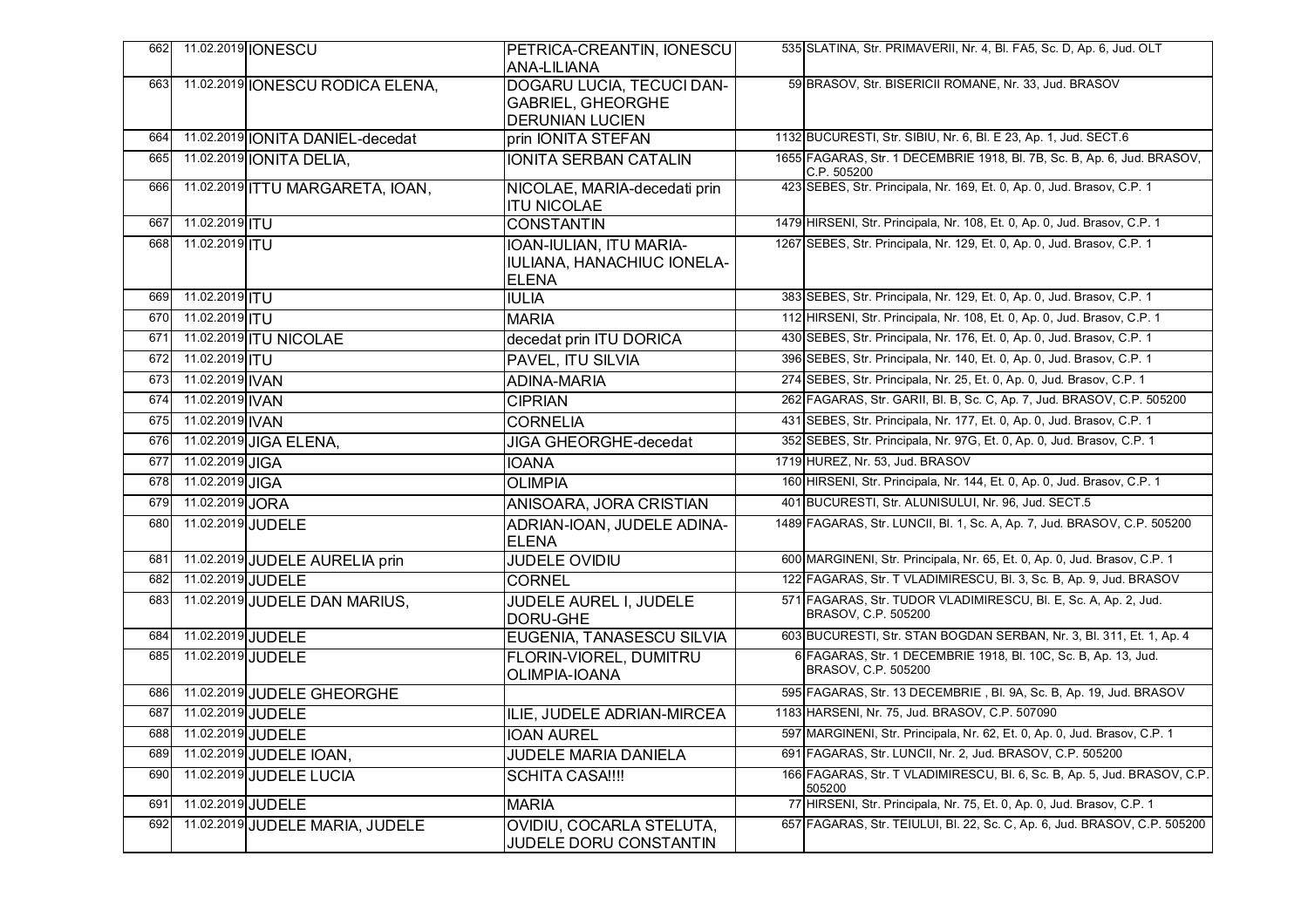| 693 | 11.02.2019 JUDELE                            | NICULAE, JUDELE MARIA                                                  | 966 COPACEL, Str. Principala, Nr. 128A, Et. 0, Ap. 0, Jud. Brasov, C.P. 1                  |
|-----|----------------------------------------------|------------------------------------------------------------------------|--------------------------------------------------------------------------------------------|
| 694 | 11.02.2019 JUDELE OVIDIU,                    | <b>COCIRLA STELUTA</b>                                                 | 1457 FAGARAS, Str. TEIULUI, Bl. 22, Sc. C, Ap. 6, Jud. BRASOV, C.P. 505200                 |
| 695 | 11.02.2019 JUDELE                            | VALENTIN-VASILE, JUDELE<br><b>MARIANA</b>                              | 675 MARGINENI, Str. Principala, Nr. 163, Et. 0, Ap. 0, Jud. Brasov, C.P. 1                 |
| 696 | 11.02.2019 JUDELE VALERIU, JUDELE<br>FLORIN. | <b>MELINTE VALERICA-MARIUS</b>                                         | 1149 BRASOV, Str. SARMISEGETUZA, Nr. 7, Bl. 39, Sc. B, Ap. 20, Jud.<br>BRASOV, C.P. 500030 |
| 697 | 11.02.2019 JUDELE                            | <b>VICTOR</b>                                                          | 579 MARGINENI, Str. Principala, Nr. 35, Et. 0, Ap. 0, Jud. Brasov, C.P. 1                  |
| 698 | 11.02.2019 JUGAN IOAN,                       | <b>JUGAN MARCELA</b>                                                   | 1421 FAGARAS, Str. CASTANULUI, Bl. 62, Sc. A, Ap. 7, Jud. BRASOV                           |
| 699 | 11.02.2019 JULEA MARIANA-DANIELA,            | BERTEANU ILEANA, FAGHI<br><b>GEORGETA</b>                              | 551 BRASOV, Str. VALEA TEI, Nr. 8, Jud. BRASOV, C.P. 500030                                |
| 700 | 11.02.2019 JUNCU CONSTANTIN,                 | <b>JUNCU VIORICA</b>                                                   | 1518 FAGARAS, Str. TABACARI, Bl. 12, Sc. A, Ap. 3, Jud. BRASOV, C.P.<br>505200             |
| 701 | 11.02.2019 JUNCU                             | ELENA dec. JUNCU ILIE                                                  | 49 HIRSENI, Str. Principala, Nr. 46, Et. 0, Ap. 0, Jud. Brasov, C.P. 1                     |
| 702 | 11.02.2019 JUNCU ILIE,                       | <b>JUNCU MARIOARA</b>                                                  | 19 FAGARAS, Str. TUDOR VLADIMIRESCU, Bl. 3, Sc. A, Ap. 20, Jud.<br>BRASOV, C.P. 505200     |
| 703 | 11.02.2019 JUNCU IOAN FROSINA,               | COSTEA REGHINA decedati prin<br><b>JUNCU MARIA</b>                     | 198 HIRSENI, Str. Principala, Nr. 180, Et. 0, Ap. 0, Jud. Brasov, C.P. 1                   |
| 704 | 11.02.2019 JUNCU NICOLAE-CORNEL,             | <b>JUNCU ELENA-NICOLETA</b>                                            | 161 HIRSENI, Str. Principala, Nr. 145, Et. 0, Ap. 0, Jud. Brasov, C.P. 1                   |
| 705 | 11.02.2019 KAYA                              | <b>ERSIN</b>                                                           | 1512 COPACEL, Str. Principala, Nr. 124A, Et. 0, Ap. 0, Jud. Brasov, C.P. 1                 |
| 706 | 11.02.2019 KAYA                              | <b>MUSTAFA</b>                                                         | 1420 COPACEL, Str. Principala, Nr. 124, Et. 0, Ap. 0, Jud. Brasov, C.P. 1                  |
| 707 | 11.02.2019 LADEA R. IOAN- decedat prin       | LADEA ANA, LADEA MATEI,<br>DEGERATU-LADEA LIDIA,<br><b>LADEA IULIA</b> | 1273 JOITA, Str. com. JOITA, Jud. GIURGIU                                                  |
| 708 | 11.02.2019 LADEA R. IOAN-decedat prin        | LADEA IOAN, LADEA MARIA,<br>LADEA ANA-MAGDALENA                        | 1277 BUCURESTI, Str. JULES MICHELET, Nr. 15-17, Et. 3, Ap. 17, Jud. Sector                 |
| 709 | 11.02.2019 LAPUSTE NICULAE                   |                                                                        | 1246 FAGARAS, Str. LIVEZII, Nr. 21, Jud. BRASOV, C.P. 505200                               |
| 710 | 11.02.2019 LAZAR                             | <b>ELENA</b>                                                           | 31 HIRSENI, Str. Principala, Nr. 30, Et. 0, Ap. 0, Jud. Brasov, C.P. 1                     |
| 711 | 11.02.2019 LAZAR VIORICA,                    | LAZAR IOANA-MARIA, BALAITA<br>MIHAELA-CRISTINA                         | 1488 FAGARAS, Str. TABACARI, Bl. 6, Sc. E, Ap. 8, Jud. BRASOV, C.P.<br>505200              |
| 712 | 11.02.2019 LAZEA ANA decedata                | prin LAZIA MIHAI                                                       | 1055 COPACEL, Str. Principala, Nr. 219, Et. 0, Ap. 0, Jud. Brasov, C.P. 1                  |
| 713 | 11.02.2019 LAZEA FLORIN,                     | <b>POP VIORICA</b>                                                     | 451 SEBES, Str. Principala, Nr. 196, Et. 0, Ap. 0, Jud. Brasov, C.P. 1                     |
| 714 | 11.02.2019 LEABU MARIA                       |                                                                        | 408 FAGARAS, Str. 13 DECEMBRIE, Bl. 13A, Sc. A, Ap. 8, Jud. BRASOV,<br>C.P. 505200         |
| 715 | 11.02.2019 LEICHITA                          | NICOLINA, LEICHITA IOAN                                                | 152 HIRSENI, Str. Principala, Nr. 138 E, Et. 0, Ap. 0, Jud. Brasov, C.P. 1                 |
| 716 | 11.02.2019 LIE                               | ADRIANA-MIHAELA                                                        | 1399 FAGARAS, Str. TABACARI, Bl. 16, Sc. B, Ap. 9, Jud. BRASOV, C.P.<br>505200             |
| 717 | 11.02.2019 LIE ANDREI,                       | LIE I GHE-decedat                                                      | 74 HIRSENI, Str. Principala, Nr. 71, Et. 0, Ap. 0, Jud. Brasov, C.P. 1                     |
| 718 | 11.02.2019 LIE ANDREI, LIE MARIA decedati    | prin LIE GHEORGHE                                                      | 727 BRASOV, Str. BERZEI, Nr. 13, Bl. 113, Sc. C, Ap. 5, Jud. BRASOV                        |
| 719 | 11.02.2019 LIE                               | AUREL, LIE DORINA                                                      | 210 HIRSENI, Str. Principala, Nr. 190, Et. 0, Ap. 0, Jud. Brasov, C.P. 1                   |
| 720 | 11.02.2019 LIE AURELIA-decedata,             | <b>TOACSE VIORICA, TRIF ELENA</b>                                      | 21 FAGARAS, Str. CIMPULUI, Bl. 2, Sc. B, Ap. 3, Jud. BRASOV                                |
| 721 | 11.02.2019 LIE                               | <b>COSMIN</b>                                                          | 164 HIRSENI, Str. Principala, Nr. 148, Et. 0, Ap. 0, Jud. Brasov, C.P. 1                   |
| 722 | 11.02.2019 LIE ELENA, LIE                    | <b>FLORIN-CRISTIAN</b>                                                 | 634 FAGARAS, Str. 13 DECEMBRIE, Bl. 4, Sc. C, Ap. 3, Jud. BRASOV, C.P.<br>505200           |
| 723 | 11.02.2019 LIE ELENA, LIE VASILE,            | LIE MARIA decedati prin LIE                                            | 588 MARGINENI, Str. Principala, Nr. 51, Et. 0, Ap. 0, Jud. Brasov, C.P. 1                  |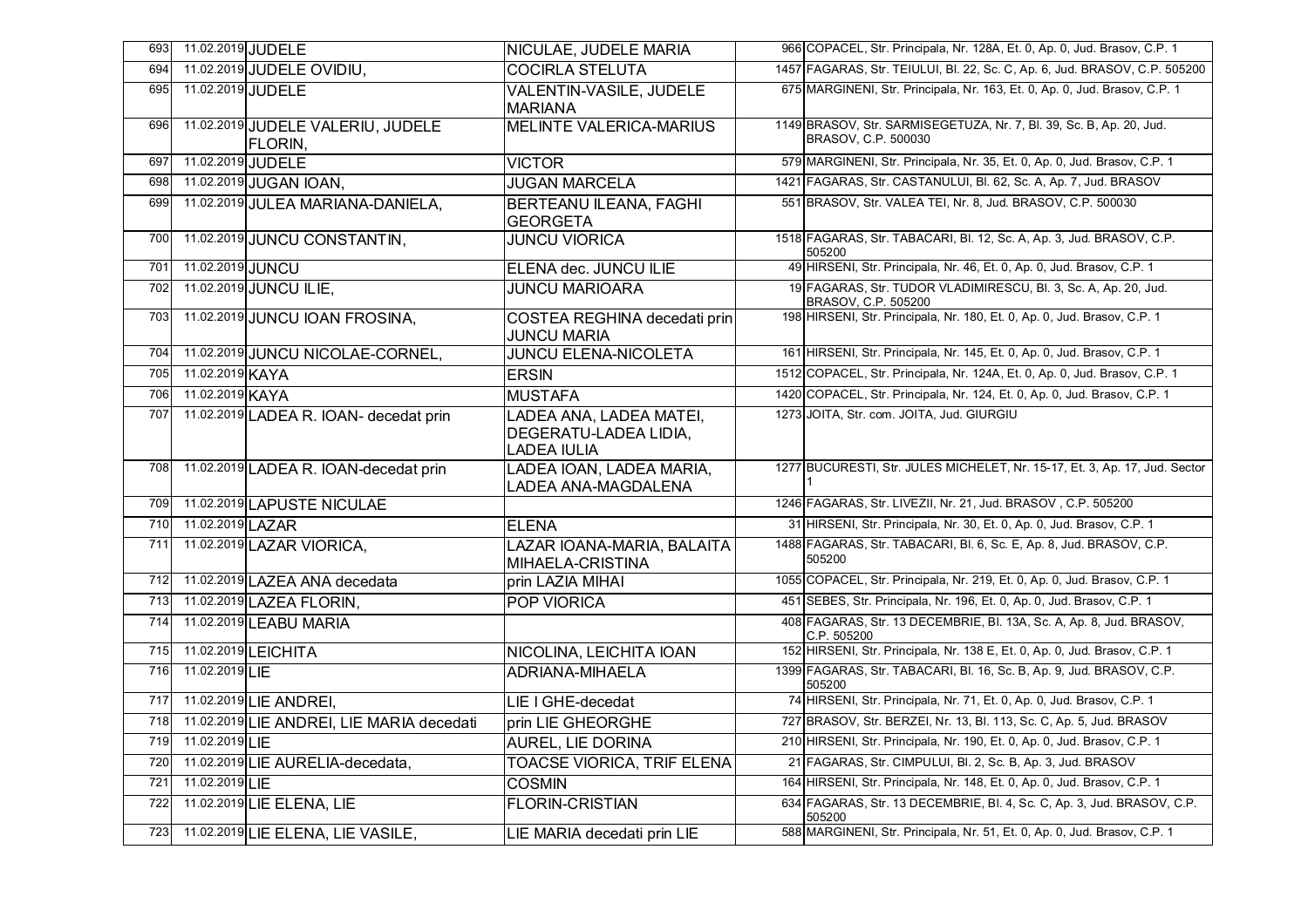|     |                  |                                            | <b>AUREL</b>                                   |                                                                                            |
|-----|------------------|--------------------------------------------|------------------------------------------------|--------------------------------------------------------------------------------------------|
| 724 | 11.02.2019 LIE   |                                            | <b>EUGENIA</b>                                 | 574 MARGINENI, Str. Principala, Nr. 30, Et. 0, Ap. 0, Jud. Brasov, C.P. 1                  |
| 725 | 11.02.2019 LIE   |                                            | <b>GEORGE-LAURENTIU</b>                        | 1298 MARGINENI, Str. Principala, Nr. 152, Et. 0, Ap. 0, Jud. Brasov, C.P. 1                |
| 726 | 11.02.2019 LIE   |                                            | <b>GHEORGHE</b>                                | 80 HIRSENI, Str. Principala, Nr. 78, Et. 0, Ap. 0, Jud. Brasov, C.P. 1                     |
| 727 | 11.02.2019 LIE   |                                            | <b>GHEORGHE, LIE ANGELA-</b><br><b>MIHAELA</b> | 668 MARGINENI, Str. Principala, Nr. 152, Et. 0, Ap. 0, Jud. Brasov, C.P. 1                 |
| 728 | 11.02.2019 LIE   |                                            | <b>GHEORGHE, LIE MARIOARA</b>                  | 10 FAGARAS, Str. Tudor Vladimirescu, Bl. E, Sc. A, Ap. 4, Jud. BRASOV,<br>C.P. 505200      |
| 729 | 11.02.2019 LIE   |                                            | <b>GHEORGHE, LIE VIORICA</b>                   | 85 HIRSENI, Str. Principala, Nr. 82, Et. 0, Ap. 0, Jud. Brasov, C.P. 1                     |
| 730 | 11.02.2019 LIE   |                                            | <b>GHEORGHE, LIE VIORICA</b>                   | 86 HIRSENI, Str. Principala, Nr. 83, Et. 0, Ap. 0, Jud. Brasov, C.P. 1                     |
| 731 | 11.02.2019LIE    |                                            | ILEANA-CRISTINA                                | 751 FAGARAS, Str. 13 DECEMBRIE, Bl. 4, Sc. C, Ap. 3, Jud. BRASOV, C.P.<br>500030           |
| 732 | 11.02.2019 LIE   |                                            | <b>MARIA</b>                                   | 46 HIRSENI, Str. Principala, Nr. 43, Et. 0, Ap. 0, Jud. Brasov, C.P. 1                     |
| 733 |                  | 11.02.2019 LIE MARIA                       |                                                | 575 MARGINENI, Nr. 64, Jud. BRASOV, C.P. 507093                                            |
| 734 | 11.02.2019 LIF   |                                            | MARIA, LIE MARIA-mama                          | 570 FAGARAS, Str. CAMPULUI, Bl. 3, Sc. A, Ap. 19, Jud. BRASOV, C.P.<br>505200              |
| 735 | 11.02.2019 LIE   |                                            | <b>MIHAELA</b>                                 | 729 MARGINENI, Str. Principala, Nr. 257, Et. 0, Ap. 0, Jud. Brasov, C.P. 1                 |
| 736 |                  | 11.02.2019 LIE MIHAELA-ROZALIA             |                                                | 1529 MARGINENI, Str. Principala, Nr. 152, Jud. Brasov, C.P. 1                              |
| 737 |                  | 11.02.2019 LIE MIHAIU-decedat              | prin LIE DANIELA                               | 599 FAGARAS, Str. STEJARULUI, Bl. 24, Sc. A, Ap. 9, Jud. BRASOV                            |
| 738 |                  | 11.02.2019 LIE NICOLAE decedat prin        | <b>LIE MARIA</b>                               | 770 MARGINENI, Nr. 228, Jud. BRASOV, C.P. 507093                                           |
| 739 |                  | 11.02.2019 LIE NICOLAE,                    | <b>LIE IULIANA-ROXANA</b>                      | 115 BRASOV, Str. STEFAN BACIU, Nr. 8, Sc. B, Et. 2, Ap. 17, Jud. BRASOV                    |
| 740 |                  | 11.02.2019 LIE OVIDIU-IOAN                 |                                                | 1571 MARGINENI, Str. Principala, Nr. 65, Jud. Brasov, C.P. 1                               |
| 741 |                  | 11.02.2019 LIE S, MIRCEA M, SENDRUC,       | <b>FULICEA, BOBOIA, DOBRIN</b>                 | 717 MARGINENI, Nr. 17, Jud. BRASOV, C.P. 507093                                            |
| 742 | 11.02.2019 LIE   |                                            | <b>VASILE</b>                                  | 1437 MARGINENI, Str. Principala, Nr. 17A, Et. 0, Ap. 0, Jud. Brasov, C.P. 1                |
| 743 |                  | 11.02.2019 LIE VASILE decedat              | prin LIE ELENA                                 | 554 MARGINENI, Str. Principala, Nr. 5, Et. 0, Ap. 0, Jud. Brasov, C.P. 1                   |
| 744 | 11.02.2019 LIE   |                                            | <b>VICTOR</b>                                  | 562 MARGINENI, Str. Principala, Nr. 16, Et. 0, Ap. 0, Jud. Brasov, C.P. 1                  |
| 745 | 11.02.2019 LIE   |                                            | VICTOR, CORNEA GHEORGHE                        | 567 MARGINENI, Str. Principala, Nr. 21, Et. 0, Ap. 0, Jud. Brasov, C.P. 1                  |
| 746 |                  | 11.02.2019 LIE VICTOR, LIE MARIA           |                                                | 1580 FAGARAS, Str. T VLADIMIRESCU, Bl. 12, Sc. C, Ap. 6, Jud. BRASOV,<br>C.P. 505200       |
| 747 | 11.02.2019 LUCA  |                                            | <b>IOAN, LUCA SIMONA</b>                       | 525 MALINIS, Str. Principala, Nr. 29, Et. 0, Ap. 0, Jud. Brasov, C.P. 1                    |
| 748 |                  | 11.02.2019 LUCA MARCELA, LUCA<br>LOREDANA, | <b>MATEI BORA ANNE MARIE</b>                   | 485 FAGARAS, Str. PALARIERILOR, Nr. 8, Jud. BRASOV, C.P. 505200                            |
| 749 |                  | 11.02.2019 LUCIAN ROMULUS EMIL,            | <b>LUCIAN REMUS VALENTIN</b>                   | 856 COPACEL, Str. Principala, Nr. 6, Et. 0, Ap. 0, Jud. Brasov, C.P. 1                     |
| 750 |                  | 11.02.2019 LUCUTA ADRIANA-MIOARA           |                                                | 950 CLUJ-NAPOCA, Str. MEHEDINTI, Nr. 7, Ap. 14, Jud. CLUJ                                  |
| 751 |                  | 11.02.2019 LUDU EUGENIA,                   | <b>LUDU VASILE-GHEORGHE</b>                    | 723 BRASOV, Str. VALEA CETATII, Nr. 29, Bl. A37, Sc. A, Ap. 7, Jud.<br>BRASOV, C.P. 500030 |
| 752 | 11.02.2019 LUDU  |                                            | <b>GHEORGHE</b>                                | 608 MARGINENI, Str. Principala, Nr. 73, Et. 0, Ap. 0, Jud. Brasov, C.P. 1                  |
| 753 |                  | 11.02.2019 LUDU LUDOVICA-dec. prin         | <b>GHIDU IOAN Si MATEI</b>                     | 441 SEBES, Str. Principala, Nr. 186, Et. 0, Ap. 0, Jud. Brasov, C.P. 1                     |
| 754 |                  | 11.02.2019 LUDU MIHAI,                     | <b>LUDU ANDREI</b>                             | 705 MARGINENI, Str. Principala, Nr. 221, Et. 0, Ap. 0, Jud. Brasov, C.P. 1                 |
| 755 |                  | 11.02.2019 LUDU ZEVEDEI prin               | <b>TOACSE EUGENIA</b>                          | 1163 FAGARAS, Str. CIMPULUI, Bl. 7, Sc. B, Ap. 5, Jud. BRASOV, C.P. 505200                 |
| 756 | 11.02.2019 LUNGU |                                            | <b>ADRIAN</b>                                  | 1109 HIRSENI, Str. Principala, Nr. 144, Et. 0, Ap. 0, Jud. Brasov, C.P. 1                  |
| 757 | 11.02.2019 LUNGU |                                            | <b>CONSTANTIN-VIOREL</b>                       | 1500 MALINIS, Str. Principala, Nr. 18, Et. 0, Ap. 0, Jud. Brasov, C.P. 1                   |
| 758 | 11.02.2019 LUNGU |                                            | FLORIN, LUNGU CAMELIA                          | 479 MALINIS, Str. Principala, Nr. 4, Et. 0, Ap. 0, Jud. Brasov, C.P. 1                     |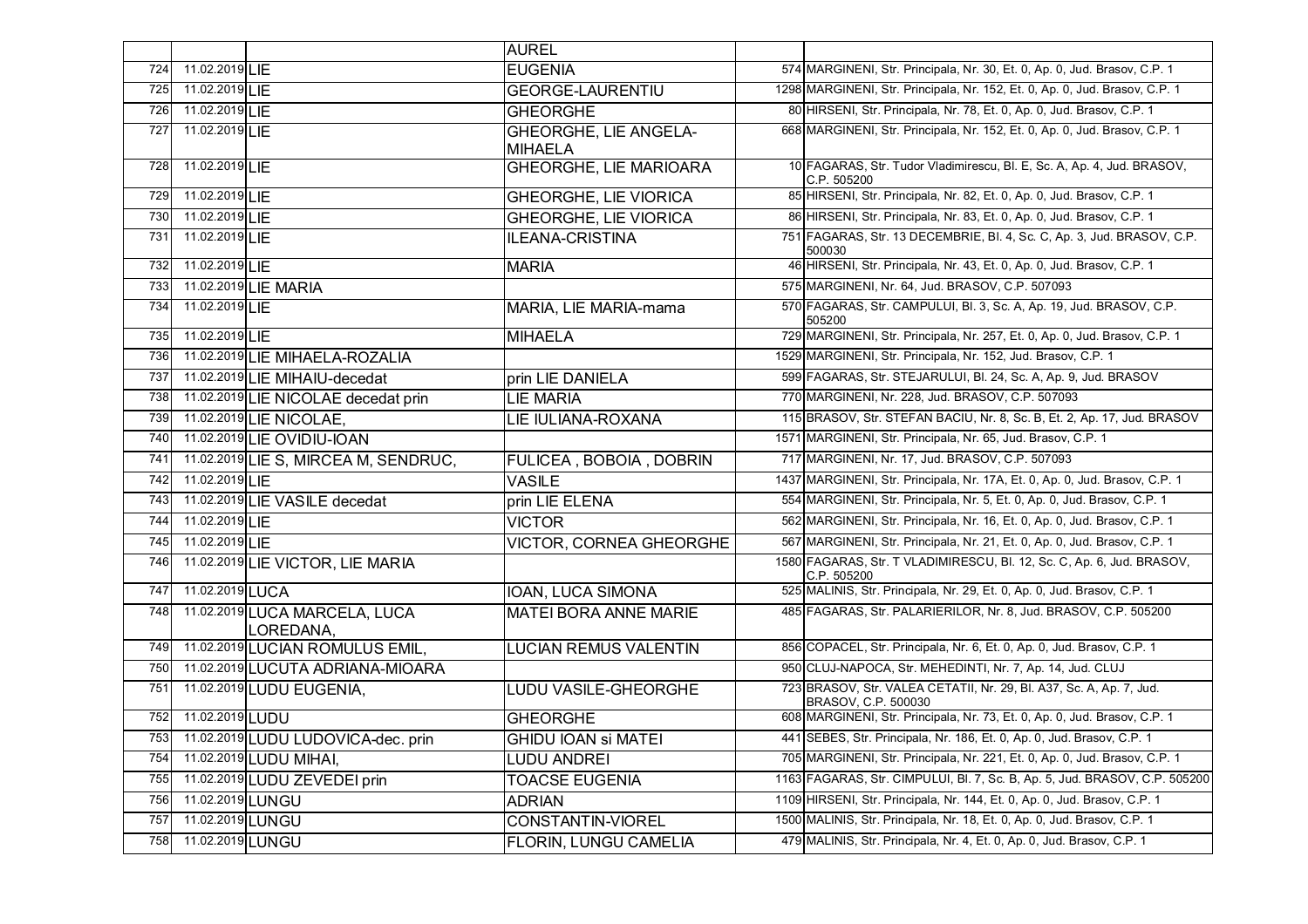| 759 | 11.02.2019 LUNGU  |                                        | <b>GHEORGHE</b>                                 | 356 SEBES, Str. Principala, Nr. 98, Et. 0, Ap. 0, Jud. Brasov, C.P. 1                              |
|-----|-------------------|----------------------------------------|-------------------------------------------------|----------------------------------------------------------------------------------------------------|
| 760 | 11.02.2019LUNGU   |                                        | <b>GHEORGHE, NOTAR</b>                          | 1228 MALINIS, Str. Principala, Nr. 27, Et. 0, Ap. 0, Jud. Brasov, C.P. 1                           |
|     |                   |                                        | NICULINA-ANGELICA                               |                                                                                                    |
| 761 | 11.02.2019 LUNGU  |                                        | <b>GHEORGHE-MADALIN</b>                         | 1722 MALINIS, Str. Principala, Nr. 27, Jud. Brasov, C.P. 1                                         |
| 762 | 11.02.2019 LUNGU  |                                        | <b>OCTAVIAN</b>                                 | 1501 MALINIS, Str. Principala, Nr. 1, Et. 0, Ap. 0, Jud. Brasov, C.P. 1                            |
| 763 | 11.02.2019 LUNGU  |                                        | <b>PARASCHIVA</b>                               | 495 MALINIS, Str. Principala, Nr. 2, Et. 0, Ap. 0, Jud. Brasov, C.P. 1                             |
| 764 | 11.02.2019 LUNGU  |                                        | <b>VICTORIA</b>                                 | 478 MALINIS, Str. Principala, Nr. 23, Et. 0, Ap. 0, Jud. Brasov, C.P. 1                            |
| 765 | 11.02.2019 LUP    |                                        | <b>GHEORGHE, LUP VIORICA</b>                    | 284 SEBES, Str. Principala, Nr. 35, Et. 0, Ap. 0, Jud. Brasov, C.P. 1                              |
| 766 | 11.02.2019 LUPU   |                                        | <b>CORNELIA-ELENA</b>                           | 1278 TARGU-MURES, Str. PIATA VICTORIEI, Nr. 19, Ap. 17, Jud. MURES                                 |
| 767 | 11.02.2019 LUPU   |                                        | <b>IOAN</b>                                     | 1623 COPACEL, Str. Principala, Nr. 174, Jud. Brasov, C.P. 1                                        |
| 768 |                   | 11.02.2019 LUPU IOAN decedat prin      | <b>LUPU EUGENIA</b>                             | 1010 COPACEL, Str. Principala, Nr. 174, Et. 0, Ap. 0, Jud. Brasov, C.P. 1                          |
| 769 |                   | 11.02.2019 LUPU IOAN-MOISE             |                                                 | 1527 HIRSENI, Str. Principala, Nr. 202D, Jud. Brasov, C.P. 1                                       |
| 770 | 11.02.2019 LUPU   |                                        | <b>MARIA</b>                                    | 1009 FAGARAS, Str. 13 DECEMBRIE, Bl. 18, Sc. A, Et. 2, Ap. 11, Jud.<br>BRASOV, C.P. 505200         |
| 771 | 11.02.2019 LUPU   |                                        | NICOLAE, LUPU MARIA-deced                       | 876 COPACEL, Str. Principala, Nr. 32, Et. 0, Ap. 0, Jud. Brasov, C.P. 1                            |
| 772 | 11.02.2019 LUPU   |                                        | <b>SILVIA</b>                                   | 873 COPACEL, Str. Principala, Nr. 29, Et. 0, Ap. 0, Jud. Brasov, C.P. 1                            |
| 773 | 11.02.2019LUPU    |                                        | <b>VASILE</b>                                   | 317 SEBES, Str. Principala, Nr. 71, Et. 0, Ap. 0, Jud. Brasov, C.P. 1                              |
| 774 |                   | 11.02.2019 MACIUCA                     | ION-LAURENTIU, CONSTANTIN<br><b>EMIL</b>        | 526 BUCURESTI, Str. LIVIU REBREANU, Nr. 6, Bl. B1, Sc. 2, Ap. 85, C.P.<br>031772                   |
| 775 | 11.02.2019 MAGA   |                                        | <b>ADRIAN, MAGA CAMELIA-</b><br><b>GEORGETA</b> | 1439 FAGARAS, Str. TABACARI, Bl. 6, Sc. D, Ap. 8, Jud. BRASOV, C.P.<br>505200                      |
| 776 | 11.02.2019 MAGA   |                                        | <b>MARIA</b>                                    | 611 MARGINENI, Str. Principala, Nr. 76, Et. 0, Ap. 0, Jud. Brasov, C.P. 1                          |
| 777 | 11.02.2019 MAGA   |                                        | MARIUS-ANDREI                                   | 1728 COPACEL, Str. Principala, Nr. 179, Jud. Brasov, C.P. 1                                        |
| 778 | 11.02.2019 MAGA   |                                        | <b>NICOLAE</b>                                  | 1279 COPACEL, Str. Principala, Nr. 179, Et. 0, Ap. 0, Jud. Brasov, C.P. 1                          |
| 779 |                   | 11.02.2019 MAGUREANU FLORIN            |                                                 | 1516 MARGINENI, Str. Principala, Nr. 219, Et. 0, Ap. 0, Jud. Brasov, C.P. 1                        |
| 780 | 11.02.2019 MAILAT |                                        | MARIA, MAILAT ADRIAN-ILIE                       | 319 SEBES, Str. Principala, Nr. 73, Et. 0, Ap. 0, Jud. Brasov, C.P. 1                              |
| 781 |                   | 11.02.2019 MALENE                      | <b>BOGDAN-MARIAN</b>                            | 1325 HIRSENI, Str. Principala, Nr. 55, Et. 0, Ap. 0, Jud. Brasov, C.P. 1                           |
| 782 | 11.02.2019 MALIN  |                                        | <b>OCTAVIAN</b>                                 | 1226 SEBES, Str. Principala, Nr. 33, Et. 0, Ap. 0, Jud. Brasov, C.P. 1                             |
| 783 |                   | 11.02.2019 MANASE                      | <b>GABRIEL- PETRU</b>                           | 771 MARGINENI, Str. Principala, Nr. 235, Et. 0, Ap. 0, Jud. Brasov, C.P. 1                         |
| 784 | 11.02.2019 MANEA  |                                        | DAVID-GHEORGHE                                  | 1073 COPACEL, Str. Principala, Nr. 236, Et. 0, Ap. 0, Jud. Brasov, C.P. 1                          |
| 785 | 11.02.2019 MANEA  |                                        | <b>DAVID-IONUT</b>                              | 1389 COPACEL, Str. Principala, Nr. 106, Et. 0, Ap. 0, Jud. Brasov, C.P. 1                          |
| 786 |                   | 11.02.2019 MANEA ELENA,                | <b>MANEA IOAN</b>                               | 1039 COPACEL, Str. Principala, Nr. 203, Et. 0, Ap. 0, Jud. Brasov, C.P. 1                          |
| 787 |                   | 11.02.2019 MANEA GHEORGHE-decedat prin | <b>MANEA SILVIA</b>                             | 1042 COPACEL, Str. Principala, Nr. 206, Et. 0, Ap. 0, Jud. Brasov, C.P. 1                          |
| 788 |                   | 11.02.2019 MANEA IOAN decedat          | prin MANEA MIHAI- IOAN                          | 1144 BUCURESTI, Str. ISLAZ, Nr. 14, Jud. SECT.1                                                    |
| 789 | 11.02.2019 MANEA  |                                        | MARIA-RAMONA                                    | 985 FAGARAS, Str. CASTANULUI, Bl. 49A, Sc. A, Ap. 8, Jud. BRASOV, C.P.<br>505200                   |
| 790 |                   | 11.02.2019 MANEA SIMONA,               | PASERE DANIELA, CLOTIA<br><b>MARIA</b>          | 942 COPACEL, Str. Principala, Nr. 106, Et. 0, Ap. 0, Jud. Brasov, C.P. 1                           |
| 791 |                   | 11.02.2019 MANEA STEFAN,               | <b>MANEA IRINA</b>                              | 962 BUCURESTI, Str. ARIESUL MARE, Nr. 7, Bl. 31, Sc. B, Et. 1, Ap. 14, Jud.<br><b>SECTOR 6</b>     |
| 792 |                   | 11.02.2019 MANEA TIBERIU               | <b>STEFAN</b>                                   | 1191 BUCURESTI, Str. ALEXANDRU PAPIU ILARIAN, Nr. 4, Bl. 43, Sc. 5, Et. 6,<br>Ap. 155, Jud. SECT.1 |
| 793 |                   | 11.02.2019 MANGHIUC                    | <b>TOADER</b>                                   | 335 SEBES, Str. Principala, Nr. 135, Et. 0, Ap. 0, Jud. Brasov, C.P. 1                             |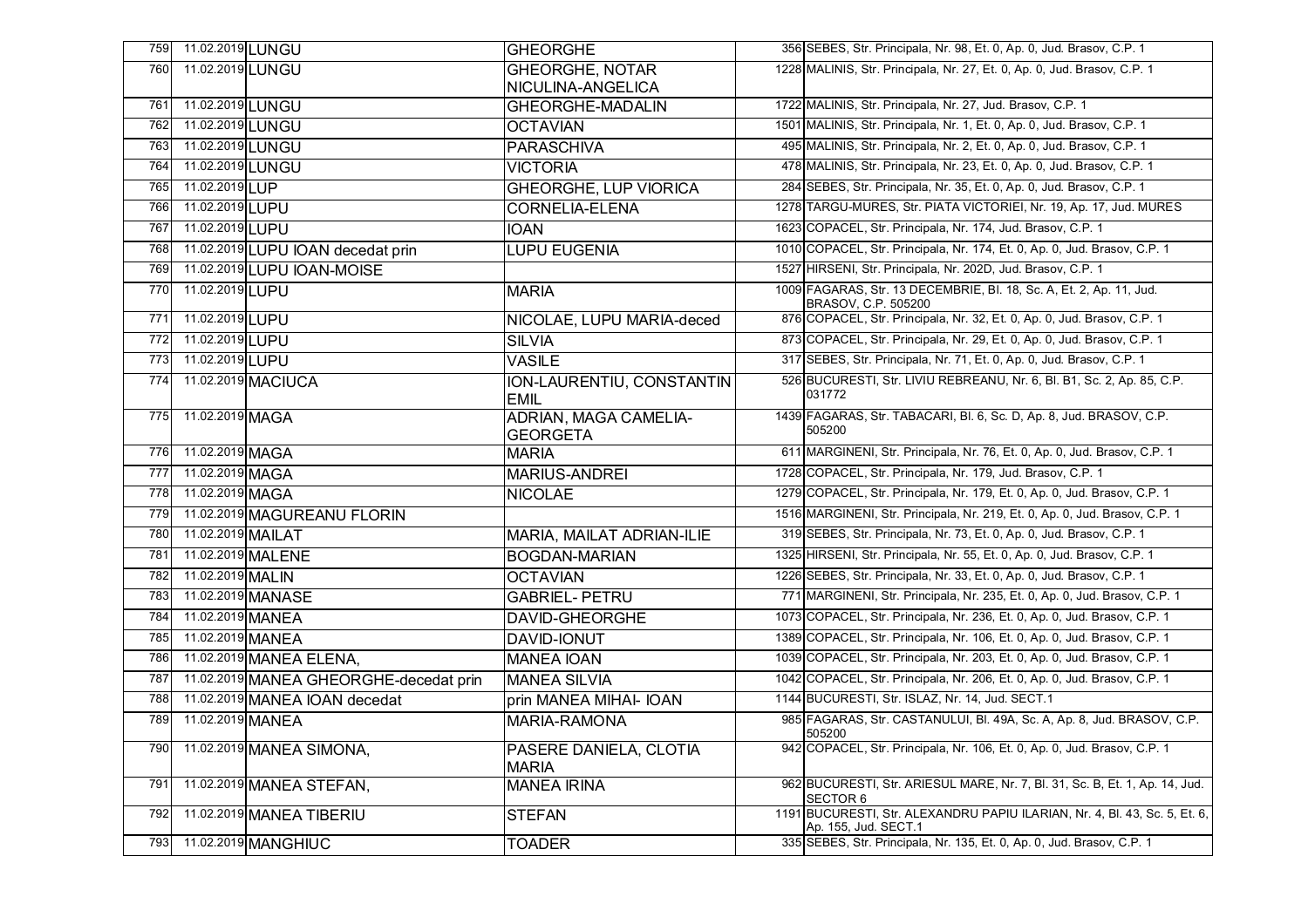| 794 | 11.02.2019 MANTA ADINA-MARIA, MANTA | <b>IONUT-SORIN</b>                        | 581 COPACEL, Nr. 113, Jud. BRASOV, C.P. 507092                                      |
|-----|-------------------------------------|-------------------------------------------|-------------------------------------------------------------------------------------|
| 795 | 11.02.2019 MANTA                    | <b>ADRIAN</b>                             | 1452 COPACEL, Str. Principala, Nr. 221, Et. 0, Ap. 0, Jud. Brasov, C.P. 1           |
| 796 | 11.02.2019 MANTA                    | DANIEL-NICOLAE                            | 1499 COPACEL, Str. Principala, Nr. 224, Et. 0, Ap. 0, Jud. Brasov, C.P. 1           |
| 797 | 11.02.2019 MANTA                    | EUGEN-IOAN-fara act<br>proprietate        | 956 COPACEL, Str. Principala, Nr. 121, Et. 0, Ap. 0, Jud. Brasov, C.P. 1            |
| 798 | 11.02.2019 MANTA                    | <b>GHEORGHE</b>                           | 943 COPACEL, Str. Principala, Nr. 107, Et. 0, Ap. 0, Jud. Brasov, C.P. 1            |
| 799 | 11.02.2019 MANTA                    | <b>GHEORGHE</b>                           | 1068 COPACEL, Str. Principala, Nr. 230, Et. 0, Ap. 0, Jud. Brasov, C.P. 1           |
| 800 | 11.02.2019 MANTA                    | <b>IOAN</b>                               | 895 COPACEL, Str. Principala, Nr. 55, Et. 0, Ap. 0, Jud. Brasov, C.P. 1             |
| 801 | 11.02.2019 MANTA                    | <b>IOAN</b>                               | 1095 FAGARAS, Str. B-DUL UNIRII, Bl. 14, Sc. A, Ap. 14, Jud. BRASOV, C.P.<br>505200 |
| 802 | 11.02.2019 MANTA IOAN,              | <b>MANTA EMILIA</b>                       | 1037 COPACEL, Str. Principala, Nr. 201, Et. 0, Ap. 0, Jud. Brasov, C.P. 1           |
| 803 | 11.02.2019 MANTA IOAN,              | <b>MANTA VIORICA</b>                      | 958 COPACEL, Str. Principala, Nr. 123, Et. 0, Ap. 0, Jud. Brasov, C.P. 1            |
| 804 | 11.02.2019 MANTA IOAN,              | MANTA VIRGINIA-decedata                   | 1069 COPACEL, Str. Principala, Nr. 231, Et. 0, Ap. 0, Jud. Brasov, C.P. 1           |
| 805 | 11.02.2019 MANTA                    | <b>IONUT-SORIN</b>                        | 1301 COPACEL, Str. Principala, Nr. 113, Et. 0, Ap. 0, Jud. Brasov, C.P. 1           |
| 806 | 11.02.2019 MANTA                    | <b>IOSIF prin MANTA ROMAN</b>             | 1050 COPACEL, Str. Principala, Nr. 214, Et. 0, Ap. 0, Jud. Brasov, C.P. 1           |
| 807 | 11.02.2019 MANTA LENUTA-MIRELA      |                                           | 44 HIRSENI, Str. Principala, Nr. 41, Et. 0, Ap. 0, Jud. Brasov, C.P. 1              |
| 808 | 11.02.2019 MANTA                    | <b>MARIA</b>                              | 1047 FAGARAS, Str. 1 DECEMBRIE 1918, BI. 41B, Jud. BRASOV, C.P. 505200              |
| 809 | 11.02.2019 MANTA MARIA,             | <b>OVESEA VALERIA</b>                     | 894 COPACEL, Str. Principala, Nr. 55, Et. 0, Ap. 0, Jud. Brasov, C.P. 1             |
| 810 | 11.02.2019 MANTA NICOLAE,           | <b>MANTA DOINA</b>                        | 1063 COPACEL, Str. Principala, Nr. 224, Et. 0, Ap. 0, Jud. Brasov, C.P. 1           |
| 811 | 11.02.2019 MANTA                    | SORIN-ANDREI, MANTA ELENA                 | 1060 COPACEL, Str. Principala, Nr. 221, Et. 0, Ap. 0, Jud. Brasov, C.P. 1           |
| 812 | 11.02.2019 MANTA VIRGIL,            | <b>MANTA MARIA</b>                        | 961 COPACEL, Str. Principala, Nr. 123D, Et. 0, Ap. 0, Jud. Brasov, C.P. 1           |
| 813 | 11.02.2019 MARCIU                   | ANCA-MIHAELA                              | 88 HIRSENI, Str. Principala, Nr. 85, Et. 0, Ap. 0, Jud. Brasov, C.P. 1              |
| 814 | 11.02.2019 MARCIU                   | DAN MIHAI, MARCIU MONICA<br><b>ILEANA</b> | 129 HIRSENI, Str. Principala, Nr. 121, Et. 0, Ap. 0, Jud. Brasov, C.P. 1            |
| 815 | 11.02.2019 MARCIU                   | FLORINEL                                  | 156 HIRSENI, Str. Principala, Nr. 139, Et. 0, Ap. 0, Jud. Brasov, C.P. 1            |
| 816 | 11.02.2019 MARCIU                   | <b>GHE. GHEORGHE</b>                      | 140 HIRSENI, Str. Principala, Nr. 134, Et. 0, Ap. 0, Jud. Brasov, C.P. 1            |
| 817 | 11.02.2019 MARCIU                   | <b>GHEORGHE</b>                           | 127 HIRSENI, Str. Principala, Nr. 124, Et. 0, Ap. 0, Jud. Brasov, C.P. 1            |
| 818 | 11.02.2019 MARCIU                   | <b>ILARIA-MARIA</b>                       | 226 HIRSENI, Str. Principala, Nr. 139, Et. 0, Ap. 0, Jud. Brasov, C.P. 1            |
| 819 | 11.02.2019 MARCIU ILIE decedat      | prin MARCIU MIHAIU                        | 229 HIRSENI, Str. Principala, Nr. 128, Et. 0, Ap. 0, Jud. Brasov, C.P. 1            |
| 820 | 11.02.2019 MARCIU                   | ILIE, MARCIU RODICA-LENUTA                | 103 HIRSENI, Str. Principala, Nr. 100, Et. 0, Ap. 0, Jud. Brasov, C.P. 1            |
| 821 | 11.02.2019 MARCIU                   | IOAN, MARCIU MARIA                        | 67 HIRSENI, Str. Principala, Nr. 64, Et. 0, Ap. 0, Jud. Brasov, C.P. 1              |
| 822 | 11.02.2019 MARCIU                   | MIHAELA-GABRIELA                          | 1075 COPACEL, Str. Principala, Nr. 238, Et. 0, Ap. 0, Jud. Brasov, C.P. 1           |
| 823 | 11.02.2019 MARCIU                   | MIHAIU, MARCIU RODOVICA                   | 101 HIRSENI, Str. Principala, Nr. 98, Et. 0, Ap. 0, Jud. Brasov, C.P. 1             |
| 824 | 11.02.2019 MARCIU                   | NICOLETA-DOINA                            | 241 FAGARAS, Str. 13 DECEMBRIE, Bl. 14, Sc. B, Ap. 3, Jud. BRASOV                   |
| 825 | 11.02.2019 MARCIU                   | OVIDIU-ION, MARCIU ANA-<br><b>MARIA</b>   | 1269 FAGARAS, Str. 1 DECEMBRIE 1918, Bl. 8A, Ap. 2, Jud. BRASOV, C.P.<br>505200     |
| 826 | 11.02.2019 MARCIU                   | <b>STEFAN</b>                             | 154 HIRSENI, Str. Principala, Nr. 138, Et. 0, Ap. 0, Jud. Brasov, C.P. 1            |
| 827 | 11.02.2019 MARCIU VASILE,           | <b>MARCIU VALERIA</b>                     | 63 HIRSENI, Str. Principala, Nr. 59, Et. 0, Ap. 0, Jud. Brasov, C.P. 1              |
| 828 | 11.02.2019 MARCIU                   | <b>VIORICA, MARCIU ILIE</b>               | 195 HIRSENI, Str. Principala, Nr. 176, Et. 0, Ap. 0, Jud. Brasov, C.P. 1            |
| 829 | 11.02.2019 MARCIU VIRGIL,           | <b>MARCIU MARIA EUGENIA</b>               | 109 HIRSENI, Str. Principala, Nr. 104, Et. 0, Ap. 0, Jud. Brasov, C.P. 1            |
| 830 | 11.02.2019 MARHAO                   | HORATIU-ALEXANDRU                         | 1225 FAGARAS, Str. CAMPULUI, Bl. 4, Sc. A, Ap. 8, Jud. BRASOV, C.P.                 |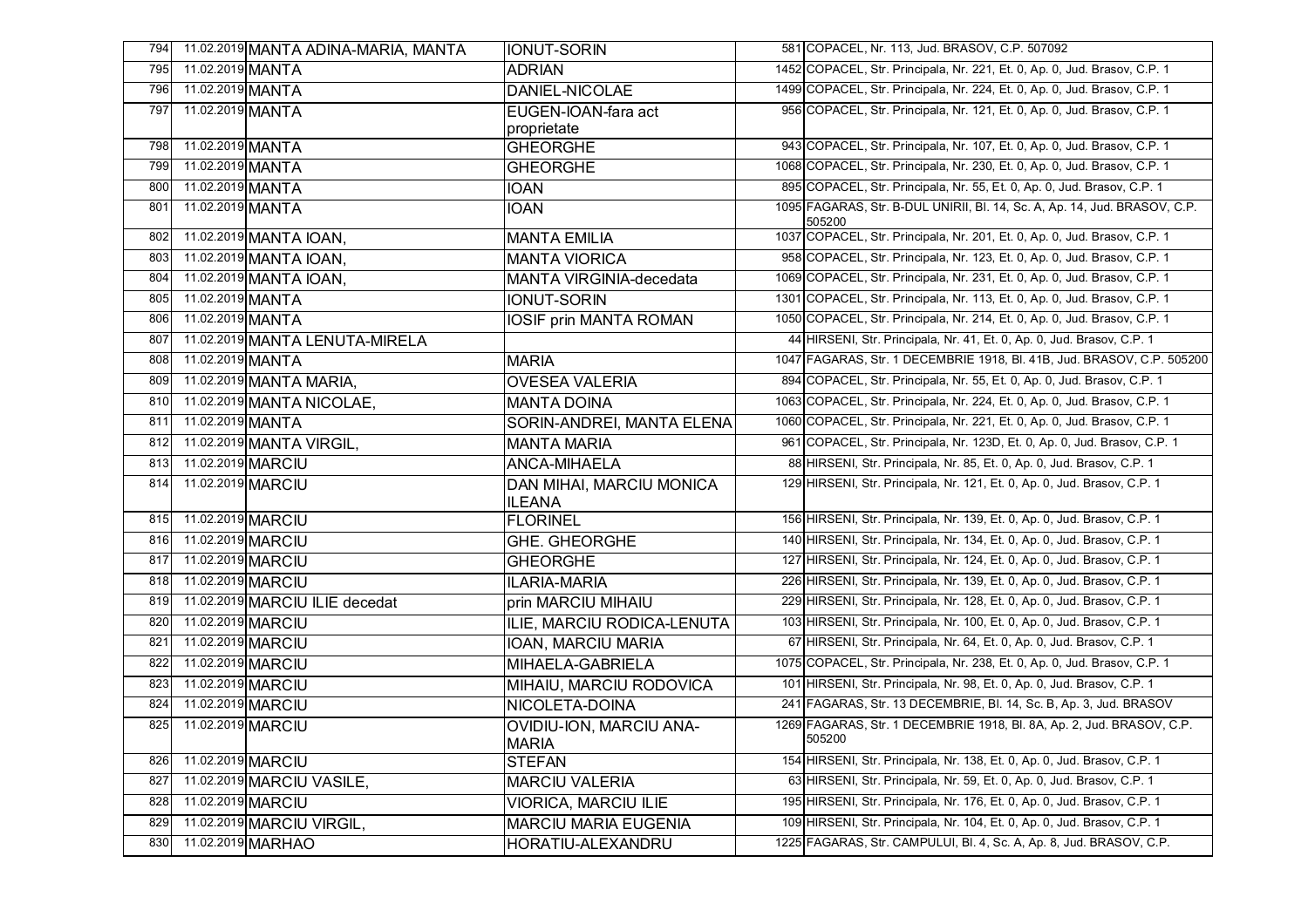|     |                   |                                            |                                                                                   | 505200                                                                               |
|-----|-------------------|--------------------------------------------|-----------------------------------------------------------------------------------|--------------------------------------------------------------------------------------|
| 831 | 11.02.2019 MARIAN |                                            | <b>ANCA-MARIA</b>                                                                 | 1100 COPACEL, Str. Principala, Nr. 268, Et. 0, Ap. 0, Jud. Brasov, C.P. 1            |
| 832 |                   | 11.02.2019 MARIAN DORIN-MIHAI,             | RALUCA SILVIANA                                                                   | 1446 BUCURESTI, Str. EMANOIL PORUMBARU, Nr. 9, Jud. SECTOR 1                         |
| 833 | 11.02.2019 MARIN  |                                            | <b>NICOLAE</b>                                                                    | 1683 SEBES, Str. Principala, Nr. 93, Jud. Brasov, C.P. 1                             |
| 834 |                   | 11.02.2019 MARINESCU                       | <b>PAUL, MARINESCU</b><br><b>LACRAMIOARA</b>                                      | 1120 FAGARAS, Str. CAMPULUI, Bl. 7, Sc. A, Ap. 18, Jud. BRASOV, C.P.<br>505200       |
| 835 |                   | 11.02.2019 MARTON                          | <b>MIRCEA</b>                                                                     | 1125 FAGARAS, Str. V ALECSANDRI, Bl. 8, Sc. A, Ap. 10, Jud. BRASOV                   |
| 836 | 11.02.2019 MATEI  |                                            | <b>AUREL</b>                                                                      | 1105 COPACEL, Str. Principala, Nr. 217A, Et. 0, Ap. 0, Jud. Brasov, C.P. 1           |
| 837 |                   | 11.02.2019 MATEI AUREL,                    | <b>MATEI TEODORA</b>                                                              | 714 MARGINENI, Str. Principala, Nr. 229, Et. 0, Ap. 0, Jud. Brasov, C.P. 1           |
| 838 |                   | 11.02.2019 MATEI D-TRU, VALERIA-decedati   | prin MATEIU MARIA                                                                 | 1025 COPACEL, Str. Principala, Nr. 190, Et. 0, Ap. 0, Jud. Brasov, C.P. 1            |
| 839 | 11.02.2019 MATEI  |                                            | <b>GHEORGHE</b>                                                                   | 1205 MARGINENI, Str. Principala, Nr. 229, Et. 0, Ap. 0, Jud. Brasov, C.P. 1          |
| 840 | 11.02.2019 MATEI  |                                            | IOAN, MATEI VALERIA-LILIANA                                                       | 960 COPACEL, Str. Principala, Nr. 123A, Et. 0, Ap. 0, Jud. Brasov, C.P. 1            |
| 841 | 11.02.2019 MATEI  |                                            | PAUL-NICOLAE, MATEI<br><b>AURORA</b>                                              | 1213 MUN. IASI, Str. PINULUI, Nr. 10, Jud. IASI                                      |
| 842 |                   | 11.02.2019 MATYAS                          | SIMONA-CONSTANTA, LUCACI<br><b>GABRIEL</b>                                        | 1288 SAT STEFANESTII DE JOS, Str. SOS. STEFANESTI, Nr. 156, Jud. ILFOV               |
| 843 |                   | 11.02.2019 MATYAS                          | SOFIA-GEORGETA                                                                    | 1242 STEFANESTII DE JOS, Nr. 156, Jud. ILFOV                                         |
| 844 |                   | 11.02.2019 MESAROS                         | CIPRIAN-NICOLAE, MESAROS<br>OANA-RAMONA                                           | 532 SEBES, Str. Principala, Nr. 221, Et. 0, Ap. 0, Jud. Brasov, C.P. 1               |
| 845 |                   | 11.02.2019 MESAROS                         | <b>ELENA</b>                                                                      | 252 SEBES, Str. Principala, Nr. 3, Et. 0, Ap. 0, Jud. Brasov, C.P. 1                 |
| 846 |                   | 11.02.2019 MESAROS                         | <b>EMIL</b>                                                                       | 332 SEBES, Str. Principala, Nr. 86, Et. 0, Ap. 0, Jud. Brasov, C.P. 1                |
| 847 |                   | 11.02.2019 MESAROS GEORGETA,               | <b>MESAROS MIHAIL-CORNEL,</b><br>VALENTIN, RADU-VALERIU,<br>LORENZ CORNELIA-MARIA | 278 SEBES, Nr. 30, Jud. BRASOV                                                       |
| 848 |                   | 11.02.2019 MESAROS GEORGETA.               | <b>MESAROS MIHAIL-CORNEL.</b><br>VALENTIN, RADU-VALERIU,<br>LORENZ CORNELIA-MARIA | 279 SEBES, Str. Principala, Nr. 30, Et. 0, Ap. 0, Jud. Brasov, C.P. 1                |
| 849 |                   | 11.02.2019 MESAROS                         | <b>IOAN</b>                                                                       | 442 FAGARAS, Str. GARII, Bl. 2B, Sc. 1, Ap. 13, Jud. BRASOV, C.P. 505200             |
| 850 |                   | 11.02.2019 MESAROS                         | <b>IOAN PRIN MESAROS IOAN-</b><br><b>CALIN</b>                                    | 372 SEBES, Str. Principala, Nr. 116, Et. 0, Ap. 0, Jud. Brasov, C.P. 1               |
| 851 |                   | 11.02.2019 MESAROS                         | IOAN, MESAROS MARCELA                                                             | 315 SEBES, Str. Principala, Nr. 69, Et. 0, Ap. 0, Jud. Brasov, C.P. 1                |
| 852 |                   | 11.02.2019 MESAROS IOAN, MESAROS<br>MARIA. | <b>MESAROS ROZETA</b>                                                             | 270 SEBES, Str. Principala, Nr. 21, Et. 0, Ap. 0, Jud. Brasov, C.P. 1                |
| 853 |                   | 11.02.2019 MESAROS                         | IONEL, MESAROS TEODORA                                                            | 412 FAGARAS, Str. CAMPULUI, Bl. 16, Sc. B, Et. 1, Ap. 5, Jud. BRASOV, C.P.<br>505200 |
| 854 |                   | 11.02.2019 MESAROS                         | <b>MARGARETA</b>                                                                  | 256 SEBES, Str. Principala, Nr. 7, Et. 0, Ap. 0, Jud. Brasov, C.P. 1                 |
| 855 |                   | 11.02.2019 MESAROS                         | <b>MARIA</b>                                                                      | 1245 SEBES, Str. Principala, Nr. 21, Et. 0, Ap. 0, Jud. Brasov, C.P. 1               |
| 856 |                   | 11.02.2019 MESAROS                         | <b>MIHAI-AURELIAN</b>                                                             | 1425 SEBES, Str. Principala, Nr. 69, Et. 0, Ap. 0, Jud. Brasov, C.P. 1               |
| 857 |                   | 11.02.2019 MESAROS                         | RADU-VALERIU- se va muta la<br>279                                                | 1360 SEBES, Str. Principala, Nr. 30, Et. 0, Ap. 0, Jud. Brasov, C.P. 1               |
| 858 |                   | 11.02.2019 MESAROS                         | SORIN, MESAROS SILVIA-<br><b>SIMONA</b>                                           | 336 SEBES, Str. Principala, Nr. 90, Et. 0, Ap. 0, Jud. Brasov, C.P. 1                |
|     |                   | 859 11.02.2019 MESAROS STEFAN,             | <b>MESAROS SIMONA-EUGENIA</b>                                                     | 291 BRASOV, Str. B-DUL GARII, Nr. 10, Bl. 3, Sc. A, Ap. 22, Jud. BRASOV              |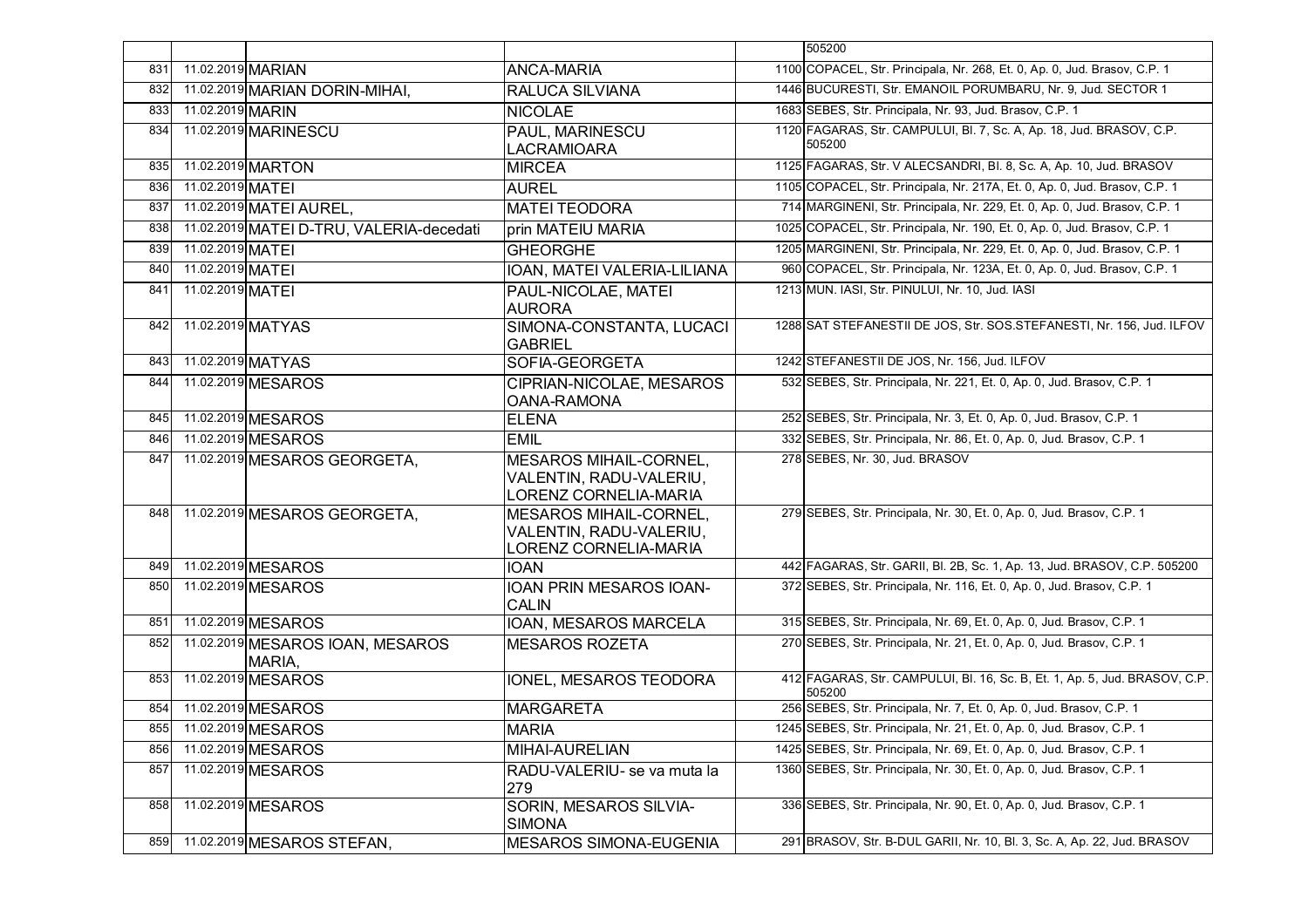| 860 |                   | 11.02.2019 MESAROS                                           | <b>VALENTIN, MESAROS</b><br>DANIELA-SIMONA        | 457 SEBES, Str. Principala, Nr. 203, Et. 0, Ap. 0, Jud. Brasov, C.P. 1          |
|-----|-------------------|--------------------------------------------------------------|---------------------------------------------------|---------------------------------------------------------------------------------|
| 861 |                   | 11.02.2019 MESAROS                                           | <b>VALERIU</b>                                    | 1256 FAGARAS, Str. TEIULUI, Bl. 54B, Ap. 6, Jud. BRASOV, C.P. 505200            |
| 862 |                   | 11.02.2019 MESAROS                                           | <b>VASILE</b>                                     | 368 BRASOV, Str. IULIU MANIU, Nr. 17, Ap. 7, Jud. BRASOV                        |
| 863 |                   | 11.02.2019 MESAROSIU                                         | <b>IOAN-NICOLAE</b>                               | 411 SEBES, Str. Principala, Nr. 155, Et. 0, Ap. 0, Jud. Brasov, C.P. 1          |
| 864 |                   | 11.02.2019 MESAROSIU MARIA,                                  | MESAROSIU OCTAVIAN-<br>decedat                    | 1040 COPACEL, Str. Principala, Nr. 204, Et. 0, Ap. 0, Jud. Brasov, C.P. 1       |
| 865 |                   | 11.02.2019 METEA GHE-decedat prin                            | <b>METEA GHEORGHE</b>                             | 1051 COPACEL, Str. Principala, Nr. 215, Et. 0, Ap. 0, Jud. Brasov, C.P. 1       |
| 866 | 11.02.2019 MICU   |                                                              | DAN C-TIN                                         | 1117 COPACEL, Str. Principala, Nr. 123C, Et. 0, Ap. 0, Jud. Brasov, C.P. 1      |
| 867 | 11.02.2019 MIHALI |                                                              | <b>MARIOARA</b>                                   | 500 SEBES, Str. Principala, Nr. 176, Et. 0, Ap. 0, Jud. Brasov, C.P. 1          |
| 868 |                   | 11.02.2019 MIHU IOAN                                         | -SCUTER FARA NR !!!                               | 1551 HIRSENI, Str. Principala, Nr. 158, Jud. Brasov, C.P. 1                     |
| 869 | 11.02.2019 MIHU   |                                                              | <b>MARIA</b>                                      | 176 HIRSENI, Str. Principala, Nr. 158, Et. 0, Ap. 0, Jud. Brasov, C.P. 1        |
| 870 | 11.02.2019 MILEA  |                                                              | <b>ILIE</b>                                       | 224 HIRSENI, Str. Principala, Nr. 185A, Et. 0, Ap. 0, Jud. Brasov, C.P. 1       |
| 871 | 11.02.2019 MILEA  |                                                              | <b>MARIA</b>                                      | 938 FAGARAS, Str. TITU PERTIA, Bl. 2, Sc. B, Ap. 4, Jud. BRASOV, C.P.<br>505200 |
| 872 |                   | 11.02.2019 MILEA NICOLAE                                     |                                                   | 1670 SEBES, Str. Principala, Nr. 191, Jud. Brasov, C.P. 1                       |
| 873 |                   | 11.02.2019 MILEA NICOLAE,                                    | MILEA DOINA VIOLETA                               | 446 SEBES, Str. Principala, Nr. 191, Et. 0, Ap. 0, Jud. Brasov, C.P. 1          |
| 874 | 11.02.2019 MILEA  |                                                              | <b>VASILE</b>                                     | 158 HIRSENI, Str. Principala, Nr. 141, Et. 0, Ap. 0, Jud. Brasov, C.P. 1        |
| 875 | 11.02.2019 MILIA  |                                                              | <b>DIANA-IOANA</b>                                | 1234 ILENI, Nr. 24, Jud. BRASOV                                                 |
| 876 | 11.02.2019 MILOIU |                                                              | SORIN-IOAN, MARINESCU<br>DAN-NICOLAE, IANCU ROMEO | 1161 SEBES, Str. Principala, Et. 0, Ap. 0, Jud. Brasov, C.P. 1                  |
| 877 | 11.02.2019 MILOIU |                                                              | SORIN-IOAN, MILOIU<br>GABRIELA-GEORGETA           | 488 FAGARAS, Str. TABACARI, Bl. 15, Sc. B, Ap. 10, Jud. BRASOV, C.P.<br>505200  |
| 878 | 11.02.2019 MINCU  |                                                              | <b>LUCIA</b>                                      | 329 SEBES, Str. Principala, Nr. 82, Et. 0, Ap. 0, Jud. Brasov, C.P. 1           |
| 879 |                   | 11.02.2019 MINEA IOAN, N, CLOTIA G-deced                     | prin SAVONIA OVIDIU-<br><b>GHEORGHE-ILIE</b>      | 982 COPACEL, Str. Principala, Nr. 146, Et. 0, Ap. 0, Jud. Brasov, C.P. 1        |
| 880 |                   | 11.02.2019 MINEA VICTOR decedat                              | prin MINEA VICTOR                                 | 854 FAGARAS, Str. NEGOIU, Nr. 147, Sc. B, Ap. 16, Jud. BRASOV, C.P.<br>505200   |
| 881 |                   | 11.02.2019 MIOC EMILIA                                       |                                                   | 310 SHARON HILLS CT MANCHESTER, Str. 9205, Jud. USA, C.P. MI 48158              |
| 882 |                   | 11.02.2019 MOCANU GHEORGHE-decedat prin COMAROMI GHEORGHE si | VIOREL-nu are CF                                  | 375 SEBES, Str. Principala, Nr. 120, Et. 0, Ap. 0, Jud. Brasov, C.P. 1          |
| 883 |                   | 11.02.2019 MODORCEA                                          | <b>AURELIA</b>                                    | 427 FAGARAS, Str. 1 DECEMBRIE 1918, Bl. 41A, Ap. 11, Jud. BRASOV                |
| 884 | 11.02.2019 MOGA   |                                                              | <b>DOINITA- LUCICA</b>                            | 223 HIRSENI, Str. Principala, Nr. 25A, Et. 0, Ap. 0, Jud. Brasov, C.P. 1        |
| 885 |                   | 11.02.2019 MOGA FLORIN                                       | <b>MARIAN</b>                                     | 239 HIRSENI, Str. Principala, Nr. 142, Et. 0, Ap. 0, Jud. Brasov, C.P. 1        |
| 886 | 11.02.2019 MOGA   |                                                              | <b>GHEORGHE, MOGA RODICA</b><br><b>DANIELA</b>    | 193 FAGARAS, Str. NEGOIU, Bl. 9, Sc. C, Ap. 6, Jud. BRASOV                      |
| 887 | 11.02.2019 MOGA   |                                                              | <b>RADU</b>                                       | 1738 COPACEL, Str. Principala, Nr. 250, Jud. Brasov, C.P. 1                     |
| 888 | 11.02.2019 MOGA   |                                                              | SILVIA, MOGA VASILE                               | 1084 COPACEL, Str. Principala, Nr. 250, Et. 0, Ap. 0, Jud. Brasov, C.P. 1       |
| 889 | 11.02.2019 MOGA   |                                                              | SORINA-ELENA                                      | 1470 COPACEL, Str. Principala, Nr. 131, Et. 0, Ap. 0, Jud. Brasov, C.P. 1       |
| 890 |                   | 11.02.2019 MOGA STEFAN,                                      | MOGA VICTORIA-decedata                            | 102 HIRSENI, Str. Principala, Nr. 99, Et. 0, Ap. 0, Jud. Brasov, C.P. 1         |
| 891 |                   | 11.02.2019 MOLDOVAN                                          | <b>ADRIAN</b>                                     | 768 MARGINENI, Str. Principala, Nr. 259, Et. 0, Ap. 0, Jud. Brasov, C.P. 1      |
| 892 |                   | 11.02.2019 MOLDOVAN                                          | <b>CLAUDIU-ADRIAN</b>                             | 1442 COPACEL, Str. Principala, Nr. 13, Et. 0, Ap. 0, Jud. Brasov, C.P. 1        |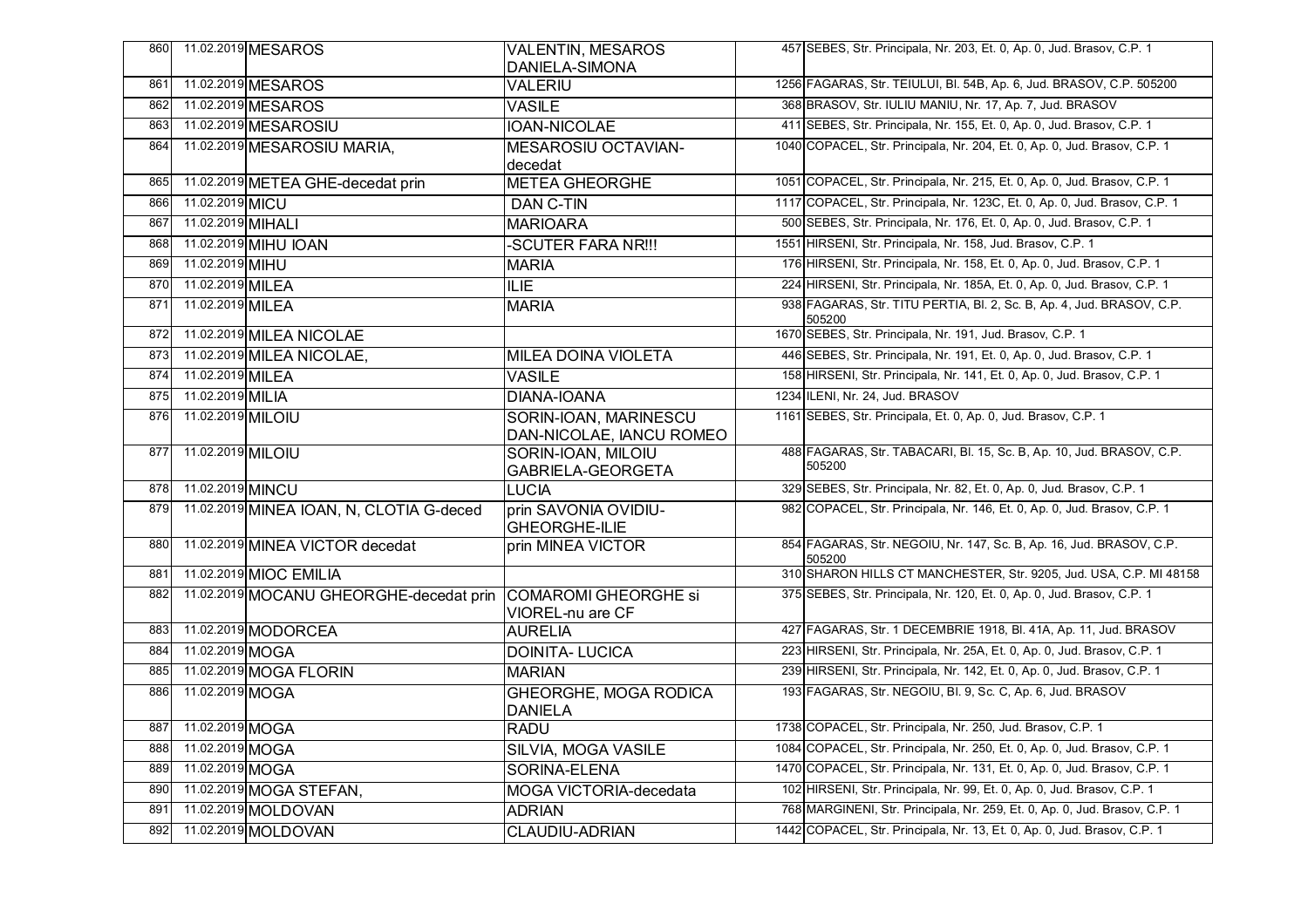| 893 |                   | 11.02.2019 MOLDOVAN                     | <b>CONSTANTIN</b>                              | 298 SEBES, Str. Principala, Nr. 52, Et. 0, Ap. 0, Jud. Brasov, C.P. 1                                        |
|-----|-------------------|-----------------------------------------|------------------------------------------------|--------------------------------------------------------------------------------------------------------------|
| 894 |                   | 11.02.2019 MOLDOVAN                     | ELENA, MOLDOVAN NELUT-                         | 186 HIRSENI, Str. Principala, Nr. 168, Et. 0, Ap. 0, Jud. Brasov, C.P. 1                                     |
|     |                   |                                         | MIRCEA, MOLDOVAN MARCEL                        |                                                                                                              |
| 895 |                   | 11.02.2019 MOLDOVAN EUGENIA,            | MOLDOVAN VALERIU-FLORIN                        | 421 FAGARAS, Str. NEGOIU, Bl. 10, Ap. 25, Jud. BRASOV, C.P. 505200                                           |
| 896 |                   | 11.02.2019 MOLDOVAN                     | <b>GHEORGHE</b>                                | 1249 SEBES, Str. Principala, Nr. 32, Et. 0, Ap. 0, Jud. Brasov, C.P. 1                                       |
| 897 |                   | 11.02.2019 MOLDOVAN IOAN SI EUGENIA-    | decedati prin MOLDOVAN IOAN                    | 928 COPACEL, Str. Principala, Nr. 90, Et. 0, Ap. 0, Jud. Brasov, C.P. 1                                      |
| 898 |                   | 11.02.2019 MOLDOVAN MARGARETA,          | <b>MOLDOVAN DANIEL</b>                         | 861 COPACEL, Str. Principala, Nr. 13, Et. 0, Ap. 0, Jud. Brasov, C.P. 1                                      |
| 899 |                   | 11.02.2019 MOLDOVAN                     | <b>MARIA</b>                                   | 733 MARGINENI, Str. Principala, Nr. 259, Et. 0, Ap. 0, Jud. Brasov, C.P. 1                                   |
| 900 |                   | 11.02.2019 MOLDOVAN NICOLAE,            | <b>MOLDOVAN VIORICA</b>                        | 429 SEBES, Str. Principala, Nr. 175, Et. 0, Ap. 0, Jud. Brasov, C.P. 1                                       |
| 901 |                   | 11.02.2019 MOLDOVAN NICOLAE-MARCEL      |                                                | 1372 SEBES, Str. Principala, Nr. 175, Et. 0, Ap. 0, Jud. Brasov, C.P. 1                                      |
| 902 |                   | 11.02.2019 MOLDOVAN VASILE decedat prin | <b>MOLDOVAN ELENA</b>                          | 208 HIRSENI, Str. Principala, Nr. 188, Et. 0, Ap. 0, Jud. Brasov, C.P. 1                                     |
| 903 | 11.02.2019 MON    |                                         | <b>IOAN, ELENA</b>                             | 682 FAGARAS, Str. LIBERTATII, Nr. 21, Jud. BRASOV, C.P. 505200                                               |
| 904 |                   | 11.02.2019 MON IOAN-FLORIN,             | <b>MON LUCIA CVC???</b>                        | 350 SEBES, Str. Principala, Nr. 97F, Et. 0, Ap. 0, Jud. Brasov, C.P. 1                                       |
| 905 | 11.02.2019 MON    |                                         | MIHAI-CIPRIAN, MON MIHAELA                     | 527 SEBES, Str. Principala, Nr. 97E, Et. 0, Ap. 0, Jud. Brasov, C.P. 1                                       |
| 906 |                   | 11.02.2019 MONTSCH ELENA-SIMONA         |                                                | 1244 FAGARAS, Str. TABACARI, Bl. 11, Sc. B, Ap. 4, Jud. BRASOV, C.P.<br>505200                               |
| 907 |                   | 11.02.2019 MONTSCH                      | <b>WILHELM, MONTSCH VIORICA</b>                | 799 FAGARAS, Str. CAMPULUI, Bl. 2, Sc. D, Ap. 5, Jud. BRASOV, C.P.<br>505200                                 |
| 908 |                   | 11.02.2019 MORAR EUGEN,                 | MORAR ANA-decedati prin<br><b>MORAR ANA</b>    | 48 HIRSENI, Str. Principala, Nr. 45, Et. 0, Ap. 0, Jud. Brasov, C.P. 1                                       |
| 909 |                   | 11.02.2019 MORARU                       | ANA-GEORGETA                                   | 281 FAGARAS, Str. CAMPULUI, Bl. 2, Sc. A, Ap. 7, Jud. BRASOV, C.P.<br>505200                                 |
| 910 |                   | 11.02.2019 MORARU TRAIAN-decedat prin   | PUIA CRISTINA-OLGUTA                           | 1654 FAGARAS, Str. TUDOR VLADIMIRESCU, Bl. 13, Sc. A, Ap. 4, Jud.<br>BRASOV, C.P. 505200                     |
| 911 |                   | 11.02.2019 MOTOC ALEXANDRU,             | <b>CLONT LUCIAN-IOAN</b>                       | 1368 FAGARAS, Str. NICOLAE BALCESCU, Nr. 12A, Jud. BRASOV, C.P.<br>505200                                    |
| 912 | 11.02.2019 MOTOC  |                                         | <b>COSMIN</b>                                  | 1415 COPACEL, Str. Principala, Nr. 141, Et. 0, Ap. 0, Jud. Brasov, C.P. 1                                    |
| 913 | 11.02.2019 MOTOC  |                                         | <b>DOINA</b>                                   | 312 SEBES, Str. Principala, Nr. 66, Et. 0, Ap. 0, Jud. Brasov, C.P. 1                                        |
| 914 | 11.02.2019 MOTOC  |                                         | <b>VIRGIL, MOTOC GAROFITA</b>                  | 135 HIRSENI, Str. Principala, Nr. 129, Et. 0, Ap. 0, Jud. Brasov, C.P. 1                                     |
| 915 | 11.02.2019 MUCICA |                                         | <b>DORIN</b>                                   | 855 COPACEL, Str. Principala, Nr. 5, Et. 0, Ap. 0, Jud. Brasov, C.P. 1                                       |
| 916 |                   | 11.02.2019 MUNTEAN                      | <b>CIPRIAN</b>                                 | 504 SEBES, Str. Principala, Nr. 184, Et. 0, Ap. 0, Jud. Brasov, C.P. 1                                       |
| 917 |                   | 11.02.2019 MUNTEAN                      | <b>CONSTANTIN prin MUNTEAN</b><br><b>MARIA</b> | 439 SEBES, Str. Principala, Nr. 184, Et. 0, Ap. 0, Jud. Brasov, C.P. 1                                       |
| 918 |                   | 11.02.2019 MUNTEAN                      | DUMITRU-CATALIN, GRANCEA<br><b>NICOLETA</b>    | 1506 MALINIS, Str. Principala, Nr. 28, Et. 0, Ap. 0, Jud. Brasov, C.P. 1                                     |
| 919 |                   | 11.02.2019 MUNTEAN ELENA,               | <b>MUNTEAN ANDRADA-</b>                        | 380 SEBES, Str. Principala, Nr. 126, Et. 0, Ap. 0, Jud. Brasov, C.P. 1                                       |
|     |                   |                                         | <b>NICOLETA</b>                                |                                                                                                              |
| 920 |                   | 11.02.2019 MUNTEAN                      | <b>EMILIA</b>                                  | 1586 SEBES, Nr. 188, Jud. Brasov<br>436 SEBES, Str. Principala, Nr. 181 A, Et. 0, Ap. 0, Jud. Brasov, C.P. 1 |
| 921 |                   | 11.02.2019 MUNTEAN                      | <b>GHEORGHE</b>                                |                                                                                                              |
| 922 |                   | 11.02.2019 MUNTEAN GHEORGHE-decedat     | prin MUNTEAN IOAN                              | 693 MARGINENI, Str. Principala, Nr. 193, Et. 0, Ap. 0, Jud. Brasov, C.P. 1                                   |
| 923 |                   | 11.02.2019 MUNTEAN IOAN,                | <b>MUNTEAN ELENA</b>                           | 292 SEBES, Str. Principala, Nr. 45, Et. 0, Ap. 0, Jud. Brasov, C.P. 1                                        |
| 924 |                   | 11.02.2019 MUNTEAN                      | <b>IONEL-SORIN</b>                             | 1445 MALINIS, Str. Principala, Nr. 42, Et. 0, Ap. 0, Jud. Brasov, C.P. 1                                     |
| 925 |                   | 11.02.2019 MUNTEAN                      | <b>IONUT MARIAN</b>                            | 1559 SEBES, Str. Principala, Nr. 193, Jud. Brasov, C.P. 1                                                    |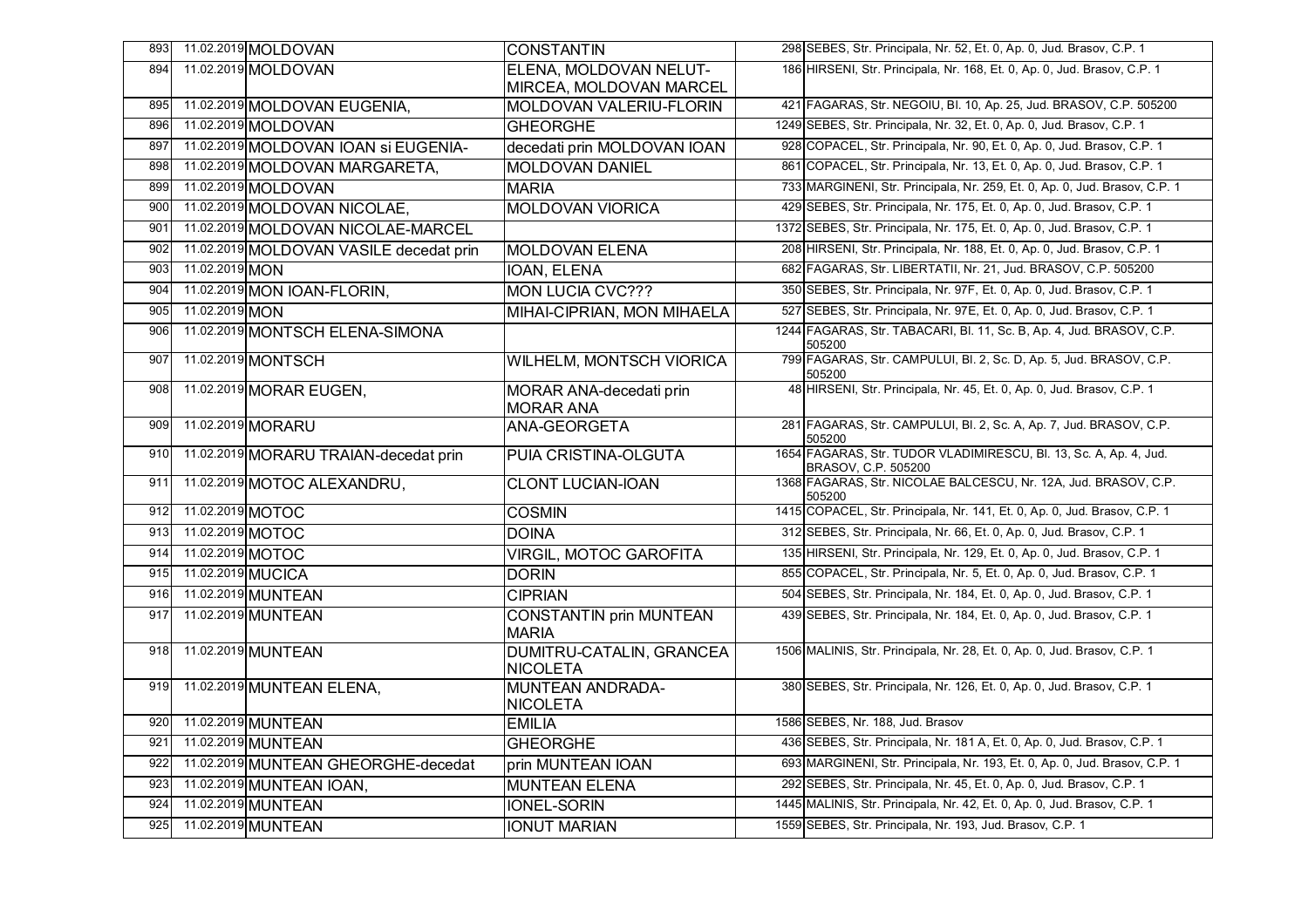| 926 |                   | 11.02.2019 MUNTEAN                     | <b>MARIA</b>                                     | 1085 COPACEL, Str. Principala, Nr. 251, Et. 0, Ap. 0, Jud. Brasov, C.P. 1                   |
|-----|-------------------|----------------------------------------|--------------------------------------------------|---------------------------------------------------------------------------------------------|
| 927 |                   | 11.02.2019 MUNTEAN                     | MIHAIU, MUNTEAN DOINA-                           | 1018 BRASOV, Str. ZIZINULUI, Nr. 5, Bl. 6, Sc. A, Ap. 15, Jud. BRASOV                       |
|     |                   |                                        | <b>ELEONORA</b>                                  |                                                                                             |
| 928 |                   | 11.02.2019 MUNTEAN MIOARA,             | <b>MUNTEAN IOAN</b>                              | 448 SEBES, Str. Principala, Nr. 193, Et. 0, Ap. 0, Jud. Brasov, C.P. 1                      |
| 929 |                   | 11.02.2019 MUNTEAN                     | <b>NICOLAE</b>                                   | 29 HIRSENI, Str. Principala, Nr. 28, Et. 0, Ap. 0, Jud. Brasov, C.P. 1                      |
| 930 |                   | 11.02.2019 MUNTEAN NICOLAE,            | <b>MUNTEAN FELICIA</b>                           | 1628 MALINIS, Str. Principala, Nr. 42, Jud. Brasov, C.P. 1                                  |
| 931 |                   | 11.02.2019 MUNTEAN                     | OVIDIU                                           | 443 SEBES, Str. Principala, Nr. 188, Et. 0, Ap. 0, Jud. Brasov, C.P. 1                      |
| 932 |                   | 11.02.2019 MUNTEAN                     | <b>VASILE, MUNTEAN MARIA</b>                     | 1283 MALINIS, Str. Principala, Nr. 30, Et. 0, Ap. 0, Jud. Brasov, C.P. 1                    |
| 933 |                   | 11.02.2019 MUNTEAN VASILE-decedat prin | <b>MUNTEANU IOAN</b>                             | 170 HIRSENI, Str. Principala, Nr. 153, Et. 0, Ap. 0, Jud. Brasov, C.P. 1                    |
| 934 |                   | 11.02.2019 MUNTEANU                    | <b>ALINA-EMILIA</b>                              | 1206 SEBES, Str. Principala, Nr. 46, Et. 0, Ap. 0, Jud. Brasov, C.P. 1                      |
| 935 |                   | 11.02.2019 MUNTEANU                    | ANCA-MINODORA                                    | 1311 SEBES, Str. Principala, Nr. 149, Et. 0, Ap. 0, Jud. Brasov, C.P. 1                     |
| 936 |                   | 11.02.2019 MUNTEANU DUMITRU,           | <b>MUNTEANU ILEANA</b>                           | 483 MALINIS, Str. Principala, Nr. 33, Et. 0, Ap. 0, Jud. Brasov, C.P. 1                     |
| 937 |                   | 11.02.2019 MUNTEANU IOAN-decedat       | prin MUNTEANU IOAN MARIUS                        | 405 SEBES, Str. Principala, Nr. 149, Et. 0, Ap. 0, Jud. Brasov, C.P. 1                      |
| 938 |                   | 11.02.2019 MUNTEANU                    | <b>IOAN-DUMITRU</b>                              | 1326 HIRSENI, Str. Principala, Nr. 153, Et. 0, Ap. 0, Jud. Brasov, C.P. 1                   |
| 939 |                   | 11.02.2019 MUNTEANU LUCIA,             | MUNTEANU IOAN-decedat                            | 362 SEBES, Str. Principala, Nr. 106, Et. 0, Ap. 0, Jud. Brasov, C.P. 1                      |
| 940 |                   | 11.02.2019 MUNTEANU                    | <b>MARIA</b>                                     | 1248 SEBES, Str. Principala, Nr. 22, Et. 0, Ap. 0, Jud. Brasov, C.P. 1                      |
| 941 |                   | 11.02.2019 MUNTEANU                    | <b>MARIA</b>                                     | 271 WHITE ROCK BC, Str. 309-14980 VINE AVE, Nr. V4B, Jud. CANADA                            |
| 942 |                   | 11.02.2019 MUNTEANU MARIA              |                                                  | 1003 COPACEL, Str. Principala, Nr. 167, Et. 0, Ap. 0, Jud. Brasov, C.P. 1                   |
| 943 |                   | 11.02.2019 MUNTEANU                    | <b>MARIA, POPESCU MARIA-</b>                     | 486 SEBES, Str. Principala, Nr. FN, Et. 0, Ap. 0, Jud. Brasov, C.P. 1                       |
|     |                   |                                        | decedata                                         |                                                                                             |
| 944 |                   | 11.02.2019 MUNTIANU                    | <b>NECULAE, MUNTIANU VIORICA</b>                 | 57 HIRSENI, Str. Principala, Nr. 54, Et. 0, Ap. 0, Jud. Brasov, C.P. 1                      |
| 945 |                   | 11.02.2019 MURESAN FLORIN,             | <b>MURESAN ANGELICA</b>                          | 343 SEBES, Str. Principala, Nr. 95A, Et. 0, Ap. 0, Jud. Brasov, C.P. 1                      |
| 946 |                   | 11.02.2019 MURESAN                     | FLORIN-mutat la 343                              | 1429 SEBES, Str. Principala, Nr. 95, Et. 0, Ap. 0, Jud. Brasov, C.P. 1                      |
| 947 |                   | 11.02.2019 MURESAN                     | <b>GHEORGHE</b>                                  | 1454 HIRSENI, Str. Principala, Nr. 157, Et. 0, Ap. 0, Jud. Brasov, C.P. 1                   |
| 948 |                   | 11.02.2019 MURESAN GHEORGHE decedat    | prin MURESAN ELENA                               | 174 HIRSENI, Str. Principala, Nr. 157, Et. 0, Ap. 0, Jud. Brasov, C.P. 1                    |
| 949 |                   | 11.02.2019 MURESAN                     | <b>IOAN</b>                                      | 244 HIRSENI, Str. Principala, Nr. 160, Et. 0, Ap. 0, Jud. Brasov, C.P. 1                    |
| 950 |                   | 11.02.2019 MURESAN                     | <b>MARIA</b>                                     | 344 SEBES, Str. Principala, Nr. 96A, Et. 0, Ap. 0, Jud. Brasov, C.P. 1                      |
| 951 |                   | 11.02.2019 MURESAN                     | <b>NICOLAE</b>                                   | 141 HIRSENI, Str. Principala, Nr. 136, Et. 0, Ap. 0, Jud. Brasov, C.P. 1                    |
| 952 |                   | 11.02.2019 MURESEANU                   | <b>EUGENIA</b>                                   | 769 FAGARAS, Str. UNIRII, Bl. 1, Sc. A, Ap. 15, Jud. BRASOV, C.P. 505200                    |
| 953 | 11.02.2019 MURGU  |                                        | MIHAELA-CRISTINA, MURGU                          | 294 SEBES, Str. Principala, Nr. 48, Et. 0, Ap. 0, Jud. Brasov, C.P. 1                       |
|     |                   |                                        | LEONTIN                                          |                                                                                             |
| 954 |                   | 11.02.2019 MUSTAREATA ELENA prin       | <b>BOGDAN ANTOANETA</b>                          | 1528 BUCURESTI, Str. CETATEA HISTRIA, Nr. 4, BI. D2, Sc. E, Et. 3, Ap. 47,<br>Jud. SECTOR 6 |
| 955 |                   | 11.02.2019 NAFTANAILA                  | CONSTANTIN, NAFTANAILA                           | 957 COPACEL, Str. Principala, Nr. 122, Et. 0, Ap. 0, Jud. Brasov, C.P. 1                    |
|     |                   |                                        | <b>STELA</b>                                     |                                                                                             |
| 956 |                   | 11.02.2019 NAFTANAILA VICTOR           | prin EPURE ELENA MONICA                          | 145 HIRSENI, Str. Principala, Nr. 137B, Et. 0, Ap. 0, Jud. Brasov, C.P. 1                   |
| 957 | 11.02.2019 NAN    |                                        | <b>VALERIA, NAN IOAN</b>                         | 1394 COPACEL, Str. Principala, Nr. 204, Et. 0, Ap. 0, Jud. Brasov, C.P. 1                   |
| 958 |                   | 11.02.2019 NEAMTU ADRIAN               | <b>GABRIEL</b>                                   | 1658 SEBES, Str. Principala, Nr. 80, Jud. Brasov, C.P. 1                                    |
| 959 |                   | 11.02.2019 NEAMTU                      | <b>CRISTINA-MIOARA, NEAMTU</b><br>NICOLAE-DANIEL | 487 FAGARAS, Str. 1 DECEMBRIE 1918, Bl. 68, Sc. C, Ap. 3, Jud. BRASOV,<br>C.P. 505200       |
| 960 | 11.02.2019 NEAMTU |                                        | GABRIEL-GHEORGHE                                 | 498 SEBES, Str. Principala, Nr. 88, Et. 0, Ap. 0, Jud. Brasov, C.P. 1                       |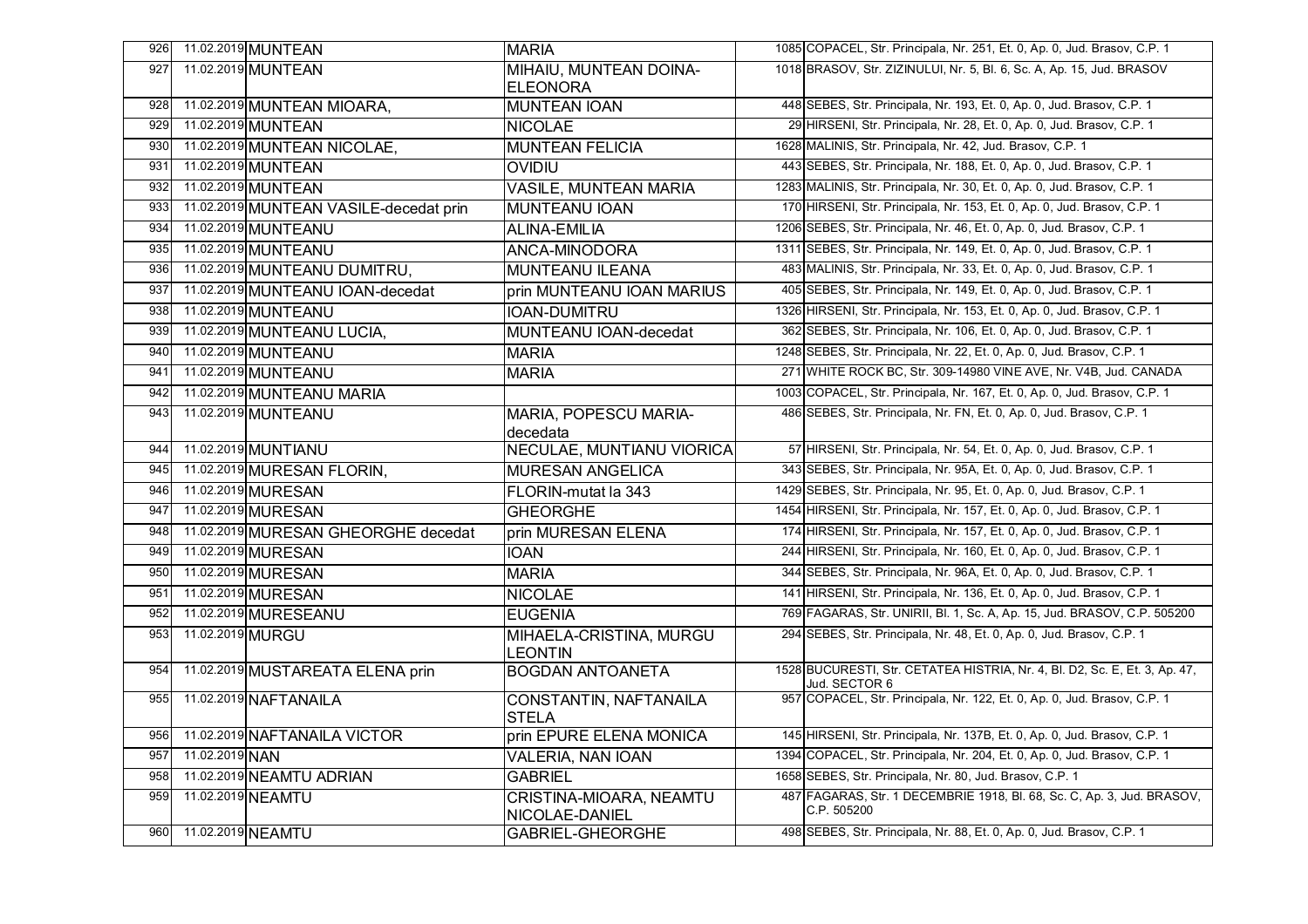| 961 |                   | 11.02.2019 NEAMTU GHEORGHE,          | <b>NEAMTU LENUTA</b>                     | 334 SEBES, Str. Principala, Nr. 88, Et. 0, Ap. 0, Jud. Brasov, C.P. 1                          |
|-----|-------------------|--------------------------------------|------------------------------------------|------------------------------------------------------------------------------------------------|
| 962 |                   | 11.02.2019 NEAMTU                    | <b>GHEORGHE-CRISTINEL</b>                | 972 COPACEL, Str. Principala, Nr. 135, Et. 0, Ap. 0, Jud. Brasov, C.P. 1                       |
| 963 |                   | 11.02.2019 NEAMTU                    | MARIUS-NICOLAE, PICA<br>ALINA-ANDREEA    | 267 SEBES, Str. Principala, Nr. 18, Et. 0, Ap. 0, Jud. Brasov, C.P. 1                          |
| 964 |                   | 11.02.2019 NEAMTU NICOLAE decedat    | prin MAILAT MARIA                        | 1140 SEBES, Nr. 73, Jud. BRASOV, C.P. 507094                                                   |
| 965 |                   | 11.02.2019 NEAMTU                    | NICOLAE, NEAMTU MARIA                    | 326 SEBES, Str. Principala, Nr. 80, Et. 0, Ap. 0, Jud. Brasov, C.P. 1                          |
| 966 |                   | 11.02.2019 NEAMTU                    | NICOLAE-DANIEL                           | 1302 SEBES, Str. Principala, Nr. 80, Et. 0, Ap. 0, Jud. Brasov, C.P. 1                         |
| 967 |                   | 11.02.2019 NEDELCU                   | CORINA, NEDELCU ION                      | 387 SEBES, Str. Principala, Nr. 133, Et. 0, Ap. 0, Jud. Brasov, C.P. 1                         |
| 968 |                   | 11.02.2019 NEGRILA ELENA,            | <b>NEGRILA VIORICA</b>                   | 747 MARGINENI, Str. Principala, Nr. 273, Et. 0, Ap. 0, Jud. Brasov, C.P. 1                     |
| 969 |                   | 11.02.2019 NEGRILA EUGENIA,          | NEGRILA OCTAVIAN-decedat                 | 706 MARGINENI, Str. Principala, Nr. 222, Et. 0, Ap. 0, Jud. Brasov, C.P. 1                     |
| 970 |                   | 11.02.2019 NEGRILA ROZALIA,          | NEGRILA GHEORGHE-decedat                 | 615 MARGINENI, Str. Principala, Nr. 83, Et. 0, Ap. 0, Jud. Brasov, C.P. 1                      |
| 971 |                   | 11.02.2019 NEGRILA                   | <b>ROZICA</b>                            | 949 MARGINENI, Str. Principala, Nr. 222, Et. 0, Ap. 0, Jud. Brasov, C.P. 1                     |
| 972 |                   | 11.02.2019 NEGRILA                   | <b>VALERIA</b>                           | 1261 SEBES, Str. Principala, Nr. 190, Et. 0, Ap. 0, Jud. Brasov, C.P. 1                        |
| 973 |                   | 11.02.2019 NEGRILA                   | <b>VICTORIA</b>                          | 1231 BRASOV, Str. 1 DECEMBRIE 1918, Nr. 11, Bl. 320, Sc. B, Ap. 16, Jud.<br><b>Brasov</b>      |
| 974 |                   | 11.02.2019 NEGRILA                   | VIOREL, NEGRILA ELENA<br><b>VICTORIA</b> | 636 FAGARAS, Str. REPUBLICII, Nr. 8, Jud. BRASOV, C.P. 505200                                  |
| 975 |                   | 11.02.2019 NEGRILA                   | <b>VIORICA</b>                           | 932 COPACEL, Str. Principala, Nr. 95, Et. 0, Ap. 0, Jud. Brasov, C.P. 1                        |
| 976 |                   | 11.02.2019 NEGRILA VIORICA,          | <b>NEGRILA VASILE</b>                    | 273 SEBES, Str. Principala, Nr. 24, Et. 0, Ap. 0, Jud. Brasov, C.P. 1                          |
| 977 | 11.02.2019 NEGUT  |                                      | LIVIU-FLORIN, NEGUT<br><b>CLAUDIA</b>    | 1137 SEBES, Str. Principala, Nr. 6, Et. 0, Ap. 0, Jud. Brasov, C.P. 1                          |
| 978 |                   | 11.02.2019 NEPU LUCRETIA,            | KORODI, SZABO prin MANEA<br><b>ELENA</b> | 1034 COPACEL, Nr. 236, Jud. BRASOV, C.P. 507092                                                |
| 979 |                   | 11.02.2019 NITESCU                   | <b>EMILIAN, NITESCU ELENA</b>            | 513 BRASOV, Str. DOROBANTILOR, Nr. 9, Jud. BRASOV, C.P. 500030                                 |
| 980 | 11.02.2019 NOTAR  |                                      | CONSTANTIN-IONUT                         | 1229 MALINIS, Str. Principala, Nr. 17, Et. 0, Ap. 0, Jud. Brasov, C.P. 1                       |
| 981 |                   | 11.02.2019 NOTAR ZORINA,             | NOTAR CONSTANTIN-decedat                 | 1344 MALINIS, Str. Principala, Nr. 16, Et. 0, Ap. 0, Jud. Brasov, C.P. 1                       |
| 982 |                   | 11.02.2019 OANCEA ROZALIA prin       | <b>OANCEA FELICEA</b>                    | 84 FAGARAS, Str. NARCISELOR, Bl. A, Sc. A, Ap. 4, Jud. BRASOV, C.P.<br>505200                  |
| 983 | 11.02.2019 OANCEA |                                      | <b>VIOREL</b>                            | 1480 BRASOV, Str. ZIZINULUI, Nr. 71, Bl. 104, Sc. D, Ap. 15, Jud. BRASOV,<br>C.P. 500030       |
| 984 |                   | 11.02.2019 OANCEA                    | VIOREL-CONSTANTIN,<br>OANCEA ELENA-ALINA | 1411 COPACEL, Str. Principala, Nr. 34, Et. 0, Ap. 0, Jud. Brasov, C.P. 1                       |
| 985 | 11.02.2019 OLEA   |                                      | <b>GEORGE COSMIN</b>                     | 703 BUCURESTI, Str. MIHAIL SEBASTIAN, Nr. 104, Bl. V89, Sc. 1, Et. 8, Ap.<br>88, Jud. SECTOR 5 |
| 986 |                   | 11.02.2019 OLEA GHEORGHE-decedat     | prin OLEA ANA                            | 667 MARGINENI, Str. Principala, Nr. 151, Et. 0, Ap. 0, Jud. Brasov, C.P. 1                     |
| 987 | 11.02.2019 OLEA   |                                      | <b>IOAN PRIN OLEA MARIA</b>              | 647 MARGINENI, Str. Principala, Nr. 125, Et. 0, Ap. 0, Jud. Brasov, C.P. 1                     |
| 988 | 11.02.2019 OLEA   |                                      | LENUTA                                   | 700 FAGARAS, Str. DOAMNA STANCA, Bl. 14, Sc. A, Ap. 1, Jud. BRASOV,<br>C.P. 505200             |
| 989 |                   | 11.02.2019 OLEA STELA,               | <b>OLEA LILIANA</b>                      | 745 FAGARAS, Str. FILIMON SIRBU, Bl. 6, Sc. 4, Ap. 5, Jud. BRASOV                              |
| 990 |                   | 11.02.2019 OLEA VASILE,              | <b>OLEA CORNELIA</b>                     | 591 MARGINENI, Str. Principala, Nr. 56, Et. 0, Ap. 0, Jud. Brasov, C.P. 1                      |
| 991 |                   | 11.02.2019 OLEA VASILE,              | <b>OLEA ILEANA</b>                       | 1712 FAGARAS, Str. CIMPULUI, Bl. 13, Sc. B, Ap. 7, Jud. BRASOV, C.P.<br>505200                 |
| 992 |                   | 11.02.2019 OLEA VICTOR prin          | <b>URSU IOAN-CORNEL</b>                  | 1573 FAGARAS, Str. V. ALECSANDRI, Bl. 2, Sc. B, Et. 1, Ap. 6, Jud. BRASOV,<br>C.P. 505200      |
| 993 |                   | 11.02.2019 OLTEAN ANNA decedata prin | <b>OLTEAN GHEORGHE</b>                   | 870 COPACEL, Str. Principala, Nr. 26, Et. 0, Ap. 0, Jud. Brasov, C.P. 1                        |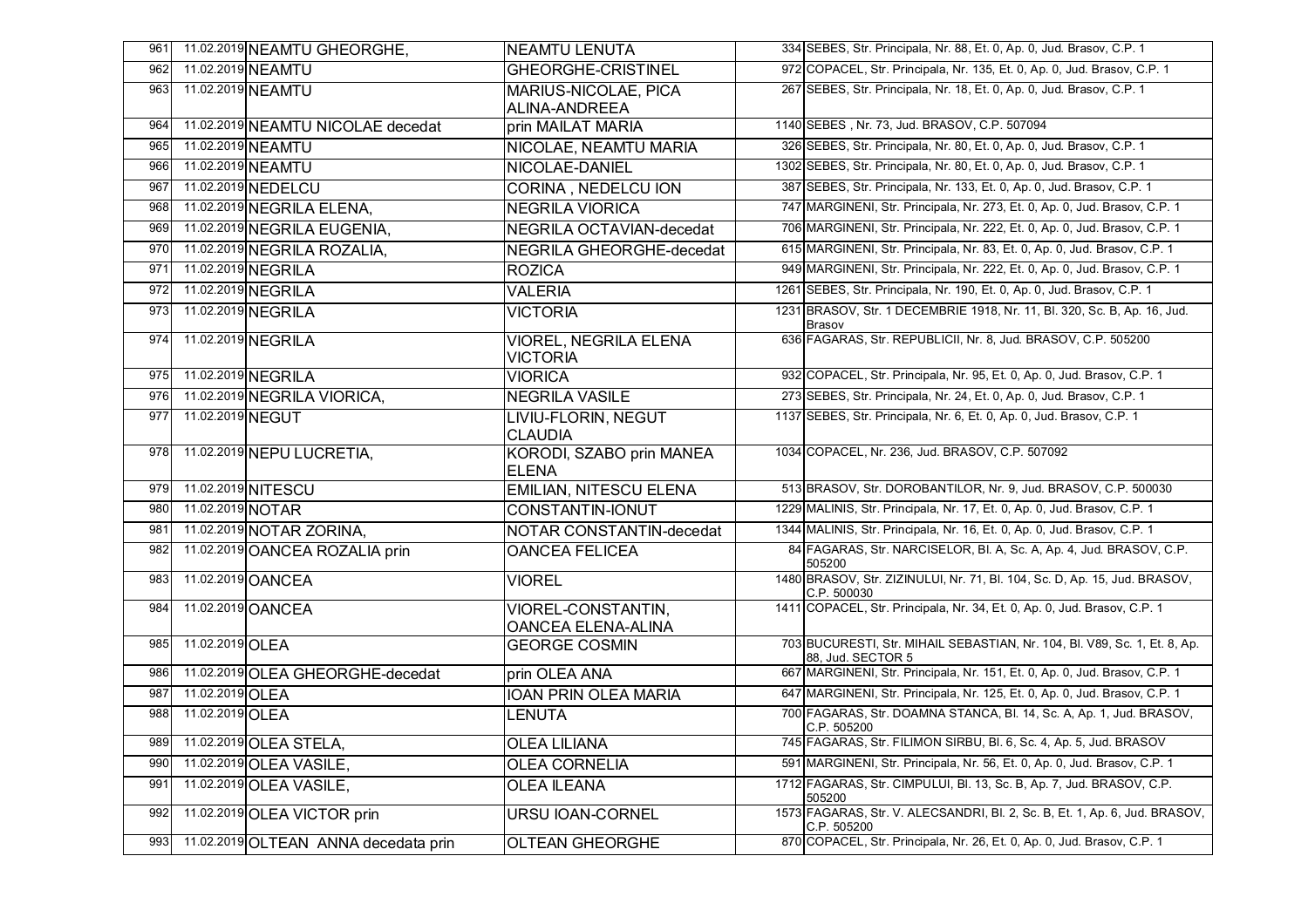| 994  | 11.02.2019 OLTEAN |                                    | <b>VALENTINA, OLTEAN</b><br><b>GHEORGHE</b>        | 225 HIRSENI, Str. Principala, Nr. 190A, Et. 0, Ap. 0, Jud. Brasov, C.P. 1             |
|------|-------------------|------------------------------------|----------------------------------------------------|---------------------------------------------------------------------------------------|
| 995  | 11.02.2019 OLTEAN |                                    | <b>GHEORGHE</b>                                    | 1112 COPACEL, Nr. 168, Jud. BRASOV, C.P. 507092                                       |
| 996  | 11.02.2019 OLTEAN |                                    | <b>GHEORGHE</b>                                    | 1004 COPACEL, Str. Principala, Nr. 168, Et. 0, Ap. 0, Jud. Brasov, C.P. 1             |
| 997  |                   | 11.02.2019 OLTEAN GHEORGHE,        | <b>OLTEAN MARIA</b>                                | 790 FAGARAS, Str. TEIULUI, Bl. 46B, Sc. A, Ap. 9, Jud. BRASOV, C.P.<br>505200         |
| 998  | 11.02.2019 OLTEAN |                                    | <b>GHEORGHE, OLTEAN</b><br>VALENTINA               | 110 HIRSENI, Str. Principala, Nr. 107, Et. 0, Ap. 0, Jud. Brasov, C.P. 1              |
| 999  |                   | 11.02.2019 OLTEAN MARCELA,         | <b>OLTEAN MIHAI</b>                                | 911 COPACEL, Str. Principala, Nr. 74, Et. 0, Ap. 0, Jud. Brasov, C.P. 1               |
| 1000 | 11.02.2019 OLTEAN |                                    | <b>MARIA</b>                                       | 1077 COPACEL, Str. Principala, Nr. 241, Et. 0, Ap. 0, Jud. Brasov, C.P. 1             |
| 1001 |                   | 11.02.2019 OLTEAN OVIDIU-GHEORGHE, | <b>BUNGHEZ DANIELA</b>                             | 882 FAGARAS, Str. TEIULUI, Bl. 46B, Sc. A, Ap. 9, Jud. BRASOV, C.P.<br>505200         |
| 1002 | 11.02.2019 OLTEAN |                                    | <b>SORIN</b>                                       | 97 HIRSENI, Str. Principala, Nr. 94, Et. 0, Ap. 0, Jud. Brasov, C.P. 1                |
| 1003 | 11.02.2019 OLTEAN |                                    | <b>VIOREL, OLTEAN MARIA</b>                        | 1043 COPACEL, Str. Principala, Nr. 207, Et. 0, Ap. 0, Jud. Brasov, C.P. 1             |
| 1004 |                   | 11.02.2019 OLTEANU FLORENTIN       |                                                    | 178 FAGARAS, Str. VASILE ALECSANDRI, Bl. 7, Sc. A, Ap. 6, Jud. BRASOV,<br>C.P. 505200 |
| 1005 |                   | 11.02.2019 OLTEANU                 | <b>MARIA</b>                                       | 361 BUCURESTI, Str. CALEA GRIVITEI, Jud. SECTOR 1                                     |
| 1006 |                   | 11.02.2019 ONESCU ANDREI,          | MUNTEAN ILIE-decedat,<br>STANESCU OCTAVIAN-decedat | 433 FAGARAS, Str. MIHAI EMINESCU, Nr. 20, Jud. BRASOV, C.P. 505200                    |
| 1007 |                   | 11.02.2019 ONITIU GABRIELA,        | <b>ONITIU IOAN-decedat</b>                         | 185 HIRSENI, Str. Principala, Nr. 166, Et. 0, Ap. 0, Jud. Brasov, C.P. 1              |
| 1008 | 11.02.2019 OPRIS  |                                    | <b>IOAN</b>                                        | 1735 COPACEL, Str. Principala, Nr. 254, Jud. Brasov, C.P. 1                           |
| 1009 | 11.02.2019 OPRIS  |                                    | <b>LUCIAN</b>                                      | 1262 SEBES, Str. Principala, Nr. 143, Et. 0, Ap. 0, Jud. Brasov, C.P. 1               |
| 1010 | 11.02.2019 OPRIS  |                                    | OVIDIU-BOGDAN                                      | 1315 SEBES, Str. Principala, Nr. 143, Et. 0, Ap. 0, Jud. Brasov, C.P. 1               |
| 1011 |                   | 11.02.2019 ORBAN EUGENIA,          | <b>GASPAR EUGENIA</b>                              | 1687 COPACEL, Str. Principala, Nr. 101, Jud. Brasov, C.P. 1                           |
| 1012 | 11.02.2019 ORBAN  |                                    | <b>GHEORGHE</b>                                    | 869 COPACEL, Str. Principala, Nr. 25, Et. 0, Ap. 0, Jud. Brasov, C.P. 1               |
| 1013 | 11.02.2019 ORBAN  |                                    | IOAN, ORBAN EUGENIA                                | 865 COPACEL, Str. Principala, Nr. 19, Et. 0, Ap. 0, Jud. Brasov, C.P. 1               |
| 1014 | 11.02.2019 ORBAN  |                                    | IOAN-ADRIAN, ORBAN<br><b>MARIOARA</b>              | 1114 COPACEL, Str. Principala, Nr. 20, Et. 0, Ap. 0, Jud. Brasov, C.P. 1              |
| 1015 |                   | 11.02.2019 ORBAN MARIA-            | <b>OANA</b>                                        | 1593 SEBES, Str. Principala, Nr. 9, Jud. Brasov, C.P. 1                               |
| 1016 | 11.02.2019 ORBAN  |                                    | <b>MARIOARA</b>                                    | 981 COPACEL, Str. Principala, Nr. 145, Et. 0, Ap. 0, Jud. Brasov, C.P. 1              |
| 1017 | 11.02.2019 ORBAN  |                                    | <b>ROMICA</b>                                      | 937 COPACEL, Str. Principala, Nr. 101, Et. 0, Ap. 0, Jud. Brasov, C.P. 1              |
| 1018 | 11.02.2019 ORBAN  |                                    | <b>VALERIU-decedat prin ORBAN</b><br>MARIA-OANA    | 258 SEBES, Str. Principala, Nr. 9, Et. 0, Ap. 0, Jud. Brasov, C.P. 1                  |
| 1019 |                   | 11.02.2019 ORLANDEA AUREL decedat  | prin ORLANDEA ELENA                                | 283 SEBES, Str. Principala, Nr. 34, Et. 0, Ap. 0, Jud. Brasov, C.P. 1                 |
| 1020 |                   | 11.02.2019 ORLANDEA                | ELENA, ORLANDEA FLORIN-<br>ILIE                    | 1463 SEBES, Str. Principala, Nr. 226D, Et. 0, Ap. 0, Jud. Brasov, C.P. 1              |
| 1021 |                   | 11.02.2019 ORLANDEA                | <b>IOAN</b>                                        | 384 SEBES, Str. Principala, Nr. 130, Et. 0, Ap. 0, Jud. Brasov, C.P. 1                |
| 1022 |                   | 11.02.2019 ORLANDEA                | IOAN, ORLANDEA MARIA                               | 435 SEBES, Str. Principala, Nr. 181, Et. 0, Ap. 0, Jud. Brasov, C.P. 1                |
| 1023 |                   | 11.02.2019 ORLANDEA                | <b>LILIANA</b>                                     | 1525 SEBES, Str. Principala, Nr. 56, Jud. Brasov, C.P. 1                              |
| 1024 |                   | 11.02.2019 ORLANDEA                | <b>LUCIAN-MARIUS</b>                               | 1260 SEBES, Str. Principala, Nr. 56, Et. 0, Ap. 0, Jud. Brasov, C.P. 1                |
| 1025 |                   | 11.02.2019 ORLANDEA                | <b>MARIA</b>                                       | 407 FAGARAS, Str. POET ANDREI MURESANU, Nr. 41, Jud. BRASOV, C.P.<br>505200           |
| 1026 |                   | 11.02.2019 ORLANDEA                | <b>STEFAN</b>                                      | 302 SEBES, Str. Principala, Nr. 56, Et. 0, Ap. 0, Jud. Brasov, C.P. 1                 |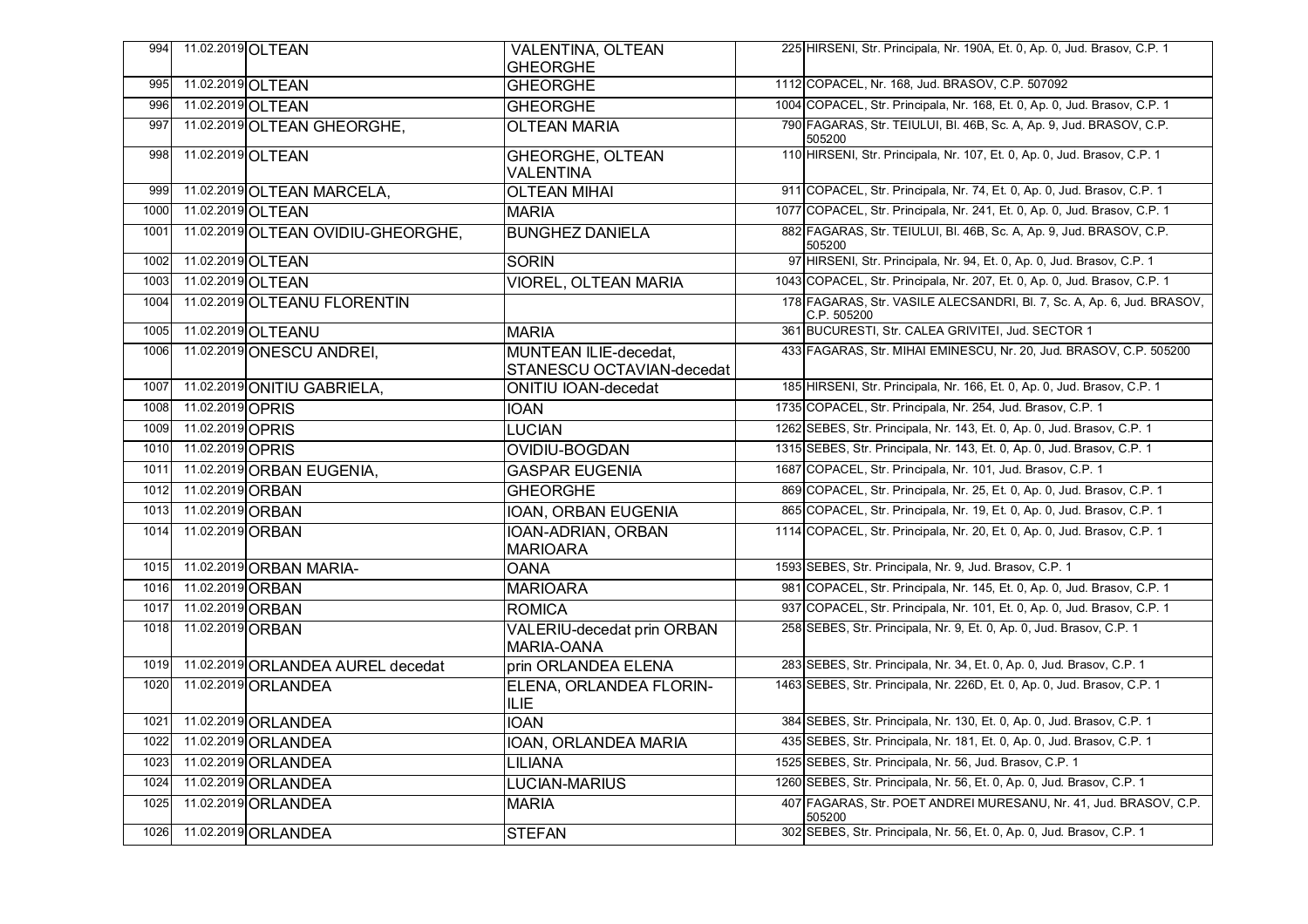| 1027 | 11.02.2019 OTELEA |                                              | <b>ALEXANDRU</b>                                                          | 1173 SEBES, Str. Principala, Nr. VALEA, Et. 0, Ap. 0, Jud. Brasov, C.P. 1                                |
|------|-------------------|----------------------------------------------|---------------------------------------------------------------------------|----------------------------------------------------------------------------------------------------------|
| 1028 |                   | 11.02.2019 PACURAR                           | <b>MARCEL</b>                                                             | 1507 MALINIS, Str. Principala, Nr. 21, Et. 0, Ap. 0, Jud. Brasov, C.P. 1                                 |
| 1029 |                   | 11.02.2019 PACURAR                           | VIOREL, PACURAR SIMONA-<br><b>MARIA</b>                                   | 519 MALINIS, Str. Principala, Nr. 24, Et. 0, Ap. 0, Jud. Brasov, C.P. 1                                  |
| 1030 |                   | 11.02.2019 PADURE                            | <b>IONEL</b>                                                              | 249 COPACEL, Str. Principala, Nr. 1A, Et. 0, Ap. 0, Jud. Brasov, C.P. 1                                  |
| 1031 | 11.02.2019 PAL    |                                              | <b>ENIKO-LAURA</b>                                                        | 1319 FAGARAS, Str. STEJARULUI, Bl. 28A, Sc. B, Ap. 13, Jud. BRASOV                                       |
| 1032 |                   | 11.02.2019 PALFI MARIA, LAZARESCU A,         | <b>MARIAN ANCA M</b>                                                      | 520 COPACEL, Str. Principala, Nr. 268, Et. 0, Ap. 0, Jud. Brasov, C.P. 1                                 |
| 1033 |                   | 11.02.2019 PANDREA                           | ANDREEA-IOANA                                                             | 1130 BUCURESTI, Str. UNIRII, Nr. 61, Bl. F3, Sc. 5, Et. 7, Ap. 140                                       |
| 1034 |                   | 11.02.2019 PANDREA ANTON,                    | <b>CRISAN ELENA VIRGINIA</b>                                              | 1534 BUCURESTI, Str. B-dul UNIRII, Nr. 61, Bl. F3, Sc. 5, Et. 7, Ap. 140, Jud.<br><b>SECTOR 3</b>        |
| 1035 |                   | 11.02.2019 PANDREA                           | <b>BUJOR-SEVERUS</b>                                                      | 629 BUCURESTI, Str. 9 MAI, Nr. 8, Bl. 11B, Sc. A, Ap. 62, Jud. SECTOR 6                                  |
| 1036 |                   | 11.02.2019 PANDREA CIPRIAN,                  | PANDREA FLORINELA-IRINA                                                   | 1508 CLUJ-NAPOCA, Str. DUNARII, Nr. 20B, Sc. C2, Et. 3, Ap. 56, Jud. CLUJ                                |
| 1037 |                   | 11.02.2019 PANDREA                           | <b>CORNEL, PANDREA ELENA</b>                                              | 596 MARGINENI, Str. Principala, Nr. 61, Et. 0, Ap. 0, Jud. Brasov, C.P. 1                                |
| 1038 |                   | 11.02.2019 PANDREA                           | CORNELIA-MARIOARA                                                         | 728 MARGINENI, Str. Principala, Nr. 256, Et. 0, Ap. 0, Jud. Brasov, C.P. 1                               |
| 1039 |                   | 11.02.2019 PANDREA                           | CORNELIU                                                                  | 577 MARGINENI, Str. Principala, Nr. 33, Et. 0, Ap. 0, Jud. Brasov, C.P. 1                                |
| 1040 |                   | 11.02.2019 PANDREA                           | <b>CORNELIU-DAN</b>                                                       | 644 ORASENI-DEAL, Ap. 17, Jud. BOTOSANI                                                                  |
| 1041 |                   | 11.02.2019 PANDREA DAMASCHIN decedat<br>prin | <b>URSU MARIA</b>                                                         | 672 MARGINENI, Str. Principala, Nr. 159, Et. 0, Ap. 0, Jud. Brasov, C.P. 1                               |
| 1042 |                   | 11.02.2019 PANDREA                           | <b>DUMITRU prin PANDREA</b><br><b>MONICA</b>                              | 1221 MARGINENI, Str. Principala, Nr. 194, Et. 0, Ap. 0, Jud. Brasov, C.P. 1                              |
| 1043 |                   | 11.02.2019 PANDREA                           | <b>ELENA</b>                                                              | 694 MARGINENI, Str. Principala, Nr. 194, Et. 0, Ap. 0, Jud. Brasov, C.P. 1                               |
| 1044 |                   | 11.02.2019 PANDREA ELENA,                    | PANDREA VASILE-decedat                                                    | 635 BUCURESTI, Str. Int. Nicolae Vermont, Nr. 5, Jud. SECTORUL 2                                         |
| 1045 |                   | 11.02.2019 PANDREA GHE Si EUGENIA            | -decedati prin PANDREA<br><b>CORNEL</b>                                   | 580 FAGARAS, Str. OCTAVIAN PALER, Bl. S11, Sc. A, Ap. 12, Jud. BRASOV                                    |
| 1046 |                   | 11.02.2019 PANDREA GHE-dec.                  | prin BOIER ELENA<br>2590605082410                                         | 177 FAGARAS, Str. EPRUBETEI, Nr. 21A, Jud. BRASOV, C.P. 505200                                           |
| 1047 |                   | 11.02.2019 PANDREA GHEORGHE,                 | PANDREA DORINA TUDORITA                                                   | 659 FAGARAS, Str. LIBERTATII, Nr. 46, Jud. BRASOV, C.P. 505200                                           |
| 1048 |                   | 11.02.2019 PANDREA                           | <b>IOAN</b>                                                               | 1263 FAGARAS, Str. T VLADIMIRESCU, Bl. 6, Sc. C, Ap. 12, Jud. BRASOV,<br>C.P. 505200                     |
| 1049 |                   | 11.02.2019 PANDREA                           | <b>IOAN</b>                                                               | 639 MARGINENI, Str. Principala, Nr. 113, Et. 0, Ap. 0, Jud. Brasov, C.P. 1                               |
| 1050 |                   | 11.02.2019 PANDREA                           | <b>IOAN</b>                                                               | 566 MARGINENI, Str. Principala, Nr. 20, Et. 0, Ap. 0, Jud. Brasov, C.P. 1                                |
| 1051 |                   | 11.02.2019 PANDREA IOAN prin                 | PANDREA VICTOR VIOREL                                                     | 690 SFANTU GHEORGHE, Str. B-DUL GEN. GRIGORE BALAN, Nr. 41, BI.<br>16, Sc. C, Et. 1, Ap. 3, Jud. COVASNA |
| 1052 |                   | 11.02.2019 PANDREA IOAN SI VIORICA           | deced prin MANESIA ELENA                                                  | 585 FAGARAS, Str. LUNCII, Bl. 4, Sc. A, Ap. 9, Jud. BRASOV, C.P. 505200                                  |
| 1053 |                   | 11.02.2019 PANDREA                           | <b>IULIAN prin PANDREA S si</b><br><b>GUSEILA C</b>                       | 697 MARGINENI, Str. Principala, Nr. 210, Et. 0, Ap. 0, Jud. Brasov, C.P. 1                               |
| 1054 |                   | 11.02.2019 PANDREA MARIA,                    | <b>BONDREA DANIELA SIMONA,</b><br>PANDREA CLAUDIU, ALINA-<br><b>IOANA</b> | 1217 FAGARAS, Str. TABACARI, Bl. 23, Sc. B, Ap. 2, Jud. BRASOV, C.P.<br>505200                           |
| 1055 |                   | 11.02.2019 PANDREA                           | <b>MARIA, PANDREA MIRCEA-</b><br>decedat                                  | 656 MARGINENI, Str. Principala, Nr. 139, Et. 0, Ap. 0, Jud. Brasov, C.P. 1                               |
| 1056 |                   | 11.02.2019 PANDREA                           | <b>NICOLAE</b>                                                            | 388 SEBES, Str. Principala, Nr. 134A, Et. 0, Ap. 0, Jud. Brasov, C.P. 1                                  |
| 1057 |                   | 11.02.2019 PANDREA                           | <b>NICOLAE</b>                                                            | 277 SEBES, Str. Principala, Nr. 28, Et. 0, Ap. 0, Jud. Brasov, C.P. 1                                    |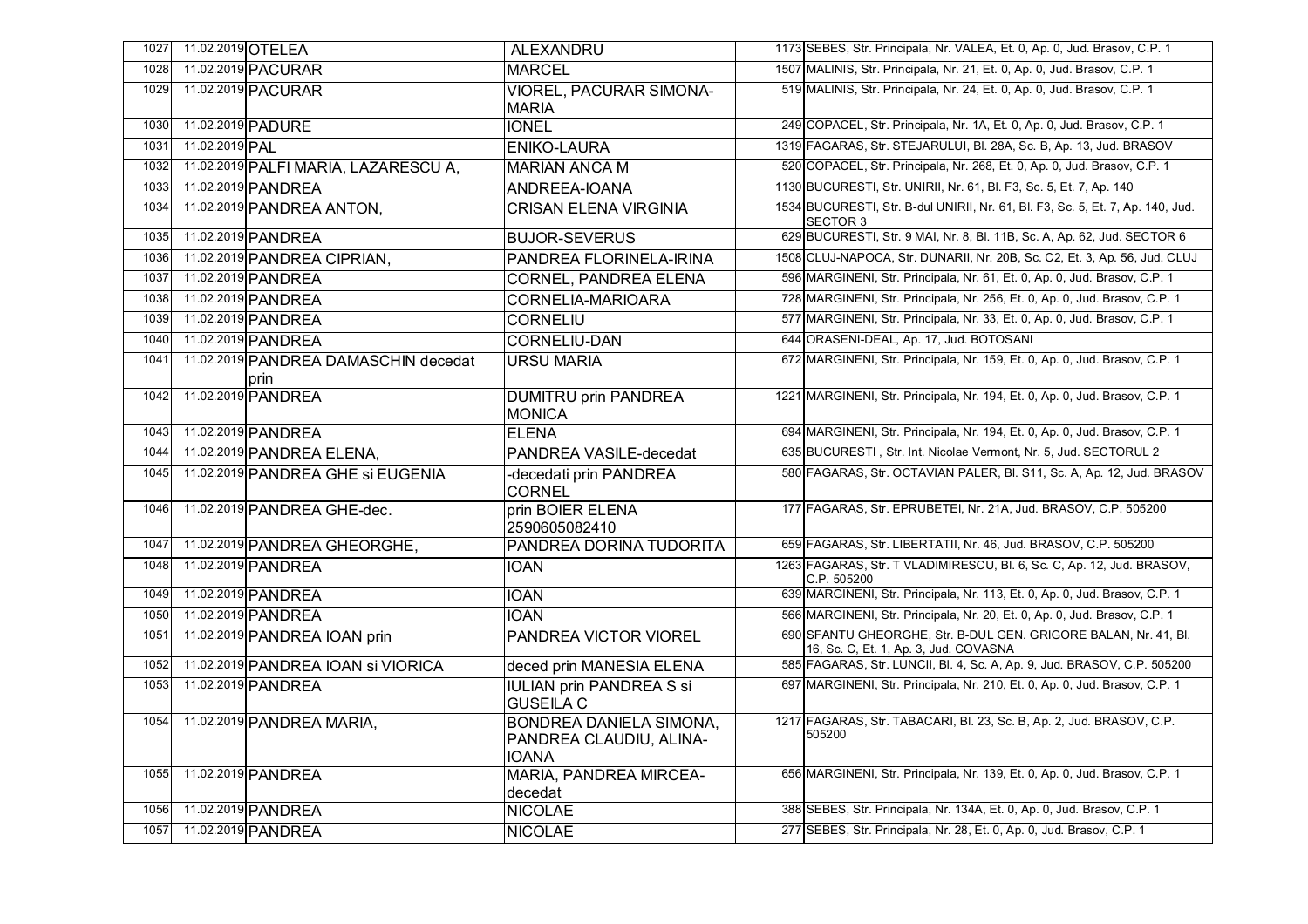| 1058 |                  | 11.02.2019 PANDREA NICOLAE prin PANDREA SIMONA si LUCAKS LUMINITA |                                                                                        | 1151 FAGARAS, Str. CAMPULUI, Bl. 6, Sc. B, Ap. 6, Jud. BRASOV                                  |
|------|------------------|-------------------------------------------------------------------|----------------------------------------------------------------------------------------|------------------------------------------------------------------------------------------------|
| 1059 |                  | 11.02.2019 PANDREA STEFAN,                                        | PANDREA CORNEL                                                                         | 669 BRASOV, Str. TRAIAN, Nr. 3, Bl. 33, Sc. E, Ap. 7, Jud. BRASOV, C.P.<br>500030              |
| 1060 |                  | 11.02.2019 PANDREA TRAIAN - decedat                               | <b>FAINA VIRGIL-IOAN</b>                                                               | 1181 BUCURESTI, Str. TARGU NEAMT, Nr. 10, Bl. TD 23, Et. 7, Ap. 44, Jud.<br><b>SECTOR 6</b>    |
| 1061 |                  | 11.02.2019 PANDREA                                                | <b>VALERIU</b>                                                                         | 698 MARGINENI, Str. Principala, Nr. 212, Et. 0, Ap. 0, Jud. Brasov, C.P. 1                     |
| 1062 |                  | 11.02.2019 PANDREA VASILE                                         |                                                                                        | 689 CINCU, com.CINCU, Nr. 533, Jud. BRASOV, C.P. 507045                                        |
| 1063 |                  | 11.02.2019 PANDREA VASILE                                         |                                                                                        | 650 MARGINENI, Str. Principala, Nr. 131, Et. 0, Ap. 0, Jud. Brasov, C.P. 1                     |
| 1064 |                  | 11.02.2019 PANDREA VASILE decedat                                 | prin PANDREA ELENA                                                                     | 598 BUCURESTI, Str. B-DUL CAMIL RESSU, Nr. 27, Bl. n1, Sc. 5, Et. 3, Ap.<br>202, Jud. SECTOR 3 |
| 1065 |                  | 11.02.2019 PANDREA                                                | <b>VICTOR-RAZVAN</b>                                                                   | 624 BUCURESTI, Str. Drumul Taberei, Nr. 91, Bl. R2, Sc. B, Et. 9, Ap. 83, Jud.<br>SECTOR 6     |
| 1066 |                  | 11.02.2019 PANDREA                                                | <b>VIOREL</b>                                                                          | 715 MARGINENI, Str. Principala, Nr. 229, Et. 0, Ap. 0, Jud. Brasov, C.P. 1                     |
| 1067 |                  | 11.02.2019 PANDREA                                                | <b>VIORICA</b>                                                                         | 1159 FAGARAS, Str. CIMPULUI, Bl. 15, Sc. B, Ap. 8, Jud. BRASOV, C.P.<br>505200                 |
| 1068 |                  | 11.02.2019 PANDREA                                                | <b>VIORICA</b>                                                                         | 92 FAGARAS, Str. DR. TITU PERTIA, Bl. 3, Sc. A, Ap. 4, Jud. BRASOV, C.P.<br>505200             |
| 1069 |                  | 11.02.2019 PANDREA VIORICA, COCAN<br>CORNEL,                      | ROGOZEA VALERIA, COCAN<br>DTRU, COCAN IOAN-dec                                         | 754 MARGINENI, Str. Principala, Nr. 1, Et. 0, Ap. 0, Jud. Brasov, C.P. 1                       |
| 1070 |                  | 11.02.2019 PARASCHIV                                              | <b>DOINA-VICTORIA</b>                                                                  | 1450 COPACEL, Str. Principala, Nr. 71, Et. 0, Ap. 0, Jud. Brasov, C.P. 1                       |
| 1071 |                  | 11.02.2019 PASARE                                                 | <b>VALENTIN CONSTANTIN,</b><br>PASARE ALEXANDRA                                        | 1627 HARSENI, Nr. 137B, Jud. BRASOV, C.P. 507090                                               |
| 1072 | 11.02.2019 PASCA |                                                                   | ANA                                                                                    | 105 HIRSENI, Str. Principala, Nr. 101, Et. 0, Ap. 0, Jud. Brasov, C.P. 1                       |
| 1073 |                  | 11.02.2019 PAVEL ELENA prin                                       | NEDELCU DOINA-MARIANA                                                                  | 868 FAGARAS, Str. T.VLADMIRESCU, Bl. 8, Sc. A, Ap. 9, Jud. BRASOV, C.P.<br>505200              |
| 1074 |                  | 11.02.2019 PAVILCU                                                | <b>VASILE, PAVILCU ILIE</b>                                                            | 134 HIRSENI, Str. Principala, Nr. 127, Et. 0, Ap. 0, Jud. Brasov, C.P. 1                       |
| 1075 |                  | 11.02.2019 PETRESCU MAGDALENA-<br>FLORENTINA                      |                                                                                        | 1165 BUCURESTI, Str. Serg. Latea Gheorghe, Nr. 17, Bl. C 60, Sc. 1, Ap. 11,<br>Jud. SECTOR 6   |
| 1076 |                  | 11.02.2019 PETRISOR                                               | <b>CONSTANTIN</b>                                                                      | 761 COPACEL, Str. Principala, Nr. 259, Et. 0, Ap. 0, Jud. Brasov, C.P. 1                       |
| 1077 |                  | 11.02.2019 PETRISOR CRISTINA-EUGENIA,                             | PETRISOR OLIVER-ARTHUR,<br>POP IOAN                                                    | 447 SEBES, Str. Principala, Nr. 192, Et. 0, Ap. 0, Jud. Brasov, C.P. 1                         |
| 1078 |                  | 11.02.2019 PETRISOR                                               | <b>OLIVER ARTHUR</b>                                                                   | 1636 SEBES, Str. Principala, Nr. 192, Jud. Brasov, C.P. 1                                      |
| 1079 | 11.02.2019 PETRU |                                                                   | AUREL-GHEORGHE-decedat,<br>POP MARIA, PETRU IOAN                                       | 896 COPACEL, Str. Principala, Nr. 56, Et. 0, Ap. 0, Jud. Brasov, C.P. 1                        |
| 1080 |                  | 11.02.2019 PETRUSE                                                | <b>GHEORGHE</b>                                                                        | 1361 SEBES, Str. Principala, Nr. 179, Et. 0, Ap. 0, Jud. Brasov, C.P. 1                        |
| 1081 |                  | 11.02.2019 PETRUSE IOAN, PETRUSE                                  | PAUL, PETRUSE DANIELA                                                                  | 320 FAGARAS, Str. NARCISELOR, Bl. B, Sc. C, Ap. 10, Jud. BRASOV                                |
| 1082 |                  | 11.02.2019 PETRUSE VALENTINA,                                     | PETRUSE GHEORGHE.<br>PETRUSE VASILE, MUNTEANU<br>RODICA IUSTINA, GRECU<br><b>MARIA</b> | 432 SEBES, Str. Principala, Nr. 179, Et. 0, Ap. 0, Jud. Brasov, C.P. 1                         |
| 1083 | 11.02.2019 PICA  |                                                                   | <b>MARIA</b>                                                                           | 351 FAGARAS, Str. TABACARI, Bl. 16, Sc. A, Ap. 10, Jud. BRASOV                                 |
| 1084 | 11.02.2019 PICA  |                                                                   | <b>MARIOARA</b>                                                                        | 497 SEBES, Str. Principala, Nr. 142, Et. 0, Ap. 0, Jud. Brasov, C.P. 1                         |
| 1085 |                  | 11.02.2019 PICA SEBASTIAN,                                        | PICA IOAN-PAUL                                                                         | 398 SEBES, Str. Principala, Nr. 142, Et. 0, Ap. 0, Jud. Brasov, C.P. 1                         |
| 1086 |                  | 11.02.2019 PINTOC V, MOSORA S, DRIMBA                             | <b>MARIA, CISMAS ELENA</b>                                                             | 1182 CODLEA, Str. MIHAIL EMINESCU, Nr. 11, Jud. BRASOV                                         |
| 1087 |                  | 11.02.2019 PIRAU ANCA MARIA                                       |                                                                                        | 1648 HIRSENI, Str. Principala, Nr. 61, Jud. Brasov, C.P. 1                                     |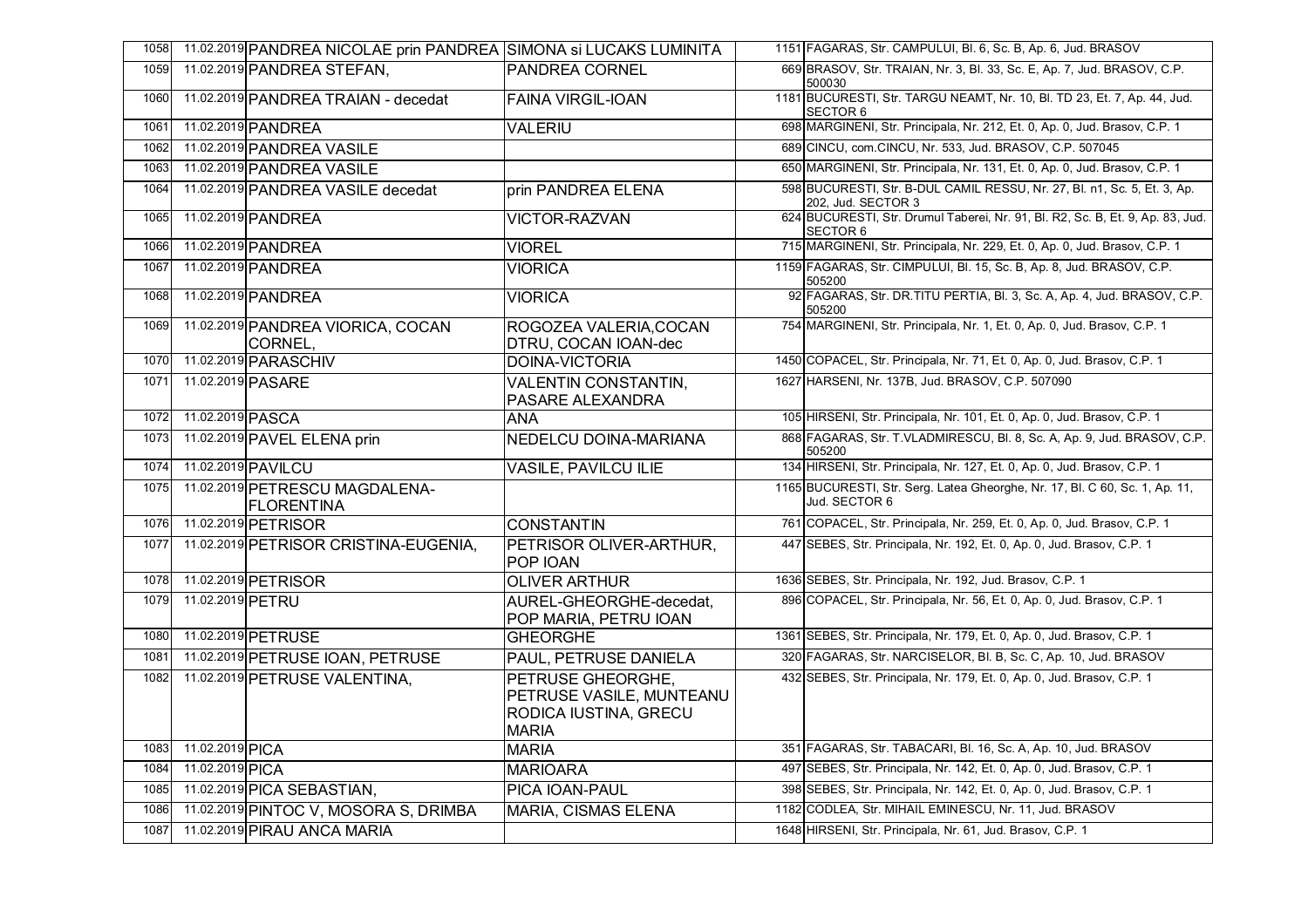| 1088 | 11.02.2019 PIRAU    |                                              | <b>COSTEL-GHEORGHE</b>                       | 65 HIRSENI, Str. Principala, Nr. 61, Et. 0, Ap. 0, Jud. Brasov, C.P. 1                         |
|------|---------------------|----------------------------------------------|----------------------------------------------|------------------------------------------------------------------------------------------------|
| 1089 | 11.02.2019 PIRVU    |                                              | ALEXANDRA-PETRUTA                            | 1726 MARGINENI, Str. Principala, Nr. 12B, Jud. Brasov, C.P. 1                                  |
| 1090 |                     | 11.02.2019 PIRVU CONSTANTIN                  | PIRVU FLORICA                                | 1208 MARGINENI, Str. Principala, Nr. 12A, Et. 0, Ap. 0, Jud. Brasov, C.P. 1                    |
| 1091 | 11.02.2019 PIRVU    |                                              | CONSTANTIN, PIRVU FLORICA                    | 559 MARGINENI, Str. Principala, Nr. 12, Et. 0, Ap. 0, Jud. Brasov, C.P. 1                      |
| 1092 |                     | 11.02.2019 PIRVU CONSTANTIN,                 | <b>PIRVU FLORICA</b>                         | 1453 MARGINENI, Str. Principala, Nr. 12B, Et. 0, Ap. 0, Jud. Brasov, C.P. 1                    |
| 1093 | 11.02.2019 PIRVU    |                                              | <b>IONUT-FLORIN</b>                          | 1709 MARGINENI, Str. Principala, Nr. 12, Jud. Brasov, C.P. 1                                   |
| 1094 | 11.02.2019 PIRVU    |                                              | <b>MARCEL</b>                                | 1199 FAGARAS, Str. PRUNULUI, Nr. 10, Jud. BRASOV, C.P. 505200                                  |
| 1095 | 11.02.2019 PIRVU    |                                              | <b>MARIA</b>                                 | 353 SEBES, Str. Principala, Nr. 99A, Et. 0, Ap. 0, Jud. Brasov, C.P. 1                         |
| 1096 | 11.02.2019 PIRVU    |                                              | <b>VALENTIN</b>                              | 1416 SEBES, Nr. 99, Et. 0, Ap. 0, Jud. Brasov, C.P. 1                                          |
| 1097 |                     | 11.02.2019 PIRVU VIOREL COSTEL,              | PIRVU RAMONA MARIA                           | 197 HIRSENI, Str. Principala, Nr. 178, Et. 0, Ap. 0, Jud. Brasov, C.P. 1                       |
| 1098 | 11.02.2019 PISO     |                                              | <b>IOAN-ILIE</b>                             | 1276 BUCURESTI, Str. BARBU STEFANESCU DELAVRANCEA, Nr. 7, Jud.<br>Sector 1                     |
| 1099 |                     | 11.02.2019 PLETOS                            | <b>MARIA</b>                                 | 151 HIRSENI, Str. Principala, Nr. 138, Et. 0, Ap. 0, Jud. Brasov, C.P. 1                       |
| 1100 |                     | 11.02.2019 POMANA DAN-NELU,                  | POMANA CAMELIA-GABRIELA                      | 560 BUCURESTI SECTOR 3, Str. BURDUJENI, Nr. 7, Bl. B2, Sc. B, Et. 4, Ap.<br>62, C.P. 032727    |
| 1101 | 11.02.2019 POP      |                                              | ADINA-IOANA                                  | 1172 BUCURESTI, Str. RIUL DORNA, Nr. 4, Bl. Z47, Sc. A, Et. 3, Ap. 19, Jud.<br><b>SECTOR 6</b> |
| 1102 |                     | 11.02.2019 POP AUREL, POP                    | FELICIA, POP VASILE                          | 426 SEBES, Str. Principala, Nr. 172, Et. 0, Ap. 0, Jud. Brasov, C.P. 1                         |
| 1103 |                     | 11.02.2019 POP C. IONEL                      |                                              | 456 FAGARAS, Str. TEIULUI, Bl. 46, Sc. B, Ap. 5, Jud. BRASOV, C.P. 505200                      |
| 1104 |                     | 11.02.2019 POP CONSTANTIN                    |                                              | 753 SEBES, Str. Principala, Nr. 139, Et. 0, Ap. 0, Jud. Brasov, C.P. 1                         |
| 1105 | 11.02.2019 POP      |                                              | <b>CORNEL</b>                                | 300 SEBES, Str. Principala, Nr. 54, Et. 0, Ap. 0, Jud. Brasov, C.P. 1                          |
| 1106 | 11.02.2019 POP      |                                              | <b>DANIELA-MIOARA</b>                        | 1365 SEBES, Str. Principala, Et. 0, Ap. 0, Jud. Brasov, C.P. 1                                 |
| 1107 |                     | 11.02.2019 POP EMILIA.                       | <b>BREZAIU ELENA, POP</b><br><b>GHEORGHE</b> | 327 SEBES, Str. Principala, Nr. 81, Et. 0, Ap. 0, Jud. Brasov, C.P. 1                          |
| 1108 |                     | 11.02.2019 POP EUGEN-HORATIU,                | POP ADRIANA-ESTERA                           | 465 SEBES, Str. Principala, Nr. 211, Et. 0, Ap. 0, Jud. Brasov, C.P. 1                         |
| 1109 |                     | 11.02.2019 POP FLORIAN-ADRIAN                |                                              | 1177 FAGARAS, Str. 1 DECEMBRIE 1918, Bl. 12E, Sc. A, Ap. 8, Jud. BRASOV,<br>C.P. 505200        |
| 1110 | 11.02.2019 POP      |                                              | G.CONSTANTIN-decedat,<br><b>KORKH ADINA</b>  | 509 FAGARAS, Str. V. ALECSANDRI, Bl. 7, Sc. B, Ap. 9, Jud. BRASOV, C.P.<br>505200              |
| 1111 | 11.02.2019 POP      |                                              | <b>GEORGE-MARIAN</b>                         | 1354 SEBES, Str. Principala, Nr. 200, Et. 0, Ap. 0, Jud. Brasov, C.P. 1                        |
| 1112 | 11.02.2019 POP      |                                              | <b>GHEORGHE</b>                              | 1211 SEBES, Str. Principala, Nr. 21, Et. 0, Ap. 0, Jud. Brasov, C.P. 1                         |
| 1113 | 11.02.2019 POP      |                                              | GHEORGHE, POP GEORGETA                       | 933 COPACEL, Str. Principala, Nr. 96, Et. 0, Ap. 0, Jud. Brasov, C.P. 1                        |
| 1114 | 11.02.2019 POP      |                                              | I. IOAN                                      | 450 SEBES, Str. Principala, Nr. 195, Et. 0, Ap. 0, Jud. Brasov, C.P. 1                         |
| 1115 | 11.02.2019 POP      |                                              | IOAN, POP LUMINITA                           | 1739 FAGARAS, Str. TITU PERTIA, Bl. 4A, Ap. 9, Jud. BRASOV                                     |
| 1116 | 11.02.2019 POP      |                                              | IOAN-senior, POP IOAN-junior                 | 459 SEBES, Str. Principala, Nr. 205, Et. 0, Ap. 0, Jud. Brasov, C.P. 1                         |
| 1117 | 11.02.2019 POP      |                                              | <b>MARIA</b>                                 | 285 SEBES, Str. Principala, Nr. 36, Et. 0, Ap. 0, Jud. Brasov, C.P. 1                          |
|      | 1118 11.02.2019 POP |                                              | MARIA, DOPCEA ADRIANA                        | 915 FAGARAS, Str. G COSBUC, Nr. 20, Jud. BRASOV, C.P. 505200                                   |
| 1119 |                     | 11.02.2019 POP MARIA, POP GEORGE-<br>MARIAN, | POP MARIA-MAGDALENA                          | 454 SEBES, Str. Principala, Nr. 200, Et. 0, Ap. 0, Jud. Brasov, C.P. 1                         |
| 1120 | 11.02.2019 POP      |                                              | MARIA, POP IOAN                              | 261 SEBES, Str. Principala, Nr. 12, Et. 0, Ap. 0, Jud. Brasov, C.P. 1                          |
| 1121 |                     | 11.02.2019 POP MARIA,                        | POP MIHAIL-IOAN, POP<br>MIRCEA-NICOLAE       | 913 BRASOV, Str. VALEA CETATII, Nr. 33, Bl. 40, Sc. B, Ap. 34, Jud.<br><b>BRASOV</b>           |
| 1122 | 11.02.2019 POP      |                                              | MARIA-MAGDALENA                              | 390 SEBES, Str. Principala, Nr. 200, Et. 0, Ap. 0, Jud. Brasov, C.P. 1                         |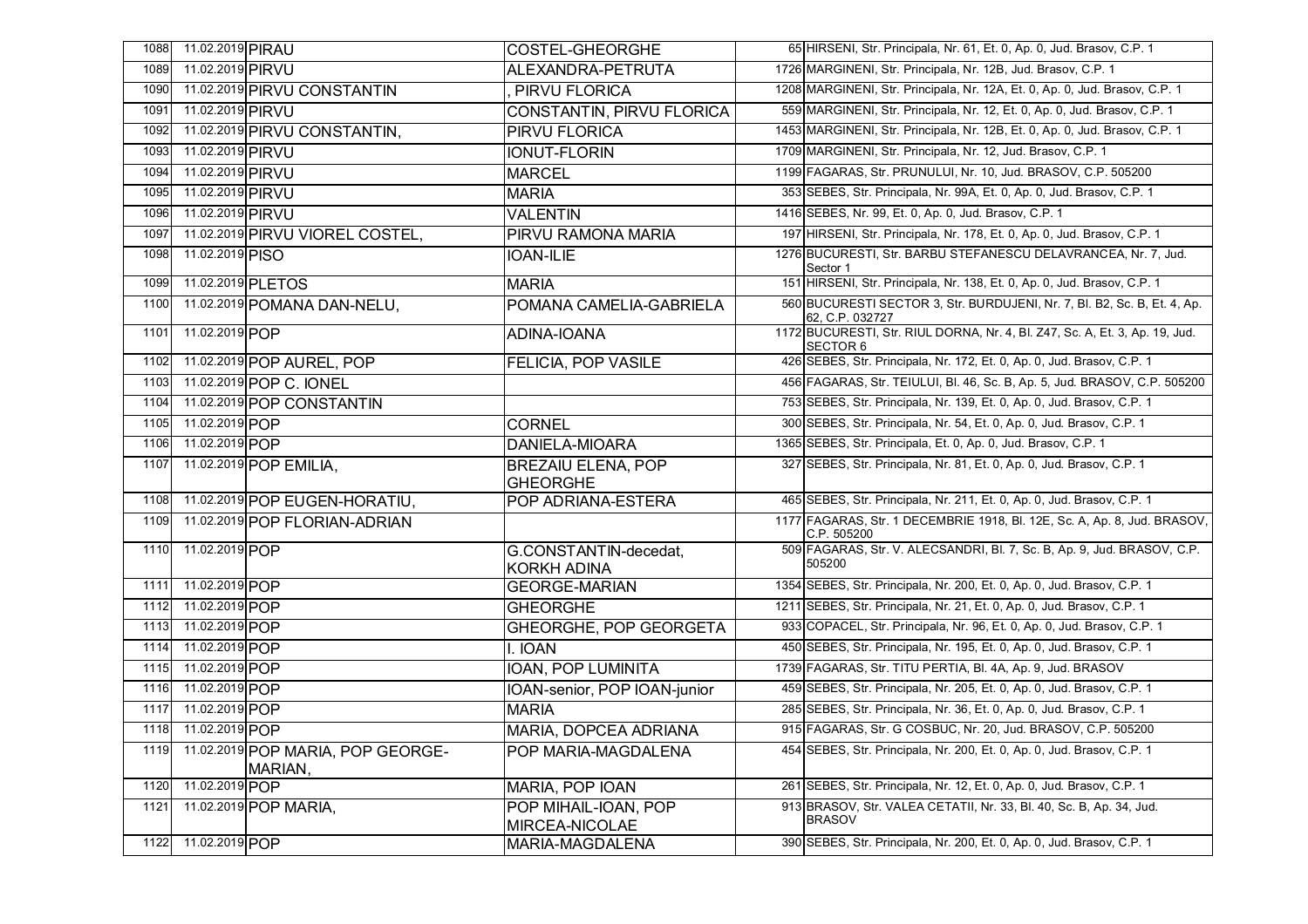| 1123 |                 | 11.02.2019 POP MARIAN,                 | <b>POP MARIA</b>                                                               | 1061 COPACEL, Str. Principala, Nr. 222, Et. 0, Ap. 0, Jud. Brasov, C.P. 1                   |
|------|-----------------|----------------------------------------|--------------------------------------------------------------------------------|---------------------------------------------------------------------------------------------|
| 1124 | 11.02.2019 POP  |                                        | <b>MARIUS</b>                                                                  | 328 SEBES, Str. Principala, Nr. 81A, Et. 0, Ap. 0, Jud. Brasov, C.P. 1                      |
| 1125 |                 | 11.02.2019 POP MIRCEA-deced, BOGDAN    | <b>ADRIANA LUCIA prin TAFLAN</b><br><b>BOGDAN CLAUDIU</b>                      | 228 FAGARAS, Str. ARON PUMNUL, Nr. 12, Jud. BRASOV, C.P. 505200                             |
| 1126 | 11.02.2019 POP  |                                        | <b>NICOLAE</b>                                                                 | 280 SEBES, Str. Principala, Nr. 31, Et. 0, Ap. 0, Jud. Brasov, C.P. 1                       |
| 1127 |                 | 11.02.2019 POP NICOLAE                 |                                                                                | 976 COPACEL, Str. Principala, Nr. 140, Et. 0, Ap. 0, Jud. Brasov, C.P. 1                    |
| 1128 | 11.02.2019 POP  |                                        | <b>OVIDIU</b>                                                                  | 1699 MEDIAS, Str. BASTIONULUI, Nr. 5, Bl. 5, Sc. A, Et. 3, Ap. 13, Jud. SIBIU               |
| 1129 | 11.02.2019 POP  |                                        | OVIDIU-IOAN, POP LUCICA-<br><b>GABRIELA</b>                                    | 891 COPACEL, Str. Principala, Nr. 52, Et. 0, Ap. 0, Jud. Brasov, C.P. 1                     |
| 1130 |                 | 11.02.2019 POP PETRU decedat           | prin POP ILIANA                                                                | 796 FAGARAS, Str. 1 DECEMBRIE 1918, Bl. 11A, Sc. A, Ap. 6, Jud. BRASOV,<br>C.P. 505200      |
| 1131 | 11.02.2019 POP  |                                        | <b>RODICA</b>                                                                  | 1689 SEBES, Str. Principala, Nr. 12, Jud. Brasov, C.P. 1                                    |
| 1132 | 11.02.2019 POP  |                                        | SIMONA-MARIA, POP MARIUS-<br><b>VALERIU</b>                                    | 563 FAGARAS, Str. DR. TITU PERTIA, Bl. 6, Sc. C, Ap. 4, Jud. BRASOV                         |
| 1133 |                 | 11.02.2019 POP SOFIA, POP DANIELA,     | <b>POP MARCEL</b>                                                              | 374 FAGARAS, Str. CIMPULUI, Bl. 4, Sc. C, Ap. 13, Jud. BRASOV, C.P.<br>505200               |
| 1134 | 11.02.2019 POP  |                                        | <b>STELUTA</b>                                                                 | 1695 SEBES, Str. Principala, Nr. 192, Jud. Brasov, C.P. 1                                   |
| 1135 | 11.02.2019 POP  |                                        | <b>VALERIU, POP ELENA</b>                                                      | 397 SEBES, Str. Principala, Nr. 141, Et. 0, Ap. 0, Jud. Brasov, C.P. 1                      |
| 1136 | 11.02.2019 POP  |                                        | <b>VIORICA</b>                                                                 | 537 SEBES, Str. Principala, Nr. 65, Et. 0, Ap. 0, Jud. Brasov, C.P. 1                       |
| 1137 |                 | 11.02.2019 POPA AUGUSTIN               |                                                                                | 1538 MARGINENI, Str. Principala, Nr. 67, Jud. Brasov, C.P. 1                                |
| 1138 |                 | 11.02.2019 POPA AUREL,                 | POPA MARIOARA                                                                  | 767 FAGARAS, Str. CAMPULUI, Nr. 46, Jud. BRASOV, C.P. 505200                                |
| 1139 |                 | 11.02.2019 POPA AUREL-decedat          | prin POPA ELENA                                                                | 632 MARGINENI, Str. Principala, Nr. 104, Et. 0, Ap. 0, Jud. Brasov, C.P. 1                  |
| 1140 |                 | 11.02.2019 POPA DANILA, BARBU ANA      | decedati prin URS VIORICA                                                      | 722 MARGINENI, Str. Principala, Nr. 246, Et. 0, Ap. 0, Jud. Brasov, C.P. 1                  |
| 1141 |                 | 11.02.2019 POPA DAVID.                 | IOAN, STEFAN, SUVAILA ANA<br>decedati prin SOVAILA ILIE-<br>DORU-1670720082452 | 712 MARGINENI, Str. Principala, Nr. 227, Et. 0, Ap. 0, Jud. Brasov, C.P. 1                  |
| 1142 | 11.02.2019 POPA |                                        | <b>FLORIN-DORIN</b>                                                            | 1251 COPACEL, Str. Principala, Nr. 161, Et. 0, Ap. 0, Jud. Brasov, C.P. 1                   |
| 1143 | 11.02.2019 POPA |                                        | <b>G. IOAN PRIN MIRON POPA</b><br><b>IOLANDA</b>                               | 1195 MARGINENI, Str. Principala, Nr. 76, Et. 0, Ap. 0, Jud. Brasov, C.P. 1                  |
| 1144 |                 | 11.02.2019 POPA GEORGE-decedat         | prin POPA GHEORGHE                                                             | 1207 BUCURESTI, Str. NAZUINTEI, Nr. 6, Bl. E3, Sc. B, Et. 1, Ap. 7, Jud.<br><b>SECTOR 3</b> |
| 1145 |                 | 11.02.2019 POPA GHEORGHE,              | <b>POPA ANCA</b>                                                               | 665 MARGINENI, Str. Principala, Nr. 148, Et. 0, Ap. 0, Jud. Brasov, C.P. 1                  |
| 1146 |                 | 11.02.2019 POPA GHEORGHE.              | POPA VIORICA                                                                   | 786 MARGINENI, Str. Principala, Nr. 148, Et. 0, Ap. 0, Jud. Brasov, C.P. 1                  |
| 1147 | 11.02.2019 POPA |                                        | <b>IOAN</b>                                                                    | 642 FAGARAS, Str. TEIULUI, Bl. 21, Sc. A, Ap. 15, Jud. BRASOV                               |
| 1148 |                 | 11.02.2019 POPA IOAN                   |                                                                                | 1546 MARGINENI, Nr. 67, Jud. Brasov, C.P. 1                                                 |
| 1149 | 11.02.2019 POPA |                                        | <b>IOAN, POPA ELENA</b>                                                        | 590 MARGINENI, Str. Principala, Nr. 55, Et. 0, Ap. 0, Jud. Brasov, C.P. 1                   |
| 1150 |                 | 11.02.2019 POPA IOAN SI POPA GHEORGHE- | decedati prin NEGRILA<br><b>CORNELIA</b>                                       | 766 MARGINENI, Nr. 266, Jud. BRASOV, C.P. 507093                                            |
| 1151 | 11.02.2019 POPA |                                        | MARIA, POPA DANIEL-<br><b>GHEORGHE</b>                                         | 631 MARGINENI, Str. Principala, Nr. 103, Et. 0, Ap. 0, Jud. Brasov, C.P. 1                  |
| 1152 |                 | 11.02.2019 POPA MARIA,                 | POPA STEFAN-decedat                                                            | 323 SEBES, Str. Principala, Nr. 77, Et. 0, Ap. 0, Jud. Brasov, C.P. 1                       |
| 1153 |                 | 11.02.2019 POPA MATEIU prin            | <b>MOLDOVAN MARIA</b>                                                          | 1147 FAGARAS, Str. TITU PERTIA, Bl. 6, Sc. C, Ap. 13, Jud. BRASOV, C.P.<br>505200           |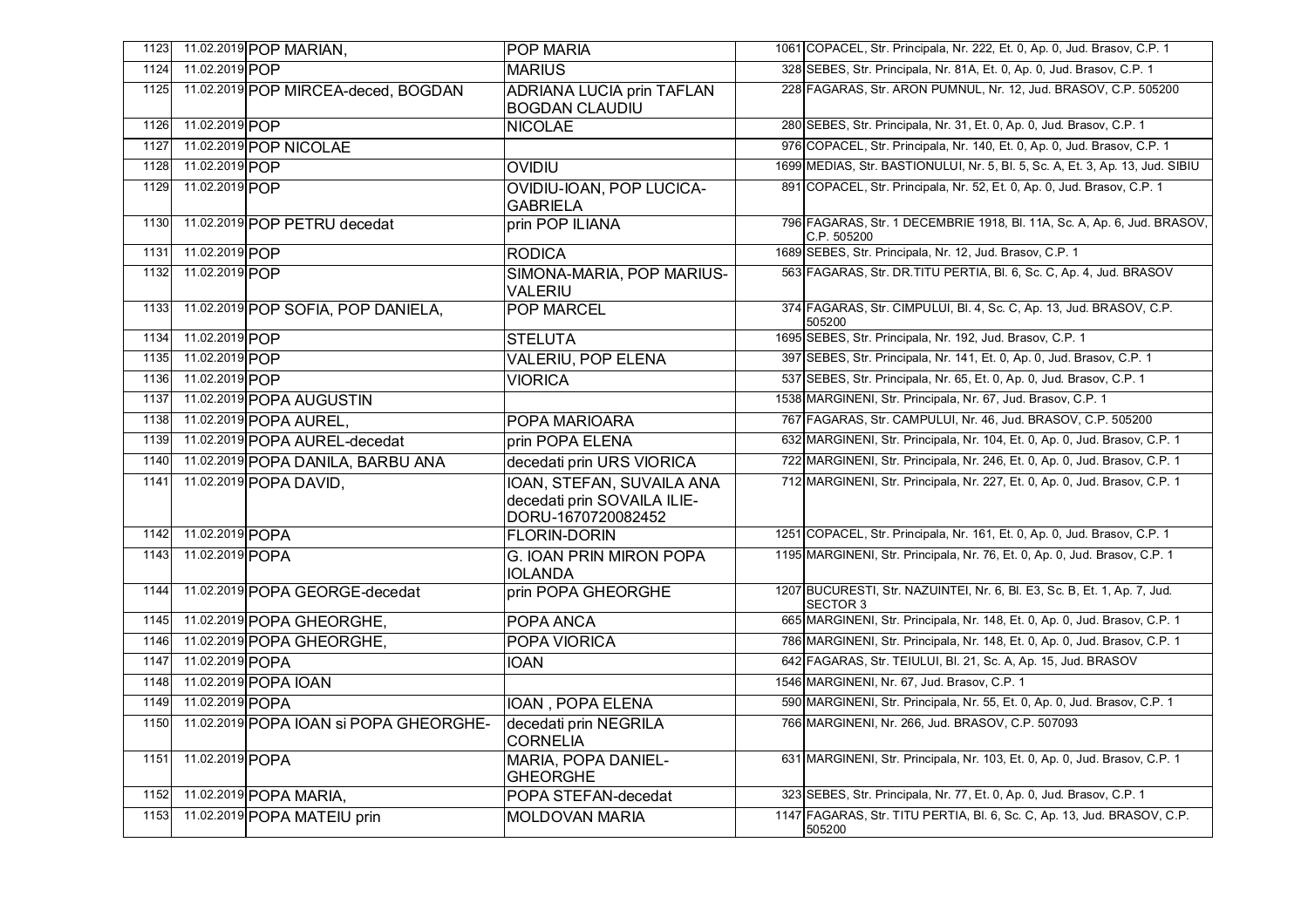| 1154 | 11.02.2019 POPA      |                                         | MIHAELA, POPA VICTOR                                            | 1243 MARGINENI, Str. Principala, Nr. 138, Et. 0, Ap. 0, Jud. Brasov, C.P. 1            |
|------|----------------------|-----------------------------------------|-----------------------------------------------------------------|----------------------------------------------------------------------------------------|
| 1155 |                      | 11.02.2019 POPA OVIDIU SI NATALIA       | -decedati prin BLENDEA<br><b>AURELIA</b>                        | 1150 FAGARAS, Str. 13 DECEMBRIE, Bl. C100, Ap. 7, Jud. BRASOV, C.P.<br>505200          |
| 1156 | 11.02.2019 POPA      |                                         | <b>SILVIU, POPA DOINA</b>                                       | 997 COPACEL, Str. Principala, Nr. 161, Et. 0, Ap. 0, Jud. Brasov, C.P. 1               |
| 1157 | 11.02.2019 POPA      |                                         | <b>VASILE-decedat prin LUDU</b><br><b>EUGENIA</b>               | 1200 ZARNESTI, Str. Mitropolit Ion Mesianu, Nr. 19, Jud. BRASOV                        |
| 1158 | 11.02.2019 POPA      |                                         | <b>VICTOR-DIONISIE prin POPA</b><br><b>ELENA</b>                | 601 MARGINENI, Str. Principala, Nr. 66, Et. 0, Ap. 0, Jud. Brasov, C.P. 1              |
| 1159 |                      | 11.02.2019 POPAVASILE                   | <b>CRISTINEL</b>                                                | 1379 HIRSENI, Str. Principala, Nr. 20, Et. 0, Ap. 0, Jud. Brasov, C.P. 1               |
| 1160 |                      | 11.02.2019 POPAVASILE MARIANA,          | <b>HAN CORNELIA-decedata</b>                                    | 20 HIRSENI, Str. Principala, Nr. 20, Et. 0, Ap. 0, Jud. Brasov, C.P. 1                 |
| 1161 |                      | 11.02.2019 POPENTA                      | <b>GAROFITA-GEORGETA</b>                                        | 884 FAGARAS, Str. TABACARI, Bl. 4, Sc. E, Ap. 7, Jud. BRASOV                           |
| 1162 |                      | 11.02.2019 POPESCU                      | C-TIN MARIAN, TURIAC<br><b>STANCIU</b>                          | 1164 PLOIESTI, Str. ELENA DOAMNA, Nr. 42, Jud. PRAHOVA                                 |
| 1163 |                      | 11.02.2019 POPISTAN                     | <b>ILIE</b>                                                     | 725 BRASOV, Str. OVIDIU, Nr. 10, Bl. 11, Sc. D, Ap. 7, Jud. BRASOV                     |
| 1164 |                      | 11.02.2019 POPISTAN IOAN                |                                                                 | 573 MARGINENI, Str. Principala, Nr. 29, Et. 0, Ap. 0, Jud. Brasov, C.P. 1              |
| 1165 |                      | 11.02.2019 PREDA ELENA, TOCCAFONDI      | <b>DANIELE</b>                                                  | 1645 FAGARAS, Str. 13 DECEMBRIE, Bl. 14, Sc. B, Ap. 7, Jud. BRASOV, C.P.<br>505200     |
| 1166 |                      | 11.02.2019 PRISECARU VASILE, GENCO RITA |                                                                 | 1111 SEBES, Str. Principala, Nr. 130, Et. 0, Ap. 0, Jud. Brasov, C.P. 1                |
| 1167 | 11.02.2019 PRUNA     |                                         | <b>CIPRIAN</b>                                                  | 534 FAGARAS, Str. 13 DECEMBRIE, Bl. 1, Sc. A, Ap. 10, Jud. BRASOV, C.P.<br>505200      |
| 1168 | 11.02.2019 PRUNA     |                                         | <b>INOCENTIU</b>                                                | 533 FAGARAS, Str. 13 DECEMBRIE, Bl. 1, Sc. A, Ap. 10, Jud. BRASOV, C.P.<br>505200      |
| 1169 |                      | 11.02.2019 PRUNDARU GHEORGHE-decedat    | prin PRUNDAR EMILIAN                                            | 1236 SITA BUZAULUI, Nr. 377, Jud. COVASNA                                              |
| 1170 | 11.02.2019 PUCHIU    |                                         | <b>ALINA DANA</b>                                               | 1554 FAGARAS, Str. B-DUL UNIRII, BI. 4B, Ap. 11, Jud. BRASOV, C.P. 505200              |
| 1171 |                      | 11.02.2019 PUIA IOAN,                   | PUIA GHEORGHE                                                   | 14 BRASOV, Str. B-DUL GARII, Nr. 28A, Bl. 224, Ap. 34, Jud. BRASOV                     |
| 1172 | 11.02.2019 PUIA      |                                         | ALEXANDRINA prin PUIA IOAN                                      | 17 SIBIU, Str. SIBIEL, Nr. 13, Bl. 53, Ap. 1, Jud. SIBIU                               |
| 1173 | 11.02.2019 PUIA      |                                         | <b>AUREL</b>                                                    | 89 FAGARAS, Str. 1 DECEMBRIE 1918, Bl. 7B, Sc. B, Ap. 6, Jud. BRASOV,<br>C.P. 505200   |
| 1174 | 11.02.2019 PUIA      |                                         | <b>AXENTE</b>                                                   | 1521 HIRSENI, Nr. 155, Jud. Brasov, C.P. 1                                             |
| 1175 | 11.02.2019 PUIA      |                                         | <b>CLAUDIU-GHEORGHE</b>                                         | 1458 HIRSENI, Str. Principala, Nr. 7, Et. 0, Ap. 0, Jud. Brasov, C.P. 1                |
| 1176 |                      | 11.02.2019 PUIA CRISTINA,               | <b>PUIA IOAN</b>                                                | 1552 HIRSENI, Str. Principala, Nr. 132, Jud. Brasov, C.P. 1                            |
| 1177 | 11.02.2019 PUIA      |                                         | DANIEL, PUIA EMANUELA                                           | 1268 SEBES, Str. Principala, Nr. 166, Et. 0, Ap. 0, Jud. Brasov, C.P. 1                |
| 1178 | 11.02.2019 PUIA      |                                         | <b>DORIN-ILIE</b>                                               | 66 HIRSENI, Str. Principala, Nr. 62, Et. 0, Ap. 0, Jud. Brasov, C.P. 1                 |
| 1179 | 11.02.2019 PUIA      |                                         | <b>DORIN-ILIE, PUIA MARIA</b>                                   | 183 HIRSENI, Str. Principala, Nr. 164, Et. 0, Ap. 0, Jud. Brasov, C.P. 1               |
| 1180 | 11.02.2019 PUIA      |                                         | <b>ELENA</b>                                                    | 138 HIRSENI, Str. Principala, Nr. 132, Et. 0, Ap. 0, Jud. Brasov, C.P. 1               |
| 1181 |                      | 11.02.2019 PUIA ELENA-decedata prin     | <b>PUIA VIORICA</b>                                             | 1126 HARSENI, Nr. 58, Jud. BRASOV, C.P. 507090                                         |
| 1182 |                      | 11.02.2019 PUIA GHEORGHE,               | PUIA ELENA-VERGINIA                                             | 100 FAGARAS, Str. 1 DECEMBRIE 1918, Bl. 51, Sc. B, Ap. 20, Jud. BRASOV,<br>C.P. 505200 |
| 1183 | 11.02.2019 PUIA      |                                         | <b>GHEORGHE, PUIA LILIANA-</b><br><b>MARIA</b>                  | 1382 HIRSENI, Str. Principala, Nr. 7, Et. 0, Ap. 0, Jud. Brasov, C.P. 1                |
| 1184 | 11.02.2019 PUIA      |                                         | ILIE, LEONTINA-ADRIANA,<br>ELENA-CAMELIA, LEONTINA-<br>decedata | 215 HIRSENI, Str. Principala, Nr. 196, Et. 0, Ap. 0, Jud. Brasov, C.P. 1               |
|      | 1185 11.02.2019 PUIA |                                         | ILIE, PUIA ELENA MIRELA                                         | 212 HIRSENI, Str. Principala, Nr. 193, Et. 0, Ap. 0, Jud. Brasov, C.P. 1               |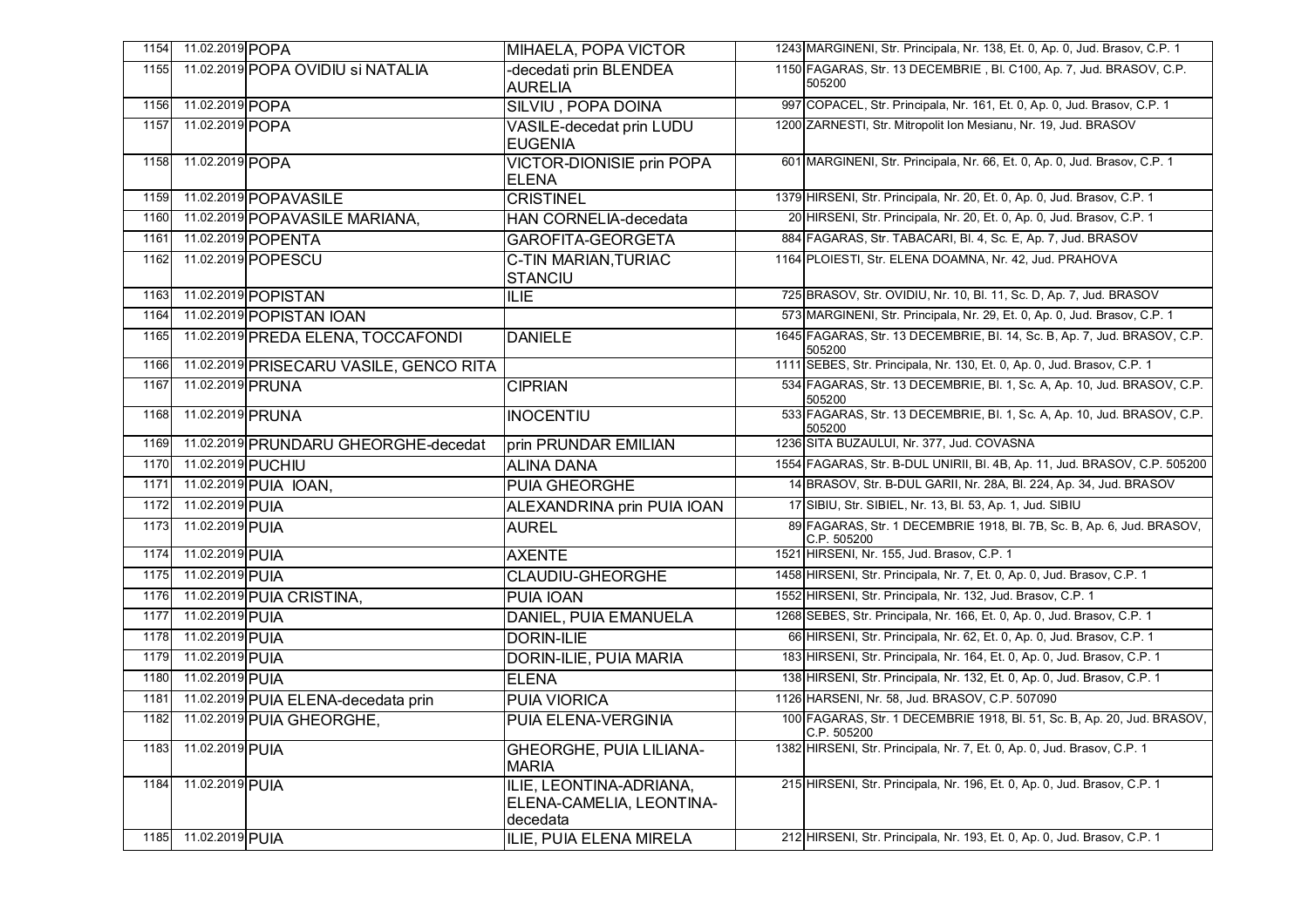| 1186 |                  | 11.02.2019 PUIA ILIE,                 | <b>PUIA MARIEA</b>                               | 40 HIRSENI, Str. Principala, Nr. 38, Et. 0, Ap. 0, Jud. Brasov, C.P. 1                         |
|------|------------------|---------------------------------------|--------------------------------------------------|------------------------------------------------------------------------------------------------|
| 1187 | 11.02.2019 PUIA  |                                       | <b>IOAN</b>                                      | 142 HIRSENI, Str. Principala, Nr. 137, Et. 0, Ap. 0, Jud. Brasov, C.P. 1                       |
| 1188 | 11.02.2019 PUIA  |                                       | <b>IOAN</b>                                      | 217 HIRSENI, Str. Principala, Nr. 198, Et. 0, Ap. 0, Jud. Brasov, C.P. 1                       |
| 1189 |                  | 11.02.2019 PUIA IOAN                  |                                                  | 243 HIRSENI, Str. Principala, Nr. 102, Et. 0, Ap. 0, Jud. Brasov, C.P. 1                       |
| 1190 | 11.02.2019 PUIA  |                                       | <b>IOAN prin PUIA FELICIA</b>                    | 26 HIRSENI, Str. Principala, Nr. 25, Et. 0, Ap. 0, Jud. Brasov, C.P. 1                         |
| 1191 | 11.02.2019 PUIA  |                                       | <b>IOAN, PUIA ELENA</b>                          | 139 HIRSENI, Str. Principala, Nr. 133, Et. 0, Ap. 0, Jud. Brasov, C.P. 1                       |
| 1192 | 11.02.2019 PUIA  |                                       | <b>IOAN-AURELIAN, PUIA</b>                       | 61 HIRSENI, Str. Principala, Nr. 57, Et. 0, Ap. 0, Jud. Brasov, C.P. 1                         |
|      |                  |                                       | ANDREEA-MARIA                                    |                                                                                                |
| 1193 | 11.02.2019 PUIA  |                                       | LIVIU                                            | 402 SEBES, Str. Principala, Nr. 146, Et. 0, Ap. 0, Jud. Brasov, C.P. 1                         |
| 1194 |                  | 11.02.2019 PUIA LUCIA VIORICA         |                                                  | 56 HIRSENI, Str. Principala, Nr. 53, Et. 0, Ap. 0, Jud. Brasov, C.P. 1                         |
| 1195 | 11.02.2019 PUIA  |                                       | MARGARETA-deced prin<br>TOGAN M, PUIA V., PUIA D | 124 HARSENI, Nr. 138D                                                                          |
| 1196 | 11.02.2019 PUIA  |                                       | <b>MARIA prin CRISTEA</b>                        | 1127 HIRSENI, Str. Principala, Nr. 24, Et. 0, Ap. 0, Jud. Brasov, C.P. 1                       |
|      |                  |                                       | AURELIAN-IOAN                                    |                                                                                                |
| 1197 |                  | 11.02.2019 PUIA SABIN                 |                                                  | 1607 SEBES, Nr. 146, Jud. Brasov, C.P. 1                                                       |
| 1198 | 11.02.2019 PUIA  |                                       | <b>SORIN</b>                                     | 119 HIRSENI, Str. Principala, Nr. 114, Et. 0, Ap. 0, Jud. Brasov, C.P. 1                       |
| 1199 | 11.02.2019 PUIA  |                                       | <b>VASILE</b>                                    | 98 HIRSENI, Str. Principala, Nr. 95, Et. 0, Ap. 0, Jud. Brasov, C.P. 1                         |
| 1200 |                  | 11.02.2019 PUIA VIOREL                |                                                  | 1642 HIRSENI, Str. Principala, Nr. 138D, Jud. Brasov, C.P. 1                                   |
| 1201 | 11.02.2019 PUIAN |                                       | LUCIAN-GHEORGHE                                  | 584 MARGINENI, Str. Principala, Nr. 41, Et. 0, Ap. 0, Jud. Brasov, C.P. 1                      |
| 1202 |                  | 11.02.2019 PULPEA                     | IOAN                                             | 1473 COPACEL, Str. Principala, Nr. 2, Et. 0, Ap. 0, Jud. Brasov, C.P. 1                        |
| 1203 |                  | 11.02.2019 PULPEA IOAN decedat prin   | PULPEA ANDREI                                    | 1099 COPACEL, Str. Principala, Nr. 267, Et. 0, Ap. 0, Jud. Brasov, C.P. 1                      |
| 1204 |                  | 11.02.2019 PULPEA IOAN,               | <b>PULPEA ILEANA</b>                             | 852 COPACEL, Str. Principala, Nr. 2, Et. 0, Ap. 0, Jud. Brasov, C.P. 1                         |
| 1205 |                  | 11.02.2019 PULPEA                     | <b>MARIA</b>                                     | 683 MARGINENI, Str. Principala, Nr. 175, Et. 0, Ap. 0, Jud. Brasov, C.P. 1                     |
| 1206 |                  | 11.02.2019 PULPEA MARIA-decedata prin | <b>DAVID STELUTA</b>                             | 720 BRASOV, Str. ALEXANDRU VLAHUTA, Nr. 59, Bl. 141, Sc. C, Ap. 5, Jud.<br>BRASOV, C.P. 500030 |
| 1207 |                  | 11.02.2019 PULPEA MIRCEA              |                                                  | 1380 MARGINENI, Str. Principala, Nr. 175, Et. 0, Ap. 0, Jud. Brasov, C.P. 1                    |
| 1208 |                  | 11.02.2019 PUSCAS                     | <b>ALEXANDRA</b>                                 | 1406 SEBES, Str. Principala, Nr. 27, Et. 0, Ap. 0, Jud. Brasov, C.P. 1                         |
| 1209 |                  | 11.02.2019 PUSCAS                     | SEBASTIAN-IOAN                                   | 468 SEBES, Str. Principala, Nr. 214, Et. 0, Ap. 0, Jud. Brasov, C.P. 1                         |
| 1210 |                  | 11.02.2019 PUSCAS SORIN-VASILE        |                                                  | 378 SEBES, Str. Principala, Nr. 123, Et. 0, Ap. 0, Jud. Brasov, C.P. 1                         |
| 1211 |                  | 11.02.2019 PUSCAS VASILE,             | <b>PUSCAS ELENA</b>                              | 1038 COPACEL, Str. Principala, Nr. 202, Et. 0, Ap. 0, Jud. Brasov, C.P. 1                      |
| 1212 |                  | 11.02.2019 PUSCASU                    | <b>PAUL</b>                                      | 1440 HIRSENI, Str. Principala, Nr. 202, Et. 0, Ap. 0, Jud. Brasov, C.P. 1                      |
| 1213 |                  | 11.02.2019 PUSDERCA                   | <b>MARCEL</b>                                    | 1376 FAGARAS, Str. D-NA STANCA, Nr. 90, Jud. BRASOV, C.P. 505200                               |
| 1214 |                  | 11.02.2019 RACHERIU                   | <b>CRISTINA</b>                                  | 1672 SEBES, Str. Principala, Nr. 162, Jud. Brasov, C.P. 1                                      |
| 1215 |                  | 11.02.2019 RACHER                     | <b>GHEORGHE</b>                                  | 1096 COPACEL, Str. Principala, Nr. 263, Et. 0, Ap. 0, Jud. Brasov, C.P. 1                      |
| 1216 |                  | 11.02.2019 RACHERIU                   | <b>GHEORGHE, RACHERIU</b><br>VIORICA             | 417 SEBES, Str. Principala, Nr. 162, Et. 0, Ap. 0, Jud. Brasov, C.P. 1                         |
| 1217 |                  | 11.02.2019 RACHERIU                   | VIORICA                                          | 424 SEBES, Str. Principala, Nr. 170, Et. 0, Ap. 0, Jud. Brasov, C.P. 1                         |
| 1218 |                  | 11.02.2019 RACHIER SILVIA,            | RACHIER IOAN- decedat                            | 934 COPACEL, Str. Principala, Nr. 97, Et. 0, Ap. 0, Jud. Brasov, C.P. 1                        |
| 1219 |                  | 11.02.2019 RACHIERU                   | <b>MARIUS-ILIE</b>                               | 1668 COPACEL, Str. Principala, Nr. 97, Jud. Brasov, C.P. 1                                     |
| 1220 |                  | 11.02.2019 RACOTEA                    | <b>GHEORGHE</b>                                  | 480 MALINIS, Str. Principala, Nr. 32, Et. 0, Ap. 0, Jud. Brasov, C.P. 1                        |
| 1221 |                  | 11.02.2019 RACOTIA                    | <b>DANIEL</b>                                    | 1281 SEBES, Str. Principala, Nr. 99, Et. 0, Ap. 0, Jud. Brasov, C.P. 1                         |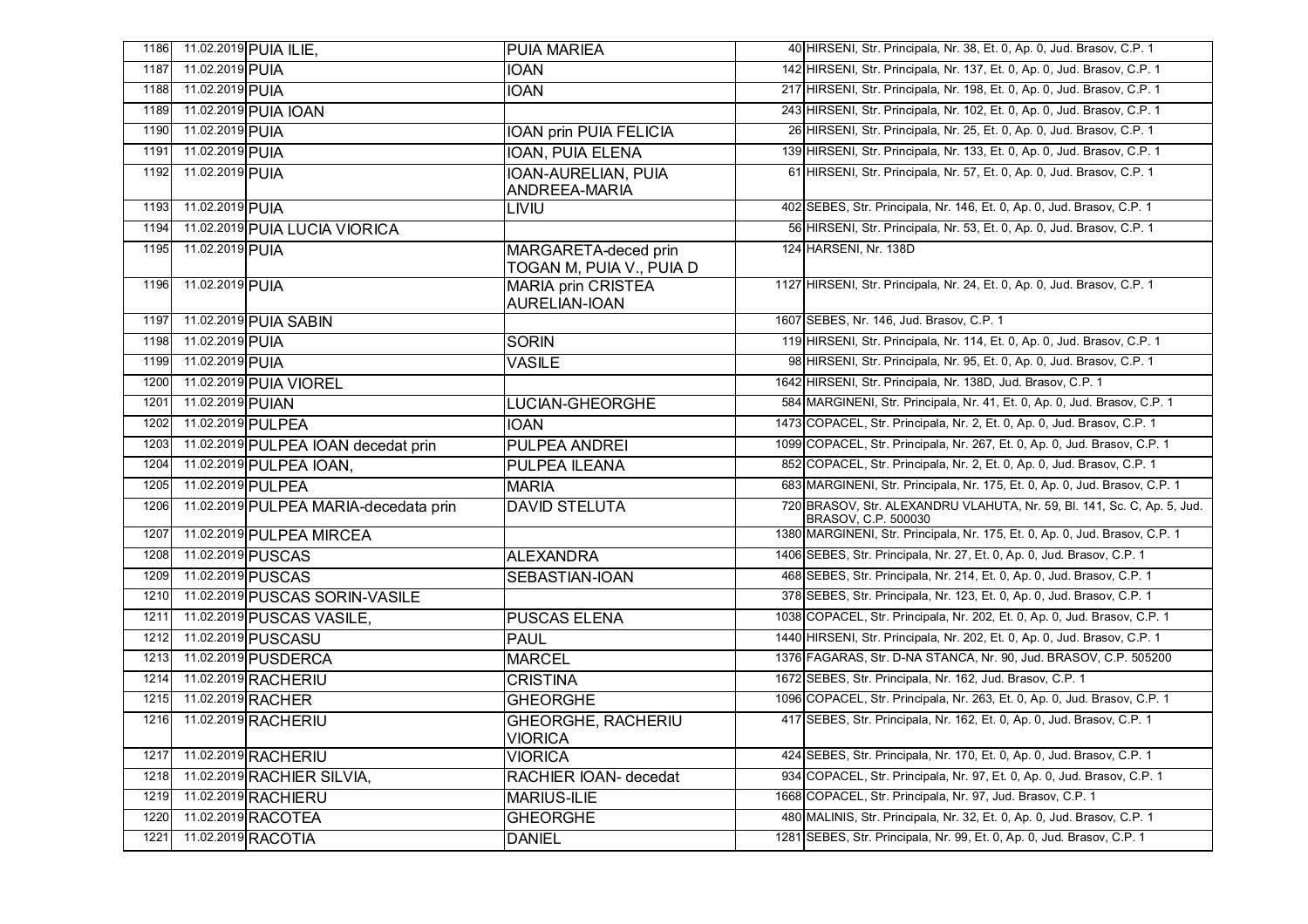| 1222 | 11.02.2019 RACOTIA FILOFTEIA-             | <b>VERONICA</b>                                    | 1465 FAGARAS, Str. 13 DECEMBRIE, Bl. 14, Sc. B, Ap. 9, Jud. BRASOV, C.P.<br>505200                |
|------|-------------------------------------------|----------------------------------------------------|---------------------------------------------------------------------------------------------------|
| 1223 | 11.02.2019 RACOTIA                        | <b>IOAN</b>                                        | 1290 SEBES, Str. Principala, Nr. 99C, Et. 0, Ap. 0, Jud. Brasov, C.P. 1                           |
| 1224 | 11.02.2019 RACOTIA                        | IOAN, RACOTIA FILOFTEIA                            | 355 SEBES, Str. Principala, Nr. 99C, Et. 0, Ap. 0, Jud. Brasov, C.P. 1                            |
| 1225 | 11.02.2019 RACOTIA VALERIU,               | RACOTIA GEANINA                                    | 501 SEBES, Str. Principala, Nr. 96H, Et. 0, Ap. 0, Jud. Brasov, C.P. 1                            |
| 1226 | 11.02.2019 RADBATA                        | <b>ELENA</b>                                       | 50 CODLEA, Str. SCHEILOR, Nr. 24, Jud. BRASOV                                                     |
| 1227 | 11.02.2019 RADBITA MARIANA,               | <b>RADBITA CONSTANTIN</b>                          | 32 FAGARAS, Str. UNIRII, Bl. 7A, Et. 3, Ap. 8, Jud. BRASOV                                        |
| 1228 | 11.02.2019 RADES                          | IOAN, RADES ROZETA                                 | 1255 SEBES, Str. Principala, Nr. 161, Et. 0, Ap. 0, Jud. Brasov, C.P. 1                           |
| 1229 | 11.02.2019 RADES MARIA decedata           | prin MALIN GABRIELA                                | 282 SEBES, Str. Principala, Nr. 33, Et. 0, Ap. 0, Jud. Brasov, C.P. 1                             |
| 1230 | 11.02.2019 RADESCU VICTORIA prin          | DIMBOIU E, URS V, CIOLAN V                         | 377 SEBES, Nr. 15, Jud. BRASOV, C.P. 507094                                                       |
| 1231 | 11.02.2019 RADU IONELA,                   | POP ADRIANA                                        | 425 SEBES, Str. Principala, Nr. 171, Et. 0, Ap. 0, Jud. Brasov, C.P. 1                            |
| 1232 | 11.02.2019 RADULET                        | <b>ANDREI</b>                                      | 35 HIRSENI, Str. Principala, Nr. 34, Et. 0, Ap. 0, Jud. Brasov, C.P. 1                            |
| 1233 | 11.02.2019 RADULET AUREL,                 | RADULET ILEANA                                     | 213 HIRSENI, Str. Principala, Nr. 194, Et. 0, Ap. 0, Jud. Brasov, C.P. 1                          |
| 1234 | 11.02.2019 RADULET                        | <b>AUREL-ILIE</b>                                  | 1300 HIRSENI, Str. Principala, Nr. 194, Et. 0, Ap. 0, Jud. Brasov, C.P. 1                         |
| 1235 | 11.02.2019 RADULET                        | <b>GABRIELA</b>                                    | 107 SIBIU, Str. GEORGE BACOVIA, Nr. 1, Jud. SIBIU                                                 |
| 1236 | 11.02.2019 RADULET                        | GHEORGHE-NICOLAE,<br><b>RADULET CRISTINA-ELENA</b> | 1422 HIRSENI, Str. Principala, Nr. 194, Et. 0, Ap. 0, Jud. Brasov, C.P. 1                         |
| 1237 | 11.02.2019 RADULET                        | IOAN                                               | 1378 HIRSENI, Str. Principala, Nr. 17, Et. 0, Ap. 0, Jud. Brasov, C.P. 1                          |
| 1238 | 11.02.2019 RADULET                        | <b>IOAN</b>                                        | 38 HIRSENI, Str. Principala, Nr. 36, Et. 0, Ap. 0, Jud. Brasov, C.P. 1                            |
| 1239 | 11.02.2019 RADULET IOAN prin CRISTEA      | <b>GEORGETA-SANDA</b>                              | 1134 FAGARAS, Str. 13 DECEMBRIE, Nr. 11, Jud. BRASOV, C.P. 505200                                 |
| 1240 | 11.02.2019 RADULET VIORICA                |                                                    | 1587 HIRSENI, Nr. 68, Jud. Brasov, C.P. 1                                                         |
| 1241 | 11.02.2019 RADUT                          | <b>VICTORIA</b>                                    | 696 FAGARAS, Str. TABACARI, Bl. 15, Sc. A, Ap. 5, Jud. BRASOV, C.P.<br>505200                     |
| 1242 | 11.02.2019 RADUT VIORICA                  |                                                    | 1103 BUCURESTI, Str. ALEEA TIMISUL DE SUS, Nr. 1, Bl. D16, Sc. D, Et. 2,<br>Ap. 35, Jud. SECTOR 6 |
| 1243 | 11.02.2019 RAITA IOAN                     |                                                    | 1455 FAGARAS, Str. B-DUL UNIRII, Bl. 9, Sc. A, Ap. 17, Jud. BRASOV, C.P.<br>505200                |
| 1244 | 11.02.2019 RANEA A si MANTA L             | decedati prin RANEA<br><b>GHEORGHE</b>             | 1116 COPACEL, Str. Principala, Nr. 199, Et. 0, Ap. 0, Jud. Brasov, C.P. 1                         |
| 1245 | 11.02.2019 RANEA ADRIAN                   | <b>GHEORGHE</b>                                    | 1650 COPACEL, Str. Principala, Nr. 199, Jud. Brasov, C.P. 1                                       |
| 1246 | 11.02.2019 RANEA ANDREI si MANTA Lucretia | decedati prin RANEA DOREL                          | 1035 COPACEL, Str. Principala, Nr. 199A, Et. 0, Ap. 0, Jud. Brasov, C.P. 1                        |
| 1247 | 11.02.2019 RANEA                          | <b>EMILIAN</b>                                     | 1252 SEBES, Str. Principala, Nr. 63, Et. 0, Ap. 0, Jud. Brasov, C.P. 1                            |
| 1248 | 11.02.2019 RANEA GHEORGHE-decedat         | prin PUIA GHEORGHE                                 | 1237 CRISCIOR, Str. ZARANDULUI, Nr. 54, Jud. HUNEDOARA                                            |
| 1249 | 11.02.2019 RANEA                          | <b>ILIE</b>                                        | 117 HIRSENI, Str. Principala, Nr. 113, Et. 0, Ap. 0, Jud. Brasov, C.P. 1                          |
| 1250 | 11.02.2019 RANEA ILIE, OLIMPIA-dec. prin  | <b>MARCIU MIHAELA si SCUMPU</b><br><b>GABRIELA</b> | 33 HARSENI, Nr. 139, Ap. 6, Jud. BRASOV                                                           |
| 1251 | 11.02.2019 RANEA                          | <b>IOAN</b>                                        | 925 COPACEL, Str. Principala, Nr. 86, Et. 0, Ap. 0, Jud. Brasov, C.P. 1                           |
| 1252 | 11.02.2019 RANEA                          | <b>IOAN-ADRIAN</b>                                 | 1350 COPACEL, Str. Principala, Nr. 86, Et. 0, Ap. 0, Jud. Brasov, C.P. 1                          |
| 1253 | 11.02.2019 RANEA MATEI-decedat            | prin RINEA MIHAI                                   | 543 BUCURESTI, Str. DELURENI, Nr. 4, Jud. SECTOR 5                                                |
| 1254 | 11.02.2019 RANEA                          | <b>MIHAI</b>                                       | 1640 COPACEL, Str. Principala, Nr. 199, Jud. Brasov, C.P. 1                                       |
| 1255 | 11.02.2019 RANEA                          | <b>VALERIA prin RANEA VASILE</b>                   | 1048 COPACEL, Str. Principala, Nr. 212, Et. 0, Ap. 0, Jud. Brasov, C.P. 1                         |
| 1256 | 11.02.2019 RASVAN                         | <b>IUSTIN, RASVAN MARIA</b>                        | 493 MALINIS, Str. Principala, Nr. 12, Et. 0, Ap. 0, Jud. Brasov, C.P. 1                           |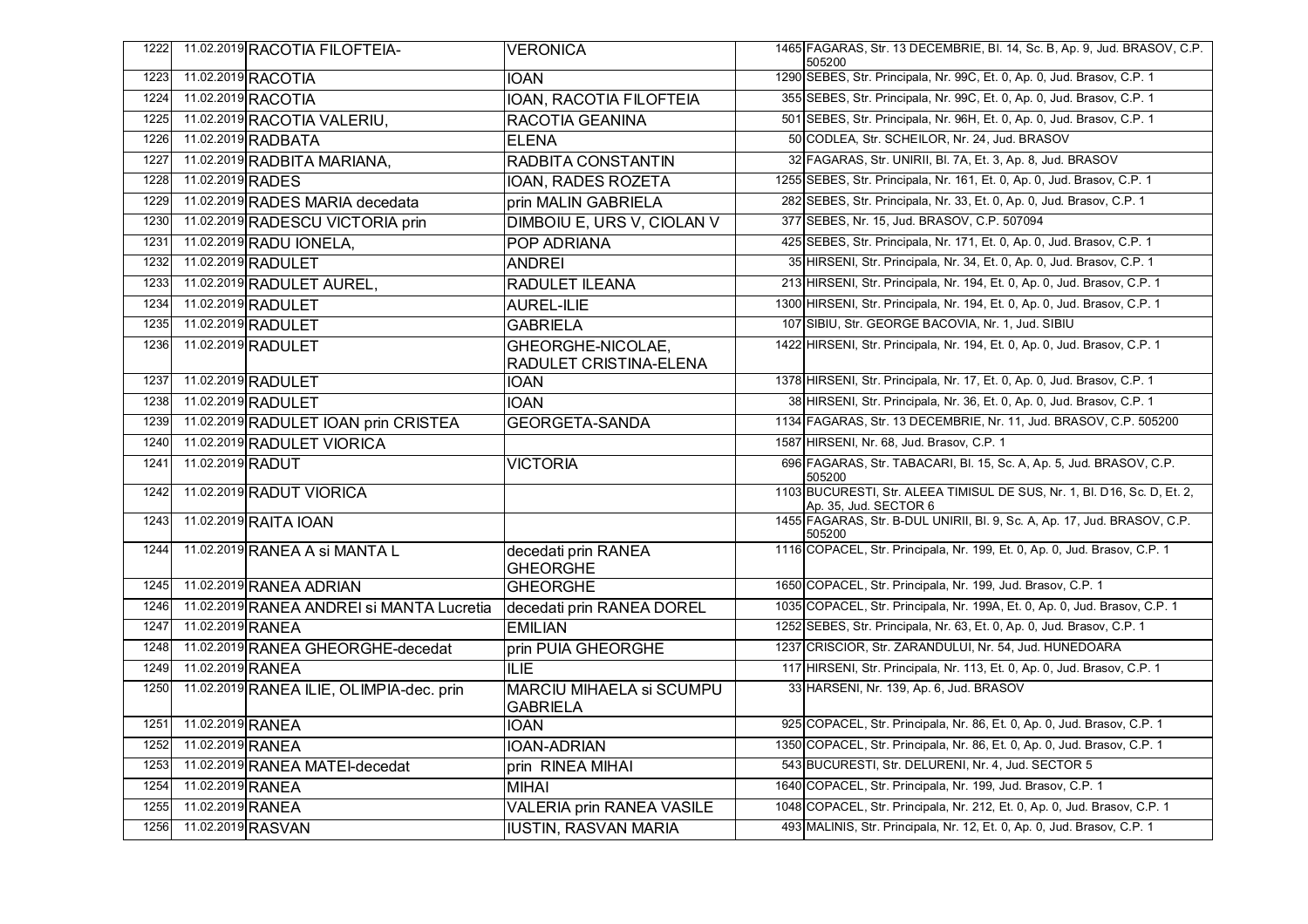| 1258<br>1259<br>1260<br>1261 |                  | 11.02.2019 RINEA ANDREI,<br>11.02.2019 RINEA DAVID, | RINEA MIHAELA-IULIANA                                          | 1054 FAGARAS, Str. 1 DECEMBRIE 1918, Bl. 8A, Ap. 11, Jud. BRASOV, C.P.<br>505200         |
|------------------------------|------------------|-----------------------------------------------------|----------------------------------------------------------------|------------------------------------------------------------------------------------------|
|                              |                  |                                                     |                                                                |                                                                                          |
|                              |                  |                                                     | <b>RINEA RODICA</b>                                            | 309 FAGARAS, Str. NARCISELOR, Bl. C, Sc. B, Ap. 13, Jud. BRASOV, C.P.<br>505200          |
|                              |                  | 11.02.2019 RINEA FLORIN,                            | <b>RINEA ADELA GEORGIANA</b>                                   | 1599 FAGARAS, Str. CAMPULUI, Bl. 8, Sc. C, Ap. 17, Jud. BRASOV, C.P.<br>505200           |
|                              | 11.02.2019 RINEA |                                                     | <b>GHEORGHE, RINEA DORINA</b>                                  | 133 HIRSENI, Str. Principala, Nr. 126, Et. 0, Ap. 0, Jud. Brasov, C.P. 1                 |
| 1262                         | 11.02.2019 RINEA |                                                     | IOAN, RINEA LILIANA-MARIA                                      | 68 HIRSENI, Str. Principala, Nr. 65, Et. 0, Ap. 0, Jud. Brasov, C.P. 1                   |
| 1263                         |                  | 11.02.2019 RINEA IOAN,                              | <b>TEIUSANU GABRIELA, CSAKY</b><br><b>ELENA, BOIERIU MARIA</b> | 191 FAGARAS, Str. CIMPULUI, Bl. 8, Sc. C, Ap. 17, Jud. BRASOV, C.P.<br>505200            |
| 1264                         |                  | 11.02.2019 RINEA LAURENTIU                          |                                                                | 1617 HIRSENI, Nr. 65, Jud. Brasov, C.P. 1                                                |
| 1265                         | 11.02.2019 RINEA |                                                     | MARIA prin IONESCU RODICA-<br><b>ELENA</b>                     | 1201 BRASOV, Str. BISERICII ROMANE, Nr. 33, Jud. BRASOV                                  |
| 1266                         |                  | 11.02.2019 RINEA TIBERIU-ILIE-EMIL,                 | RINEA OANA CRISTINA, RINEA<br><b>MARIA</b>                     | 234 BUCURESTI, Str. SARADEI, Nr. 53-61, Bl. A9, Sc. B, Ap. 46, Jud. SECT.1               |
| 1267                         |                  | 11.02.2019 ROIBU LUCIA-SILVIA,                      | <b>SUCIU MIRCEA</b>                                            | 853 FAGARAS, Str. 13 DECEMBRIE, Bl. 13, Sc. D, Et. 2, Ap. 11, Jud. BRASV,<br>C.P. 505200 |
| 1268                         |                  | 11.02.2019 ROMAN NICOLAE,                           | <b>ROMAN ELENA</b>                                             | 1081 FAGARAS, Str. TITU PERTIA, Bl. 5, Sc. B, Ap. 7, Jud. BRASOV, C.P.<br>505200         |
| 1269                         | 11.02.2019 ROSCA |                                                     | CRISTIAN-CLAUDIU, ROSCA<br>ADA                                 | 541 BRASOV, Str. SATURN, Bl. 12, Sc. A, Et. 3, Ap. 14, Jud. BRASOV, C.P.<br>500030       |
| 1270                         |                  | 11.02.2019 ROSCA ELENA,                             | <b>FULICEA VICTOR-decedat</b>                                  | 670 SAT.RIUSOR, Str. COM. MANDRA, Nr. 5, Jud. BRASOV                                     |
| 1271                         | 11.02.2019 ROSU  |                                                     | CONSTANTIN                                                     | 286 HIRSENI, Str. Principala, Nr. 91, Et. 0, Ap. 0, Jud. Brasov, C.P. 1                  |
| 1272                         |                  | 11.02.2019 ROTARIU                                  | <b>CAMELIA ELENA</b>                                           | 917 FAGARAS, Str. PLOPULUI, Bl. 3A, Sc. C, Ap. 2, Jud. BRASOV                            |
| 1273                         | 11.02.2019 ROZEN |                                                     | <b>ANA</b>                                                     | 517 SINCA VECHE, COM.SINCA, Nr. 279, Jud. BRASOV, C.P. 507206                            |
| 1274                         | 11.02.2019 RUSEI |                                                     | LILIANA, BORICEANU D                                           | 622 MARGINENI, Str. Principala, Nr. 91, Et. 0, Ap. 0, Jud. Brasov, C.P. 1                |
| 1275                         | 11.02.2019 RUSU  |                                                     | ALEXANDRU                                                      | 1577 COPACEL, Str. Principala, Nr. 83, Jud. Brasov, C.P. 1                               |
| 1276                         |                  | 11.02.2019 RUSU ANDREI decedat prin                 | <b>RUSU MARIA</b>                                              | 922 COPACEL, Str. Principala, Nr. 83, Et. 0, Ap. 0, Jud. Brasov, C.P. 1                  |
| 1277                         |                  | 11.02.2019 RUSU CRISTINA -                          | <b>IONELA</b>                                                  | 1595 COPACEL, Str. Principala, Nr. 37, Jud. Brasov, C.P. 1                               |
| 1278                         | 11.02.2019 RUSU  |                                                     | <b>GEORGE prin RUSU</b><br><b>GHEORGHE</b>                     | 901 FAGARAS, Str. 1 DECEMBRIE 1918, Bl. 47B, Sc. B, Ap. 10, Jud.<br><b>BRASOV</b>        |
| 1279                         | 11.02.2019 RUSU  |                                                     | <b>IOAN-OVIDIU</b>                                             | 1436 COPACEL, Str. Principala, Nr. 83, Et. 0, Ap. 0, Jud. Brasov, C.P. 1                 |
| 1280                         |                  | 11.02.2019 RUSU PETRU, RUSU MARIOARA,               | <b>RADULET IOAN</b>                                            | 16 HIRSENI, Str. Principala, Nr. 17, Et. 0, Ap. 0, Jud. Brasov, C.P. 1                   |
| 1281                         | 11.02.2019 RUSU  |                                                     | <b>PETRU-FLORIN</b>                                            | 1377 HIRSENI, Str. Principala, Nr. 17, Et. 0, Ap. 0, Jud. Brasov, C.P. 1                 |
| 1282                         |                  | 11.02.2019 RUSU RADU-IOAN                           |                                                                | 1578 COPACEL, Str. Principala, Nr. 254, Jud. Brasov, C.P. 1                              |
| 1283                         |                  | 11.02.2019 RUSU RADU-IOAN,                          | OPRIS TEODORA, RUSU<br><b>MARIA</b>                            | 1087 COPACEL, Str. Principala, Nr. 254, Et. 0, Ap. 0, Jud. Brasov, C.P. 1                |
| 1284                         |                  | 11.02.2019 RUSU VIRGIL,                             | <b>RUSU ELENA</b>                                              | 939 COPACEL, Str. Principala, Nr. 103, Et. 0, Ap. 0, Jud. Brasov, C.P. 1                 |
| 1285                         |                  | 11.02.2019 SANDU ANDREI VICTOR                      |                                                                | 1531 IASI, Str. PACURARI, Nr. 85, Jud. IASI, C.P. 700515                                 |
| 1286                         | 11.02.2019 SANDU |                                                     | <b>ILEANA</b>                                                  | 111 POJORTA, Nr. 21, Jud. BRASOV                                                         |
| 1287                         | 11.02.2019 SANDU |                                                     | LUCICA, SANDU NECULAI                                          | 144 HIRSENI, Str. Principala, Nr. 137, Et. 0, Ap. 0, Jud. Brasov, C.P. 1                 |
| 1288                         |                  | 11.02.2019 SAPUNARU SIMION,                         | <b>CUCU ADRIAN, POPESCU</b><br><b>VASILE</b>                   | 1259 BRASOV, Str. DE MIJLOC, Nr. 147, Jud. BRASOV                                        |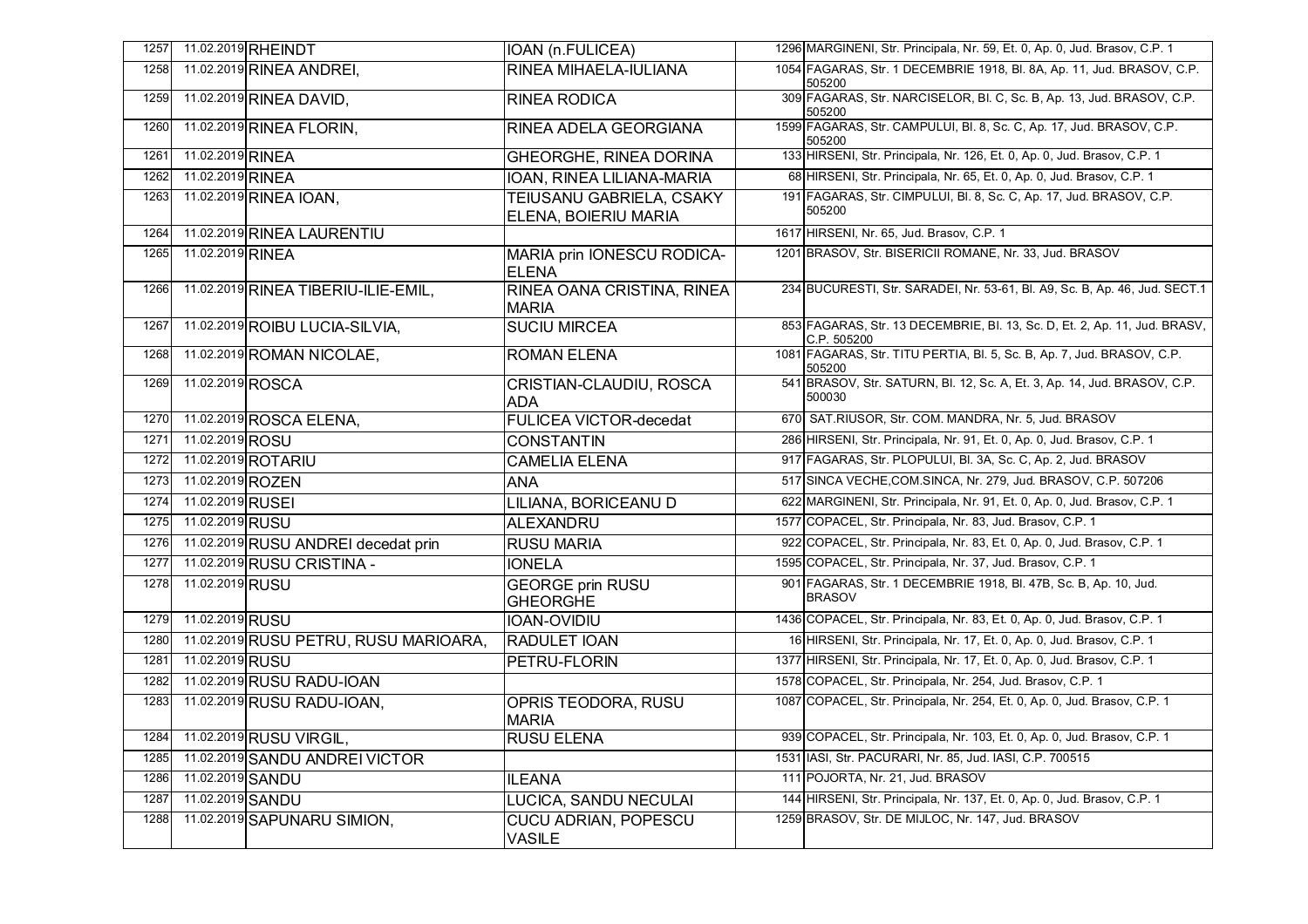| 1289 |                    | 11.02.2019 SAVESCU MIHAI,           | SAVESCU IOANA-MIHAELA                                       | 1588 FAGARAS, Str. STEJARULUI, Bl. 36, Sc. A, Ap. 19, Jud. BRASOV, C.P.<br>505200     |
|------|--------------------|-------------------------------------|-------------------------------------------------------------|---------------------------------------------------------------------------------------|
| 1290 |                    | 11.02.2019 SAVOIU                   | GHEORGHE-decedat, prin<br><b>SAVOIU VICTORIA</b>            | 1346 HIRSENI, Str. Principala, Nr. 69, Et. 0, Ap. 0, Jud. Brasov, C.P. 1              |
| 1291 |                    | 11.02.2019 SAVOIU NICOLAE           |                                                             | 1613 HIRSENI, Str. Principala, Nr. 69, Jud. Brasov, C.P. 1                            |
| 1292 | 11.02.2019 SAVOIU  |                                     | <b>VICTORIA</b>                                             | 72 HIRSENI, Str. Principala, Nr. 69, Et. 0, Ap. 0, Jud. Brasov, C.P. 1                |
| 1293 |                    | 11.02.2019 SBARNECIU                | <b>IOANA-VIOLETA</b>                                        | 333 BUCURESTI, Str. INT.PECETEI, Nr. 4A, Bl. 4, Sc. 5, Et. 1, Ap. 163, Jud.<br>SECT.1 |
| 1294 |                    | 11.02.2019 SCUMPU GABRIELA,         | FAROGA MARIA, MARCIU<br><b>MIHAELA</b>                      | 90 HIRSENI, Str. Principala, Nr. 87, Et. 0, Ap. 0, Jud. Brasov, C.P. 1                |
| 1295 |                    | 11.02.2019 SCUMPU                   | <b>NICOLAE</b>                                              | 1396 HIRSENI, Str. Principala, Nr. 87, Et. 0, Ap. 0, Jud. Brasov, C.P. 1              |
| 1296 |                    | 11.02.2019 SENDRUC                  | <b>CARMEN</b>                                               | 1511 MARGINENI, Str. Principala, Nr. 224, Et. 0, Ap. 0, Jud. Brasov, C.P. 1           |
| 1297 |                    | 11.02.2019 SENDRUC CONSTANTIN       |                                                             | 1638 FAGARAS, Str. CIMPULUI, Nr. 6, Jud. BRASOV, C.P. 505200                          |
| 1298 |                    | 11.02.2019 SENDRUC                  | <b>ELENA</b>                                                | 594 FAGARAS, Str. 13 DECEMBRIE, Bl. 12A, Sc. A, Ap. 19, Jud. BRASOV,<br>C.P. 505200   |
| 1299 |                    | 11.02.2019 SENDRUC                  | <b>IOAN, SENDRUC MARIA</b>                                  | 653 MARGINENI, Str. Principala, Nr. 135, Et. 0, Ap. 0, Jud. Brasov, C.P. 1            |
| 1300 |                    | 11.02.2019 SENDRUC                  | <b>IONELA</b>                                               | 1718 MARGINENI, Str. Principala, Nr. 224, Jud. Brasov, C.P. 1                         |
| 1301 |                    | 11.02.2019 SENDRUC                  | LENUTA                                                      | 709 MARGINENI, Str. Principala, Nr. 224, Et. 0, Ap. 0, Jud. Brasov, C.P. 1            |
| 1302 |                    | 11.02.2019 SENDRUC VASILE-decedat,  | <b>VLAD ELENA-GABRIELA, prin</b><br><b>SENDRUC GHEORGHE</b> | 688 MARGINENI, Str. Principala, Nr. 187, Et. 0, Ap. 0, Jud. Brasov, C.P. 1            |
| 1303 |                    | 11.02.2019 SENDRUC                  | <b>VIORICA</b>                                              | 760 FAGARAS, Str. MIRCEA ELIADE, Nr. 9, Jud. BRASOV, C.P. 505200                      |
| 1304 |                    | 11.02.2019 SENDRUC VIORICA-decedata | prin SENDRUC LENUTA                                         | 1139 MARGINENI, Str. Principala, Nr. 224, Et. 0, Ap. 0, Jud. Brasov, C.P. 1           |
| 1305 | 11.02.2019 SERB    |                                     | <b>ADRIAN-MARIUS</b>                                        | 15 HIRSENI, Str. Principala, Nr. 16, Et. 0, Ap. 0, Jud. Brasov, C.P. 1                |
| 1306 | 11.02.2019 SERB    |                                     | <b>GHEORGHE</b>                                             | 218 HIRSENI, Str. Principala, Nr. 199, Et. 0, Ap. 0, Jud. Brasov, C.P. 1              |
| 1307 |                    | 11.02.2019 SERB IOAN-decedat,       | SERB ELENA-decedata prin<br><b>SERB IOAN-MIREL</b>          | 204 HIRSENI, Str. Principala, Nr. 185, Et. 0, Ap. 0, Jud. Brasov, C.P. 1              |
| 1308 |                    | 11.02.2019 SERBAN DUMITRU,          | <b>SERBAN MARIA</b>                                         | 946 COPACEL, Str. Principala, Nr. 110, Et. 0, Ap. 0, Jud. Brasov, C.P. 1              |
| 1309 |                    | 11.02.2019 SERBAN NICOLAE dec.      | prin MANTA SORIN-ANDREI                                     | 907 COPACEL, Nr. 221, Jud. BRASOV                                                     |
| 1310 |                    | 11.02.2019 SERBAN NICOLAE PRIN      | <b>BARCUTEAN ELENA</b>                                      | 99 FAGARAS, Str. MIHAI VITEAZUL, Nr. 7, Jud. BRASOV, C.P. 505200                      |
| 1311 |                    | 11.02.2019 SERBANUT                 | MARIA-decedata prin<br>SERBANUT DANIEL IOAN                 | 892 COPACEL, Str. Principala, Nr. 53, Et. 0, Ap. 0, Jud. Brasov, C.P. 1               |
| 1312 |                    | 11.02.2019 SERBANUT                 | <b>NICOLAE prin SERBANUT</b><br>STELIAN-ANDREI              | 991 COPACEL, Str. Principala, Nr. 155, Et. 0, Ap. 0, Jud. Brasov, C.P. 1              |
| 1313 |                    | 11.02.2019 SERBANUT                 | NICOLAE(SOCOL IOAN-<br><b>FAGARAS)</b>                      | 1233 COPACEL, Str. Principala, Nr. 94, Et. 0, Ap. 0, Jud. Brasov, C.P. 1              |
| 1314 |                    | 11.02.2019 SERBANUT                 | <b>VALERIA</b>                                              | 394 SEBES, Str. Principala, Nr. 138, Et. 0, Ap. 0, Jud. Brasov, C.P. 1                |
| 1315 | 11.02.2019 SERBU   |                                     | GHEORGHE, SERBU VIORICA-<br>decedata                        | 638 MARGINENI, Str. Principala, Nr. 112, Et. 0, Ap. 0, Jud. Brasov, C.P. 1            |
| 1316 | 11.02.2019 SILAGHI |                                     | <b>AURELIA RODICA</b>                                       | 1526 BERIVOI, Str. COM. RECEA, Nr. 304, Jud. BRASOV                                   |
| 1317 |                    | 11.02.2019 SIN ADRIAN               |                                                             | 905 COPACEL, Str. Principala, Nr. 64, Et. 0, Ap. 0, Jud. Brasov, C.P. 1               |
| 1318 | 11.02.2019 SIN     |                                     | <b>DORIN-ADRIAN</b>                                         | 1384 COPACEL, Str. Principala, Nr. 64, Et. 0, Ap. 0, Jud. Brasov, C.P. 1              |
| 1319 | 11.02.2019 SIN     |                                     | <b>GHEORGHE-TUDOR</b>                                       | 1679 COPACEL, Str. Principala, Nr. 260, Jud. Brasov, C.P. 1                           |
| 1320 | 11.02.2019 SIN     |                                     | <b>IOAN</b>                                                 | 945 COPACEL, Str. Principala, Nr. 109, Et. 0, Ap. 0, Jud. Brasov, C.P. 1              |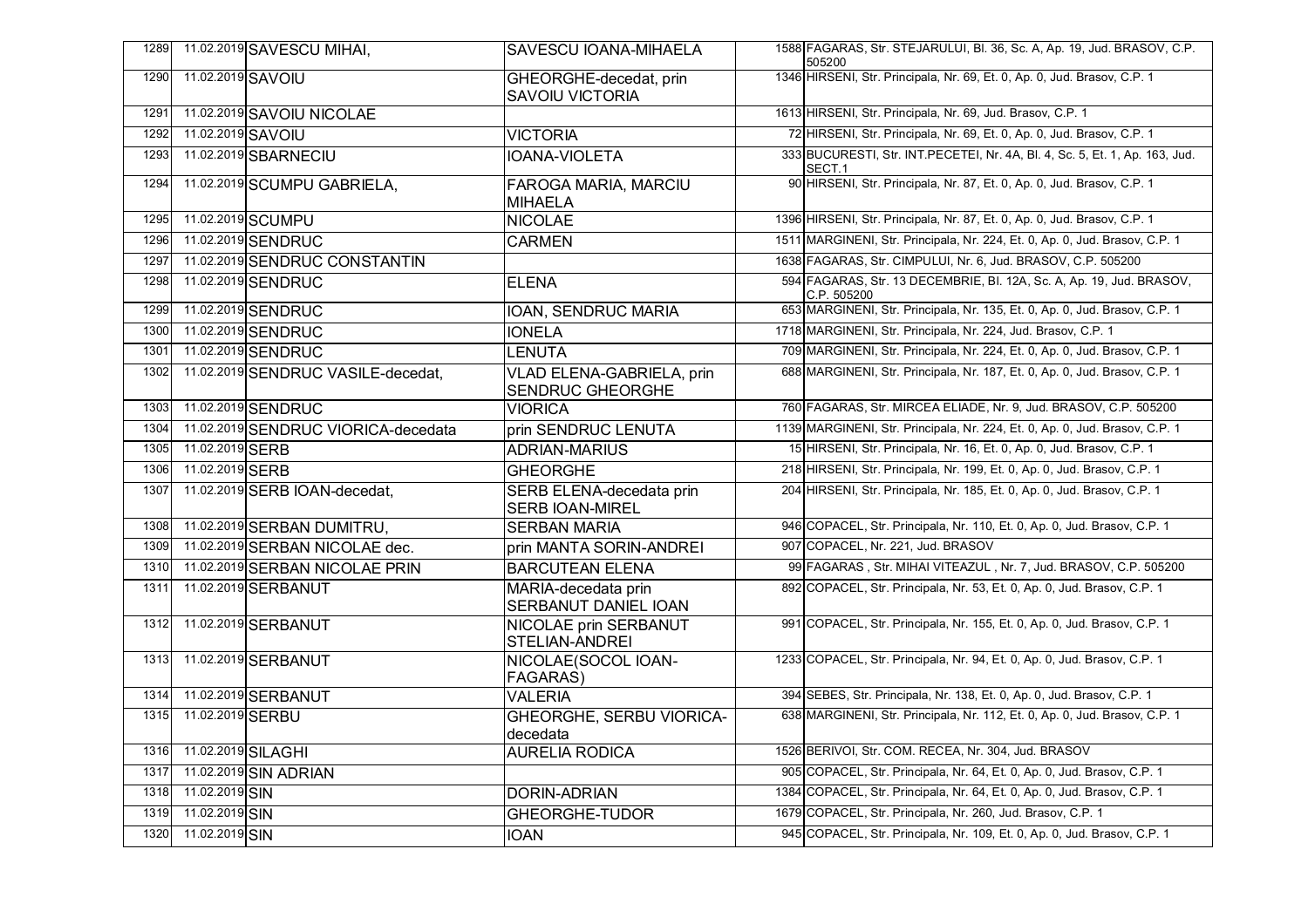| 1321 |                   | 11.02.2019 SIN IOAN-ADRIAN,                               | <b>SIN ANDREIA-CRISTINA</b>                      | 996 COPACEL, Str. Principala, Nr. 160, Et. 0, Ap. 0, Jud. Brasov, C.P. 1                        |
|------|-------------------|-----------------------------------------------------------|--------------------------------------------------|-------------------------------------------------------------------------------------------------|
| 1322 | 11.02.2019 SIN    |                                                           | STEFAN-NICOLAE                                   | 1424 COPACEL, Str. Principala, Nr. 260, Et. 0, Ap. 0, Jud. Brasov, C.P. 1                       |
| 1323 | 11.02.2019 SINCAN |                                                           | NICOLAE-DUMITRU                                  | 148 HIRSENI, Str. Principala, Nr. 137d, Et. 0, Ap. 0, Jud. Brasov, C.P. 1                       |
| 1324 |                   | 11.02.2019 SINCAN NICOLETA,                               | <b>SINCAN BOGDAN DUMITRU</b>                     | 1635 SEBES, Str. Principala, Nr. 96B, Jud. Brasov, C.P. 1                                       |
| 1325 |                   | 11.02.2019 SINGURAN ELENA                                 |                                                  | 1564 COPACEL, Nr. 59A, Jud. Brasov, C.P. 1                                                      |
| 1326 | 11.02.2019 SIRBU  |                                                           | <b>DOINA, SIRBU DORIN</b>                        | 268 SEBES, Str. Principala, Nr. 19, Et. 0, Ap. 0, Jud. Brasov, C.P. 1                           |
| 1327 |                   | 11.02.2019 SIRBU STEFAN SI MARIA-decedati                 | prin BOITA MARIA, SERB<br>EUGENIA, VOILEAN ELENA | 296 COPACEL, Nr. 266, Jud. BRASOV, C.P. 507091                                                  |
| 1328 | 11.02.2019 SOCOL  |                                                           | <b>ADRIANA-NICOLETA</b>                          | 967 FAGARAS, Str. NICOVALEI, Nr. 18, Jud. BRASOV, C.P. 505200                                   |
| 1329 | 11.02.2019 SOCOL  |                                                           | <b>AUREL</b>                                     | 1141 FAGARAS, Str. ION CREANGA, Nr. 26, Jud. BRASOV, C.P. 505200                                |
| 1330 |                   | 11.02.2019 SOCOL ELENA prin                               | <b>MAGA MARIA</b>                                | 1015 COPACEL, Str. Principala, Nr. 179, Et. 0, Ap. 0, Jud. Brasov, C.P. 1                       |
| 1331 |                   | 11.02.2019 SOCOL GHERASIM decedat prin                    | <b>SOCOL GHEORGHE</b>                            | 1321 COPACEL, Str. Principala, Nr. 229, Et. 0, Ap. 0, Jud. Brasov, C.P. 1                       |
| 1332 |                   | 11.02.2019 SOCOL STEFAN-V, SOCOL N,<br>SOCOL              | A, BIHOREANU A, POP MIHAI<br><b>BASARAB</b>      | 1238 FAGARAS, Str. CAMPULUI, Nr. 20B, Jud. BRASOV, C.P. 505200                                  |
| 1333 |                   | 11.02.2019 SOFLETEA GHEORGHE                              |                                                  | 1468 BRASOV, Str. BDL. VICTORIEI, Nr. 15, Sc. C, Ap. 31, Jud. BRASOV                            |
| 1334 |                   | 11.02.2019 SOFLETEA ILIE-GELU,                            | <b>SOFLETEA GABRIELA</b><br><b>CRISTINA</b>      | 1026 COPACEL, Str. Principala, Nr. 191, Et. 0, Ap. 0, Jud. Brasov, C.P. 1                       |
| 1335 |                   | 11.02.2019 SOFLETEA                                       | <b>NECULAE, SOFLETEA</b><br><b>STELUTA</b>       | 794 BRASOV, Str. ECATERINA TEODOROIU, Nr. 16, Jud. BRASOV, C.P.<br>500030                       |
| 1336 |                   | 11.02.2019 SORICI ION,                                    | <b>SORICI MARIUS-COSTIN</b>                      | 314 BRASOV, Str. HARMANULUI, Nr. 23, Bl. 32 BIS, Sc. B, Ap. 4, Jud.<br>BRASOV, C.P. 500030      |
| 1337 |                   | 11.02.2019 SOVAILA C-dec, SOVAILA M,                      | CODREA E, SOVAILA V,<br><b>SOVAILA S</b>         | 708 MARGINENI, Str. Principala, Nr. 223, Et. 0, Ap. 0, Jud. Brasov, C.P. 1                      |
| 1338 |                   | 11.02.2019 SOVAILA CRISTINEL,                             | <b>SOVAILA DIANA EUGENIA</b>                     | 1707 MARGINENI, Str. Principala, Nr. 69, Jud. Brasov, C.P. 1                                    |
| 1339 |                   | 11.02.2019 SOVAILA                                        | ELENA, SOVAILA VALERIU-<br>decedat               | 1030 COPACEL, Str. Principala, Nr. 195, Et. 0, Ap. 0, Jud. Brasov, C.P. 1                       |
| 1340 |                   | 11.02.2019 SOVAILA                                        | <b>I.NICOLAE</b>                                 | 621 MARGINENI, Str. Principala, Nr. 90, Et. 0, Ap. 0, Jud. Brasov, C.P. 1                       |
| 1341 |                   | 11.02.2019 SOVAILA                                        | ILIE-DORU                                        | 695 MARGINENI, Str. Principala, Nr. 227, Et. 0, Ap. 0, Jud. Brasov, C.P. 1                      |
| 1342 |                   | 11.02.2019 SOVAILA                                        | <b>IOAN</b>                                      | 623 MARGINENI, Str. Principala, Nr. 92, Et. 0, Ap. 0, Jud. Brasov, C.P. 1                       |
| 1343 |                   | 11.02.2019 SOVAILA SILVIA                                 |                                                  | 1700 FAGARAS, Str. TUDOR VLADIMIRESCU, Bl. 2, Sc. A, Ap. 12, Jud.<br>BRASOV, C.P. 505200        |
| 1344 |                   | 11.02.2019 SOVAILA                                        | <b>STELUTA</b>                                   | 604 MARGINENI, Str. Principala, Nr. 69, Et. 0, Ap. 0, Jud. Brasov, C.P. 1                       |
| 1345 |                   | 11.02.2019 SOVAILA                                        | <b>STELUTA</b>                                   | 777 MARGINENI, Str. Principala, Nr. 98, Et. 0, Ap. 0, Jud. Brasov, C.P. 1                       |
| 1346 |                   | 11.02.2019 SOVAILA                                        | VIRGIL, SOVAILA ELENA                            | 620 MARGINENI, Str. Principala, Nr. 89, Et. 0, Ap. 0, Jud. Brasov, C.P. 1                       |
| 1347 |                   | 11.02.2019 SPATARU                                        | <b>VALERIA</b>                                   | 1078 COPACEL, Str. Principala, Nr. 242, Et. 0, Ap. 0, Jud. Brasov, C.P. 1                       |
| 1348 |                   | 11.02.2019 SPORIS MARIA                                   |                                                  | 1000 COPACEL, Str. Principala, Nr. 164, Et. 0, Ap. 0, Jud. Brasov, C.P. 1                       |
| 1349 |                   | 11.02.2019 STANCIU                                        | <b>NICULINA</b>                                  | 651 BUCURESTI, Str. CALEA MOSILOR, Nr. 245-249, Bl. 49A, Sc. B, Et. 6,<br>Ap. 48, C.P. SECTOR 2 |
| 1350 |                   | 11.02.2019 STANULET IOAN SI ALINA-SORINA, BALINT CAROLINA |                                                  | 1028 FAGARAS, Str. TABACARI, Bl. 14, Sc. A, Ap. 3, Jud. BRASOV, C.P.<br>505200                  |
| 1351 | 11.02.2019 STEFAN |                                                           | <b>ADELIN-SORIN</b>                              | 900 COPACEL, Str. Principala, Nr. 59 A, Et. 0, Ap. 0, Jud. Brasov, C.P. 1                       |
| 1352 |                   | 11.02.2019 STEJEROIU CARMEN-                              | <b>GEORGETA</b>                                  | 221 FAGARAS, Str. CETATII, Nr. 12, Jud. BRASOV, C.P. 505200                                     |
| 1353 |                   | 11.02.2019 STINIGUTA SORIN,                               | STINIGUTA MARIA-RODICA-                          | 927 FAGARAS, Str. STEJARULUI, Bl. 44A, Ap. 2, Jud. BRASOV, C.P. 504200                          |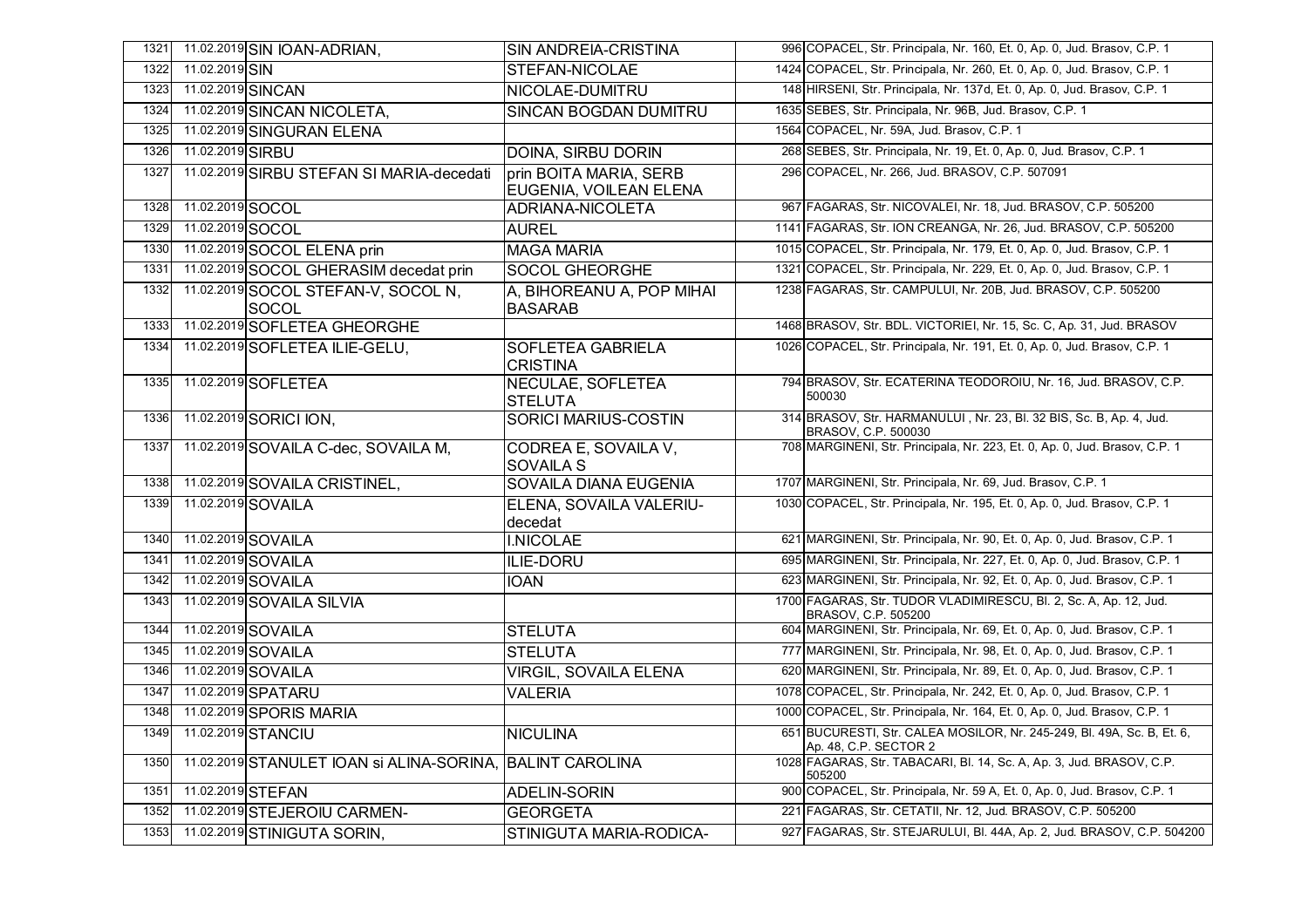|      |                   |                                        | decedata                                                              |                                                                                        |
|------|-------------------|----------------------------------------|-----------------------------------------------------------------------|----------------------------------------------------------------------------------------|
| 1354 |                   | 11.02.2019 STOIAN BOGDAN-COSTIN,       | <b>GERMINA-NICOLETA</b>                                               | 1487 BUCURESTI, Str. B-DUL CAMIL RESSU, Nr. 2, Bl. R2, Sc. 2, Ap. 52, Jud.<br>SECTOR 3 |
| 1355 |                   | 11.02.2019 STOICA GHEORGHE.            | <b>DERLOGEA MARIA</b>                                                 | 605 FAGARAS, Str. 13 DECEMBRIE, Bl. 12G, Ap. 55, Jud. BRASOV                           |
| 1356 |                   | 11.02.2019 STOICA-BATA NICOLAE,        | STOICA-BATA NICOLAE-<br>STELIAN, MARCEL-IONEL                         | 289 SEBES, Str. Principala, Nr. 41, Et. 0, Ap. 0, Jud. Brasov, C.P. 1                  |
| 1357 |                   | 11.02.2019 STOICA-BITA                 | NICOLAE- MUTAT LA ROL S-41                                            | 515 SEBES, Str. Principala, Nr. 219, Et. 0, Ap. 0, Jud. Brasov, C.P. 1                 |
| 1358 |                   | 11.02.2019 STOICA-BITA                 | NICOLAE-STELIAN                                                       | 1136 SEBES, Str. Principala, Nr. 219, Et. 0, Ap. 0, Jud. Brasov, C.P. 1                |
| 1359 |                   | 11.02.2019 STOICAN                     | <b>IOAN</b>                                                           | 781 SEBES, Str. Principala, Nr. 96E, Et. 0, Ap. 0, Jud. Brasov, C.P. 1                 |
| 1360 |                   | 11.02.2019 STOICHITIU                  | <b>LUCIA-ILEANA</b>                                                   | 245 BRASOV, Str. Postavarului, Nr. 57, Jud. Brasov, C.P. 500030                        |
| 1361 |                   | 11.02.2019 STOICHITIU                  | <b>OVIDIU-VASILE</b>                                                  | 104 BISTRITA, Str. TUDOR VLADIMIRESCU, Nr. 19, Sc. B, Ap. 24, Jud.<br>BISTRITA-NASAUD  |
| 1362 |                   | 11.02.2019 STREZA ANDREIU-decedat prin | <b>GASPAR LUCIA</b>                                                   | 1032 COPACEL, Str. Principala, Nr. 196A, Et. 0, Ap. 0, Jud. Brasov, C.P. 1             |
| 1363 |                   | 11.02.2019 STREZA                      | <b>ELENA</b>                                                          | 924 COPACEL, Str. Principala, Nr. 85, Et. 0, Ap. 0, Jud. Brasov, C.P. 1                |
| 1364 |                   | 11.02.2019 STREZA EUGEN decedat prin   | <b>STREZA NICOLAE</b>                                                 | 969 COPACEL, Str. Principala, Nr. 131, Et. 0, Ap. 0, Jud. Brasov, C.P. 1               |
| 1365 |                   | 11.02.2019 STREZA GHEORGHE, STREZA     | LUCRETIA-decedati prin<br>ROMAN DANIELA-MARCELA,<br>CNP-2680206082425 | 593 FAGARAS, Str. TITU PERTIA, Bl. 4A, Ap. 2, Jud. BRASOV, C.P. 505200                 |
| 1366 |                   | 11.02.2019 STREZA                      | <b>GHEORGHE</b>                                                       | 968 COPACEL, Str. Principala, Nr. 130, Et. 0, Ap. 0, Jud. Brasov, C.P. 1               |
| 1367 |                   | 11.02.2019 STREZA                      | <b>GHEORGHE prin STREZA</b><br><b>VALERIA</b>                         | 1062 COPACEL, Str. Principala, Nr. 223, Et. 0, Ap. 0, Jud. Brasov, C.P. 1              |
| 1368 |                   | 11.02.2019 STREZA IOAN                 | prin STREZA ELENA                                                     | 1031 COPACEL, Str. Principala, Nr. 196, Et. 0, Ap. 0, Jud. Brasov, C.P. 1              |
| 1369 |                   | 11.02.2019 STREZA                      | IOAN PRIN STREZA STELIAN-<br><b>GHEORGHE</b>                          | 863 COPACEL, Str. Principala, Nr. 16, Et. 0, Ap. 0, Jud. Brasov, C.P. 1                |
| 1370 |                   | 11.02.2019 STREZA                      | IOAN, STREZA CORINA                                                   | 1088 FAGARAS, Str. STEJARULUI, Bl. 26B, Et. 4, Ap. 17, Jud. BRASOV, C.P.<br>505200     |
| 1371 |                   | 11.02.2019 STREZA LILIANA              |                                                                       | 780 MARGINENI, Nr. 161, Jud. BRASOV                                                    |
| 1372 |                   | 11.02.2019 STREZA LUCRETIA             | -decedata prin ROMAN DANIELA<br>MARCELA                               | 592 FAGARAS, Str. TITU PERTIA, Bl. 4A, Ap. 2, Jud. BRASOV, C.P. 505200                 |
| 1373 |                   | 11.02.2019 STREZA MARIA DOINA,         | STREZA IOAN - decedat                                                 | 954 COPACEL, Str. Principala, Nr. 119, Et. 0, Ap. 0, Jud. Brasov, C.P. 1               |
| 1374 |                   | 11.02.2019 STREZA NICOLAE- decedat     | prin STREZA OLIMPIA                                                   | 987 COPACEL, Str. Principala, Nr. 151, Et. 0, Ap. 0, Jud. Brasov, C.P. 1               |
| 1375 | 11.02.2019 STROIA |                                        | <b>LILIANA-MIOARA</b>                                                 | 311 SEBES, Str. Principala, Nr. 65, Et. 0, Ap. 0, Jud. Brasov, C.P. 1                  |
| 1376 |                   | 11.02.2019 SUBTIRELU                   | <b>DOINITA</b>                                                        | 475 MALINIS, Str. Principala, Nr. 9, Et. 0, Ap. 0, Jud. Brasov, C.P. 1                 |
| 1377 |                   | 11.02.2019 SUBTIRELU                   | <b>EMILIA, SUBTIRELU SORIN</b>                                        | 531 SEBES, Str. Principala, Nr. 97C, Et. 0, Ap. 0, Jud. Brasov, C.P. 1                 |
| 1378 |                   | 11.02.2019 SUBTIRELU                   | IOAN, SUBTIRELU DANIELA                                               | 1329 MALINIS, Str. Principala, Nr. 10, Et. 0, Ap. 0, Jud. Brasov, C.P. 1               |
| 1379 | 11.02.2019 SUCIU  |                                        | <b>EMIL</b>                                                           | 1241 FAGARAS, Str. CINEPII, Nr. 25, Jud. BRASOV, C.P. 505200                           |
| 1380 | 11.02.2019 SUCIU  |                                        | <b>EMIL</b>                                                           | 1375 SEBES, Str. Principala, Nr. 204, Et. 0, Ap. 0, Jud. Brasov, C.P. 1                |
| 1381 | 11.02.2019 SUCIU  |                                        | <b>IOAN</b>                                                           | 458 SEBES, Str. Principala, Nr. 204, Et. 0, Ap. 0, Jud. Brasov, C.P. 1                 |
| 1382 |                   | 11.02.2019 SUCIU IOAN-decedat          | prin SUCIU ELENA                                                      | 1091 COPACEL, Str. Principala, Nr. 257, Et. 0, Ap. 0, Jud. Brasov, C.P. 1              |
| 1383 | 11.02.2019 SUCIU  |                                        | IOAN-fara acte!!!                                                     | 1092 COPACEL, Str. Principala, Nr. 258, Et. 0, Ap. 0, Jud. Brasov, C.P. 1              |
| 1384 |                   | 11.02.2019 SUCIU IONEL                 |                                                                       | 1485 SEBES, Str. Principala, Nr. 79, Et. 0, Ap. 0, Jud. Brasov, C.P. 1                 |
| 1385 | 11.02.2019 SUCIU  |                                        | <b>IONEL, SUCIU MARCELA</b>                                           | 325 SEBES, Str. Principala, Nr. 79, Et. 0, Ap. 0, Jud. Brasov, C.P. 1                  |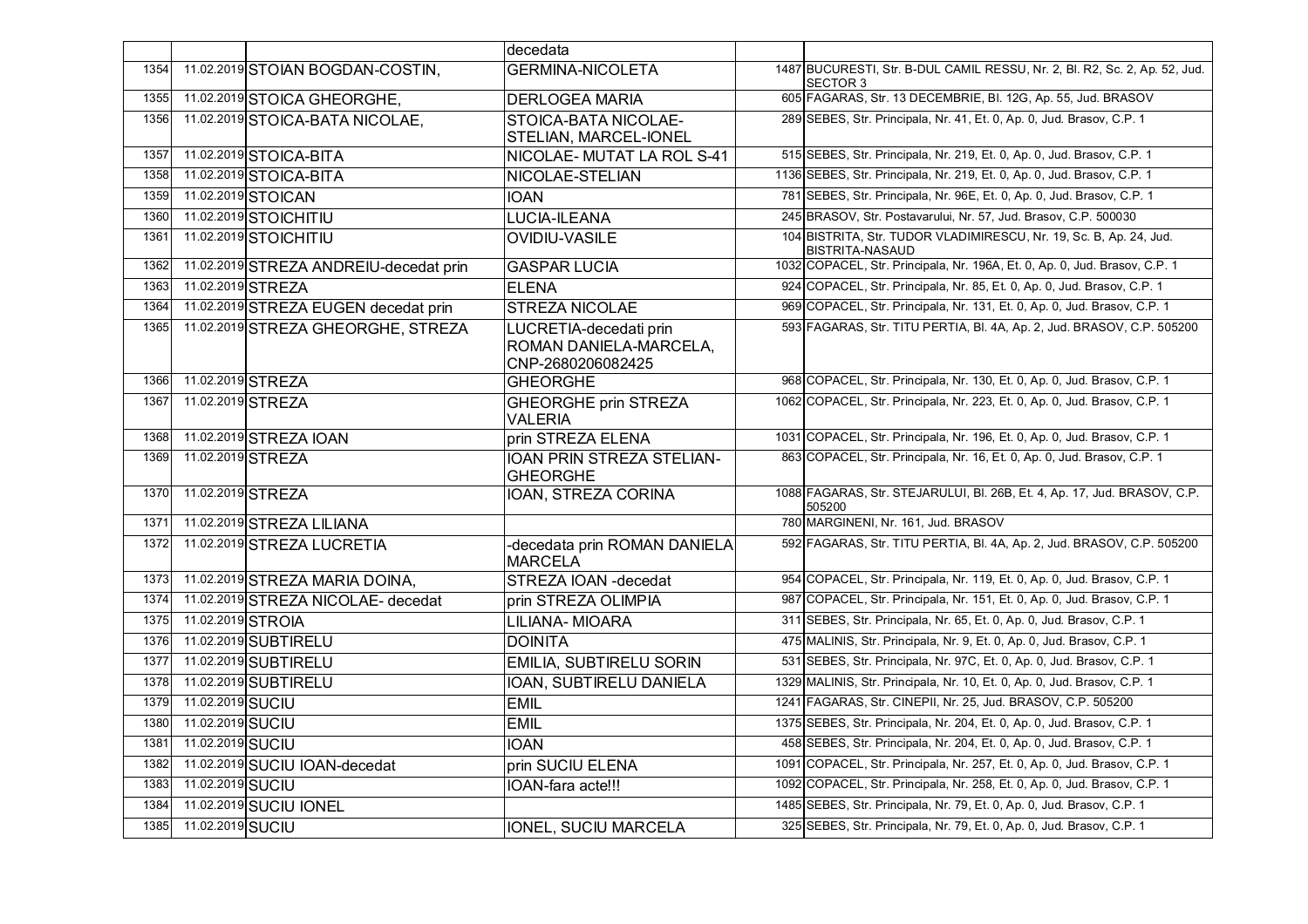| 1386 | 11.02.2019 SUCIU  |                                   | <b>IONUT MARIAN</b>                                                     | 1434 COPACEL, Str. Principala, Nr. 258, Et. 0, Ap. 0, Jud. Brasov, C.P. 1                  |
|------|-------------------|-----------------------------------|-------------------------------------------------------------------------|--------------------------------------------------------------------------------------------|
| 1387 | 11.02.2019 SUCIU  |                                   | <b>MARCEL-CIPRIAN</b>                                                   | 324 SEBES, Str. Principala, Nr. 78, Et. 0, Ap. 0, Jud. Brasov, C.P. 1                      |
| 1388 |                   | 11.02.2019 SUCIU MARIA MAGDALENA, | <b>SUCIU EMIL</b>                                                       | 1332 FAGARAS, Str. 1 DECEMBRIE 1918, Bl. 45, Ap. 12, Jud. BRASOV, C.P.<br>505200           |
| 1389 | 11.02.2019 SUCIU  |                                   | <b>MARIOARA</b>                                                         | 1179 SEBES, Str. Principala, Nr. 204, Et. 0, Ap. 0, Jud. Brasov, C.P. 1                    |
| 1390 | 11.02.2019 SUCIU  |                                   | NICOLAE, SUCIU VIRGIL,<br><b>SUCIU GHEORGHE, OPRICA</b><br><b>MARIA</b> | 1071 COPACEL, Str. Principala, Nr. 233, Et. 0, Ap. 0, Jud. Brasov, C.P. 1                  |
| 1391 | 11.02.2019 SUCIU  |                                   | <b>TUDOR-GHEORGHE</b>                                                   | 1016 COPACEL, Str. Principala, Nr. 180, Et. 0, Ap. 0, Jud. Brasov, C.P. 1                  |
| 1392 |                   | 11.02.2019 SUCIU VALERIU decedat  | prin SUCIU GHEORGHE                                                     | 1017 COPACEL, Str. Principala, Nr. 181, Et. 0, Ap. 0, Jud. Brasov, C.P. 1                  |
| 1393 |                   | 11.02.2019 SUVAILA                | <b>ELENA</b>                                                            | 641 MARGINENI, Str. Principala, Nr. 115, Et. 0, Ap. 0, Jud. Brasov, C.P. 1                 |
| 1394 |                   | 11.02.2019 SUVAILA                | <b>GHEORGHE, SUVAILA MARIA</b>                                          | 655 MARGINENI, Str. Principala, Nr. 137, Et. 0, Ap. 0, Jud. Brasov, C.P. 1                 |
| 1395 | 11.02.2019 TAFLAN |                                   | <b>IOAN</b>                                                             | 173 TIRGU MURES, Str. CEAHLAU, Nr. 3, Ap. 20, Jud. MURES                                   |
| 1396 | 11.02.2019 TAGGE  |                                   | <b>CAMELIA</b>                                                          | 1166 SEBES, Str. Principala, Nr. 204, Et. 0, Ap. 0, Jud. Brasov, C.P. 1                    |
| 1397 |                   | 11.02.2019 TANASE FLORIN          |                                                                         | 1519 SEBES, Str. Principala, Nr. 209, Jud. Brasov, C.P. 1                                  |
| 1398 |                   | 11.02.2019 TANASE                 | <b>MARIA</b>                                                            | 1012 USA, Str. 1230 NE 139 ST.#310 FL.33161, Jud. N.MIAMI                                  |
| 1399 |                   | 11.02.2019 TANASE STELA,          | <b>FAINA DAVID-decedat</b>                                              | 663 FAGARAS, Str. 1 DECEMBRIE 1918, Bl. 12B, Sc. A, Ap. 10, Jud.<br>BRASOV, C.P. 505200    |
| 1400 |                   | 11.02.2019 TARNAUCEANU            | IOAN, JOANTA IULIANA-<br><b>CRISTINA</b>                                | 1250 FAGARAS, Str. B-DUL UNIRII, Bl. 18, Ap. 6, Jud. BRASOV, C.P. 505200                   |
| 1401 |                   | 11.02.2019 TATARU OCTAVIAN,       | <b>TATARU LUMINITA</b>                                                  | 1716 BRASOV, Str. LIVIU CORNEL BABES, Nr. 13, Bl. 15, Sc. A, Ap. 12, Jud.<br><b>BRASOV</b> |
| 1402 |                   | 11.02.2019 TATOMIR                | <b>ELENA, TATOMIR</b><br><b>CONSTANTIN</b>                              | 264 SEBES, Str. Principala, Nr. 15, Et. 0, Ap. 0, Jud. Brasov, C.P. 1                      |
| 1403 |                   | 11.02.2019 TAULEA AUREL,          | <b>TAULEA MARIA</b>                                                     | 83 HIRSENI, Str. Principala, Nr. 80, Et. 0, Ap. 0, Jud. Brasov, C.P. 1                     |
| 1404 | 11.02.2019 TAULEA |                                   | <b>GHEORGHE, TAULEA ELENA</b>                                           | 157 HIRSENI, Str. Principala, Nr. 140, Et. 0, Ap. 0, Jud. Brasov, C.P. 1                   |
| 1405 |                   | 11.02.2019 TAULEA GHEORGHE,       | <b>TAULEA SILVIA</b>                                                    | 187 FAGARAS, Str. 13 DECEMBRIE, Bl. 27, Sc. A, Ap. 15, Jud. BRASOV,<br>C.P. 505200         |
| 1406 | 11.02.2019 TAULEA |                                   | <b>GHEORGHITA, TAULEA</b><br>ELENA-ADRIANA                              | 93 FAGARAS, Str. DR. IOAN SENCHEA, Nr. 21B, Jud. BRASOV, C.P.<br>505200                    |
| 1407 | 11.02.2019 TAULEA |                                   | <b>IOAN</b>                                                             | 1171 ILENI, Nr. 46, Jud. BRASOV                                                            |
| 1408 |                   | 11.02.2019 TAULEA IOAN,           | <b>TAULEA ELENA</b>                                                     | 2 HIRSENI, Str. Principala, Nr. 2, Et. 0, Ap. 0, Jud. Brasov, C.P. 1                       |
| 1409 | 11.02.2019 TAULEA |                                   | IOAN, TAULEA ELENA-LIBER<br>2023                                        | 236 HIRSENI, Str. Principala, Nr. 3, Et. 0, Ap. 0, Jud. Brasov, C.P. 1                     |
| 1410 |                   | 11.02.2019 TAULEA IOSIF-decedat   | prin TAULEA AURELIA                                                     | 51 HIRSENI, Str. Principala, Nr. 48, Et. 0, Ap. 0, Jud. Brasov, C.P. 1                     |
| 1411 |                   | 11.02.2019 TAULEA MARIANA,        | TAULEA IULIAN-NICOLAE,<br><b>NEAMTU NICOLETA-IULIA</b>                  | 235 HIRSENI, Str. Principala, Nr. 58A, Et. 0, Ap. 0, Jud. Brasov, C.P. 1                   |
| 1412 | 11.02.2019 TAULEA |                                   | <b>MARIOARA</b>                                                         | 52 HIRSENI, Str. Principala, Nr. 49, Et. 0, Ap. 0, Jud. Brasov, C.P. 1                     |
| 1413 |                   | 11.02.2019 TAULEA NICOLAE decedat | prin TAULEA IUSTINA                                                     | 79 HIRSENI, Str. Principala, Nr. 77, Et. 0, Ap. 0, Jud. Brasov, C.P. 1                     |
| 1414 | 11.02.2019 TAULEA |                                   | SILVIU                                                                  | 1615 HIRSENI, Nr. 169, Jud. Brasov, C.P. 1                                                 |
| 1415 |                   | 11.02.2019 TAUSCH                 | <b>VIORICA</b>                                                          | 999 BUCURESTI, Str. BDL. ENERGETICIENILOR, Nr. 100-110, Jud. SECTOR                        |
| 1416 | 11.02.2019 TECOL  |                                   | <b>GHEORGHE, TECOI EUGENIA</b>                                          | 1253 ORAS BOLINTIN VALE, Str. DIMITRIE BOLINTINEANU, Nr. 14, Jud.<br><b>GIURGIU</b>        |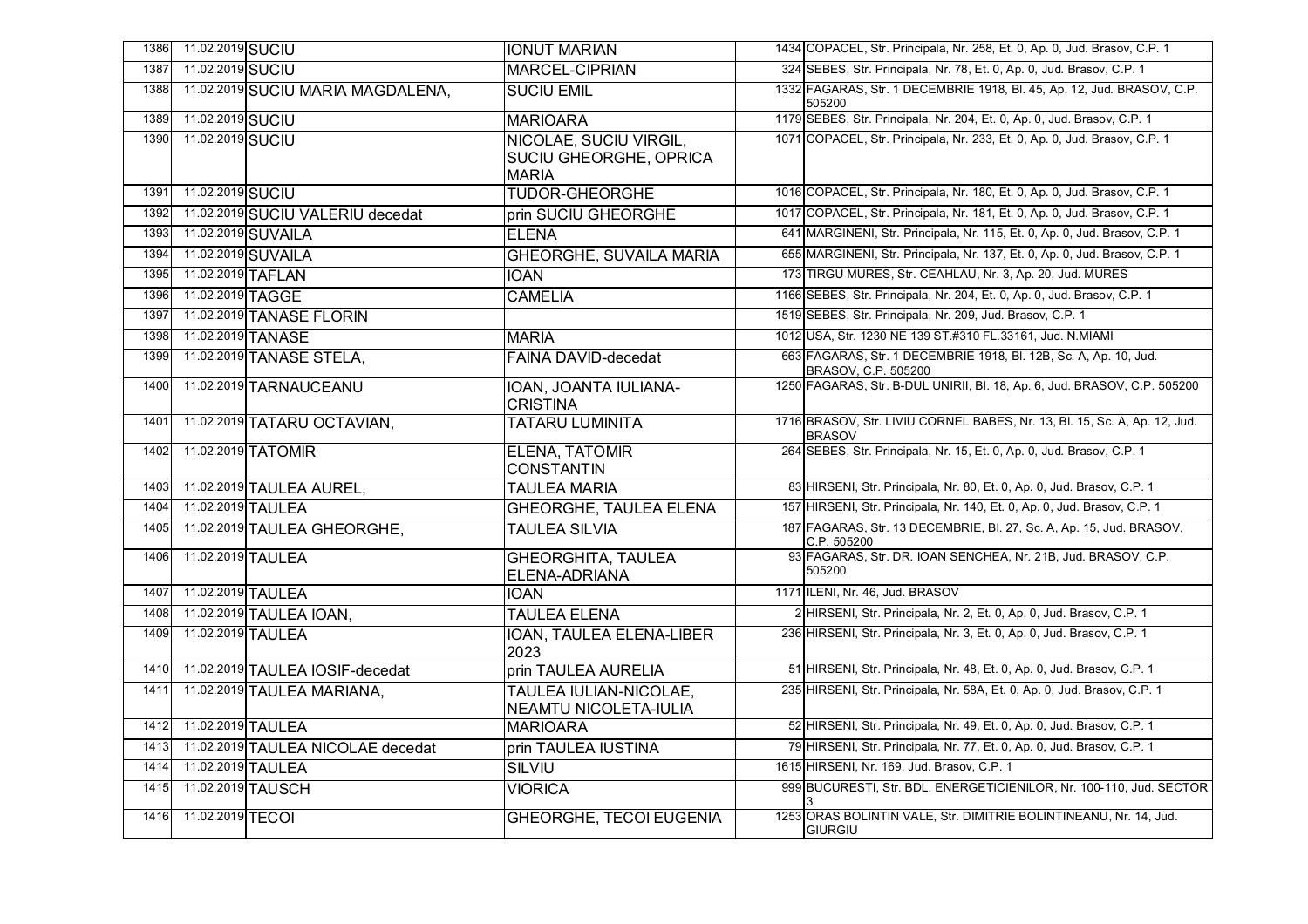| 1417 |                   | 11.02.2019 TELERAR                    | <b>ELENA</b>                                   | 354 SEBES, Str. Principala, Nr. 99B, Et. 0, Ap. 0, Jud. Brasov, C.P. 1                             |
|------|-------------------|---------------------------------------|------------------------------------------------|----------------------------------------------------------------------------------------------------|
| 1418 |                   | 11.02.2019 TELERAR                    | <b>VASILE, TELERAR MIHAELA</b>                 | 508 MALINIS, Str. Principala, Nr. 8, Et. 0, Ap. 0, Jud. Brasov, C.P. 1                             |
| 1419 |                   | 11.02.2019 TELERARIU                  | <b>GHEORGHE, STATIE ELENA</b><br><b>IRINA</b>  | 1444 SEBES, Str. Principala, Nr. 114, Et. 0, Ap. 0, Jud. Brasov, C.P. 1                            |
| 1420 |                   | 11.02.2019 TELERARIU                  | <b>GHEORGHE, TELERARIU</b><br>LENUTA           | 370 SEBES, Str. Principala, Nr. 114, Et. 0, Ap. 0, Jud. Brasov, C.P. 1                             |
| 1421 |                   | 11.02.2019 TELERARIU                  | <b>LENUTA, BOTH SANDOR</b>                     | 1459 MALINIS, Str. Principala, Nr. 39, Et. 0, Ap. 0, Jud. Brasov, C.P. 1                           |
| 1422 |                   | 11.02.2019 TEMPEA                     | <b>CORNEL ADRIAN</b>                           | 565 FAGARAS, Str. 1 DECEMBRIE 1918, Bl. 7B, Sc. C, Ap. 7, Jud. BRASOV,<br>C.P. 505200              |
| 1423 |                   | 11.02.2019 TEMPEA                     | <b>EUGENIA prin MUNTENUS</b><br><b>ELENA</b>   | 630 FAGARAS, Str. GARII, Bl. 4, Ap. 10, Jud. BRASOV, C.P. 505200                                   |
| 1424 |                   | 11.02.2019 TEMPEA IOAN prin           | <b>OLEA AUREL</b>                              | 564 MARGINENI, Str. Principala, Nr. 18, Et. 0, Ap. 0, Jud. Brasov, C.P. 1                          |
| 1425 |                   | 11.02.2019 TEMPEA TEOFIL-decedat prin | <b>TEMPEA MIRCEA SI OVIDIU</b>                 | 765 ALEEA INFANTERISTILOR, Bl. 1, Sc. C, Et. 4, Ap. 40, Jud. SIBIU                                 |
| 1426 |                   | 11.02.2019 TEODORESCU                 | <b>RODICA</b>                                  | 1189 FAGARAS, Str. PLOPULUI, Bl. 15, Ap. 41, Jud. BRASOV, C.P. 505200                              |
| 1427 |                   | 11.02.2019 TERBEA DANIEL-AUREL,       | <b>TERBEA BRIGITTE</b>                         | 132 INGOLSTADT, Str. RONTGENSTR., Nr. 39, Jud. GERMANIA                                            |
| 1428 |                   | 11.02.2019 TERCHEA                    | <b>VICTORIA prin TERCHEIA</b><br><b>MARIA</b>  | 159 HIRSENI, Str. Principala, Nr. 142, Et. 0, Ap. 0, Jud. Brasov, C.P. 1                           |
| 1429 |                   | 11.02.2019 TETU IOAN                  |                                                | 975 COPACEL, Str. Principala, Nr. 139, Et. 0, Ap. 0, Jud. Brasov, C.P. 1                           |
| 1430 | 11.02.2019 TETU   |                                       | <b>MARCELA, TETU GHEORGHE</b>                  | 990 COPACEL, Str. Principala, Nr. 154, Et. 0, Ap. 0, Jud. Brasov, C.P. 1                           |
| 1431 |                   | 11.02.2019 TEULEA CORNEL,             | NITA MARIA, COTOROS<br><b>GABRIELA-MIHAELA</b> | 96 FAGARAS, Str. NEGOIU, Bl. 13, Sc. A, Ap. 8, Jud. BRASOV, C.P. 505200                            |
| 1432 | 11.02.2019 TEULEA |                                       | <b>STELUTA</b>                                 | 735 MARGINENI, Str. Principala, Nr. 262, Et. 0, Ap. 0, Jud. Brasov, C.P. 1                         |
| 1433 | 11.02.2019 TEULEA |                                       | <b>VALENTIN-VASILE</b>                         | 1674 HIRSENI, Str. Principala, Nr. 88, Jud. Brasov, C.P. 1                                         |
| 1434 | 11.02.2019 TEULEA |                                       | <b>VASILE</b>                                  | 91 HIRSENI, Str. Principala, Nr. 88, Et. 0, Ap. 0, Jud. Brasov, C.P. 1                             |
| 1435 |                   | 11.02.2019 TINTEA IONEL-              | <b>ADRIAN</b>                                  | 1606 MARGINENI, Str. Principala, Nr. 151, Jud. Brasov, C.P. 1                                      |
| 1436 |                   | 11.02.2019 TINTIRESCU                 | <b>EMANUIL, TINTIRESCU DOINA-</b><br>MIRELLA   | 1266 BRASOV, Str. CALEA BUCURESTI, Nr. 98, Bl. 207, Sc. B, Ap. 10, Jud.<br>BRASOV, C.P. 500030     |
| 1437 |                   | 11.02.2019 TOACSE                     | DUMITRU deced. prin TOACSE<br><b>EUGENIA</b>   | 871 COPACEL, Str. Principala, Nr. 27, Et. 0, Ap. 0, Jud. Brasov, C.P. 1                            |
| 1438 |                   | 11.02.2019 TOACSE GEORGE-decedat prin | <b>RUSU ELENA</b>                              | 1044 COPACEL, Str. Principala, Nr. 208, Et. 0, Ap. 0, Jud. Brasov, C.P. 1                          |
| 1439 |                   | 11.02.2019 TOACSE                     | <b>IOAN</b>                                    | 1669 FAGARAS, Str. STEJARULUI, Bl. 27, Sc. A, Ap. 19, Jud. BRASOV, C.P.<br>505200                  |
| 1440 |                   | 11.02.2019 TOACSE IOAN decedat prin   | <b>TOACSE ILIE</b>                             | 887 COPACEL, Str. Principala, Nr. 48, Et. 0, Ap. 0, Jud. Brasov, C.P. 1                            |
| 1441 |                   | 11.02.2019 TOACSE                     | <b>IOAN, TOACSE MARIA</b>                      | 888 SIBIU, Str. STRANDULUI, Nr. 15, Sc. A, Et. 2, Ap. 6, Jud. SIBIU                                |
| 1442 |                   | 11.02.2019 TOACSE MARIA decedata prin | <b>TOACSE GHEORGHE</b>                         | 948 COPACEL, Str. Principala, Nr. 112, Et. 0, Ap. 0, Jud. Brasov, C.P. 1                           |
| 1443 |                   | 11.02.2019 TOACSE MATEI decedat       | prin TOACSE FLORIN                             | 858 COPACEL, Str. Principala, Nr. 8, Et. 0, Ap. 0, Jud. Brasov, C.P. 1                             |
| 1444 | 11.02.2019 TOGAN  |                                       | MARIA, TOGAN IOAN                              | 155 BRASOV, Str. ALEXANDRU VLAHUTA, Nr. 59, Bl. 141, Sc. B, Ap. 19, Jud.<br>BRASOV, C.P. 505200    |
| 1445 | 11.02.2019 TOLCIU |                                       | <b>MARIA</b>                                   | 259 SEBES, Str. Principala, Nr. 10, Et. 0, Ap. 0, Jud. Brasov, C.P. 1                              |
| 1446 | 11.02.2019 TOMA   |                                       | <b>VIORICA, TOMA MIHAI</b>                     | 1336 SEBES, Str. Principala, Nr. 200, Et. 0, Ap. 0, Jud. Brasov, C.P. 1                            |
| 1447 |                   | 11.02.2019 TRANDAFIR                  | <b>ADRIAN-COSTEL</b>                           | 1675 COPACEL, Str. Principala, Nr. 71, Jud. Brasov, C.P. 1                                         |
| 1448 | 11.02.2019 TRIFU  |                                       | ELENA-LETITIA                                  | 699 BRASOV, Str. INDEPENDENTEI, Nr. 15, Bl. 321, Sc. A, Et. 1, Ap. 18, Jud.<br>BRASOV, C.P. 500157 |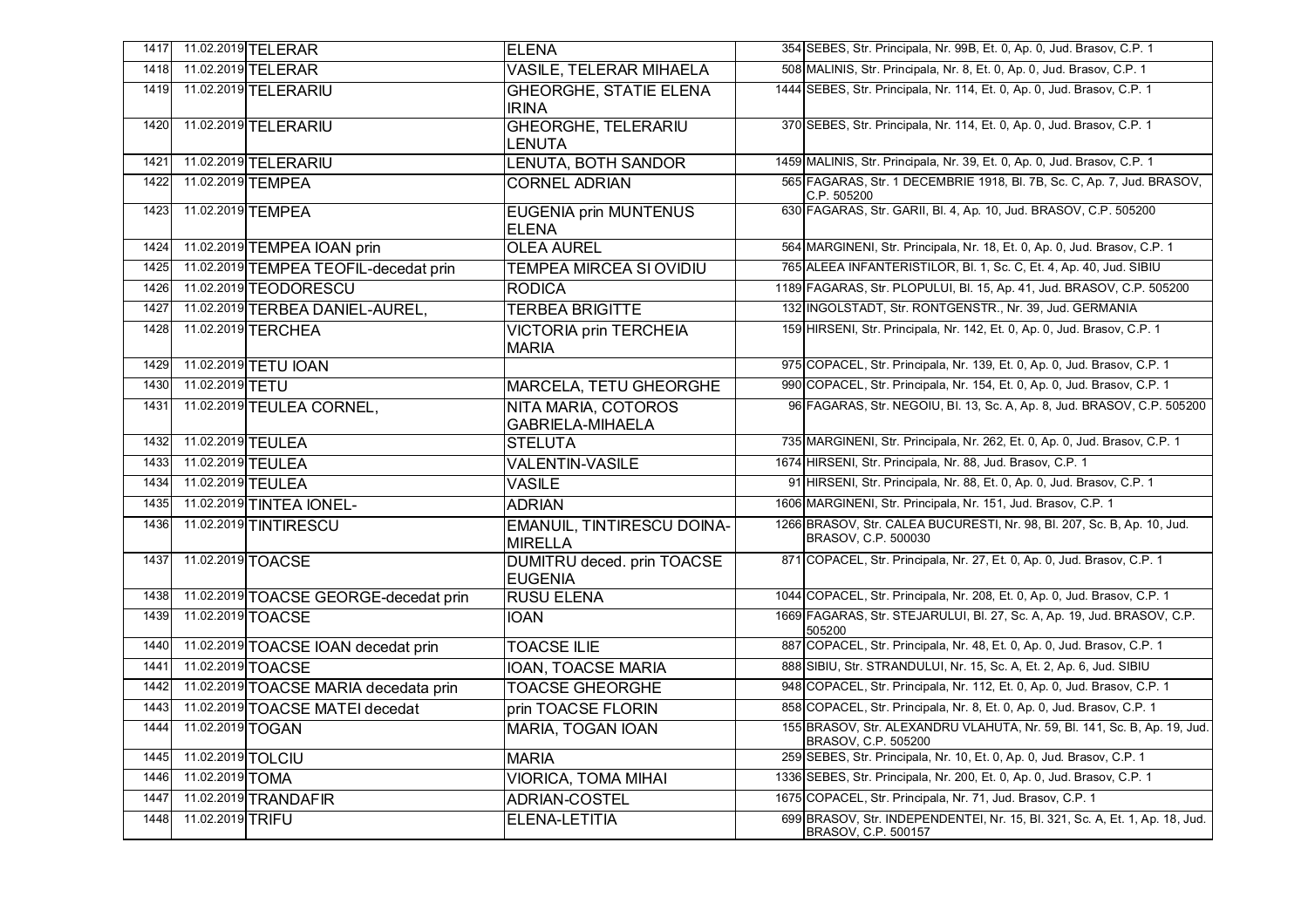| 1449 | 11.02.2019 TRIMBITAS            | <b>ADRIANA, PUSCAS MARIOARA</b>                             | 369 BECLEAN, Nr. 249, Jud. BRASOV                                                         |
|------|---------------------------------|-------------------------------------------------------------|-------------------------------------------------------------------------------------------|
| 1450 | 11.02.2019 TRIMBITAS LIGIA      |                                                             | 1523 BECLEAN COM, BECLEAN, Nr. 99, Jud. BRASOV                                            |
| 1451 | 11.02.2019 TUNSOI IOAN,         | <b>TUNSOI AURELIA</b>                                       | 756 FAGARAS, Str. B-DUL UNIRII, Bl. 14, Ap. 16, Jud. BRASOV, C.P. 505200                  |
| 1452 | 11.02.2019 TUNSOI IOAN-DORIN,   | <b>TUNSOI LAURA-SIMONA</b>                                  | 1731 COPACEL, Str. Principala, Nr. 270, Jud. Brasov, C.P. 1                               |
| 1453 | 11.02.2019 TUTUREA              | MARCELA-MARIOARA, POPA<br><b>RODICA</b>                     | 220 FAGARAS, Str. BDUL UNIRII, Nr. 5, Jud. BRASOV, C.P. 505200                            |
| 1454 | 11.02.2019 ULINIC               | <b>NISTOR</b>                                               | 1340 COPACEL, Str. Principala, Nr. 24, Et. 0, Ap. 0, Jud. Brasov, C.P. 1                  |
| 1455 | 11.02.2019 UNGUR ANGELA,        | UNGUR TALIDA-ELENA,<br><b>UNGUR ALINA</b>                   | 625 FAGARAS, Str. B-DUL UNIRII, BI. 16, Sc. A, Ap. 2, Jud. BRASOV, C.P.<br>505200         |
| 1456 | 11.02.2019 UNGUR AUREL          |                                                             | 1568 BRASOV, Str. FUNDATURII, Nr. 2, Bl. 40, Sc. A, Ap. 4, Jud. BRASOV,<br>C.P. 500030    |
| 1457 | 11.02.2019 UNGUR                | <b>AUREL, UNGUR EMILIA</b>                                  | 502 SEBES, Str. Principala, Nr. 96M, Et. 0, Ap. 0, Jud. Brasov, C.P. 1                    |
| 1458 | 11.02.2019 UNGUR                | <b>ELENA</b>                                                | 359 SEBES, Str. Principala, Nr. 103, Et. 0, Ap. 0, Jud. Brasov, C.P. 1                    |
| 1459 | 11.02.2019 UNGUR                | ILIE, UNGUR STELA                                           | 348 SEBES, Str. Principala, Nr. 96F, Et. 0, Ap. 0, Jud. Brasov, C.P. 1                    |
| 1460 | 11.02.2019 UNGUR                | IOAN, UNGUR VIORICA                                         | 1335 FAGARAS, Str. 13 DECEMBRIE, Bl. 1, Sc. b, Et. 2, Ap. 11, Jud. BRASOV,<br>C.P. 505200 |
| 1461 | 11.02.2019 UNGUR                | MIRELA, ATASIEI ADRIAN                                      | 360 SEBES, Str. Principala, Nr. 104, Et. 0, Ap. 0, Jud. Brasov, C.P. 1                    |
| 1462 | 11.02.2019 UNGUR                | SORIN-IONEL, UNGUR CORINA                                   | 1503 MALINIS, Str. Principala, Nr. 35, Et. 0, Ap. 0, Jud. Brasov, C.P. 1                  |
| 1463 | 11.02.2019 URDEA                | <b>MARIA</b>                                                | 992 COPACEL, Str. Principala, Nr. 156, Et. 0, Ap. 0, Jud. Brasov, C.P. 1                  |
| 1464 | 11.02.2019 UREA                 | <b>MARGARETA</b>                                            | 572 BRASOV, Str. 15 NOIEMBRIE, Nr. 82, BI. C25, Et. 7, Ap. 21, Jud.<br><b>BRASOV</b>      |
| 1465 | 11.02.2019 URS                  | ANCUTA-ELENA, SENDRUC<br>ANDREIA-MIHAELA                    | 614 FAGARAS, Str. MIRCEA ELIADE, Nr. 9, Jud. BRASOV, C.P. 505200                          |
| 1466 | 11.02.2019 URS                  | <b>CLAUDIA-MARIA</b>                                        | 759 BRASOV, Str. MIHAI VITEAZUL, BI. 40, Jud. BRASOV, C.P. 500030                         |
| 1467 | 11.02.2019 URS                  | <b>CORNEL</b>                                               | 1309 MARGINENI, Str. Principala, Nr. 45, Et. 0, Ap. 0, Jud. Brasov, C.P. 1                |
| 1468 | 11.02.2019 URS D.               | IOAN prin URSU IOAN-GHE SI<br><b>GRAFENEDER-URSU DANIEL</b> | 1270 FAGARAS, Str. TABACARI, Bl. 11, Sc. C, Ap. 8, Jud. BRASOV, C.P.<br>505200            |
| 1469 | 11.02.2019 URS                  | <b>GAVRILA PRIN URS MARIA</b>                               | 556 MARGINENI, Str. Principala, Nr. 7, Et. 0, Ap. 0, Jud. Brasov, C.P. 1                  |
| 1470 | 11.02.2019 URS                  | <b>IOAN</b>                                                 | 1409 MARGINENI, Str. Principala, Nr. 268, Et. 0, Ap. 0, Jud. Brasov, C.P. 1               |
| 1471 | 11.02.2019 URS IONUT-FLORIN,    | <b>URS ANISOARA-MARIA</b>                                   | 1612 MARGINENI, Str. Principala, Nr. 3, Jud. Brasov, C.P. 1                               |
| 1472 | 11.02.2019 URS                  | <b>MARIA</b>                                                | 742 MARGINENI, Str. Principala, Nr. 268, Et. 0, Ap. 0, Jud. Brasov, C.P. 1                |
| 1473 | 11.02.2019 URS                  | <b>VALERIU, URS ELENA</b>                                   | 743 MARGINENI, Str. Principala, Nr. 269, Et. 0, Ap. 0, Jud. Brasov, C.P. 1                |
| 1474 | 11.02.2019 URS VALERIU-decedat, | <b>URS VASILE</b>                                           | 552 MARGINENI, Str. Principala, Nr. 3, Et. 0, Ap. 0, Jud. Brasov, C.P. 1                  |
| 1475 | 11.02.2019 URS                  | <b>VASILE</b>                                               | 561 FAGARAS, Str. TABACARI, Bl. 15, Sc. B, Ap. 1, Jud. BRASOV, C.P.<br>505200             |
| 1476 | 11.02.2019 URSU                 | <b>CORNEL</b>                                               | 568 MARGINENI, Str. Principala, Nr. 25, Et. 0, Ap. 0, Jud. Brasov, C.P. 1                 |
| 1477 | 11.02.2019 URSU CORNEL,         | <b>DOBRILA CORNELIA</b>                                     | 746 FAGARAS, Str. NEGOIU, Bl. 16, Ap. 12, Jud. BRASOV, C.P. 505200                        |
| 1478 | 11.02.2019 URSU                 | <b>IOAN</b>                                                 | 1222 FAGARAS, Str. V. ALECSANDRI, Bl. 2, Sc. B, Et. 1, Ap. 6, Jud. BRASOV,<br>C.P. 505200 |
| 1479 | 11.02.2019 URSU                 | <b>MARIA</b>                                                | 492 SEBES, Str. Principala, Nr. 83, Et. 0, Ap. 0, Jud. Brasov, C.P. 1                     |
| 1480 | 11.02.2019 URSU MATEI-decedat   | <b>URSU MARIA</b>                                           | 757 MARGINENI, Str. Principala, Nr. 179, Et. 0, Ap. 0, Jud. Brasov, C.P. 1                |
| 1481 | 11.02.2019 URSU                 | OVIDIU-CONSTANTIN                                           | 555 MARGINENI, Str. Principala, Nr. 6, Et. 0, Ap. 0, Jud. Brasov, C.P. 1                  |
| 1482 | 11.02.2019 URSU                 | SIMONA, URSU CORNEL                                         | 172 HIRSENI, Str. Principala, Nr. 155, Et. 0, Ap. 0, Jud. Brasov, C.P. 1                  |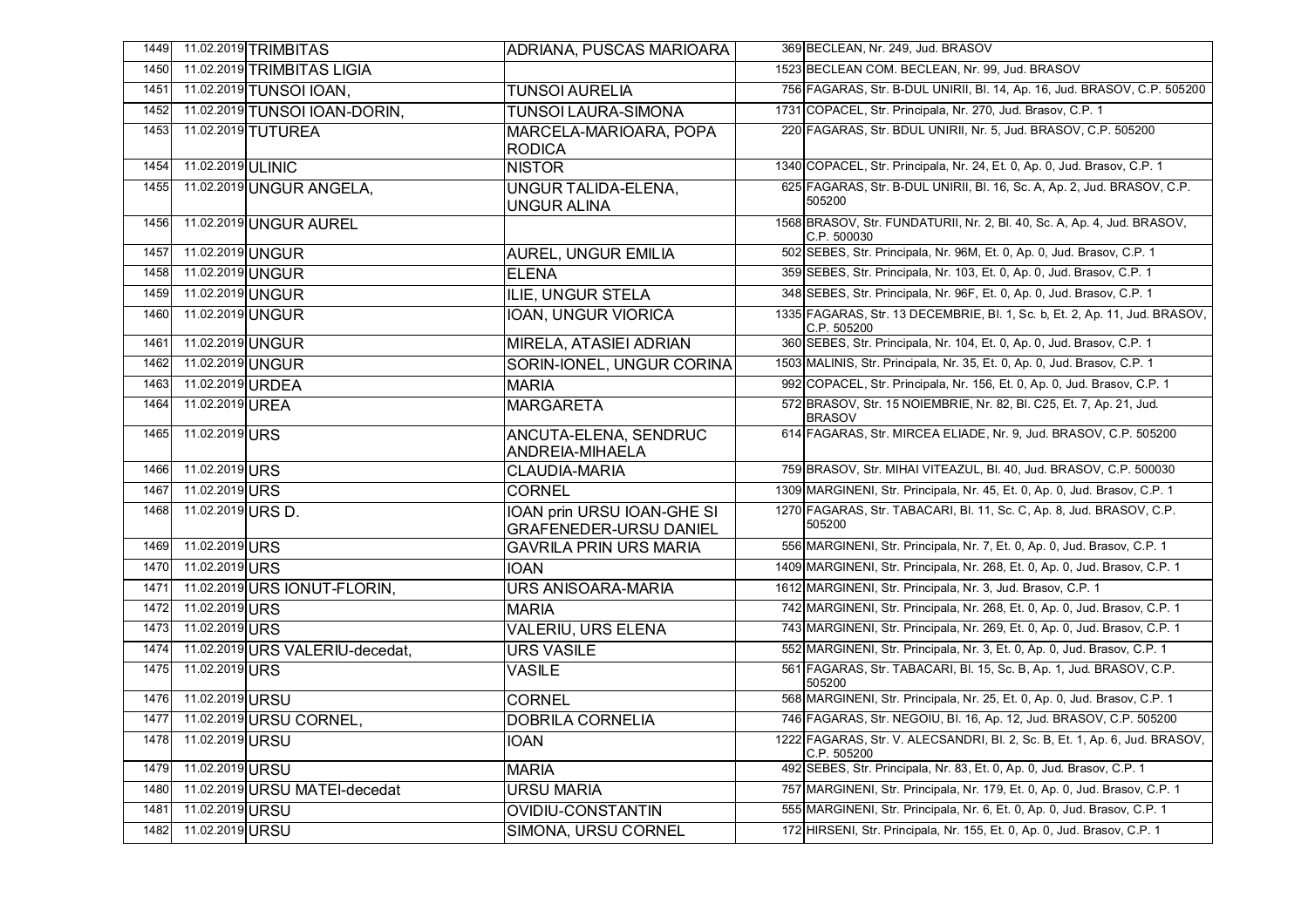| 1483 |                   | 11.02.2019 URSU, JUDELE, JUDELE-             | decedati prin URS VASILE                        | 586 MARGINENI, Str. Principala, Nr. 45, Et. 0, Ap. 0, Jud. Brasov, C.P. 1                    |
|------|-------------------|----------------------------------------------|-------------------------------------------------|----------------------------------------------------------------------------------------------|
| 1484 | 11.02.2019 UTA    |                                              | <b>GEORGETA-TATIANA.</b>                        | 403 SEBES, Str. Principala, Nr. 147, Et. 0, Ap. 0, Jud. Brasov, C.P. 1                       |
|      |                   |                                              | <b>SEIVERT DANIELA</b>                          |                                                                                              |
| 1485 |                   | 11.02.2019 VACARU LUCIA-decedata             | prin MOGA DOINA-LUCIA                           | 58 HIRSENI, Str. Principala, Nr. 55, Et. 0, Ap. 0, Jud. Brasov, C.P. 1                       |
| 1486 |                   | 11.02.2019 VADEAN GHEORGHE- decedat prin     | <b>VADEANU IOAN</b>                             | 687 FAGARAS, Str. NEGOIU, Bl. 7, Sc. D, Ap. 3, Jud. BRASOV, C.P. 505200                      |
| 1487 | 11.02.2019 VADEAN |                                              | ILIE, VADEAN MARIA                              | 686 MARGINENI, Str. Principala, Nr. 182, Et. 0, Ap. 0, Jud. Brasov, C.P. 1                   |
| 1488 | 11.02.2019 VADEAN |                                              | <b>NICOLAE</b>                                  | 1391 MARGINENI, Nr. 182, Et. 0, Ap. 0, Jud. Brasov, C.P. 1                                   |
| 1489 |                   | 11.02.2019 LIBER 2020                        |                                                 | 785 MARGINENI, Str. Principala, Nr. 185, Et. 0, Ap. 0, Jud. Brasov, C.P. 1                   |
| 1490 |                   | 11.02.2019 VAJA-DRAGOI                       | <b>VIORICA, MERA ADRIANA</b>                    | 184 HIRSENI, Str. Principala, Nr. 165, Et. 0, Ap. 0, Jud. Brasov, C.P. 1                     |
| 1491 |                   | 11.02.2019 VANGA RADU-GHEORGHE               |                                                 | 1570 FAGARAS, Str. LUNCII, Bl. 1, Sc. A, Ap. 3, Jud. BRASOV, C.P. 505200                     |
| 1492 |                   | 11.02.2019 VARZARU ALEXANDRU,                | <b>VARZARU ANA</b>                              | 1608 BRASOV, Str. COSMOS, Nr. 5, Sc. C, Ap. 3, Jud. BRASOV, C.P. 500030                      |
| 1493 | 11.02.2019 VASII  |                                              | <b>GHEORGHE, VASII EMILIA</b>                   | 542 FAGARAS, Str. 1 DECEMBRIE 1918, BI. 68, Sc. C, Et. 1, Ap. 3, Jud.<br>BRASOV, C.P. 505200 |
| 1494 |                   | 11.02.2019 VASILIU ALEXANDRU,                | <b>VASILIU GEOGETA</b>                          | 628 MARGINENI, Str. Principala, Nr. 100, Et. 0, Ap. 0, Jud. Brasov, C.P. 1                   |
| 1495 |                   | 11.02.2019 VEGHES                            | <b>IULIAN-FLORIN, VEGHES</b><br>DANIELA-MANUELA | 189 FAGARAS, Str. CANEPII, Nr. 30, Jud. BRASOV                                               |
| 1496 | 11.02.2019 VEGHES |                                              | <b>MARIA</b>                                    | 953 FAGARAS, Str. PE VALE, Nr. 2, Jud. BRASOV, C.P. 505200                                   |
| 1497 | 11.02.2019 VESA   |                                              | <b>NICOLAE</b>                                  | 1509 SEBES, Str. Principala, Nr. 40, Et. 0, Ap. 0, Jud. Brasov, C.P. 1                       |
| 1498 | 11.02.2019 VESA   |                                              | <b>VIORICA, VESA GHEORGHE</b>                   | 288 SEBES, Str. Principala, Nr. 40, Et. 0, Ap. 0, Jud. Brasov, C.P. 1                        |
| 1499 | 11.02.2019 VIERU  |                                              | DANIELA, VIERU AUREL                            | 342 SEBES, Str. Principala, Nr. 94, Et. 0, Ap. 0, Jud. Brasov, C.P. 1                        |
| 1500 |                   | 11.02.2019 VINTILA ALEXANDRU IOAN            |                                                 | 1708 COPACEL, Str. Principala, Nr. 221, Jud. Brasov, C.P. 1                                  |
| 1501 |                   | 11.02.2019 VINTILA MARIA,                    | <b>BURZ ELENA</b>                               | 1057 COPACEL, Str. Principala, Nr. 221, Et. 0, Ap. 0, Jud. Brasov, C.P. 1                    |
| 1502 |                   | 11.02.2019 VLAD ALINA, VLAD NICOLAE,         | <b>VLAD NICOLAE-decedat</b>                     | 587 FAGARAS, Str. NEGOIU, Bl. 5A, Sc. B, Ap. 4, Jud. BRASOV                                  |
| 1503 |                   | 11.02.2019 VLAD ELENA-GABRIELA               |                                                 | 726 BUCURESTI, Str. VISANA, Nr. 5, Bl. 43, Sc. B, Et. 8, Ap. 77, Jud.<br>SECTOR 4            |
| 1504 |                   | 11.02.2019 VLAD GEORGE decedat               | prin VLAD AURELIA                               | 649 FAGARAS, Str. TITU PERTIA, Bl. 2, Ap. 15, Jud. BRASOV                                    |
| 1505 | 11.02.2019 VLAD   |                                              | <b>MARIAN</b>                                   | 721 MARGINENI, Str. Principala, Nr. 244, Et. 0, Ap. 0, Jud. Brasov, C.P. 1                   |
| 1506 | 11.02.2019 VLAD   |                                              | NICOLAE, VLAD MIRELA                            | 701 MARGINENI, Str. Principala, Nr. 216, Et. 0, Ap. 0, Jud. Brasov, C.P. 1                   |
| 1507 | 11.02.2019 VLAD   |                                              | <b>PETRE</b>                                    | 607 MARGINENI, Str. Principala, Nr. 72, Et. 0, Ap. 0, Jud. Brasov, C.P. 1                    |
| 1508 |                   | 11.02.2019 VLAD VICTOR-decedat prin          | <b>VLAD AURELIA</b>                             | 610 FAGARAS, Str. TITU PERTIA, Bl. 2, Sc. A, Ap. 15, Jud. BRASOV, C.P.<br>505200             |
| 1509 | 11.02.2019 VULCU  |                                              | <b>EUGENIA</b>                                  | 719 FAGARAS, Str. GARII, Bl. 1A, Sc. A, Ap. 12, Jud. BRASOV, C.P. 505200                     |
| 1510 | 11.02.2019 ZAGAN  |                                              | <b>EUGENIA</b>                                  | 1395 COPACEL, Str. Principala, Nr. 189, Et. 0, Ap. 0, Jud. Brasov, C.P. 1                    |
| 1511 |                   | 11.02.2019 ZAMFIR RAMONA                     |                                                 | 602 FAGARAS, Str. ZONA CENTRU II, Bl. 41, Sc. A, Ap. 8, Jud. BRASOV,<br>C.P. 505200          |
| 1512 | 11.02.2019 ZANFIR |                                              | <b>ANGELA, ZANFIR EUGEN</b>                     | 626 MARGINENI, Str. Principala, Nr. 95, Et. 0, Ap. 0, Jud. Brasov, C.P. 1                    |
| 1513 | 11.02.2019 ZANFIR |                                              | <b>GEORGETA</b>                                 | 1461 MARGINENI, Str. Principala, Nr. 95A, Et. 0, Ap. 0, Jud. Brasov, C.P. 1                  |
| 1514 | 11.02.2019 ZLATAR |                                              | MILU, ZLATAR ELENA                              | 36 HIRSENI, Str. Principala, Nr. 35, Et. 0, Ap. 0, Jud. Brasov, C.P. 1                       |
| 1515 |                   | 11.02.2019 ZOSIM GHEORGHE,                   | <b>ZOSIM LUCIA-RAVECA</b>                       | 1598 VENETIA DE SUS, Nr. 71, Jud. BRASOV                                                     |
| 4377 |                   | 04.02.2019 SDEE TRANSILVANIA SUD SA-<br>SDEE | <b>BRASOV</b>                                   | 1001551 BRASOV, Str. PICTOR LUCHIAN, Nr. 25, Jud. BRASOV, C.P. 500030                        |
| 4378 |                   | 04.02.2019 S.C. IOVIANA PRODCOM '94 S.R.L    |                                                 | 1001552 SEBES, Str. Principala, Nr. 87, Et. 0, Ap. 0, Jud. Brasov, C.P. 1                    |